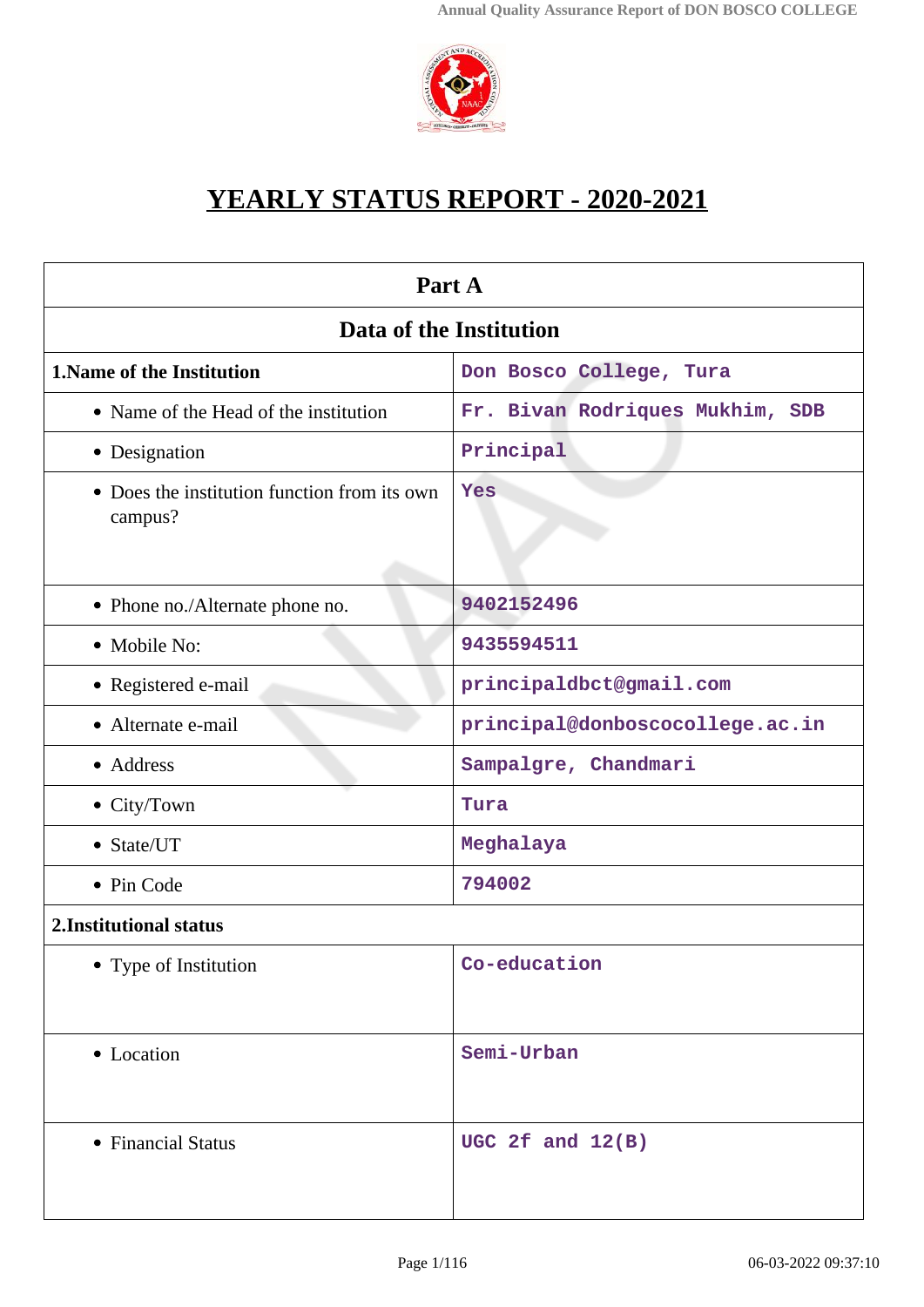| • Name of the Affiliating University                                       |                                                     |             |                                                                                                                                                  |                                 | <b>NORTH-EASTERN HILL UNIVERSITY</b> |                                |  |                 |
|----------------------------------------------------------------------------|-----------------------------------------------------|-------------|--------------------------------------------------------------------------------------------------------------------------------------------------|---------------------------------|--------------------------------------|--------------------------------|--|-----------------|
| • Name of the IQAC Coordinator                                             |                                                     |             |                                                                                                                                                  |                                 | Dr. Arindam Ghosh                    |                                |  |                 |
| • Phone No.                                                                |                                                     |             |                                                                                                                                                  |                                 |                                      |                                |  |                 |
| • Alternate phone No.                                                      |                                                     |             |                                                                                                                                                  |                                 |                                      |                                |  |                 |
| • Mobile                                                                   |                                                     |             |                                                                                                                                                  | 7005243233                      |                                      |                                |  |                 |
|                                                                            | • IQAC e-mail address                               |             |                                                                                                                                                  |                                 |                                      | igac.dbc@gmail.com             |  |                 |
|                                                                            | • Alternate e-mail address                          |             |                                                                                                                                                  | principal@donboscocollege.ac.in |                                      |                                |  |                 |
| 3. Website address (Web link of the AQAR<br>(Previous Academic Year)       |                                                     |             | https://donboscocollege.ac.in/pub<br>lic/frontend/agar/EC 57 AA 18-dat<br>ed-30-Nov-2011-Don-Bosco-College-<br><u>Tura-Meghalaya-2019-20.pdf</u> |                                 |                                      |                                |  |                 |
| 4. Whether Academic Calendar prepared<br>during the year?                  |                                                     |             |                                                                                                                                                  | Yes                             |                                      |                                |  |                 |
| • if yes, whether it is uploaded in the<br>Institutional website Web link: |                                                     |             | www.donboscocollege.ac.in/public/<br>frontend/calendar/DBC%20Year%20Pl<br>anner%202020-21.pdf                                                    |                                 |                                      |                                |  |                 |
| <b>5. Accreditation Details</b>                                            |                                                     |             |                                                                                                                                                  |                                 |                                      |                                |  |                 |
| Cycle                                                                      | Grade                                               | <b>CGPA</b> |                                                                                                                                                  | Year of<br>Accreditation        |                                      | Validity from                  |  | Validity to     |
| Cycle 1                                                                    | в                                                   | 2.45        |                                                                                                                                                  | 2011                            |                                      | 30/11/2011                     |  | 29/11/2016      |
| <b>6.Date of Establishment of IQAC</b>                                     |                                                     | 01/12/2011  |                                                                                                                                                  |                                 |                                      |                                |  |                 |
| 7. Provide the list of funds by Central / State Government                 | UGC/CSIR/DBT/ICMR/TEQIP/World Bank/CPE of UGC etc., |             |                                                                                                                                                  |                                 |                                      |                                |  |                 |
| Institutional/Depa<br>rtment /Faculty                                      | Scheme                                              |             | <b>Funding Agency</b>                                                                                                                            |                                 |                                      | Year of award<br>with duration |  | Amount          |
| Don Bosco<br>College,<br>Tura                                              | Salary March<br>2020 to May<br>2020                 |             | Office of<br>the Director<br>of Higher<br>and<br>Technical<br>Education<br>Meghalaya                                                             |                                 |                                      | 2020 3<br>months               |  | 1, 29, 88, 180/ |
| Don Bosco<br>College,                                                      | Salary June<br>2020 to                              |             | Office of<br>the Director                                                                                                                        |                                 |                                      | 2020 3<br>months               |  | 1, 25, 62, 818/ |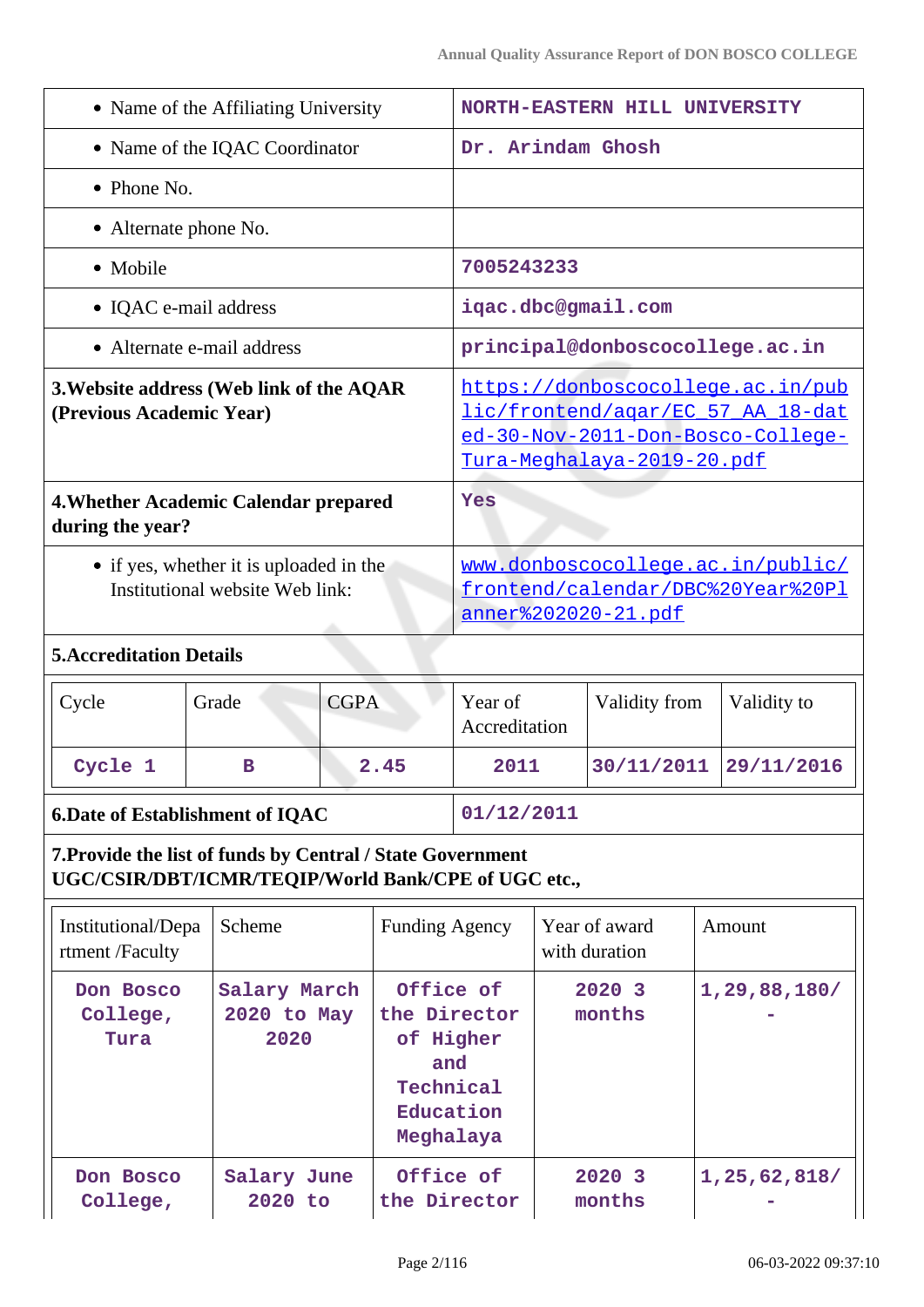| Tura                          | August 2020                                                      | of Higher<br>and<br>Technical<br>Education<br>Meghalaya                              |                  |                  |
|-------------------------------|------------------------------------------------------------------|--------------------------------------------------------------------------------------|------------------|------------------|
| Don Bosco<br>College,<br>Tura | Partial<br>deferment of<br>the salaries<br>due to COVID<br>$-19$ | Office of<br>the Director<br>of Higher<br>and<br>Technical<br>Education<br>Meghalaya | 2020             | $12, 57, 549/ -$ |
| Don Bosco<br>College,<br>Tura | Salary<br>September<br>2020 to<br>November<br>2020               | Office of<br>the Director<br>of Higher<br>and<br>Technical<br>Education<br>Meghalaya | 2020 3<br>months | 1,25,72,238/     |
| Don Bosco<br>College,<br>Tura | Arrear<br><b>Revised Pay</b>                                     | Office of<br>the Director<br>of Higher<br>and<br>Technical<br>Education<br>Meghalaya | 2020             | $4,74,150/-$     |
| Don Bosco<br>College,<br>Tura | Miscellaneou<br>s Arrears                                        | Office of<br>the Director<br>of Higher<br>and<br>Technical<br>Education<br>Meghalaya | 2020             | $55,212/-$       |
| Don Bosco<br>College,<br>Tura | Marginally<br>note grant-<br>in-aid Bill                         | Office of<br>the Director<br>of Higher<br>and<br>Technical<br>Education<br>Meghalaya | 2021             | $3,34,800/-$     |
| Don Bosco<br>College,         | Salary<br>December                                               | Office of<br>the Director                                                            | 2021 3<br>months | 1,26,81,807/     |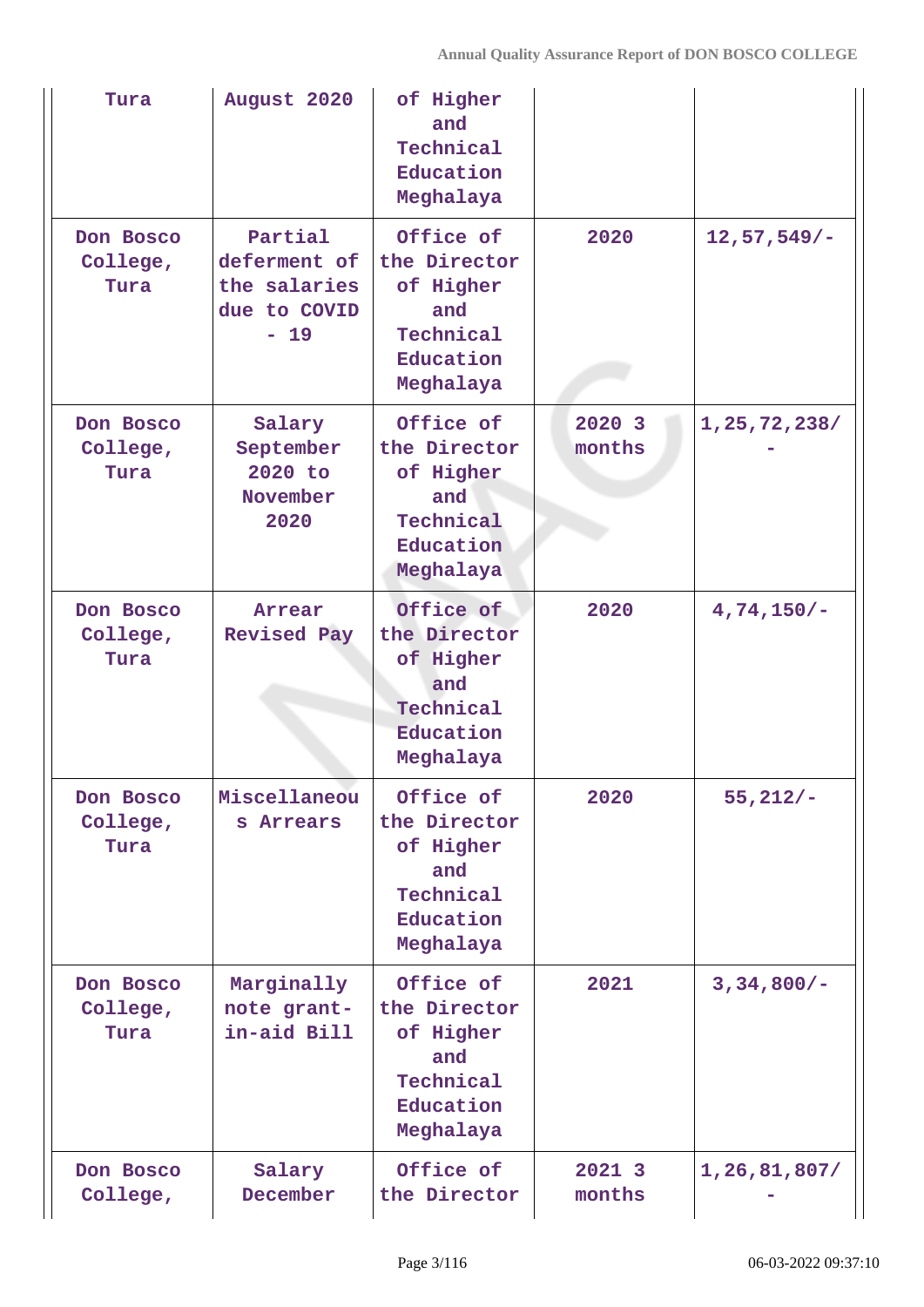| Tura                                                                   | 2020 to<br>February<br>2021                                                                                                          | of Higher<br>and<br>Technical<br>Education<br>Meghalaya                              |                  |      |               |
|------------------------------------------------------------------------|--------------------------------------------------------------------------------------------------------------------------------------|--------------------------------------------------------------------------------------|------------------|------|---------------|
| Don Bosco<br>College,<br>Tura                                          | Miscellaneou<br>s Arrears                                                                                                            | Office of<br>the Director<br>of Higher<br>and<br>Technical<br>Education<br>Meghalaya |                  | 2021 | $11,05,960/-$ |
| Don Bosco<br>College,<br>Tura                                          | Miscellaneou<br>s Arrears                                                                                                            | Office of<br>the Director<br>of Higher<br>and<br>Technical<br>Education<br>Meghalaya |                  | 2021 | $17,98,324/-$ |
| Don Bosco<br>College,<br>Tura                                          | Zonal Level<br><b>Red Ribbon</b><br>Club Quiz<br>Competition<br>2020                                                                 | Meghalaya<br>Aids Control                                                            | Society          | 2021 | $56,800/-$    |
| Don Bosco<br>College,<br>Tura                                          | <b>State Fund</b><br>(additional<br>fund)                                                                                            | Meghalaya<br>Aids Control<br>Society                                                 |                  | 2021 | $8,000/-$     |
| Don Bosco<br>College,<br>Tura                                          | National<br>Youth Day                                                                                                                | Meghalaya<br>Aids Control<br>Society                                                 |                  | 2021 | $50,000/-$    |
| 8. Whether composition of IQAC as per latest<br><b>NAAC</b> guidelines |                                                                                                                                      |                                                                                      | Yes              |      |               |
| <b>IQAC</b>                                                            | • Upload latest notification of formation of                                                                                         |                                                                                      | <b>View File</b> |      |               |
| 9. No. of IQAC meetings held during the year                           |                                                                                                                                      |                                                                                      | 3                |      |               |
|                                                                        | $\bullet$ Were the minutes of IQAC meeting(s) and<br>compliance to the decisions have been<br>uploaded on the institutional website? |                                                                                      | Yes              |      |               |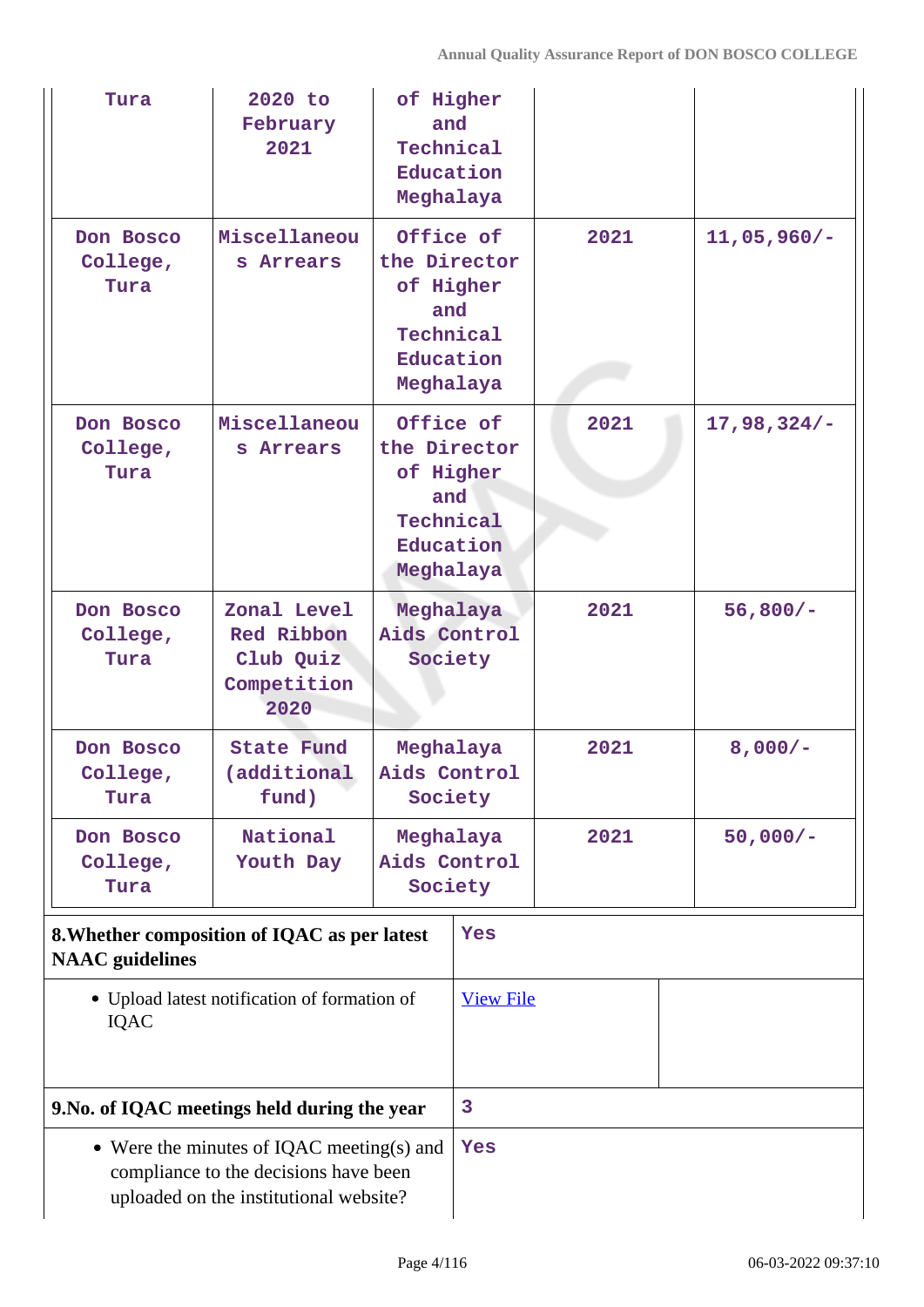| • If No, please upload the minutes of the<br>meeting(s) and Action Taken Report                                   | No File Uploaded |  |
|-------------------------------------------------------------------------------------------------------------------|------------------|--|
| 10. Whether IQAC received funding from any<br>of the funding agency to support its activities<br>during the year? | <b>No</b>        |  |
| • If yes, mention the amount                                                                                      |                  |  |

 $\mathbf{L}$ 

**11.Significant contributions made by IQAC during the current year (maximum five bullets)**

**• Routine-wise online classes was undertaken during the pandemic after giving adequate training to the faculty of the college. • Firesafety equipments were bought and also fire-safety pipe lines were fitted in the college building (in all the floors). • International Web Conference on Basic Sciences was conducted in collaboration with Department of Physics and departmental webinars by Chemistry, Education, English, Political Science, Economics, Sociology, Philosophy. Besides, Training cum Workshop was conducted on the efficient use of ICT technologies for the faculty. • 4 (four) sanctioned post teachers were upgraded – 2 (two) from Assistant Professor (Selection Grade, Scale III) to Associate Professor (Scale IV) and 2 from Assistant Professor (Scale I) to Assistant Professor (Senior Grade, Scale II). • KOHA was introduced in the Library and also many books were bought for the library in excess of the library budget. The college also introduced uniforms for the students.**

**12.Plan of action chalked out by the IQAC in the beginning of the Academic year towards Quality Enhancement and the outcome achieved by the end of the Academic year**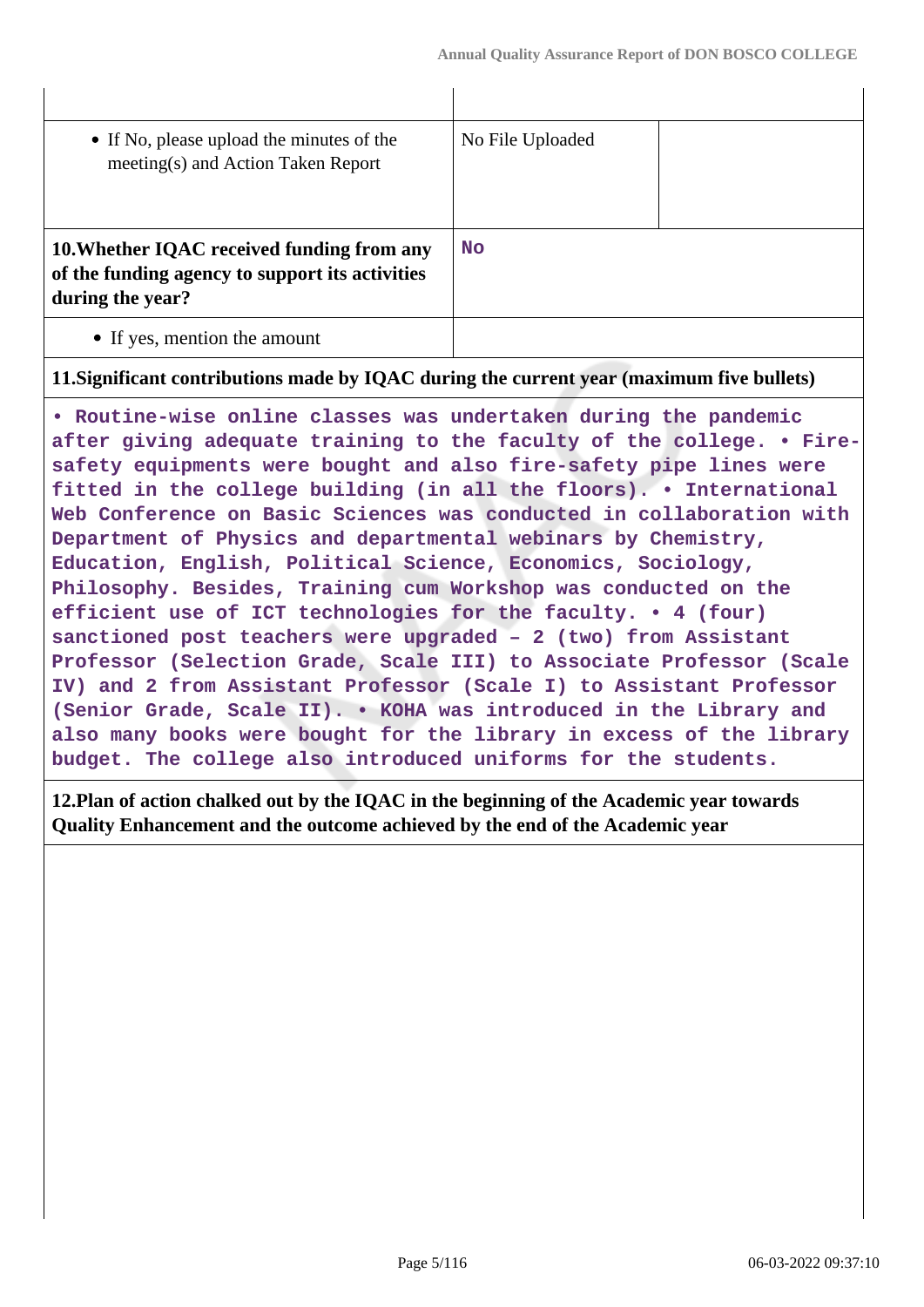| Plan of Action                                                                                                                  | Achievements/Outcomes                                                                                                                                                                                                                                                                                             |
|---------------------------------------------------------------------------------------------------------------------------------|-------------------------------------------------------------------------------------------------------------------------------------------------------------------------------------------------------------------------------------------------------------------------------------------------------------------|
| To introduce KOHA open source<br>software in the library                                                                        | KOHA is now operational in the<br>library                                                                                                                                                                                                                                                                         |
| To fix fire safety pipe lines<br>and equipment in the college<br>campus                                                         | Fire-safety pipe lines and<br>equipment successfully installed<br>in the college                                                                                                                                                                                                                                  |
| To start short term and bridge<br><b>COUTSES</b>                                                                                | Short term and bridge courses<br>are yet to be implemented due to<br>pandemic situation.                                                                                                                                                                                                                          |
| Refurnishing of science<br>laboratories                                                                                         | Chemistry and Zoology<br>laboratories had been<br>refurnished, but, Botany and<br>Physics are in progress                                                                                                                                                                                                         |
| Training of faculty for<br>efficient use of ICT<br>technologies                                                                 | Training cum Workshop was<br>conducted on the efficient use<br>of ICT technologies for the<br>faculty                                                                                                                                                                                                             |
| To encourage teachers to<br>participate in Rc, Oc, FDP,<br>MOOCH, MOODLE, short term<br>courses, etc.                           | Most of the teachers have<br>participated participate in Rc,<br>Oc, FDP, MOOCH, MOODLE, short<br>term courses, etc. in Online<br>mode.                                                                                                                                                                            |
| To encourage various departments<br>to conduct national and<br>international level<br>seminars/webinars and other<br>programmes | The Department of Physics<br>organized International Web<br>Conference on Basic Sciences and<br>department English too organized<br>and International Webinar. The<br>departments of Chemistry,<br>Education, Political Science,<br>Economics, Sociology, Philosophy<br>also have conducted national<br>webinars. |
| 13. Whether the AQAR was placed before<br>statutory body?                                                                       | Yes                                                                                                                                                                                                                                                                                                               |
| • Name of the statutory body                                                                                                    |                                                                                                                                                                                                                                                                                                                   |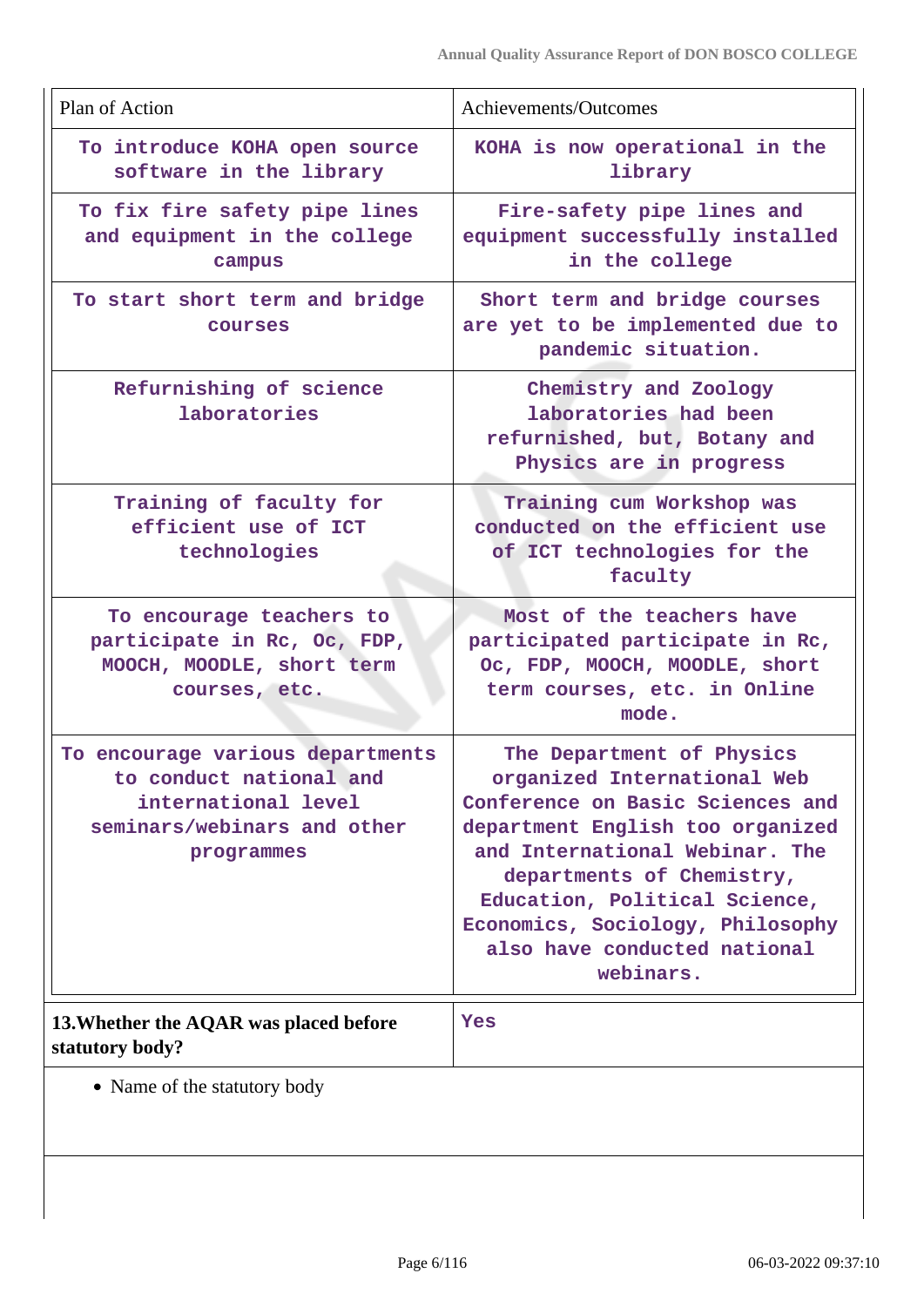| Name                                                                                           | Date of meeting(s) |
|------------------------------------------------------------------------------------------------|--------------------|
| Management and IQAC                                                                            | 14/12/2021         |
| 14. Whether institutional data submitted to AISHE                                              |                    |
| Year                                                                                           | Date of Submission |
| $2020 - 21$                                                                                    | 28/02/2022         |
| <b>Extended Profile</b>                                                                        |                    |
| 1.Programme                                                                                    |                    |
| 1.1<br>Number of courses offered by the institution across all programs<br>during the year     | 178                |
| <b>File Description</b>                                                                        | Documents          |
| Data Template                                                                                  | <b>View File</b>   |
| 2.Student                                                                                      |                    |
| 2.1                                                                                            | 2146               |
| Number of students during the year                                                             |                    |
| <b>File Description</b>                                                                        | Documents          |
| Data Template                                                                                  | <b>View File</b>   |
| 2.2                                                                                            | 705                |
| Number of seats earmarked for reserved category as per GOI/State<br>Govt. rule during the year |                    |
| <b>File Description</b>                                                                        | Documents          |
| Data Template                                                                                  | <b>View File</b>   |
| 2.3                                                                                            | 438                |
| Number of outgoing/ final year students during the year                                        |                    |
| <b>File Description</b>                                                                        | Documents          |
|                                                                                                |                    |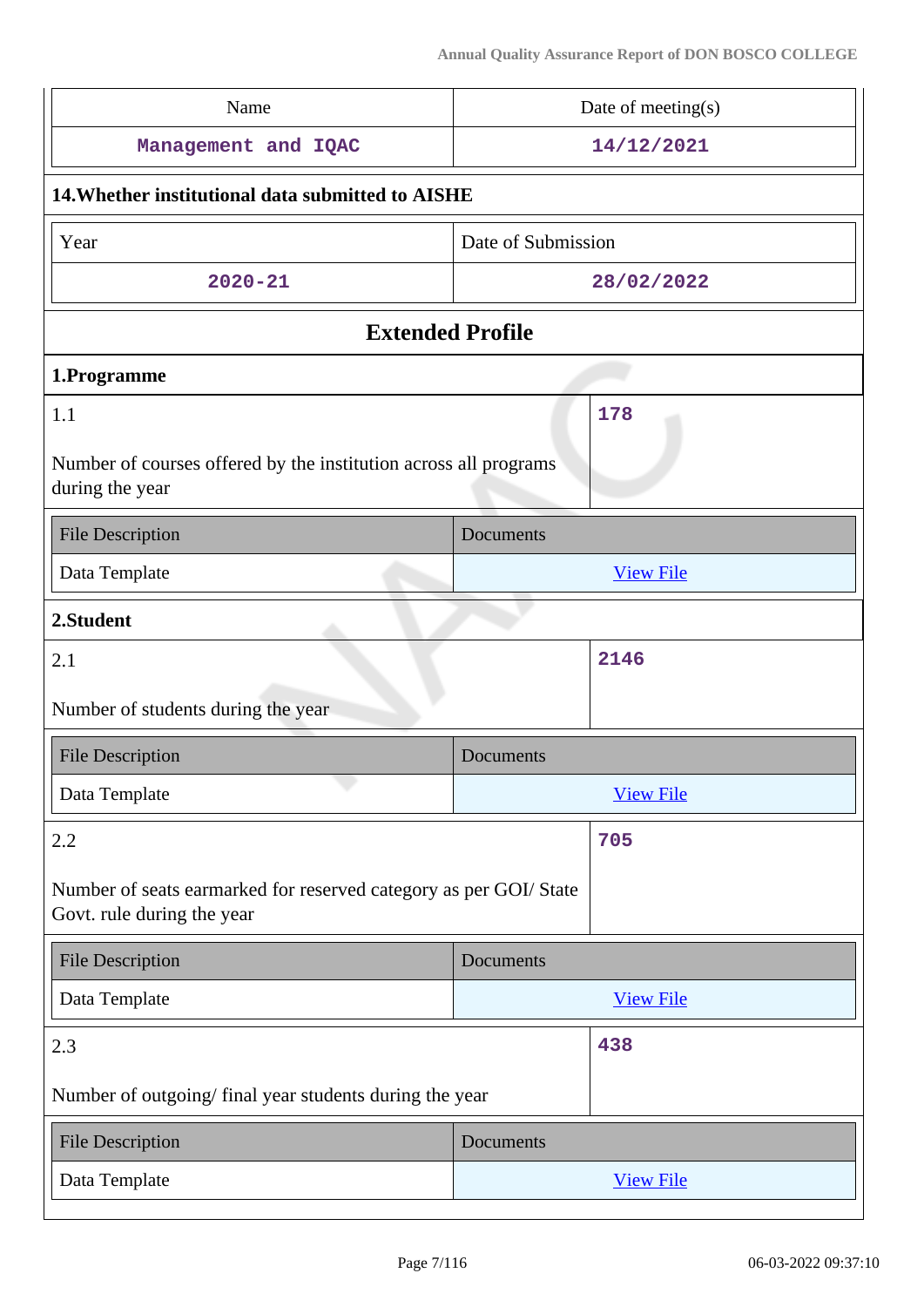| 3.Academic                                                        |           |                  |  |  |
|-------------------------------------------------------------------|-----------|------------------|--|--|
| 3.1                                                               |           | 63               |  |  |
| Number of full time teachers during the year                      |           |                  |  |  |
| <b>File Description</b>                                           | Documents |                  |  |  |
| Data Template                                                     |           | <b>View File</b> |  |  |
| 3.2                                                               |           | 66               |  |  |
| Number of Sanctioned posts during the year                        |           |                  |  |  |
| <b>File Description</b>                                           | Documents |                  |  |  |
| Data Template                                                     |           | <b>View File</b> |  |  |
| 4.Institution                                                     |           |                  |  |  |
| 4.1                                                               |           | 33               |  |  |
| Total number of Classrooms and Seminar halls                      |           |                  |  |  |
| 4.2                                                               |           | 57.78898         |  |  |
| Total expenditure excluding salary during the year (INR in lakhs) |           |                  |  |  |
| 4.3                                                               |           | 110              |  |  |
| Total number of computers on campus for academic purposes         |           |                  |  |  |

**Part B**

### **CURRICULAR ASPECTS**

### **1.1 - Curricular Planning and Implementation**

1.1.1 - The Institution ensures effective curriculum delivery through a well planned and documented process

**The College is affiliated to North Eastern Hill University (NEHU), Shillong. The College duly follows and implements the curriculum prescribed and set by the University. The College prepares the Academic Calendar based on the calendar received from the University. The calendar is prepared for the whole college keeping in view the various departmental activities and maintained and followed by each department accordingly. At the beginning of the year, the Principal holds a meeting where the academic calendar and syllabus unitization for the year is discussed and a plan of action**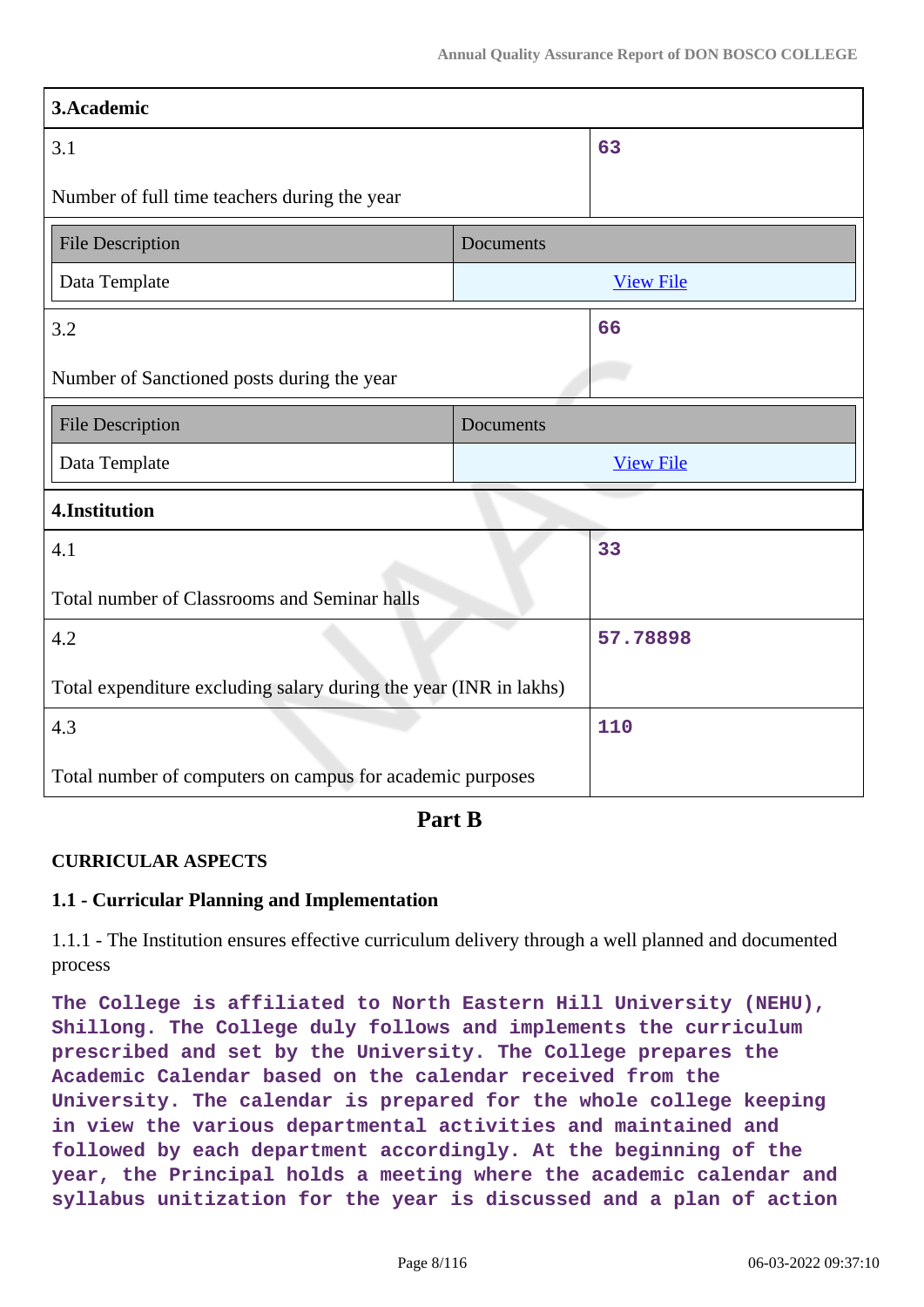**is formulated. There is a regular meeting of the management and the head of departments to discuss the progress and next plan of action for the effective delivery of the curriculum. Due to the Covid-19 pandemic and lockdown imposed by the State Government, regular offline classes could not be held for the entire year of 2020 and half of the year 2021. In order to ensure that the learning process continues, the college has adopted online mode as a method of delivering education. The College has used Google Meet App in order to conduct online classes. The teaching faculty facilitates the teaching-learning process by using Google Classroom, WhatsApp, email, etc.**

| <b>File Description</b>                       | Documents |
|-----------------------------------------------|-----------|
| <b>Upload relevant supporting</b><br>document | View File |
| Link for Additional information               | Nil       |

1.1.2 - The institution adheres to the academic calendar including for the conduct of Continuous Internal Evaluation (CIE)

**The College strictly adheres to the Academic Calendar prepared by the Academic Committee based on the calendar received from the University, with dates set and fixed for the internal exams, external exams, and extracurricular events. Out of the total 100 Marks, 25 Marks are based on Internal Assessment conducted by the College where 10 Marks are allocated for Assignment and 15 Marks for Internal Tests. The Attendance Monitoring Committee of the College regularly monitors student's attendance and the admit card for the end-semester exams is issued only to those students who fulfill the required minimum attendance. Special attention is given to cater to the needs of both the slow and fast learners. In the first week of every academic session an orientation course is conducted for the first semester students, to ensure that all the students share the same knowledge levels and everyone is at par with each other. Once the year commences, the teachers identify the slow learners and fast learners through direct and indirect assessment and take remedial classes (wherever feasible) for slow learners and arrange for additional support for advanced learners.**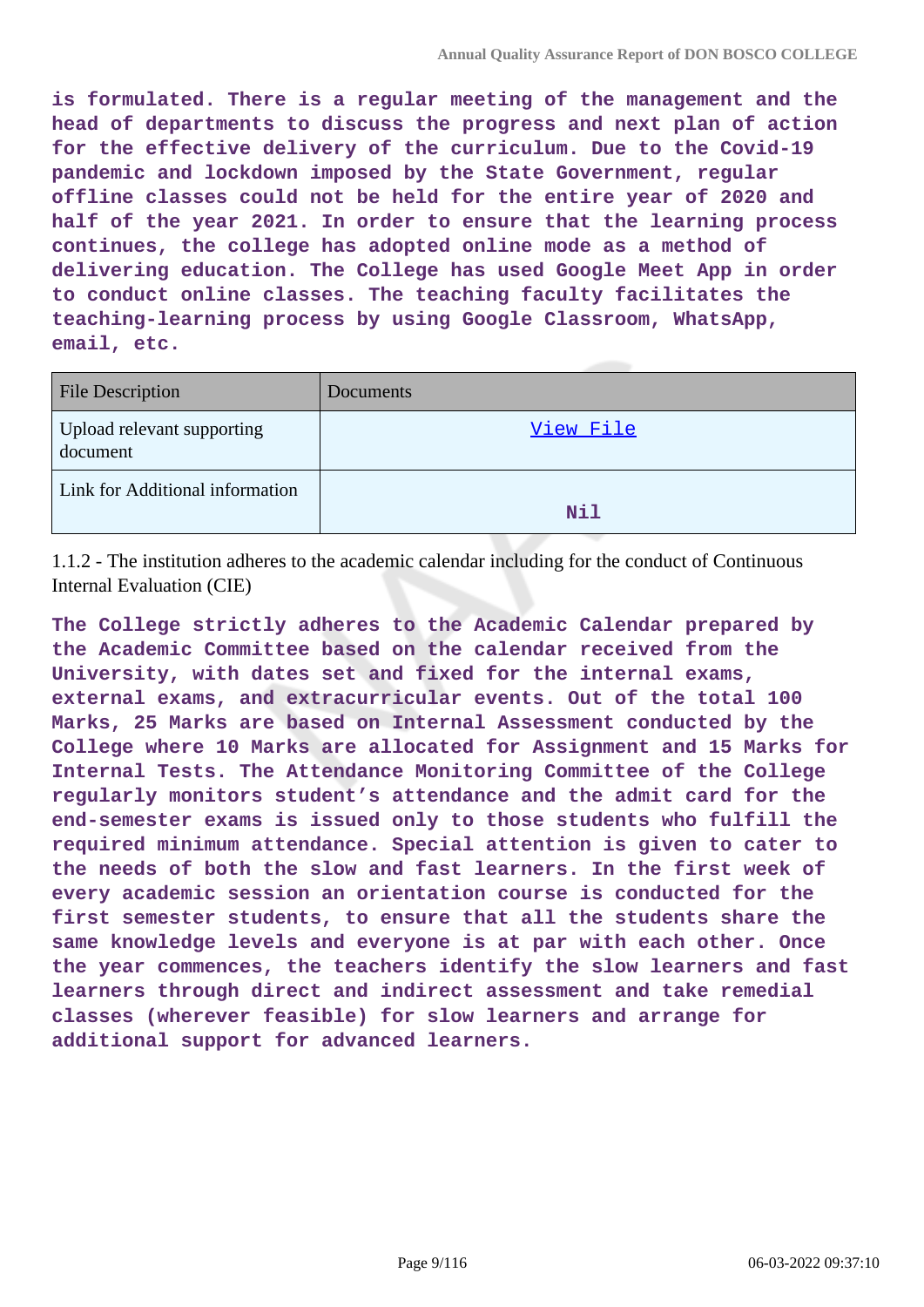| <b>File Description</b>                 | Documents |
|-----------------------------------------|-----------|
| Upload relevant supporting<br>documents | View File |
| Link for Additional information         | Nil       |

**1.1.3 - Teachers of the Institution participate in C. Any 2 of the above following activities related to curriculum development and assessment of the affiliating University and/are represented on the following academic bodies during the year. Academic council/BoS of Affiliating University Setting of question papers for UG/PG programs Design and Development of Curriculum for Add on/ certificate/ Diploma Courses Assessment /evaluation process of the affiliating University**

| <b>File Description</b>                                                                                         | <b>Documents</b> |
|-----------------------------------------------------------------------------------------------------------------|------------------|
| Details of participation of<br>teachers in various<br>bodies/activities provided as a<br>response to the metric | View File        |
| Any additional information                                                                                      | View File        |

### **1.2 - Academic Flexibility**

**1.2.1 - Number of Programmes in which Choice Based Credit System (CBCS)/ elective course system has been implemented**

### **1.2.1.1 - Number of Programmes in which CBCS/ Elective course system implemented**

| <b>File Description</b>                                    | <b>Documents</b> |
|------------------------------------------------------------|------------------|
| Any additional information                                 | No File Uploaded |
| Minutes of relevant Academic<br>Council/BOS meetings       | No File Uploaded |
| Institutional data in prescribed<br>format (Data Template) | View File        |

### **1.2.2 - Number of Add on /Certificate programs offered during the year**

### **1.2.2.1 - How many Add on /Certificate programs are added during the year. Data requirement**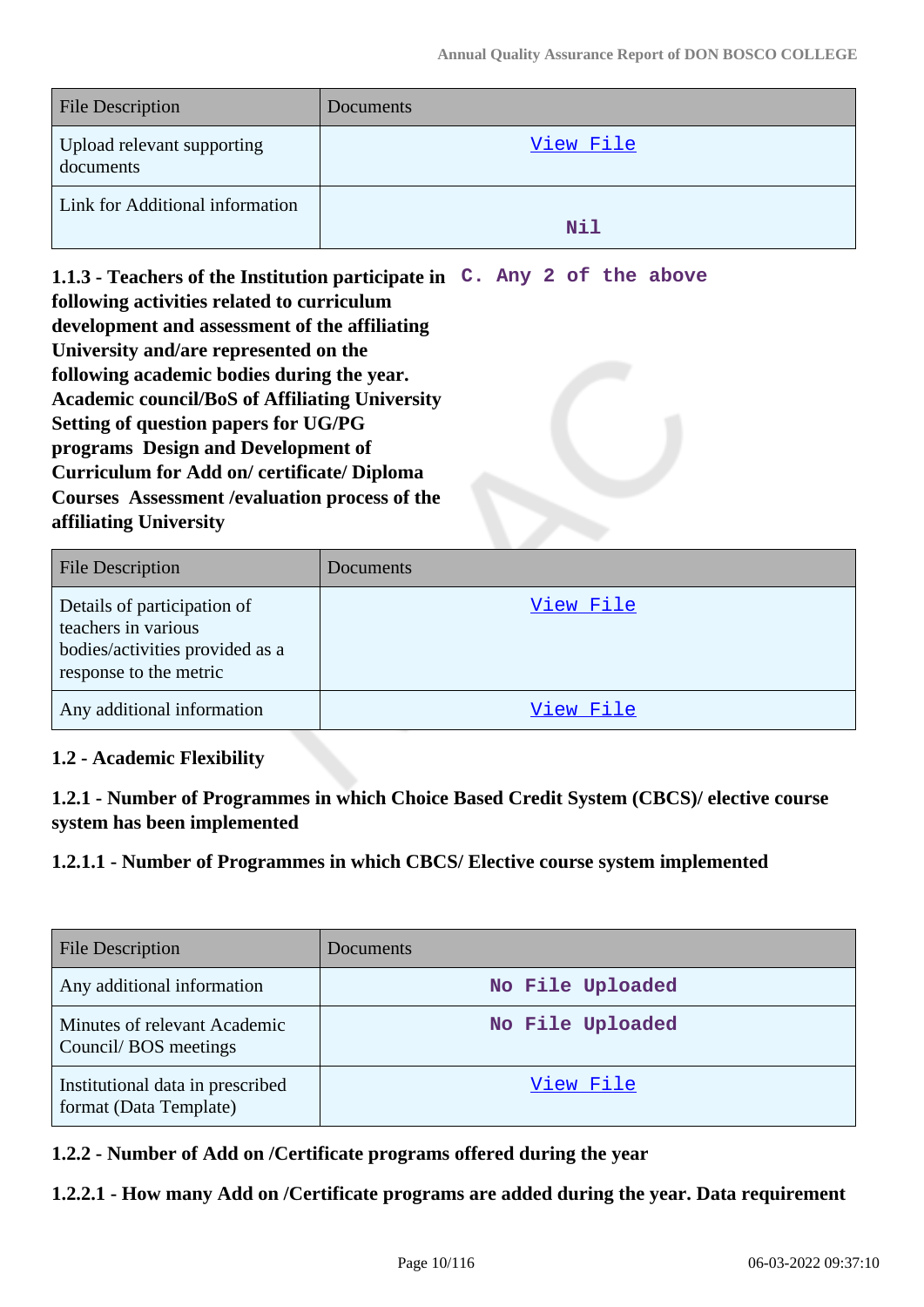### **for year: (As per Data Template)**

#### **0**

| <b>File Description</b>                                                       | Documents        |
|-------------------------------------------------------------------------------|------------------|
| Any additional information                                                    | No File Uploaded |
| Brochure or any other document<br>relating to Add on /Certificate<br>programs | No File Uploaded |
| List of Add on /Certificate<br>programs (Data Template)                       | View File        |

### **1.2.3 - Number of students enrolled in Certificate/ Add-on programs as against the total number of students during the year**

**0**

**1.2.3.1 - Number of students enrolled in subject related Certificate or Add-on programs during the year**

#### **0**

| <b>File Description</b>                                                                   | Documents        |
|-------------------------------------------------------------------------------------------|------------------|
| Any additional information                                                                | No File Uploaded |
| Details of the students enrolled in<br>Subjects related to<br>certificate/Add-on programs | View File        |

### **1.3 - Curriculum Enrichment**

1.3.1 - Institution integrates crosscutting issues relevant to Professional Ethics, Gender, Human Values, Environment and Sustainability into the Curriculum

**The College strives to provide a holistic education for the all round development of the students. It offers several courses which integrate crosscutting issues relevant to Professional Ethics, Gender, Human Values, Environment and Sustainability into its Curriculum. The College offers various courses which have contents related to gender inequality, status of women, ethics and moral concepts such as good, right, duty and virtue, role of education in the development of human values, human rights education, sustainable development, human rights, value education, environmental ethics, role of individual in prevention of pollution, conservation of natural resources, conservation of natural resources, resources and their management with a view to integrate cross cutting issues relevant to gender, environment and sustainability, human values and**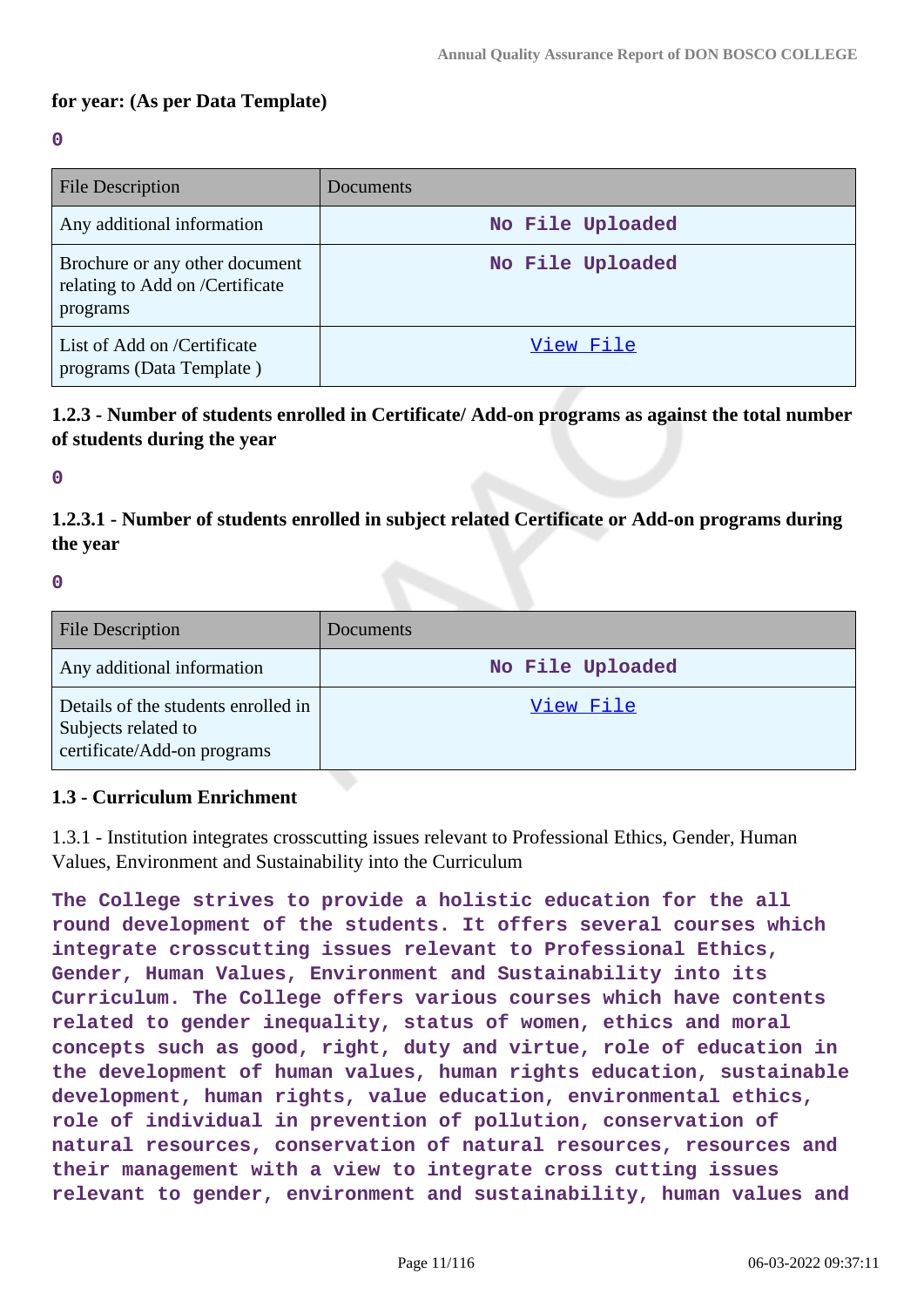**professional ethics into the curriculum. In addition to the different courses it offers, the College has Green Club, Women Cell, and Anti Ragging, Dress Code and Discipline Committee which are entrusted with the task of creating awareness among the students on issues related to gender, human values and environmental issues making them socially responsible citizens. The NCC and NSS unit of the college conduct programs and activities which address issues related to gender, human values, environment and sustainability.**

| <b>File Description</b>                                                                                                                                                   | Documents        |
|---------------------------------------------------------------------------------------------------------------------------------------------------------------------------|------------------|
| Any additional information                                                                                                                                                | No File Uploaded |
| Upload the list and description of<br>courses which address the<br>Professional Ethics, Gender,<br>Human Values, Environment and<br>Sustainability into the<br>Curriculum | View File        |

### **1.3.2 - Number of courses that include experiential learning through project work/field work/internship during the year**

**Nil**

| <b>File Description</b>                                                                                                  | Documents        |
|--------------------------------------------------------------------------------------------------------------------------|------------------|
| Any additional information                                                                                               | No File Uploaded |
| Programme / Curriculum/<br>Syllabus of the courses                                                                       | No File Uploaded |
| Minutes of the Boards of Studies<br>Academic Council meetings with<br>approvals for these courses                        | No File Uploaded |
| MoU's with relevant<br>organizations for these courses, if<br>any                                                        | No File Uploaded |
| Number of courses that include<br>experiential learning through<br>project work/field<br>work/internship (Data Template) | View File        |

### **1.3.3 - Number of students undertaking project work/field work/ internships**

**Nil**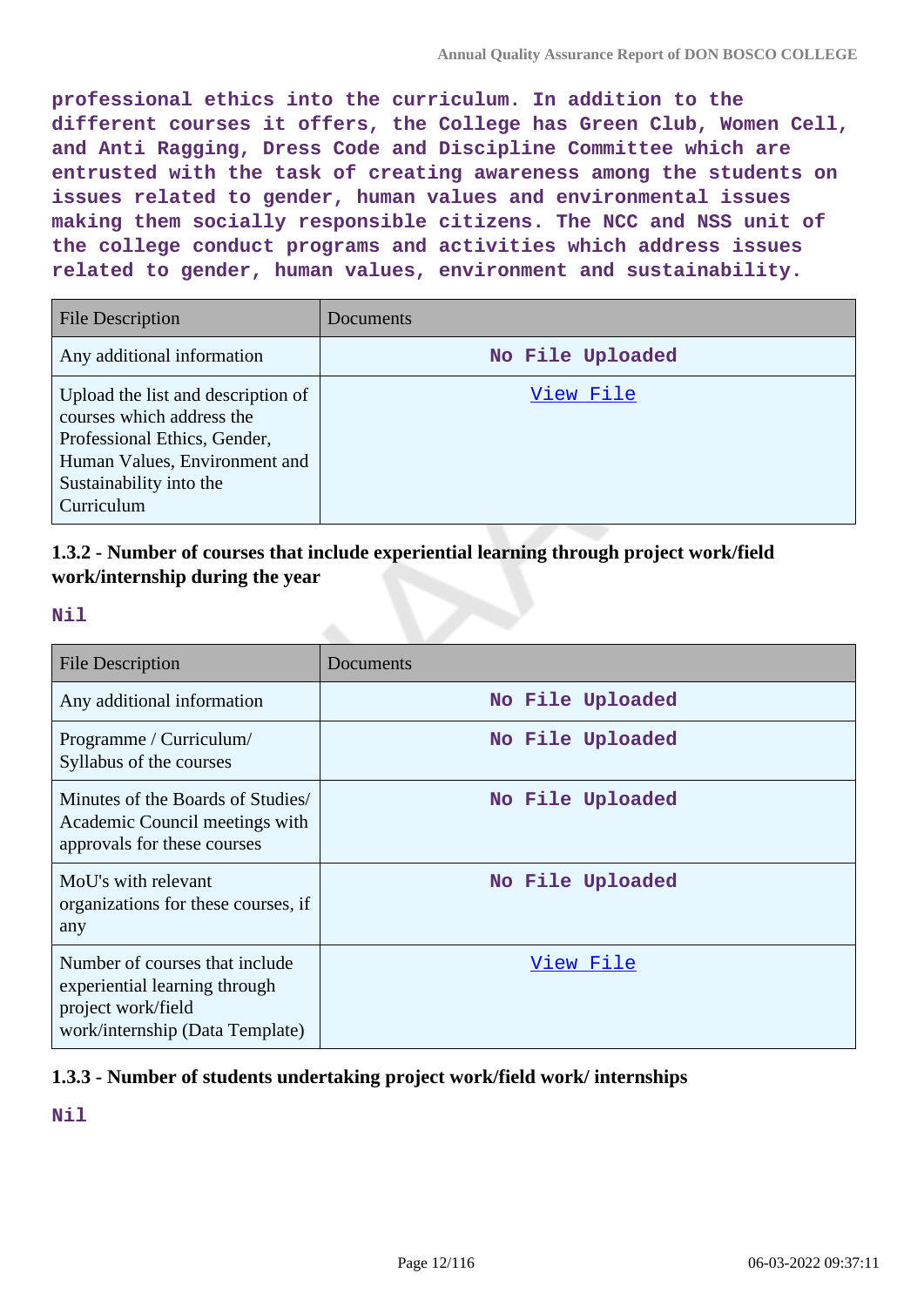| <b>File Description</b>                                                                                             | Documents        |
|---------------------------------------------------------------------------------------------------------------------|------------------|
| Any additional information                                                                                          | No File Uploaded |
| List of programmes and number<br>of students undertaking project<br>work/field work//internships<br>(Data Template) | View File        |

### **1.4 - Feedback System**

#### **1.4.1 - Institution obtains feedback on the syllabus and its transaction at the institution from the following stakeholders Students Teachers Employers Alumni C. Any 2 of the above**

| <b>File Description</b>                                                                                                                                          | Documents |
|------------------------------------------------------------------------------------------------------------------------------------------------------------------|-----------|
| URL for stakeholder feedback<br>report                                                                                                                           | View File |
| Action taken report of the<br>Institution on feedback report as<br>stated in the minutes of the<br>Governing Council, Syndicate,<br>Board of Management (Upload) | View File |
| Any additional<br>information(Upload)                                                                                                                            | View File |

# **be classified as follows**

**1.4.2 - Feedback process of the Institution may B. Feedback collected, analyzed and action has been taken**

| <b>File Description</b>              | Documents                                    |
|--------------------------------------|----------------------------------------------|
| Upload any additional<br>information | No File Uploaded                             |
| URL for feedback report              | https://donboscocollege.ac.in/pages/Feedback |

### **TEACHING-LEARNING AND EVALUATION**

### **2.1 - Student Enrollment and Profile**

### **2.1.1 - Enrolment Number Number of students admitted during the year**

#### **2.1.1.1 - Number of sanctioned seats during the year**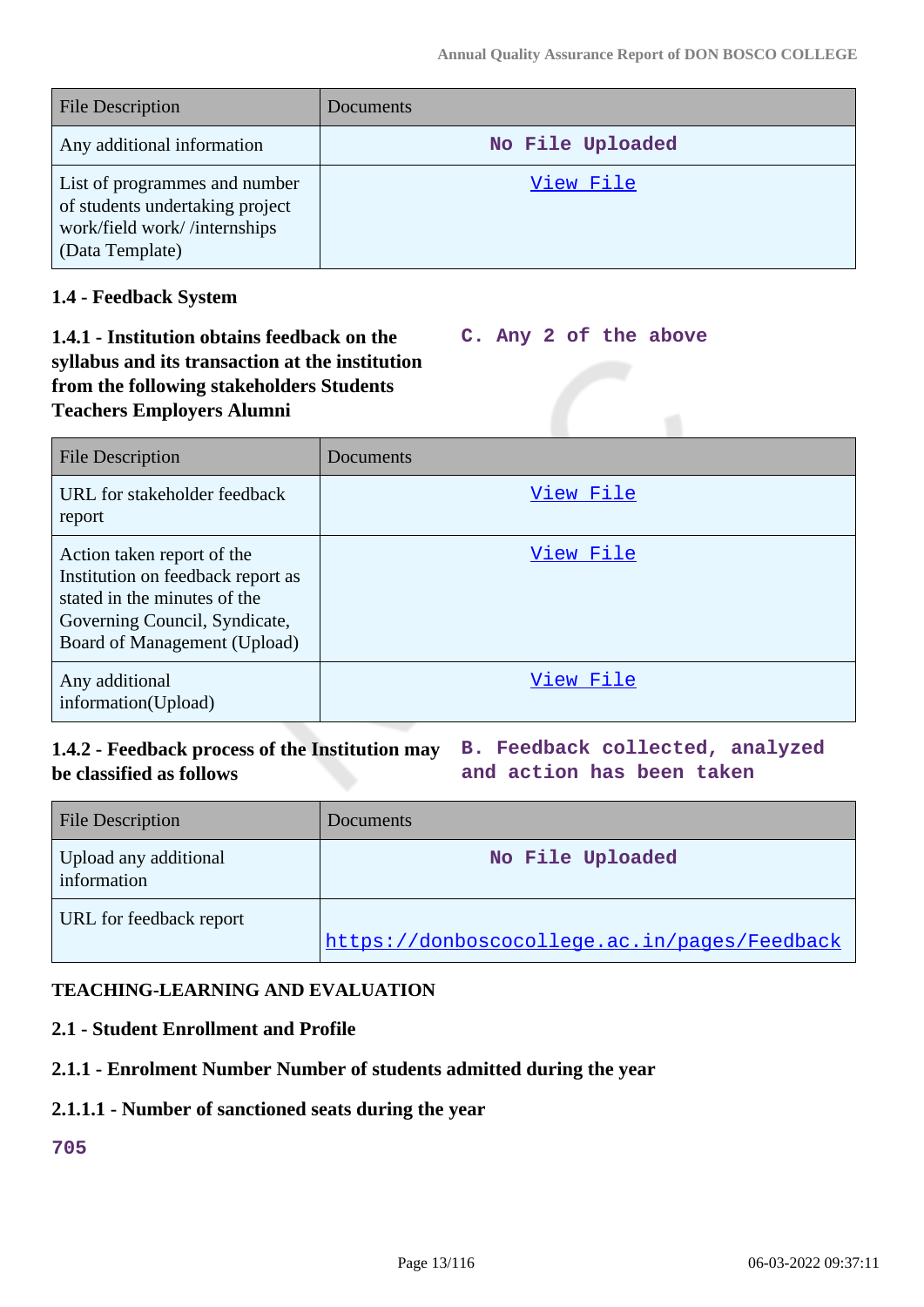| <b>File Description</b>                    | Documents        |
|--------------------------------------------|------------------|
| Any additional information                 | <u>View File</u> |
| Institutional data in prescribed<br>format | View File        |

**2.1.2 - Number of seats filled against seats reserved for various categories (SC, ST, OBC, Divyangjan, etc. as per applicable reservation policy during the year (exclusive of supernumerary seats)**

### **2.1.2.1 - Number of actual students admitted from the reserved categories during the year**

|             | an a   |  |
|-------------|--------|--|
| ×<br>$\sim$ | $\sim$ |  |
|             |        |  |

| <b>File Description</b>                                          | <b>Documents</b> |
|------------------------------------------------------------------|------------------|
| Any additional information                                       | No File Uploaded |
| Number of seats filled against<br>seats reserved (Data Template) | View File        |

### **2.2 - Catering to Student Diversity**

2.2.1 - The institution assesses the learning levels of the students and organizes special Programmes for advanced learners and slow learners

**The admission policy of the college is deliberately made liberal (no cut-off marks for admission) so as to cater the students coming from the rural areas besides the students of Tura town. This is also because it is the only deficit college in town to offer Science and Commerce programs along with Arts program. In the previous years, entrance tests were conducted for students below a certain minimum threshold of marks to ensure a merit-based admission process as well as to test the apparently slow learners on their inclination and to recommend remedial measures but no such practices were conducted in the present session due to the pandemic. To provide ample opportunity for learning, the library remained open for certain hours even during the pandemic. Regular mentoring, both group and individual are conducted to assess the difficulties faced by the students in their learning and to suggest methods to overcome them. Departments are encouraged to organize seminars where the slow as well as the advanced learners get to develop their presentation skills and also to familiarize them with the usage of various online mediums. The topics chosen are from within the syllabus which has further utility in their semester exam preparation.**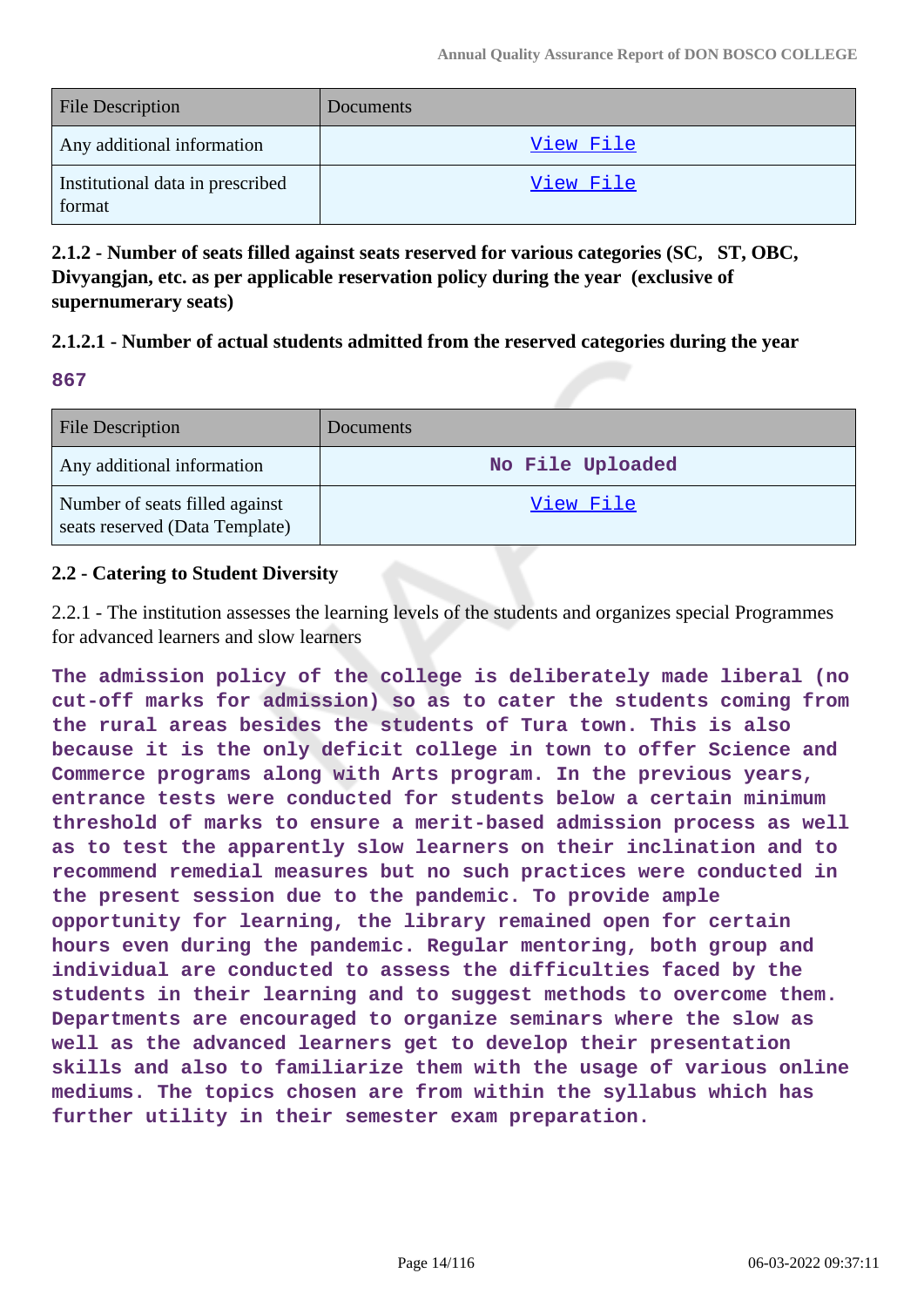| <b>File Description</b>              | Documents |
|--------------------------------------|-----------|
| Link for additional Information      | Nil       |
| Upload any additional<br>information | View File |

### **2.2.2 - Student- Full time teacher ratio (Data for the latest completed academic year)**

| Number of Students         |           | Number of Teachers |
|----------------------------|-----------|--------------------|
| 2146                       |           | 63                 |
| <b>File Description</b>    | Documents |                    |
| Any additional information |           | No File Uploaded   |

### **2.3 - Teaching- Learning Process**

2.3.1 - Student centric methods, such as experiential learning, participative learning and problem solving methodologies are used for enhancing learning experiences

**With the advancement in technologies even the teaching methods are also evolving. With rapid change in technology, the institution is also coping with these changes. The students of the institution are prepared to face these challenges. In addition to traditional chalk and board methods, the institution is adapting to various ICT methods. For experiential learning, students are taken on field trips and study tours. Various local environmental problems are made to address by Final semester students of all streams by assigning them topics that requires site-visits which are done by the individual students themselves. Before the pandemic, students were encouraged to participate in various academic events such as Consumers' Day, National Science Day etc. Open book class assignments are used by many teachers as a method to boost the problem-solving methodologies of students and at the same time learn the social skill needed to work in groups. Students are also encouraged to make class presentations on topics from their respective syllabus.**

| <b>File Description</b>              | Documents  |
|--------------------------------------|------------|
| Upload any additional<br>information | View File  |
| Link for additional information      | <b>Nil</b> |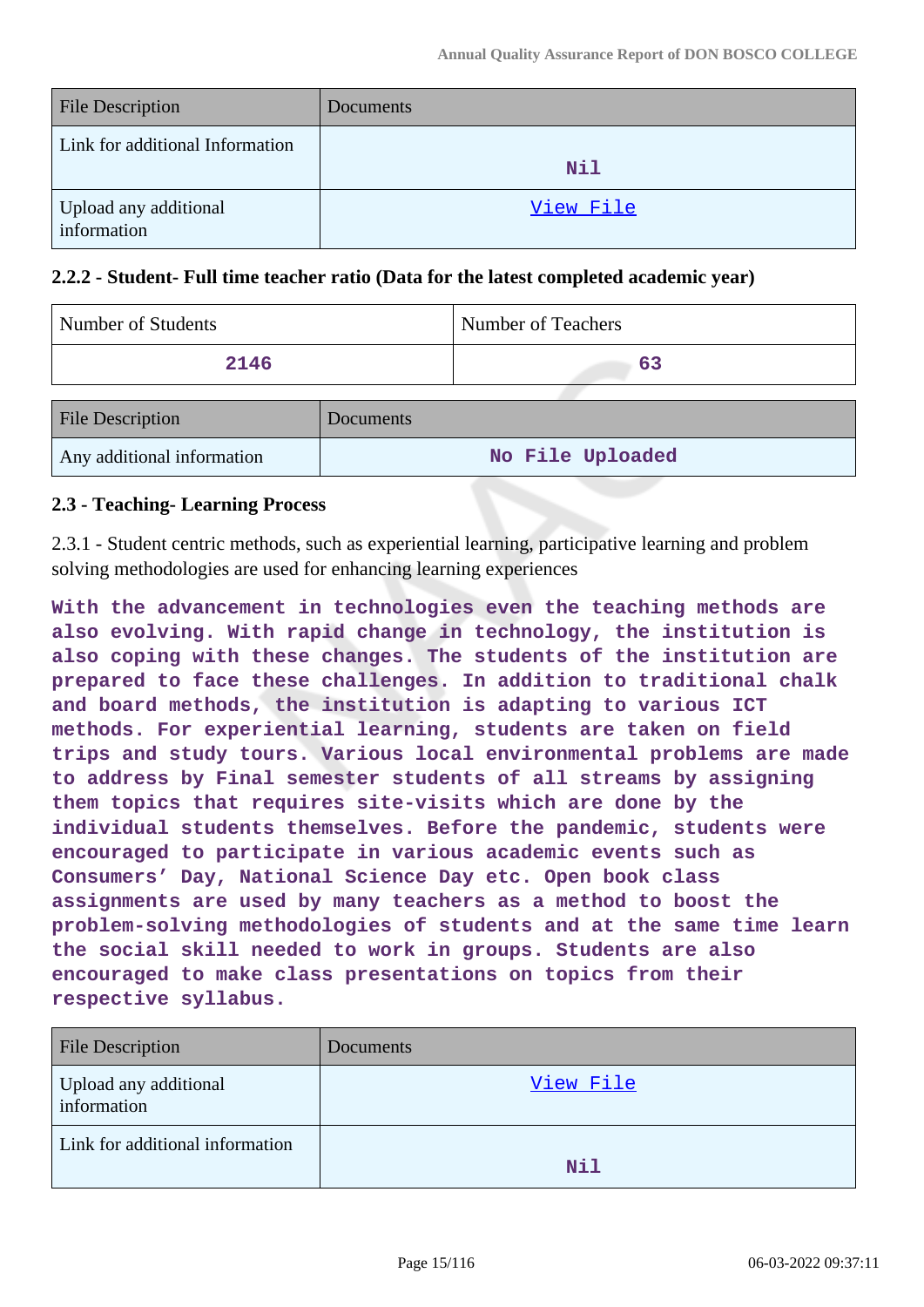2.3.2 - Teachers use ICT enabled tools for effective teaching-learning process. Write description in maximum of 200 words

**A survey was conducted to assess the use of ICT by the faculty and all respondents indicated use of multiple ICT tools like presentations using LCD projector, online video conferencing, mobile apps, blended learning platform like Google Classroom etc. The increase in the use of ICT by faculty is probably an outcome of the restrictions imposed on more traditional methods due Covid-19 pandemic; the faculties have tried to adopt a balanced approach keeping in mind the probable limitation of resources in students, a substantial chunk of whom are from rural areas.**

| <b>File Description</b>                                                                                    | Documents |
|------------------------------------------------------------------------------------------------------------|-----------|
| Upload any additional<br>information                                                                       | View File |
| Provide link for webpage<br>describing the ICT enabled tools<br>for effective teaching-learning<br>process | Nil       |

**2.3.3 - Ratio of mentor to students for academic and other related issues (Data for the latest completed academic year )**

### **2.3.3.1 - Number of mentors**

#### **63**

| <b>File Description</b>                                                   | Documents |
|---------------------------------------------------------------------------|-----------|
| Upload, number of students<br>enrolled and full time teachers on<br>roll. | View File |
| Circulars pertaining to assigning<br>mentors to mentees                   | View File |
| mentor/mentee ratio                                                       | View File |

### **2.4 - Teacher Profile and Quality**

### **2.4.1 - Number of full time teachers against sanctioned posts during the year**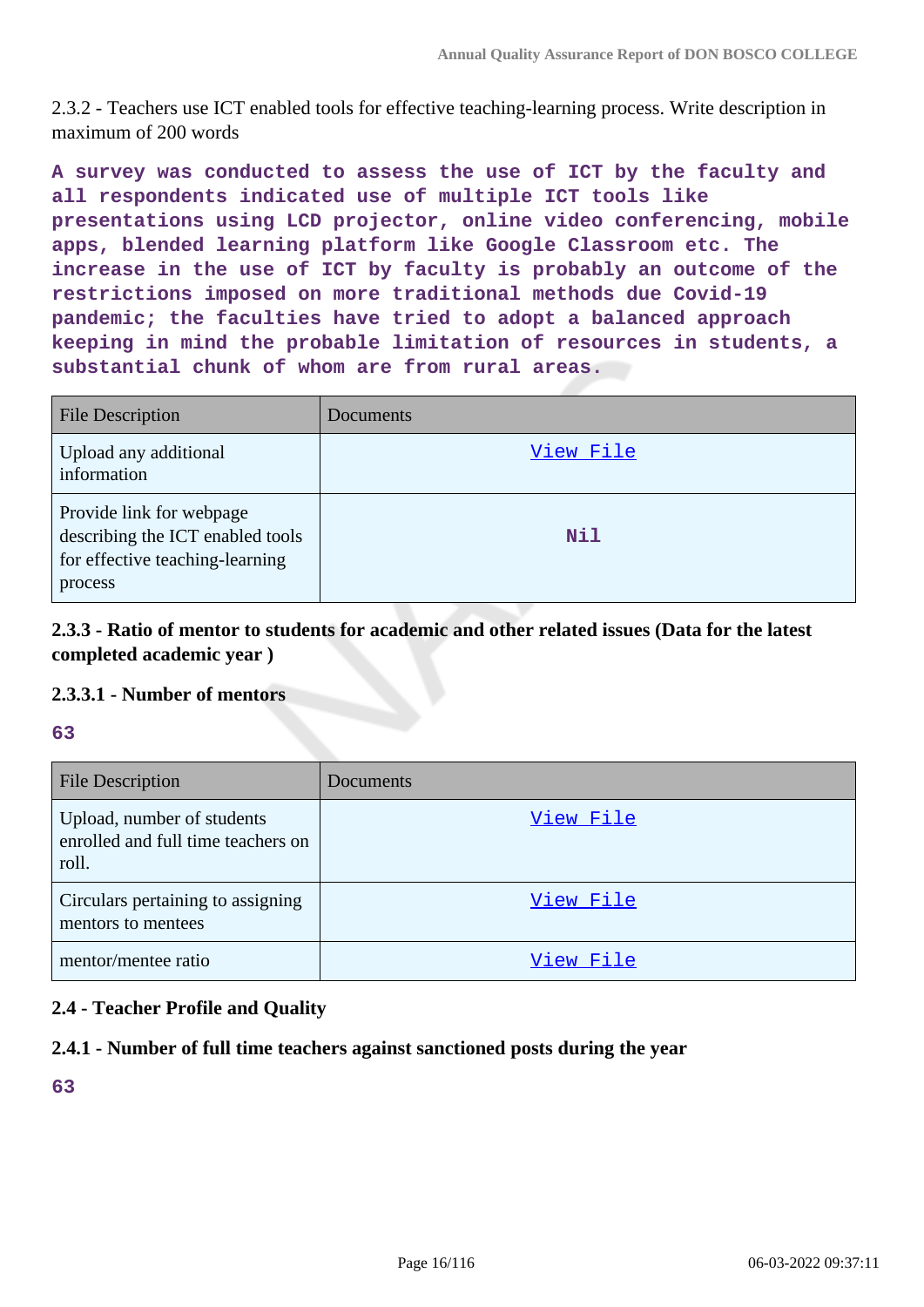| <b>File Description</b>                                             | Documents        |
|---------------------------------------------------------------------|------------------|
| Full time teachers and sanctioned<br>posts for year (Data Template) | View File        |
| Any additional information                                          | No File Uploaded |
| List of the faculty members<br>authenticated by the Head of HEI     | View File        |

**2.4.2 - Number of full time teachers with Ph. D. / D.M. / M.Ch. /D.N.B Superspeciality / D.Sc. / D.Litt. during the year (consider only highest degree for count)**

**2.4.2.1 - Number of full time teachers with Ph. D. / D.M. / M.Ch. /D.N.C Superspeciality / D.Sc. / D.Litt. during the year**

#### **16**

| <b>File Description</b>                                                                                                                                                          | <b>Documents</b> |
|----------------------------------------------------------------------------------------------------------------------------------------------------------------------------------|------------------|
| Any additional information                                                                                                                                                       | No File Uploaded |
| List of number of full time<br>teachers with Ph. D. / D.M. /<br>M.Ch./ D.N.B Super specialty /<br>D.Sc. / D.Litt. and number of full<br>time teachers for year(Data<br>Template) | View File        |

**2.4.3 - Number of years of teaching experience of full time teachers in the same institution (Data for the latest completed academic year)**

### **2.4.3.1 - Total experience of full-time teachers**

#### **211**

| <b>File Description</b>                                                                                 | Documents        |
|---------------------------------------------------------------------------------------------------------|------------------|
| Any additional information                                                                              | No File Uploaded |
| List of Teachers including their<br>PAN, designation, dept. and<br>experience details(Data<br>Template) | View File        |

### **2.5 - Evaluation Process and Reforms**

2.5.1 - Mechanism of internal assessment is transparent and robust in terms of frequency and mode. Write description within 200 words.

**In order to ensure transparency in internal assessment, the system of internal assessment is communicated with the students well in**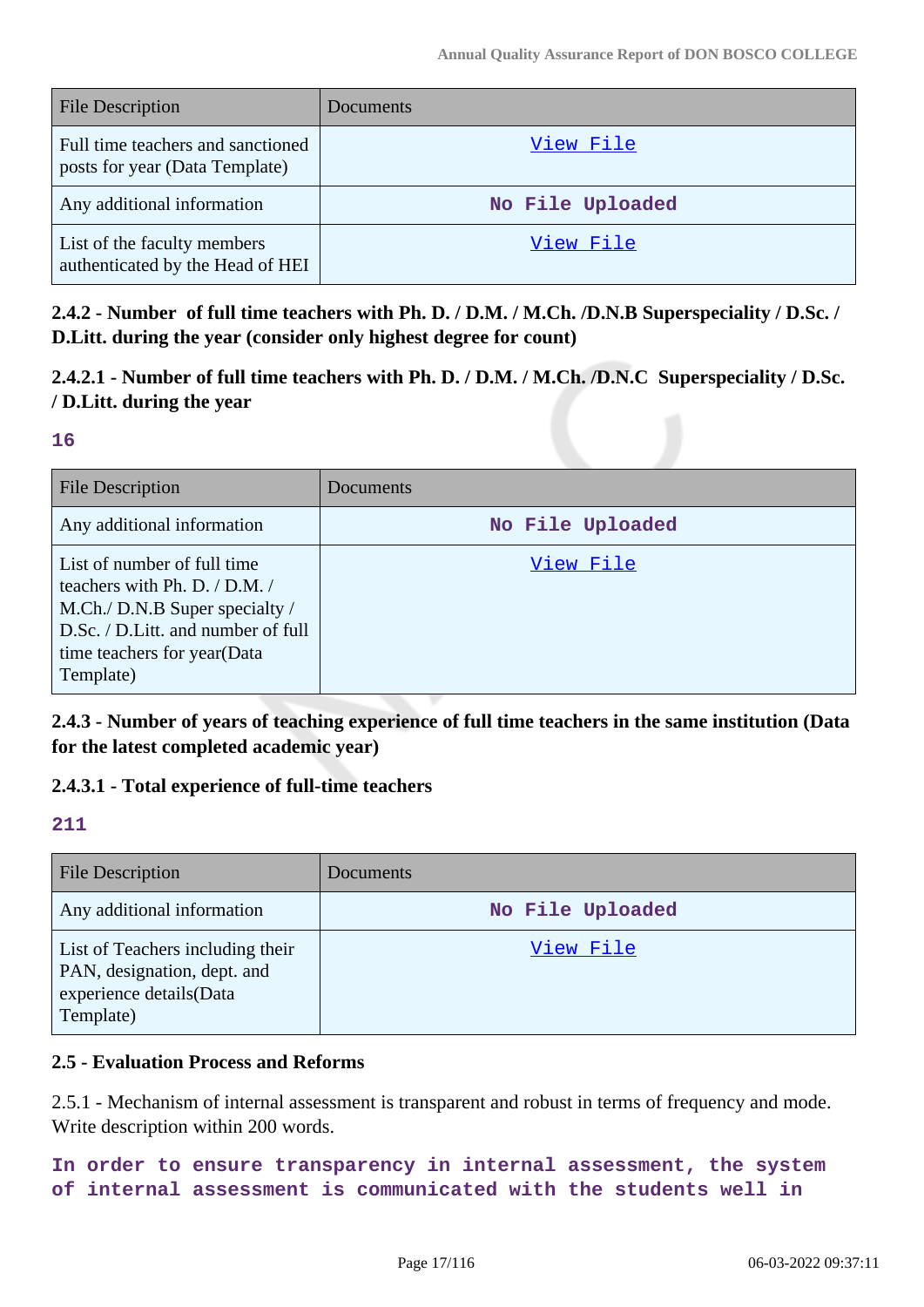**time. The Principal holds meetings with the faculties and directs them to ensure effective implementation of the evaluation process. Students are assessed continuously through various evaluation processes such as Internal Tests, Assignments Submission, Field Visit / Field Work and Seminars Presentation. Students appearing for 5th and 6th semester are asked to deliver the seminars of the concerned subject. Topics are given by their teachers to the students to prepare for power point presentation.**

**For transparent and robust for internal assessment, the college has well-placed Internal Examination Committee, Internal Question Paper Setting by departments, Conduct of Examination under able supervision, Result display, Interaction with students regarding their internal assessment.**

**The method of internal assessment helps the teachers to evaluate the students more appropriately. Due to internal assessment, the interest of the student towards learning and attending the classes has been also increased. It has created the interest among the students to take active participation in various co-curricular and extra-curricular activities for their overall personality development. The seminar presentation improves the communication skills of the students.**

| <b>File Description</b>         | Documents |
|---------------------------------|-----------|
| Any additional information      | View File |
| Link for additional information | Nil       |

2.5.2 - Mechanism to deal with internal examination related grievances is transparent, time- bound and efficient

**The internal assessment test schedules are prepared by the college and communicated to the students well in advance. To ensure proper conduct of the internal tests, minimum two invigilators are assigned to each hall from each department.Evaluation is done by the faculty members handling the course within a week from the date of examination. The corrected answer scripts at random are verified by HOD to ensure the standard evaluation process. Any corrections in the total of marks or assessment of answer scripts as identified by students are immediately done by the faculty members. Any student who is not satisfied with the assessment and award of marks may approach the concern HOD who can intervene and seek opinion of another course Teacher. The grievances during the conduction of internal examinations are considered and discussed in consultation**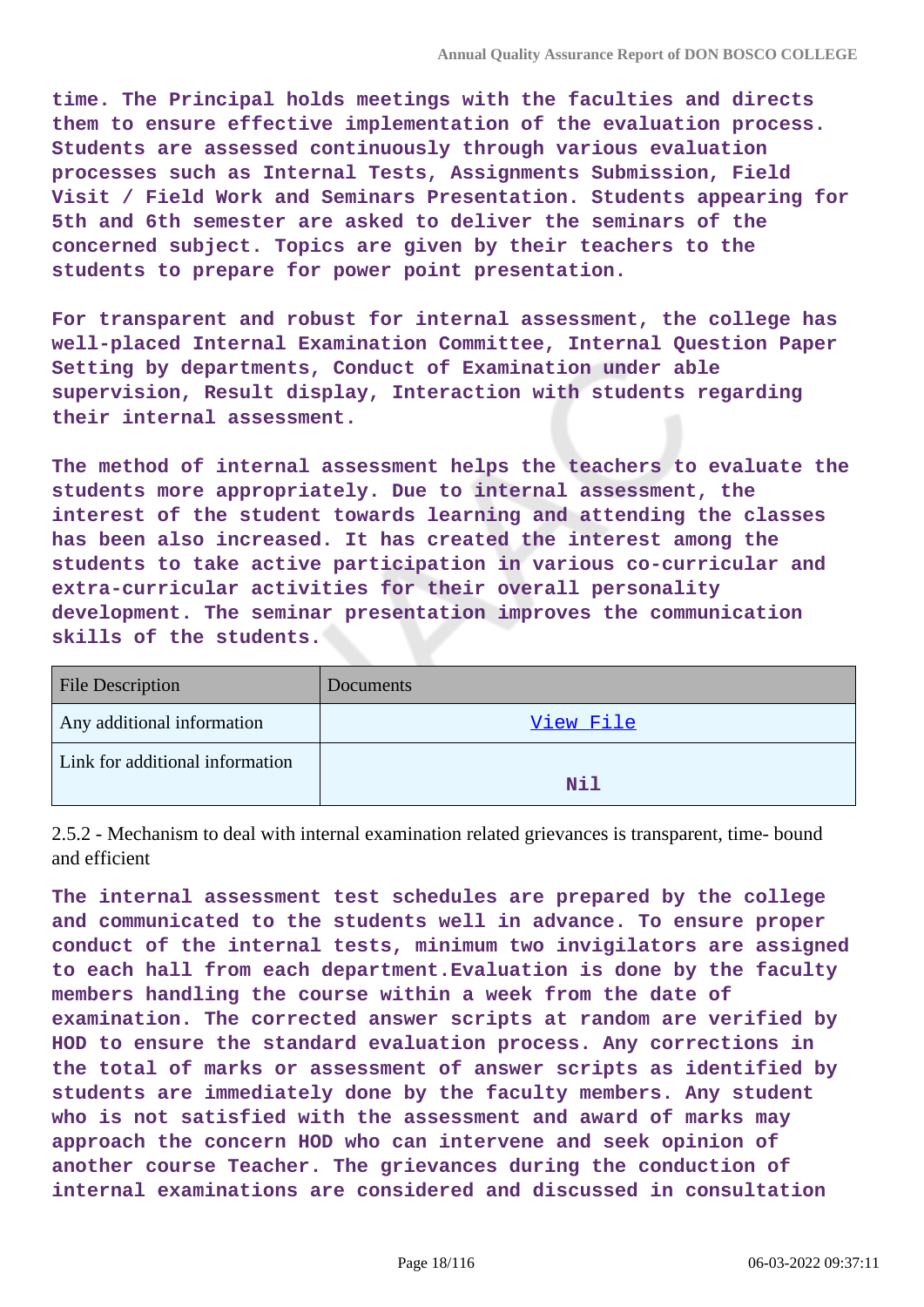**with the Principal and the examination committee.**

**If a student is not able to appear for examination due to medical or any genuine reason examination is conducted for that student, provided that he/she submits application with proper documents. The Institute follows open evaluation system where the student performance is displayed on the notice board.**

| <b>File Description</b>         | <b>Documents</b> |
|---------------------------------|------------------|
| Any additional information      | View File        |
| Link for additional information | Nil              |

#### **2.6 - Student Performance and Learning Outcomes**

2.6.1 - Teachers and students are aware of the stated Programme and course outcomes of the Programmes offered by the institution.

**Although an affiliated college, the college is not directly involved in the process of syllabus preparation, but the college has in consultation with the faculty identified a list of skills and outcomes that a student on undergoing a particular programme for three years or a paper for one semester is likely to achieve. Apart from the marks obtained in the exam, this will help in the selfevaluation by the students as to whether they have achieved the promised outcomes after the completion of the course.**

**The PO and PSO are prominently shown in the website of the college, whereas the COs are communicated directly to the students in the class.**

**The CO are also kept along with a copy of the syllabus in the college library and are also displayed in a prominent location in the department.**

**The college ensures that the listed outcomes are achieved to the maximum extent and teachers are encouraged to monitor the progress in the achievement of the set goals through class assignments, class quizzes and internal tests.**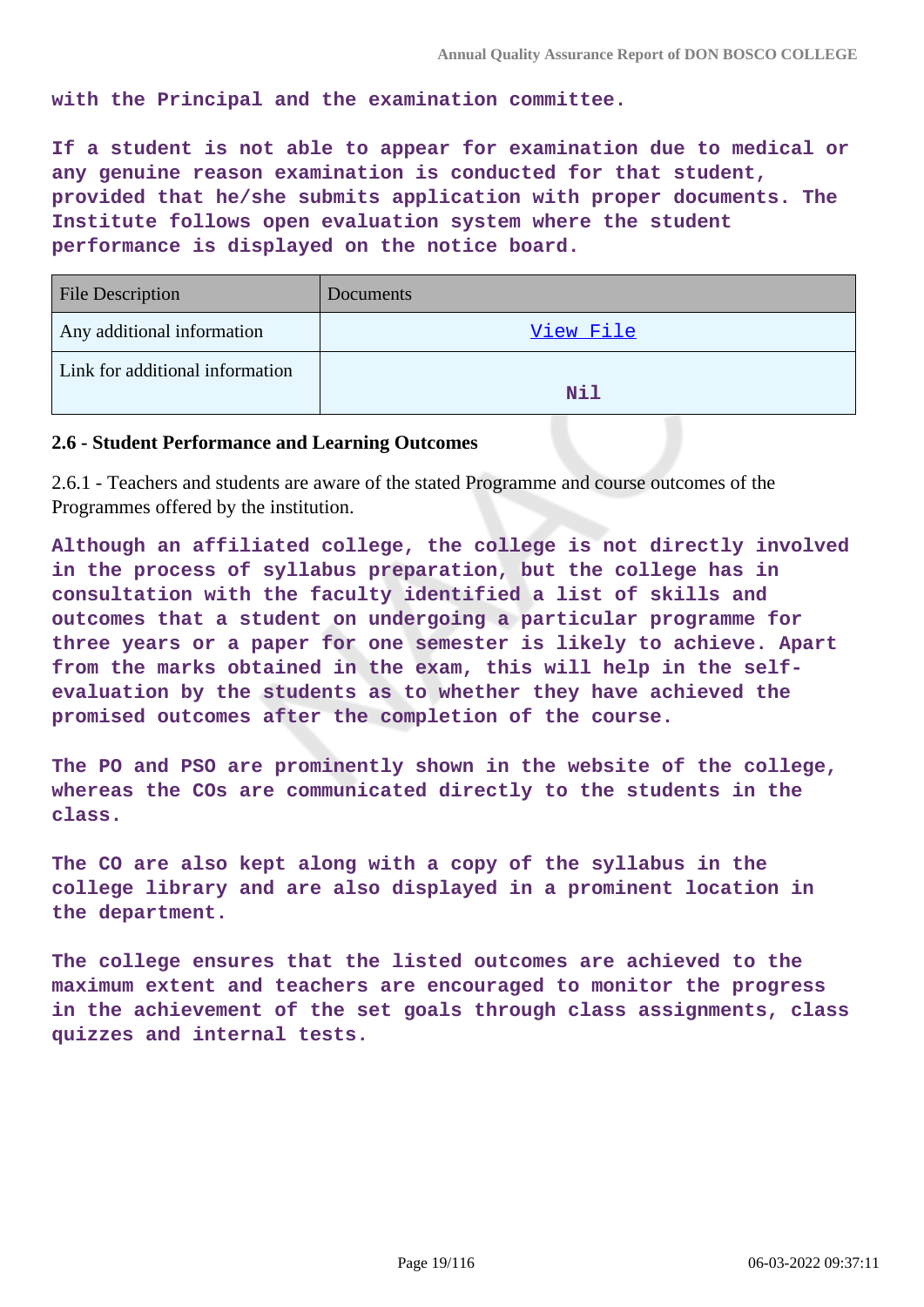| <b>File Description</b>                                 | Documents        |
|---------------------------------------------------------|------------------|
| Upload any additional<br>information                    | No File Uploaded |
| Paste link for Additional<br>information                | Nil              |
| Upload COs for all courses<br>(exemplars from Glossary) | View File        |

2.6.2 - Attainment of Programme outcomes and course outcomes are evaluated by the institution.

**The college uses the results obtained by the students in their internal tests as an objective measure of the attainment of the PO, PSO and COs by the students. However, the ultimate yardstick for the assessment of the learning outcomes of a student remains his/her performance in the final examination of the university. Post declaration of results, analysis is done to delineate strengths and areas that need strengthening. Subjective measures like the interactivity of the students during class teaching and/or quizzes are another way to ascertain the level of attainment by the respective teachers.**

**Other means of qualifying the level of attainment of students is through academic activities like class work, homework, assignments, student seminars, which are a regular feature of the academic activities of our college.**

**Post the assessment by a teacher, if and when requirements are felt, remedial measures like review classes, re-discussion on the relevant topics are conducted by teachers.**

| <b>File Description</b>                  | Documents |
|------------------------------------------|-----------|
| Upload any additional<br>information     | View File |
| Paste link for Additional<br>information | Nil       |

#### **2.6.3 - Pass percentage of Students during the year**

### **2.6.3.1 - Total number of final year students who passed the university examination during the year**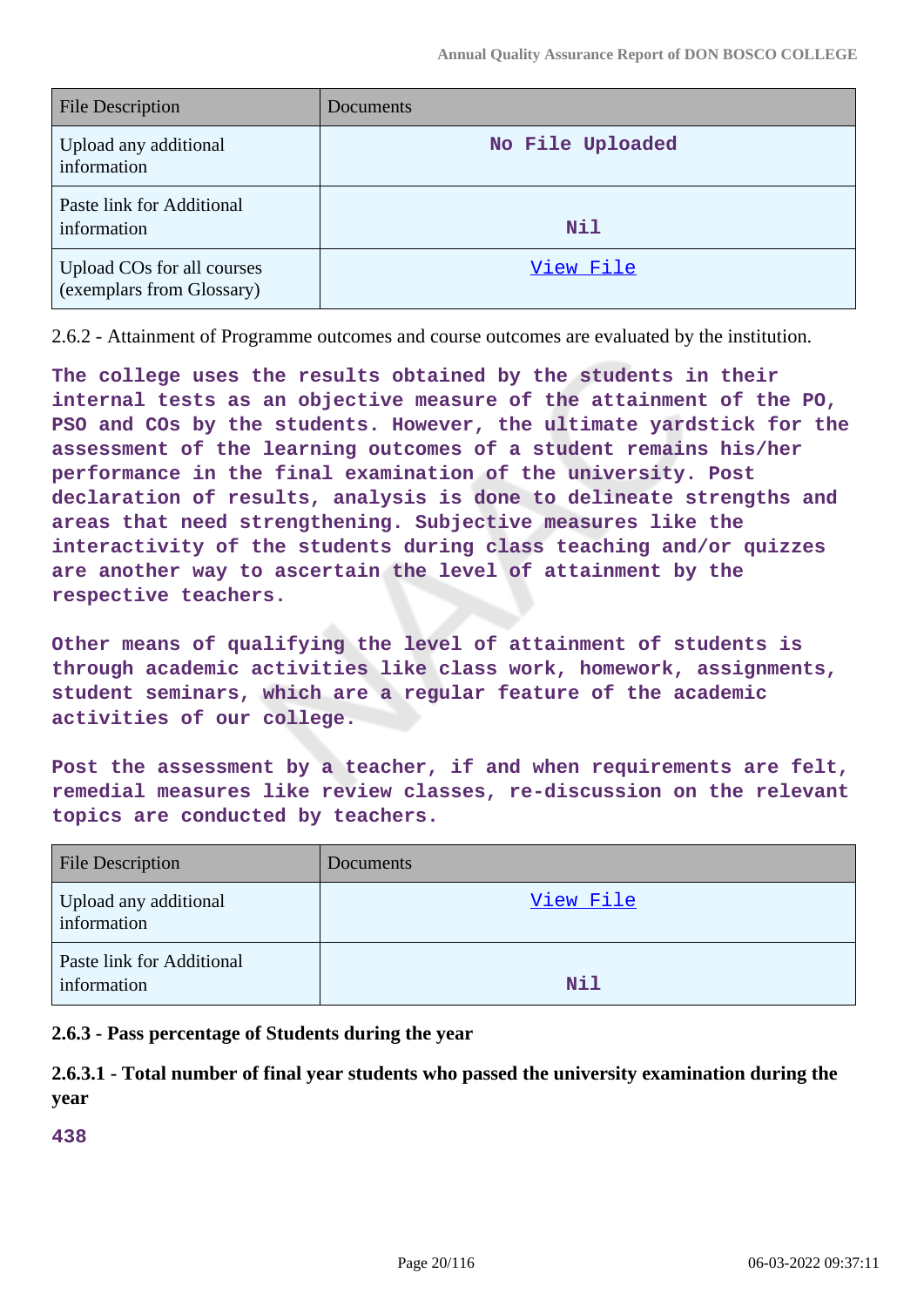| File Description                                                                                                            | Documents                                                                                  |
|-----------------------------------------------------------------------------------------------------------------------------|--------------------------------------------------------------------------------------------|
| Upload list of Programmes and<br>number of students passed and<br>appeared in the final year<br>examination (Data Template) | View File                                                                                  |
| Upload any additional<br>information                                                                                        | View File                                                                                  |
| Paste link for the annual report                                                                                            | http://donboscocollege.ac.in/public/frontend<br>/annual reports/ANNUAL%20REPORT%202020.pdf |

### **2.7 - Student Satisfaction Survey**

**2.7.1 - Student Satisfaction Survey (SSS) on overall institutional performance (Institution may design its own questionnaire) (results and details need to be provided as a weblink)**

https://donboscocollege.ac.in/public/uploads/filemanager/SSS-2021.pd f

### **RESEARCH, INNOVATIONS AND EXTENSION**

### **3.1 - Resource Mobilization for Research**

**3.1.1 - Grants received from Government and non-governmental agencies for research projects / endowments in the institution during the year (INR in Lakhs)**

**3.1.1.1 - Total Grants from Government and non-governmental agencies for research projects / endowments in the institution during the year (INR in Lakhs)**

| <b>File Description</b>                                                              | Documents        |
|--------------------------------------------------------------------------------------|------------------|
| Any additional information                                                           | No File Uploaded |
| e-copies of the grant award<br>letters for sponsored research<br>projects/endowments | No File Uploaded |
| List of endowments / projects<br>with details of grants(Data<br>Template)            | View File        |

**3.1.2 - Number of departments having Research projects funded by government and non government agencies during the year**

**3.1.2.1 - Number of departments having Research projects funded by government and nongovernment agencies during the year**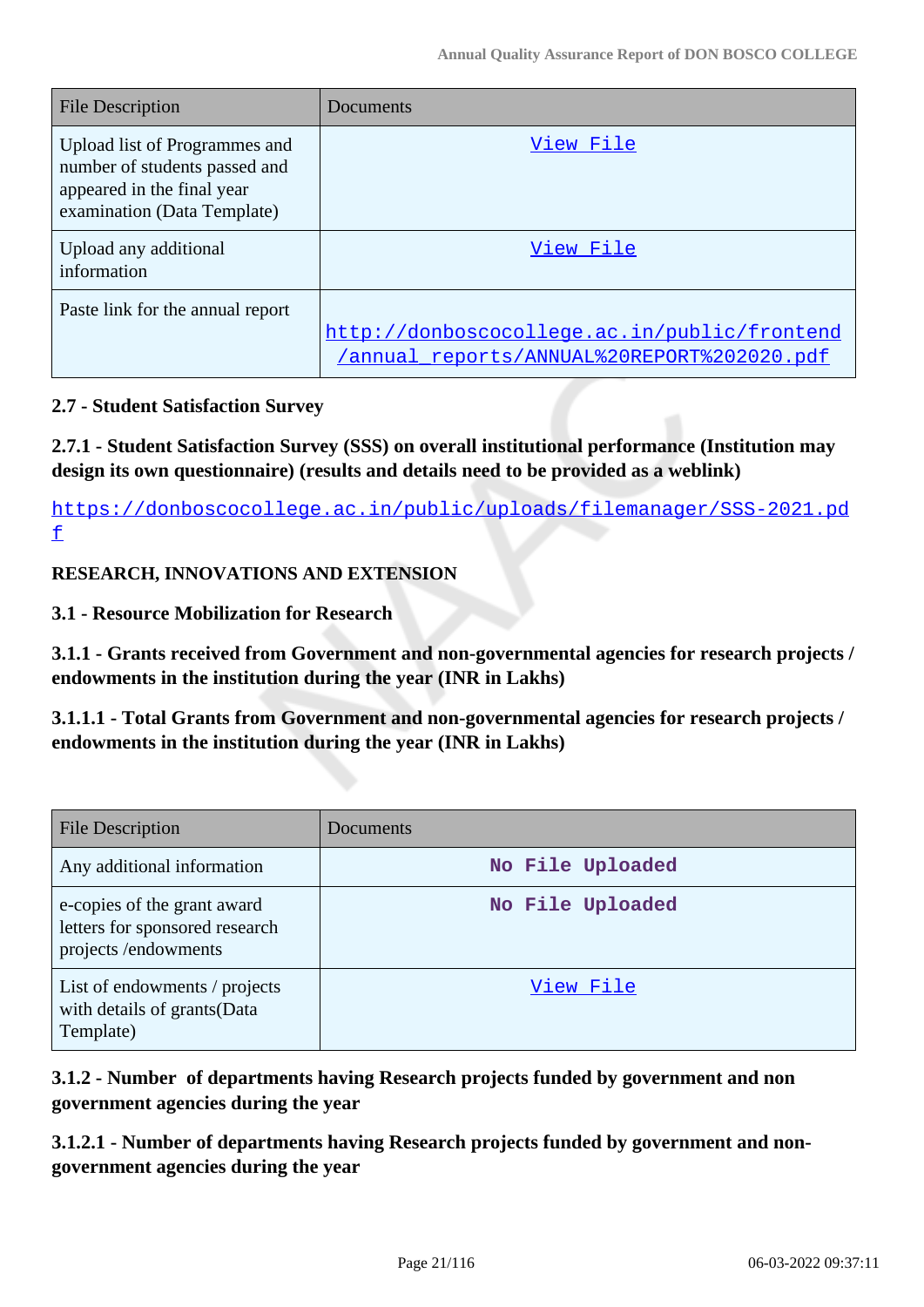| File Description                                                 | Documents        |
|------------------------------------------------------------------|------------------|
| List of research projects and<br>funding details (Data Template) | View File        |
| Any additional information                                       | No File Uploaded |
| Supporting document from<br><b>Funding Agency</b>                | No File Uploaded |
| Paste link to funding agency<br>website                          | Nil              |

### **3.1.3 - Number of Seminars/conferences/workshops conducted by the institution during the year**

### **3.1.3.1 - Total number of Seminars/conferences/workshops conducted by the institution during the year**

#### **9**

| <b>File Description</b>                                              | Documents        |
|----------------------------------------------------------------------|------------------|
| Report of the event                                                  | No File Uploaded |
| Any additional information                                           | No File Uploaded |
| List of workshops/seminars<br>during last 5 years (Data<br>Template) | View File        |

### **3.2 - Research Publications and Awards**

### **3.2.1 - Number of papers published per teacher in the Journals notified on UGC website during the year**

### **3.2.1.1 - Number of research papers in the Journals notified on UGC website during the year**

#### **4**

| <b>File Description</b>                                                                                     | Documents        |
|-------------------------------------------------------------------------------------------------------------|------------------|
| Any additional information                                                                                  | No File Uploaded |
| List of research papers by title,<br>author, department, name and<br>year of publication (Data<br>Template) | View File        |

**3.2.2 - Number of books and chapters in edited volumes/books published and papers published in national/ international conference proceedings per teacher during the year**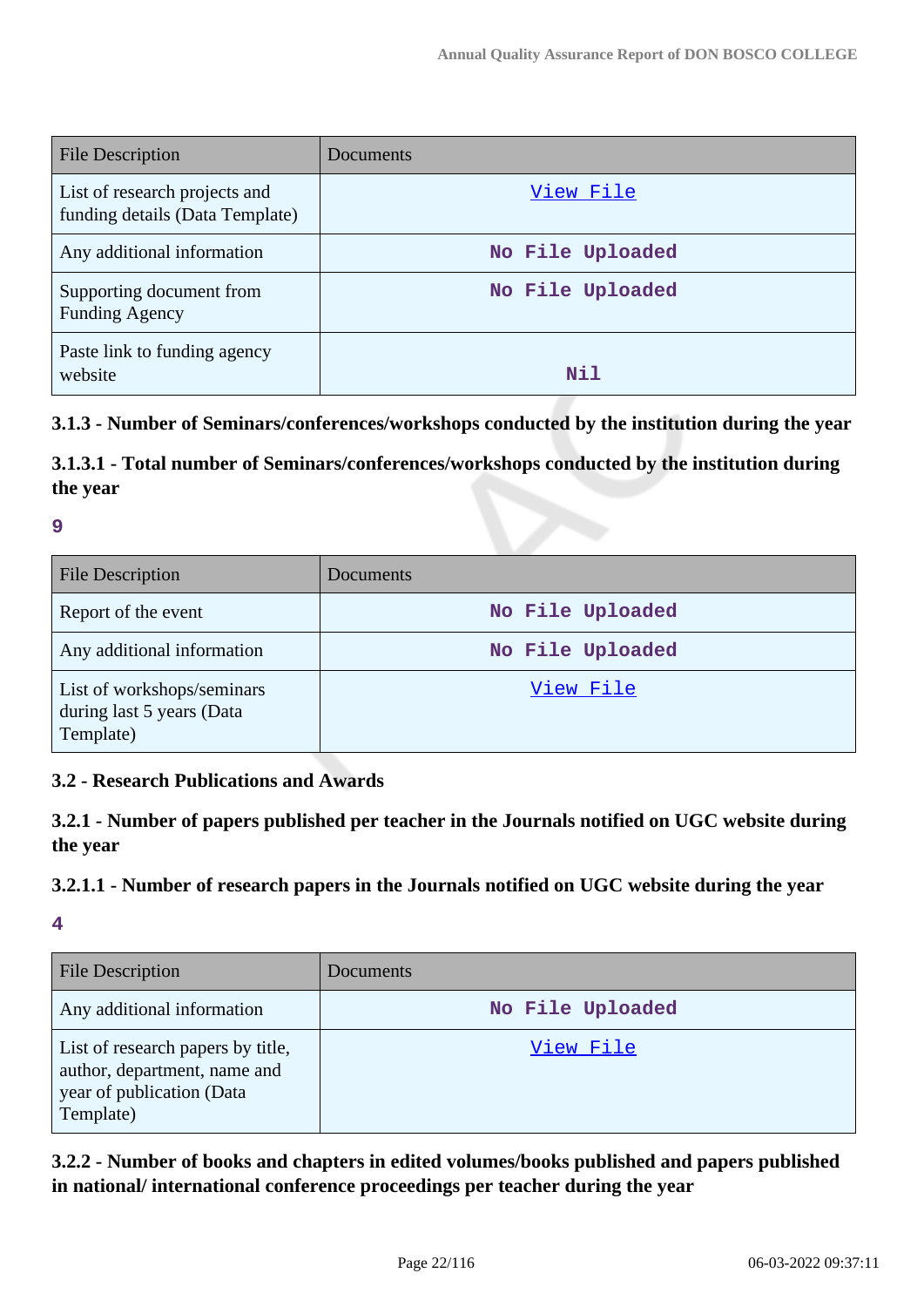### **3.2.2.1 - Total number of books and chapters in edited volumes/books published and papers in national/ international conference proceedings during the year**

**7**

| <b>File Description</b>                                                      | Documents        |
|------------------------------------------------------------------------------|------------------|
| Any additional information                                                   | No File Uploaded |
| List books and chapters edited<br>volumes/books published (Data<br>Template) | View File        |

### **3.3 - Extension Activities**

3.3.1 - Extension activities are carried out in the neighborhood community, sensitizing students to social issues, for their holistic development, and impact thereof during the year

**The current year saw a significant change in the way the extension activities are carried out by the Institution through NSS and NCC units of the college to adapt to the changes caused by the pandemic to deal with the social issues and bring about holistic development in the students of the college. National Service Scheme of the College organized the following programmes: a National Webinar on the theme 'Relevance of Mahatma Gandhi for the Youth of Today' 3rd October 2020; World Earth Day was observed on 22nd April 2021 by NCC Unit which makes them aware of the climate change and its effects; Observation of Swarnam Vijay Varsh to commemorate the Golden Jubilee of India's victory in 1971 war by NCC cadets of the college instill a sense of patriotism and sacrifice for one's country in their young hearts and teach them about courage and bravery in the midst of chaos of society. Covid-19 Awareness Program cum Cleaning Drive at Babadam village by NSS volunteers inspires the students to adapt to the changing scenario and how to play a significant role in the society and help them develop life skills and leadership quality.**

| <b>File Description</b>                  | Documents        |
|------------------------------------------|------------------|
| Paste link for additional<br>information | <b>Nil</b>       |
| Upload any additional<br>information     | No File Uploaded |

**3.3.2 - Number of awards and recognitions received for extension activities from government / government recognized bodies during the year**

**3.3.2.1 - Total number of awards and recognition received for extension activities from Government/ government recognized bodies during the year**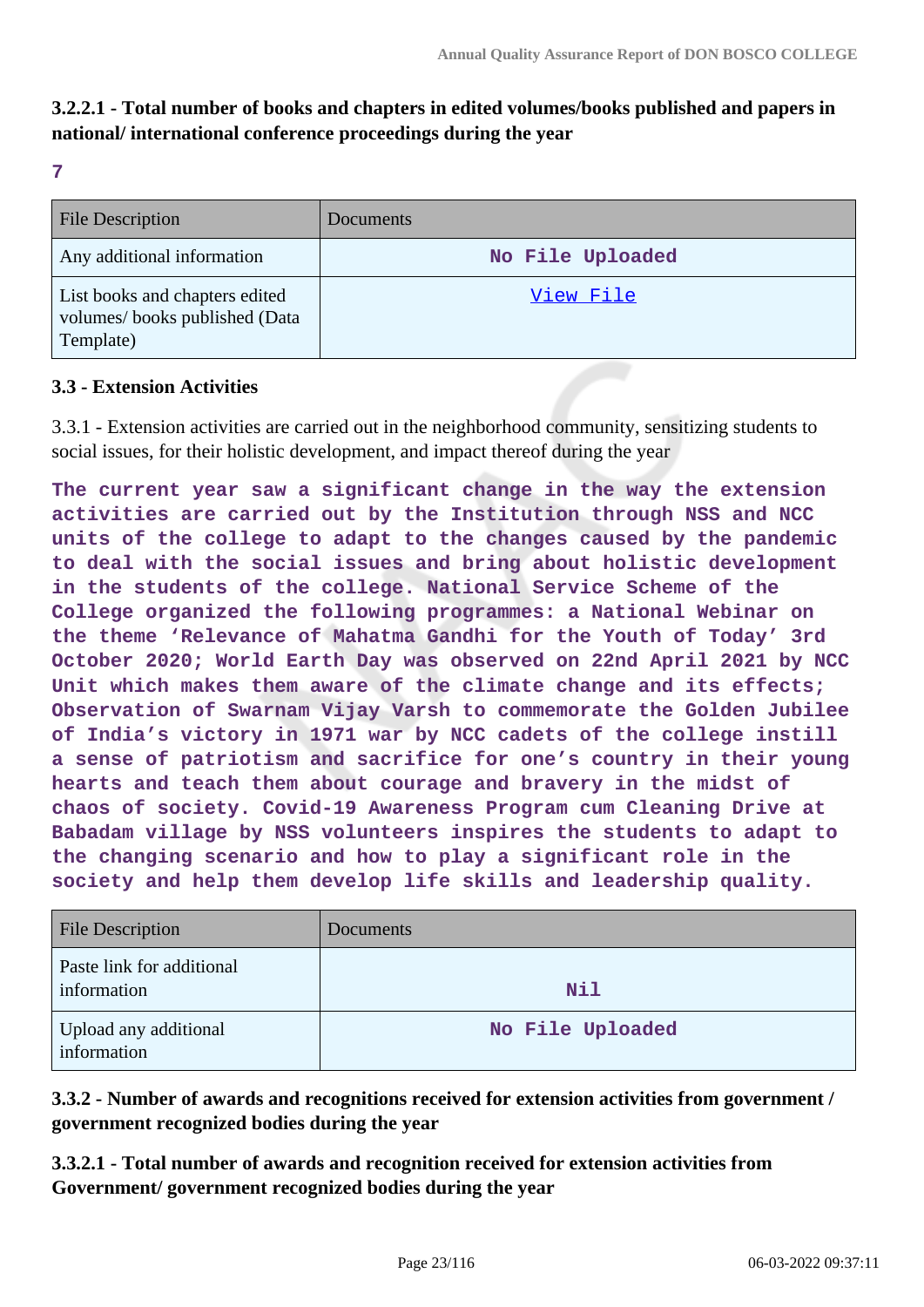| <b>File Description</b>                                                       | Documents        |
|-------------------------------------------------------------------------------|------------------|
| Any additional information                                                    | No File Uploaded |
| Number of awards for extension<br>activities in last 5 year(Data<br>Template) | View File        |
| e-copy of the award letters                                                   | View File        |

**3.3.3 - Number of extension and outreach programs conducted by the institution through NSS/NCC/Red cross/YRC etc., ( including the programmes such as Swachh Bharat, AIDS awareness, Gender issues etc. and/or those organized in collaboration with industry, community and NGOs ) during the year**

**3.3.3.1 - Number of extension and outreach Programs conducted in collaboration with industry, community and Non- Government Organizations through NSS/ NCC/ Red Cross/ YRC etc., during the year**

**5**

**7**

| <b>File Description</b>                                                                                                       | Documents        |
|-------------------------------------------------------------------------------------------------------------------------------|------------------|
| Reports of the event organized                                                                                                | View File        |
| Any additional information                                                                                                    | No File Uploaded |
| Number of extension and<br>outreach Programmes conducted<br>with industry, community etc for<br>the last year (Data Template) | View File        |

**3.3.4 - Number of students participating in extension activities at 3.3.3. above during the year**

**3.3.4.1 - Total number of Students participating in extension activities conducted in collaboration with industry, community and Non- Government Organizations through NSS/ NCC/ Red Cross/ YRC etc., during the year**

| <b>File Description</b>                                                                              | <b>Documents</b> |
|------------------------------------------------------------------------------------------------------|------------------|
| Report of the event                                                                                  | View File        |
| Any additional information                                                                           | No File Uploaded |
| Number of students participating<br>in extension activities with Govt.<br>or NGO etc (Data Template) | View File        |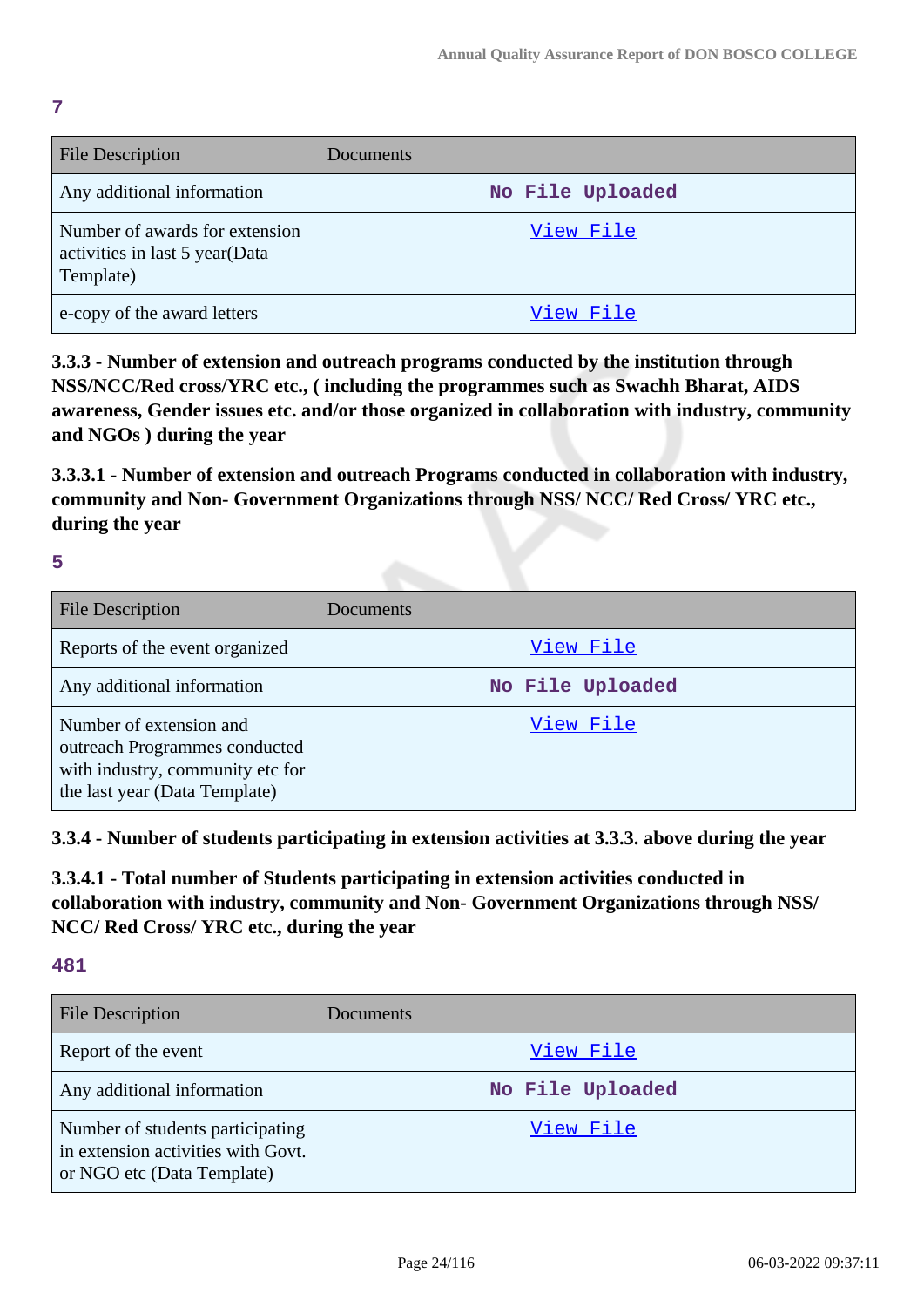### **3.4 - Collaboration**

### **3.4.1 - The Institution has several collaborations/linkages for Faculty exchange, Student exchange, Internship, Field trip, On-the- job training, research etc during the year**

#### **0**

| <b>File Description</b>                                                               | <b>Documents</b> |
|---------------------------------------------------------------------------------------|------------------|
| e-copies of linkage related<br>Document                                               | No File Uploaded |
| Details of linkages with<br>institutions/industries for<br>internship (Data Template) | View File        |
| Any additional information                                                            | No File Uploaded |

**3.4.2 - Number of functional MoUs with national and international institutions, universities, industries, corporate houses etc. during the year**

**3.4.2.1 - Number of functional MoUs with Institutions of national, international importance, other universities, industries, corporate houses etc. during the year**

**2**

| File Description                                                                                                                    | Documents        |
|-------------------------------------------------------------------------------------------------------------------------------------|------------------|
| e-Copies of the MoUs with<br>institution./industry/corporate<br>houses                                                              | View File        |
| Any additional information                                                                                                          | No File Uploaded |
| Details of functional MoUs with<br>institutions of national,<br>international importance, other<br>universities etc during the year | View File        |

### **INFRASTRUCTURE AND LEARNING RESOURCES**

#### **4.1 - Physical Facilities**

4.1.1 - The Institution has adequate infrastructure and physical facilities for teaching- learning. viz., classrooms, laboratories, computing equipment etc.

**In keeping with the motto of the College "Pursuit of Excellence", the institution provides adequate facilities for teaching-learning to orient the institution in general and students in particular towards achieving an all-round excellence.**

**There are:**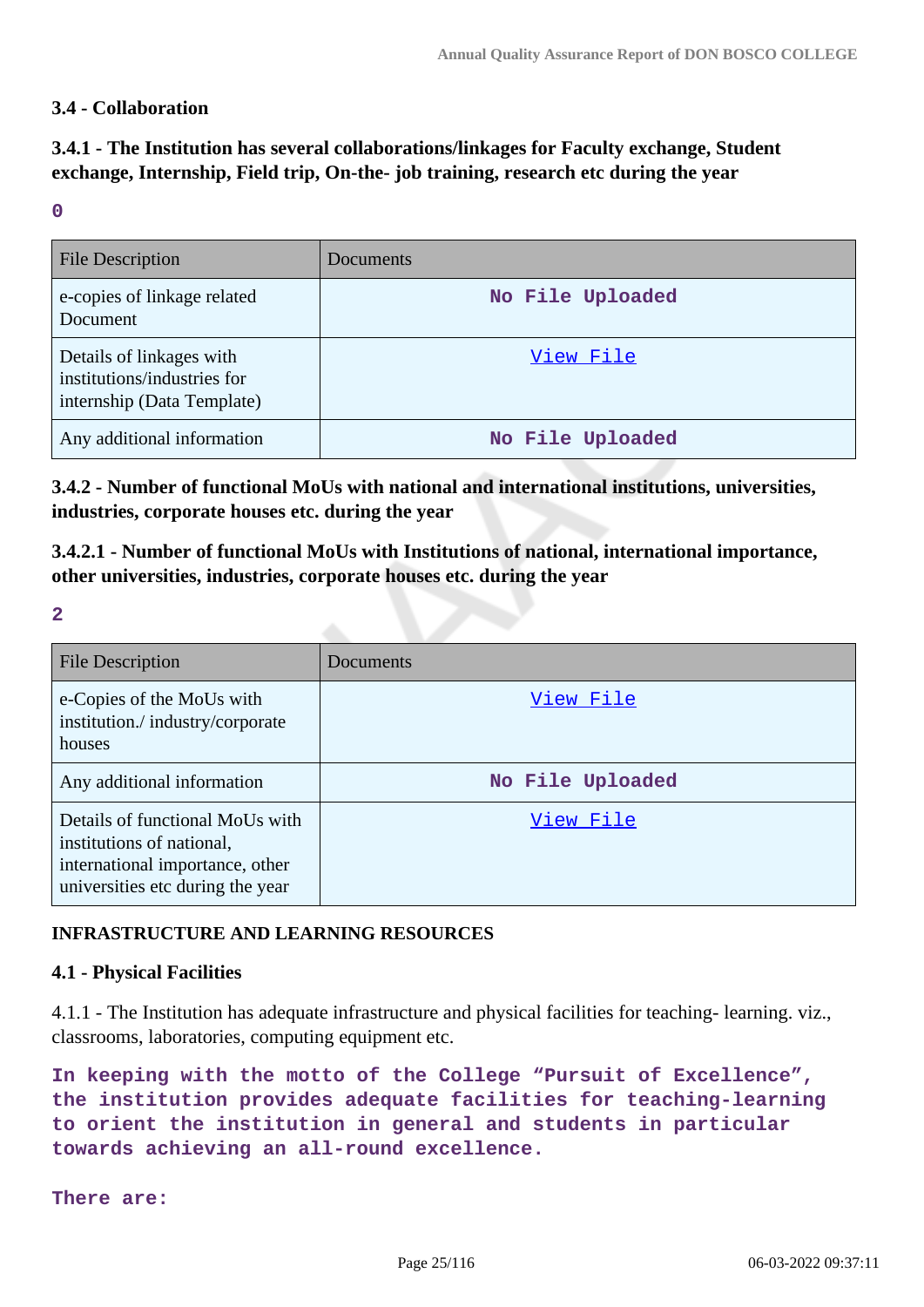**1) 31 classrooms.**

**2) 6 Laboratories**

**3) 3 Laboratory Stores**

**4) 1 Library, 1 Reading Room, 1 General Staff Room, 1 NCC & NSS Office Room, 1 RUSA office Room, 1 IQAC Office Room, 1 Counseling Room, 1 Boys' Common Room, 1 Girls' Common Room, 1 Generator Room, 1 Boys' Toilet Block, 1 Staff Toilet Block, 1 Audio Visual Conference Room, 1 Computer Hardware Room, 1 Administrator cum Accounts Officer (AO) Room, 1 Sport's Room, 1 Security Room, 1 Examination Strong Room, and 1 Placement Cell**

**5) 16 Departmental Staff Rooms,**

**6) 2 Conference Halls,**

**7) 2 Computer Laboratory**

**8) 2 Guest Rooms, 2 Girls' Toilet Block, 2 Computer system analysts Room. 2 Vice Principal's Rooms**

#### **9) 5 Office Rooms**

| <b>File Description</b>                  | Documents        |
|------------------------------------------|------------------|
| Upload any additional<br>information     | No File Uploaded |
| Paste link for additional<br>information | Nil              |

4.1.2 - The Institution has adequate facilities for cultural activities, sports, games (indoor, outdoor), gymnasium, yoga centre etc.

**Don Bosco College, Tura is run by the Salesian Congregation whose founder Don Bosco used to urge his students "Run, jump, shout, but do not sin." The college believes in the all-round development of its students and believes that recreation grounds are places of physical relaxation, recreation and contribute greatly to sound personality development. Sports and games, both outdoor and indoor go a long in developing healthy mind in a healthy body. Accordingly, the college has made all efforts to provide recreational spaces for its students. The most prominent edifice in the college campus after the college building itself is the amphitheatre surrounding the basket ball court on three sides. Most of the cultural activities**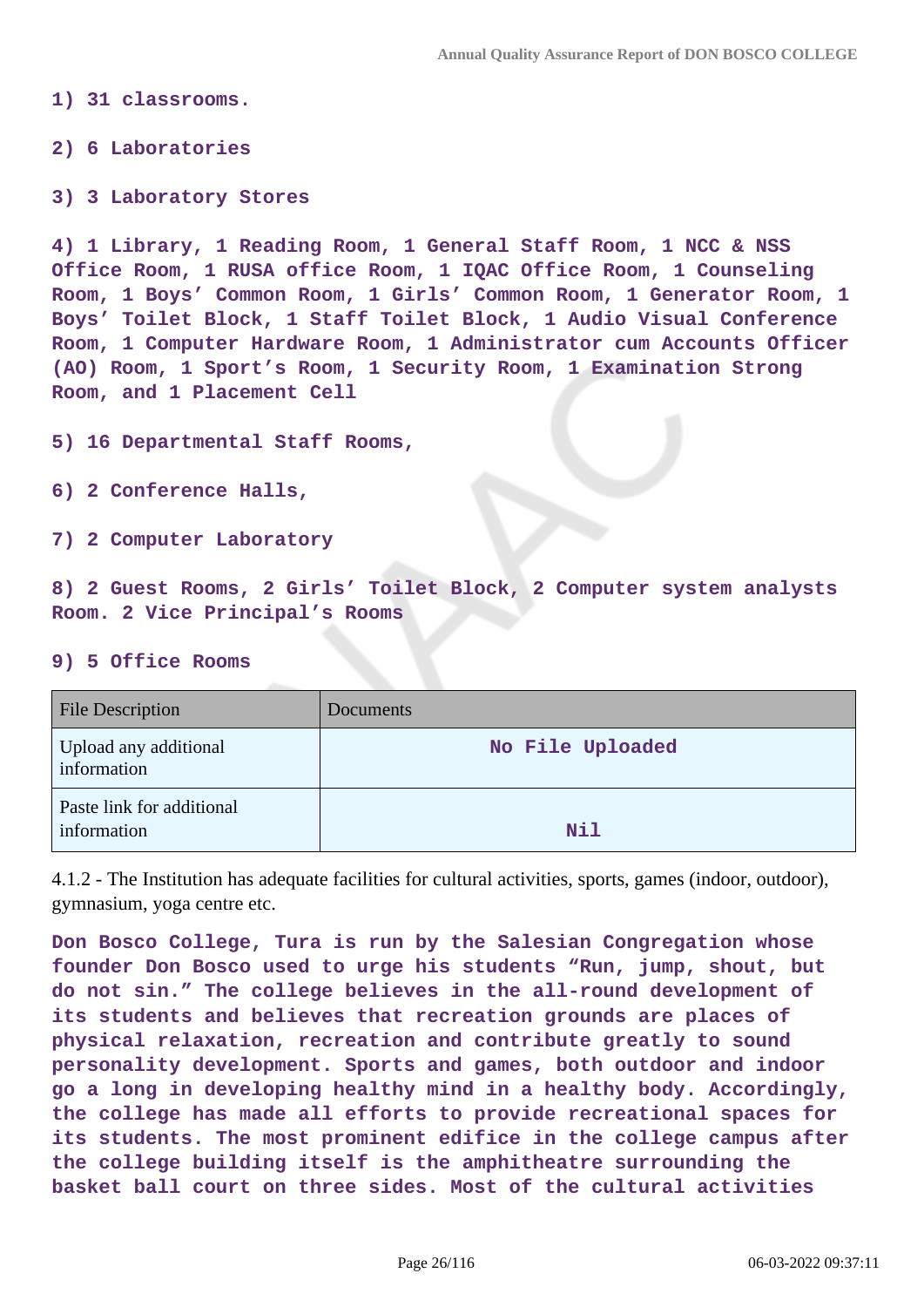**take place in the amphitheatre. There is a permanent Sports and Cultural Committee in the college and they make maximum use of the amphitheatre. The amphitheatre is most alive during college week days when one event after another is conducted here. Students get the opportunity to showcase their talents in singing, dancing, acting and even their fashion sense in this space. Besides this, there is a gym, and sizable space for indoor games. Academic programmes like seminar, debate, elocution are held in the seminar halls.**

| <b>File Description</b>                  | Documents        |
|------------------------------------------|------------------|
| Upload any additional<br>information     | No File Uploaded |
| Paste link for additional<br>information | <b>Nil</b>       |

**4.1.3 - Number of classrooms and seminar halls with ICT- enabled facilities such as smart class, LMS, etc.**

**11**

### **4.1.3.1 - Number of classrooms and seminar halls with ICT facilities**

**11**

| File Description                                                                                          | Documents        |
|-----------------------------------------------------------------------------------------------------------|------------------|
| Upload any additional<br>information                                                                      | No File Uploaded |
| Paste link for additional<br>information                                                                  | Nil              |
| <b>Upload Number of classrooms</b><br>and seminar halls with ICT<br>enabled facilities (Data<br>Template) | View File        |

**4.1.4 - Expenditure, excluding salary for infrastructure augmentation during the year (INR in Lakhs)**

**4.1.4.1 - Expenditure for infrastructure augmentation, excluding salary during the year (INR in lakhs)**

**9.41**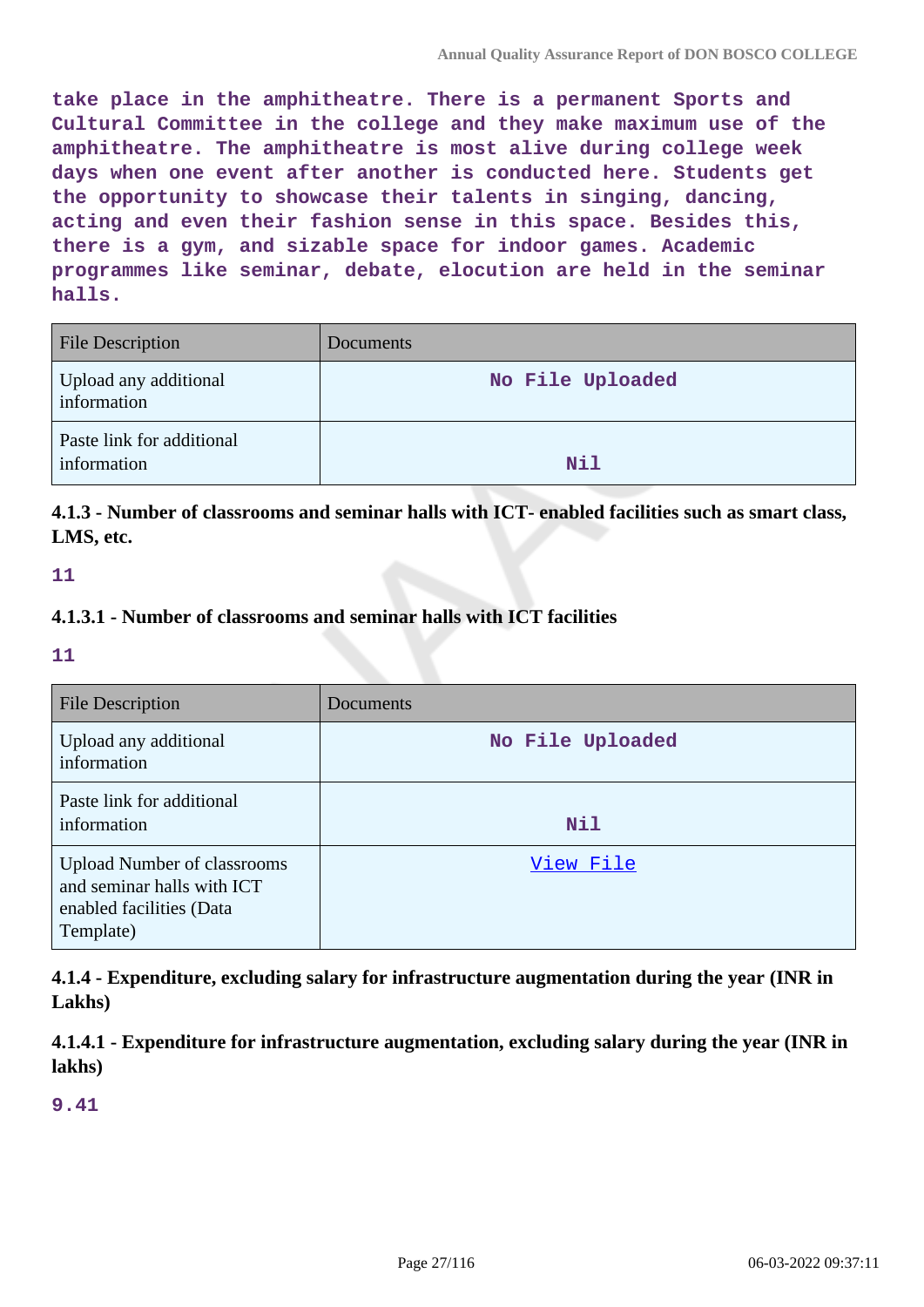| File Description                                                                                   | Documents        |
|----------------------------------------------------------------------------------------------------|------------------|
| Upload any additional<br>information                                                               | No File Uploaded |
| Upload audited utilization<br>statements                                                           | No File Uploaded |
| <b>Upload Details of budget</b><br>allocation, excluding salary<br>during the year (Data Template) | View File        |

#### **4.2 - Library as a Learning Resource**

4.2.1 - Library is automated using Integrated Library Management System (ILMS)

**Library is integral for academic excellence. The main objective for setting up of library is to facilitate effective use of learning resources and to support the objective of the college.**

**The college library was established in 1989 and started with a few books donated by well wishers. The present library comprises two rooms: book room and reading cum reference room with a seating capacity of fifty users. The users include students, lecturers, research scholars and some visitors from other institutions. It is the nerve centre for reading and copying.**

**There are sixteen computers in the library; twelve for students one for the lecturers/research scholars and three for the librarian with internet facility. One photocopier machine and one computer printer is also installed to meet the requirements of the reader. The question papers of previous years in both soft and hard copies are also available in the library for reference by the students. The notes prepared by lecturers on different topics are also available in the computers.**

**The library houses a huge number of books collected over the years, which are categorized into reference books, book bank, and special or rare collection. The college has initiated the departmental libraries as an extension service of main library. There is a designated lecturer in charge of maintaining and issuing of books in the departmental library. The departmental collections are further enriched by personal books contributed by lecturers. The college can boast of collection of books on North East region, including those by local authors which helped immensely in research works.**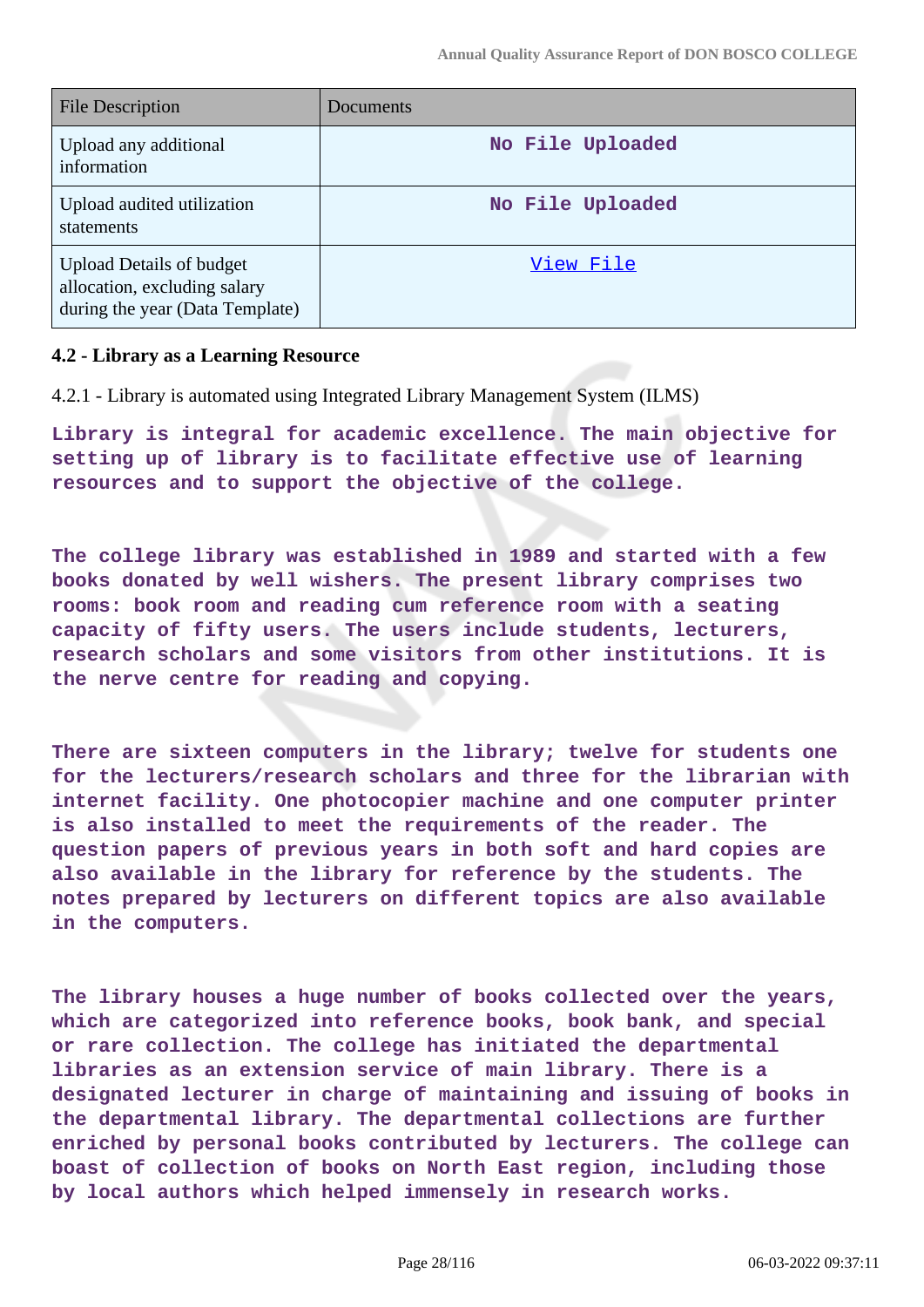**The college subscribes to the Nlist and the subscription has been renewed till 2020 for accession of e-books or journal. The e resources of 32 GB donated by a well-wisher are also available for reference. Magazines and youth magazines are subscribed to inculcate the reading habits in the students. Journals are also subscribed for the benefit of research scholars who are pursuing research work in different fields. The library also houses a good number of reference books for competitive exams. The library maintains partial open access to teachers and students. The user is allowed to browse through shelves and retrieve the books whenever required. The Reference Books are allowed to study inside reading room and to photocopy if necessary.**

**The library has installed KOHA 18.11.00.000 Software in the year 2020 which is found to be simpler for issuing/renewing and recording the catalogues of books, members etc. Students can check the availability of books in the library without much hassle. The library is expected to use barcode reader for issuing and renewing of books from the next academic session.**

**The newly constituted Library Committee comprises the Heads of Departments, the Principal and the Assistant Librarian. The Library Committee looks after the welfare of the library, offers suggestions and support for a more efficient library service. Construction of a bigger library on the ground-floor is on the anvil.**

| <b>File Description</b>                  | Documents |
|------------------------------------------|-----------|
| Upload any additional<br>information     | View File |
| Paste link for Additional<br>Information | Nil       |

**4.2.2 - The institution has subscription for the C. Any 2 of the above following e-resources e-journals e-**

**ShodhSindhu Shodhganga Membership e-**

**books Databases Remote access toe-resources**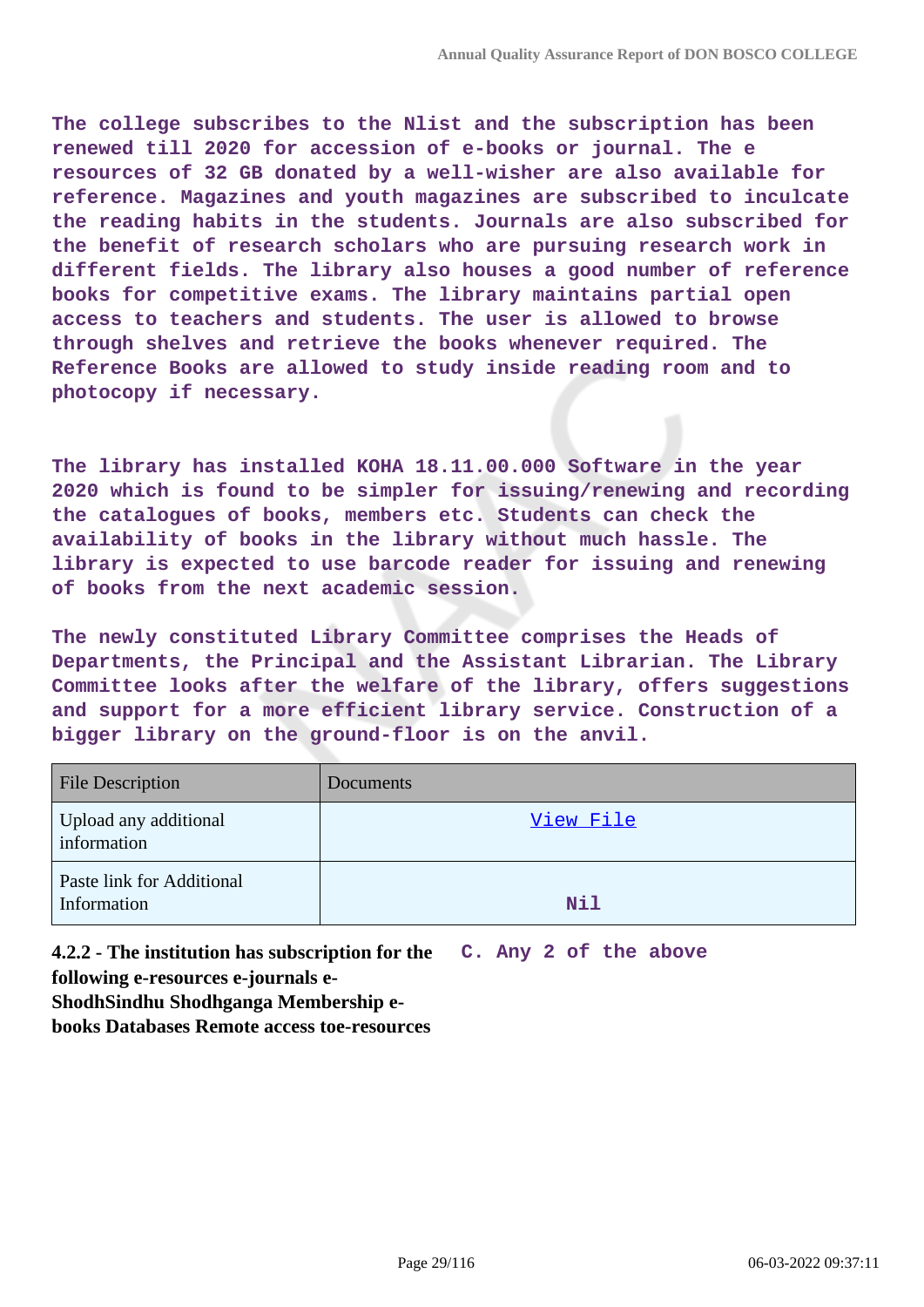| <b>File Description</b>                                                                                       | Documents |
|---------------------------------------------------------------------------------------------------------------|-----------|
| Upload any additional<br>information                                                                          | View File |
| Details of subscriptions like e-<br>journals, e-Shodh Sindhu,<br>Shodhganga Membership etc<br>(Data Template) | View File |

**4.2.3 - Expenditure for purchase of books/e-books and subscription to journals/e- journals during the year (INR in Lakhs)**

**4.2.3.1 - Annual expenditure of purchase of books/e-books and subscription to journals/ejournals during the year (INR in Lakhs)**

#### **2.11**

| <b>File Description</b>                                                                                                       | Documents        |
|-------------------------------------------------------------------------------------------------------------------------------|------------------|
| Any additional information                                                                                                    | No File Uploaded |
| Audited statements of accounts                                                                                                | View File        |
| Details of annual expenditure for<br>purchase of books/e-books and<br>journals/e- journals during the<br>year (Data Template) | View File        |

**4.2.4 - Number per day usage of library by teachers and students ( foot falls and login data for online access) (Data for the latest completed academic year)**

### **4.2.4.1 - Number of teachers and students using library per day over last one year**

### **246**

| <b>File Description</b>                              | <b>Documents</b> |
|------------------------------------------------------|------------------|
| Any additional information                           | No File Uploaded |
| Details of library usage by<br>teachers and students | View File        |

### **4.3 - IT Infrastructure**

4.3.1 - Institution frequently updates its IT facilities including Wi-Fi

**IQAC ensures the updation of the IT facilities in the Institute. Following are the computer and internet facility made available to the faculty and students on and off-campus:**

**Internet facility through Local Area Networking (LAN)&Wifi**  $\bullet$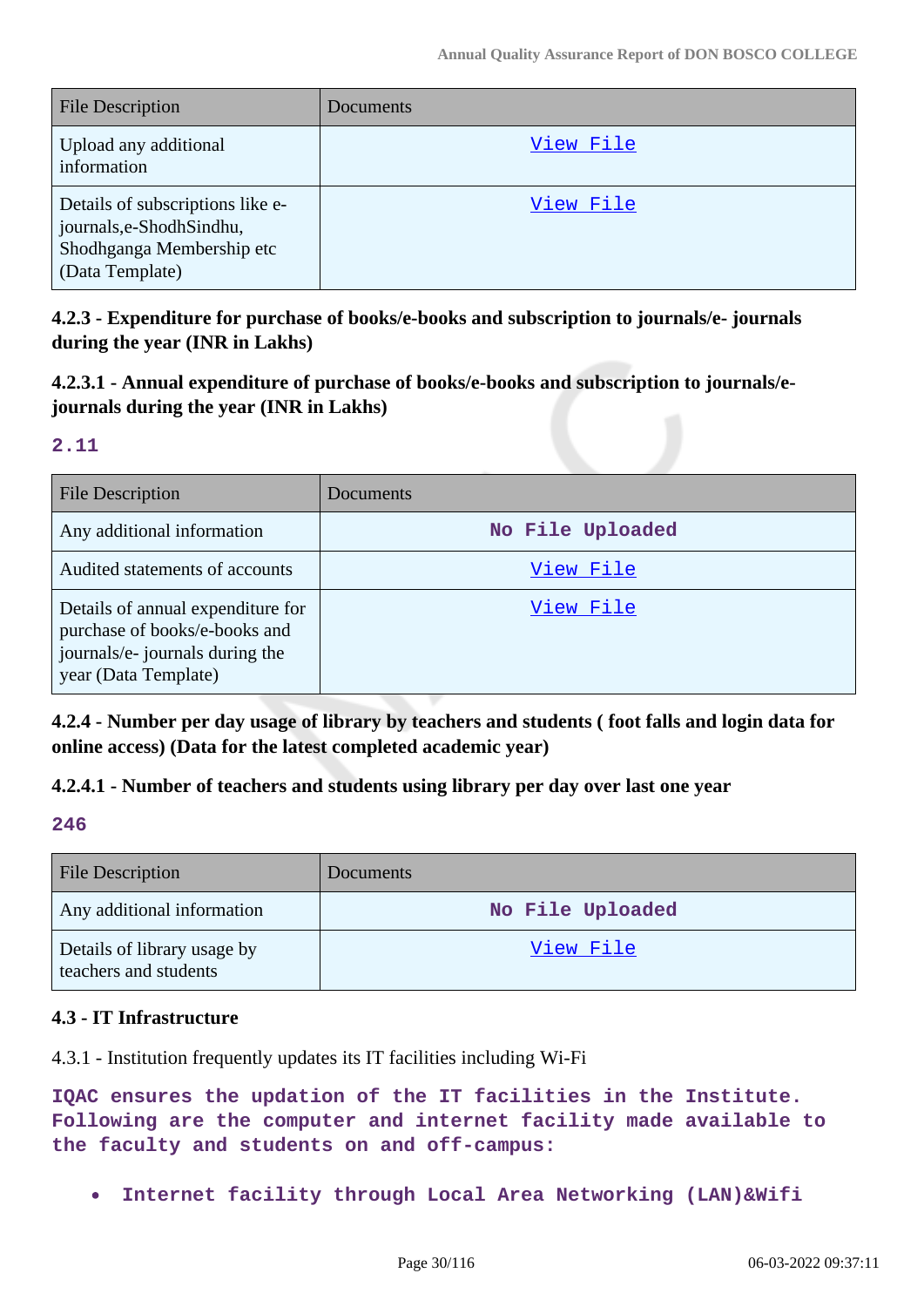**connectivity.**

- **Fully automated office**
- **Computerized office management system.**  $\bullet$

**The laboratories and classrooms are equipped with projectors which help in delivering an effective teaching. Students and teachers can avail of the facility of internet so as to keep themselves updated with the latest developments in their respective areas. The teachers adopt various strategies in order to ensure a better teachinglearning process. Usage of projectors is in place to deliver effective and at the same time enjoyable learning experience to the students. Unlimited Internet facility is available in the library and also in the campus through Wifi which enables the students to get access to a variety of learning materials online. The office and department computers of the college are regularly updated and latest antivirus devices are installed to keep the systems run at maximum capacity. The college has two professional staff to maintain the computers, Office automation software& website in the college. The Institute has fibernet connection with a speed of 50 MB/s and the Institution consumes around 100GB a month. The library and the administrative systems are fully automated. An IT team is also available in the campus which helps in any ICT-related need.**

| <b>File Description</b>                  | Documents |
|------------------------------------------|-----------|
| Upload any additional<br>information     | View File |
| Paste link for additional<br>information | Nil       |

#### **4.3.2 - Number of Computers**

#### **110**

| <b>File Description</b>              | <b>Documents</b> |
|--------------------------------------|------------------|
| Upload any additional<br>information | View File        |
| Student – computer ratio             | No File Uploaded |

### **4.3.3 - Bandwidth of internet connection in the A. ? 50MBPS Institution**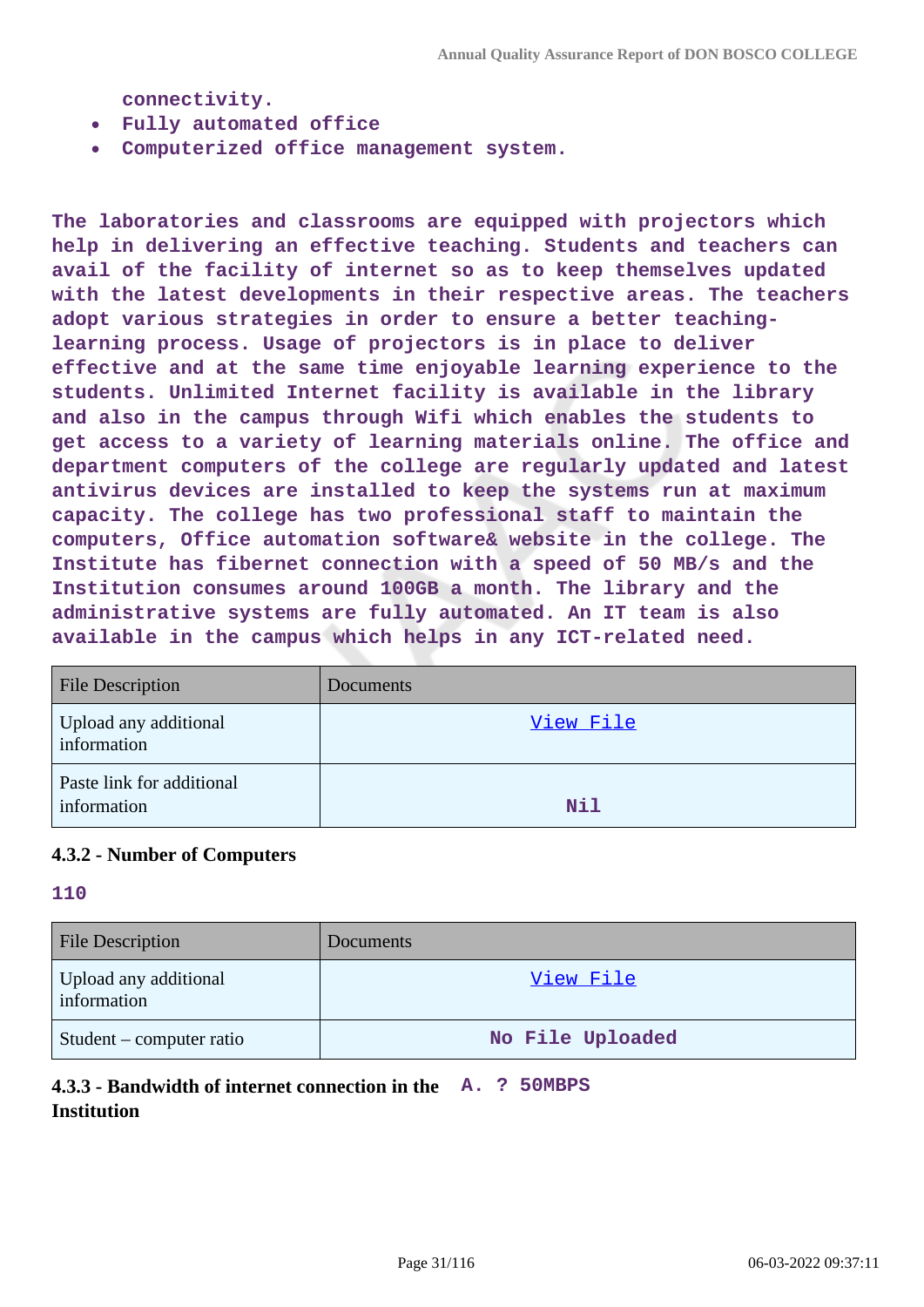| <b>File Description</b>                                                        | Documents        |
|--------------------------------------------------------------------------------|------------------|
| Upload any additional<br>Information                                           | No File Uploaded |
| Details of available bandwidth of<br>internet connection in the<br>Institution | View File        |

### **4.4 - Maintenance of Campus Infrastructure**

**4.4.1 - Expenditure incurred on maintenance of infrastructure (physical and academic support facilities) excluding salary component during the year (INR in Lakhs)**

**4.4.1.1 - Expenditure incurred on maintenance of infrastructure (physical facilities and academic support facilities) excluding salary component during the year (INR in lakhs)**

#### **48.15**

| File Description                                                                                                               | Documents        |
|--------------------------------------------------------------------------------------------------------------------------------|------------------|
| Upload any additional<br>information                                                                                           | No File Uploaded |
| Audited statements of accounts.                                                                                                | View File        |
| Details about assigned budget<br>and expenditure on physical<br>facilities and academic support<br>facilities (Data Templates) | View File        |

4.4.2 - There are established systems and procedures for maintaining and utilizing physical, academic and support facilities - laboratory, library, sports complex, computers, classrooms etc.

**The college has established systems and procedures for maintaining and utilizing physical, academic and support facilities laboratory, library, sports complex, computers, and class rooms. These form part of the expected behavioral conduct and are associated with entry-exit, duration of use, maintenance, accepted forms of behavior in these spaces, etc. In general, good conduct and adherence to discipline is expected in all when these spaces are in occupation or in use. Laboratory, library, sports complex, computer rooms and class rooms are spaces that impart direct education. Sports complex is a very important component of Don Bosco system of education. These spaces are maintained clean and tidy so as to uplift the teaching-learning that is imparted and received here. Each of these spaces require systems and procedures that are common but at the same time distinct from each other. The College has established separate systems and procedures for maintaining and utilizing these physical, academic and support facilities which are**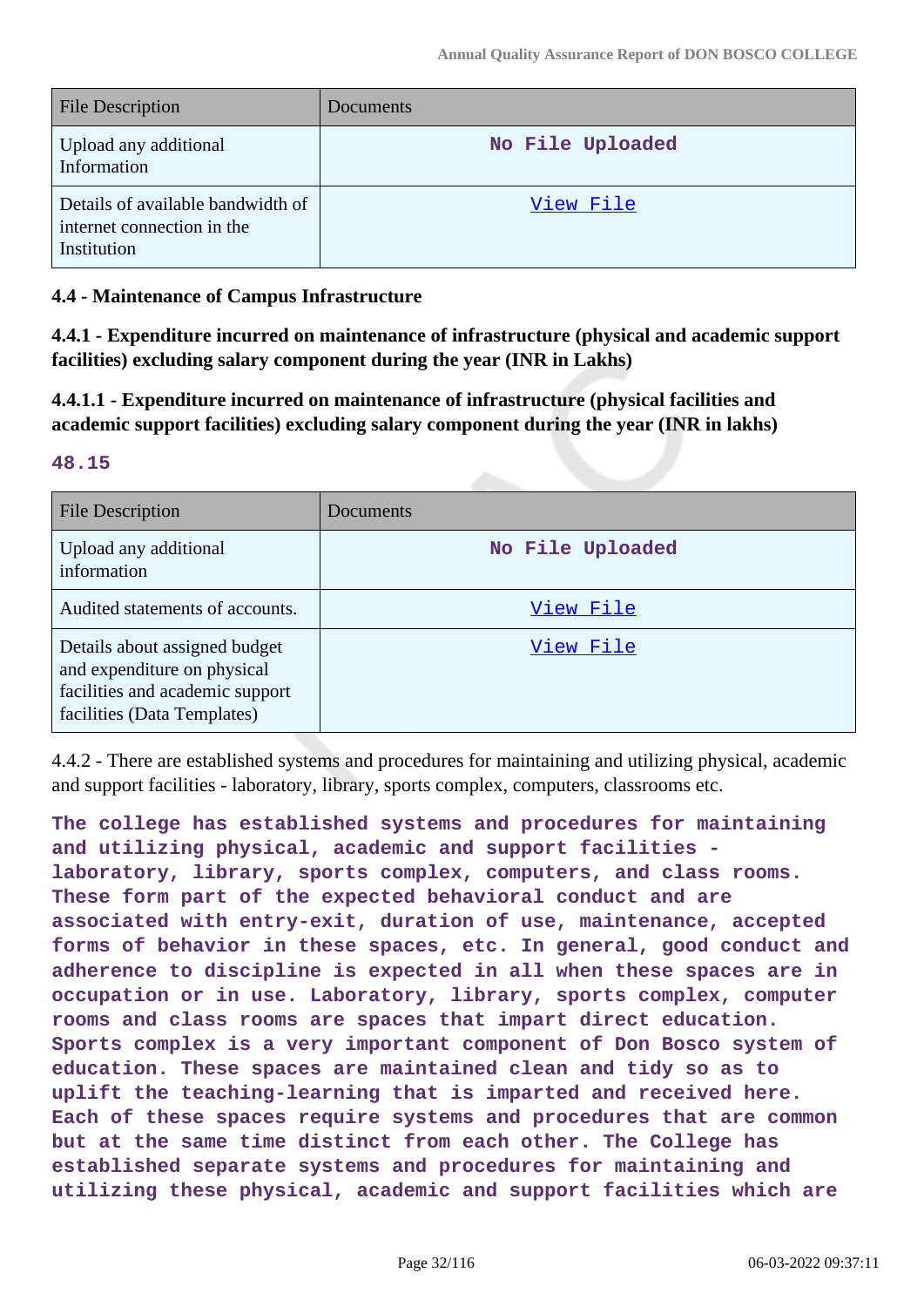### **uploaded in the College Website.**

| <b>File Description</b>                  | Documents        |
|------------------------------------------|------------------|
| Upload any additional<br>information     | No File Uploaded |
| Paste link for additional<br>information | Nil              |

### **STUDENT SUPPORT AND PROGRESSION**

### **5.1 - Student Support**

**5.1.1 - Number of students benefited by scholarships and free ships provided by the Government during the year**

**5.1.1.1 - Number of students benefited by scholarships and free ships provided by the Government during the year**

#### **533**

| File Description                                                                                                                | Documents        |
|---------------------------------------------------------------------------------------------------------------------------------|------------------|
| Upload self attested letter with<br>the list of students sanctioned<br>scholarship                                              | No File Uploaded |
| Upload any additional<br>information                                                                                            | No File Uploaded |
| Number of students benefited by<br>scholarships and free ships<br>provided by the Government<br>during the year (Data Template) | View File        |

**5.1.2 - Number of students benefitted by scholarships, free ships etc. provided by the institution / non- government agencies during the year**

**5.1.2.1 - Total number of students benefited by scholarships, free ships, etc provided by the institution / non- government agencies during the year**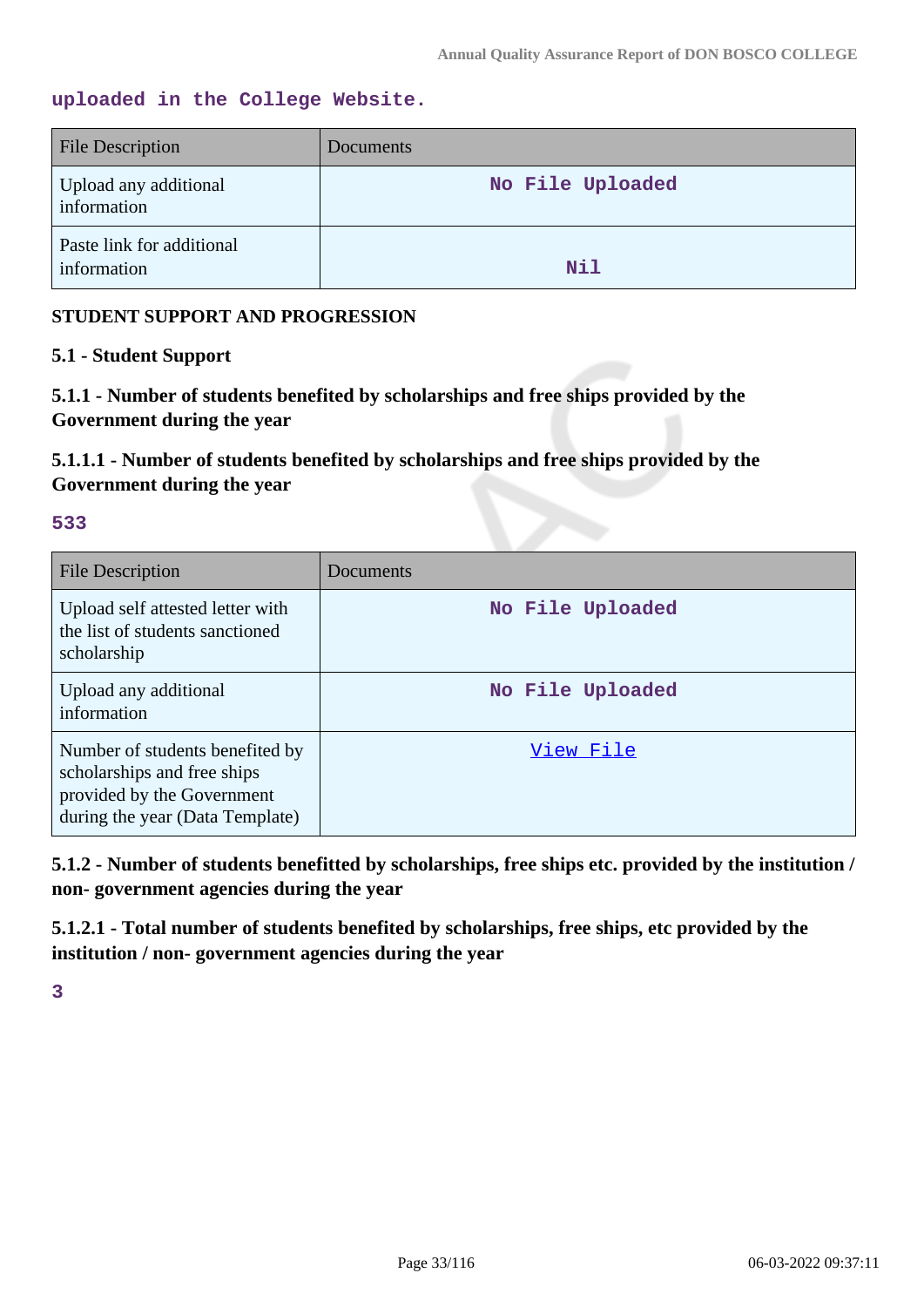| <b>File Description</b>                                                                                                                       | Documents |
|-----------------------------------------------------------------------------------------------------------------------------------------------|-----------|
| Upload any additional<br>information                                                                                                          | View File |
| Number of students benefited by<br>scholarships and free ships<br>institution / non-government<br>agencies in last 5 years (Date<br>Template) | View File |

**5.1.3 - Capacity building and skills enhancement initiatives taken by the institution include the following: Soft skills Language and communication skills Life skills (Yoga, physical fitness, health and hygiene) ICT/computing skills E. none of the above**

| <b>File Description</b>                                                                 | Documents        |
|-----------------------------------------------------------------------------------------|------------------|
| Link to institutional website                                                           | Nil              |
| Any additional information                                                              | No File Uploaded |
| Details of capability building and<br>skills enhancement initiatives<br>(Data Template) | View File        |

### **5.1.4 - Number of students benefitted by guidance for competitive examinations and career counseling offered by the institution during the year**

**70**

### **5.1.4.1 - Number of students benefitted by guidance for competitive examinations and career counseling offered by the institution during the year**

**70**

| <b>File Description</b>                                                                                                                 | Documents |
|-----------------------------------------------------------------------------------------------------------------------------------------|-----------|
| Any additional information                                                                                                              | View File |
| Number of students benefited by<br>guidance for competitive<br>examinations and career<br>counseling during the year (Data<br>Template) | View File |

### **5.1.5 - The Institution has a transparent mechanism for timely redressal of student**

**E. None of the above**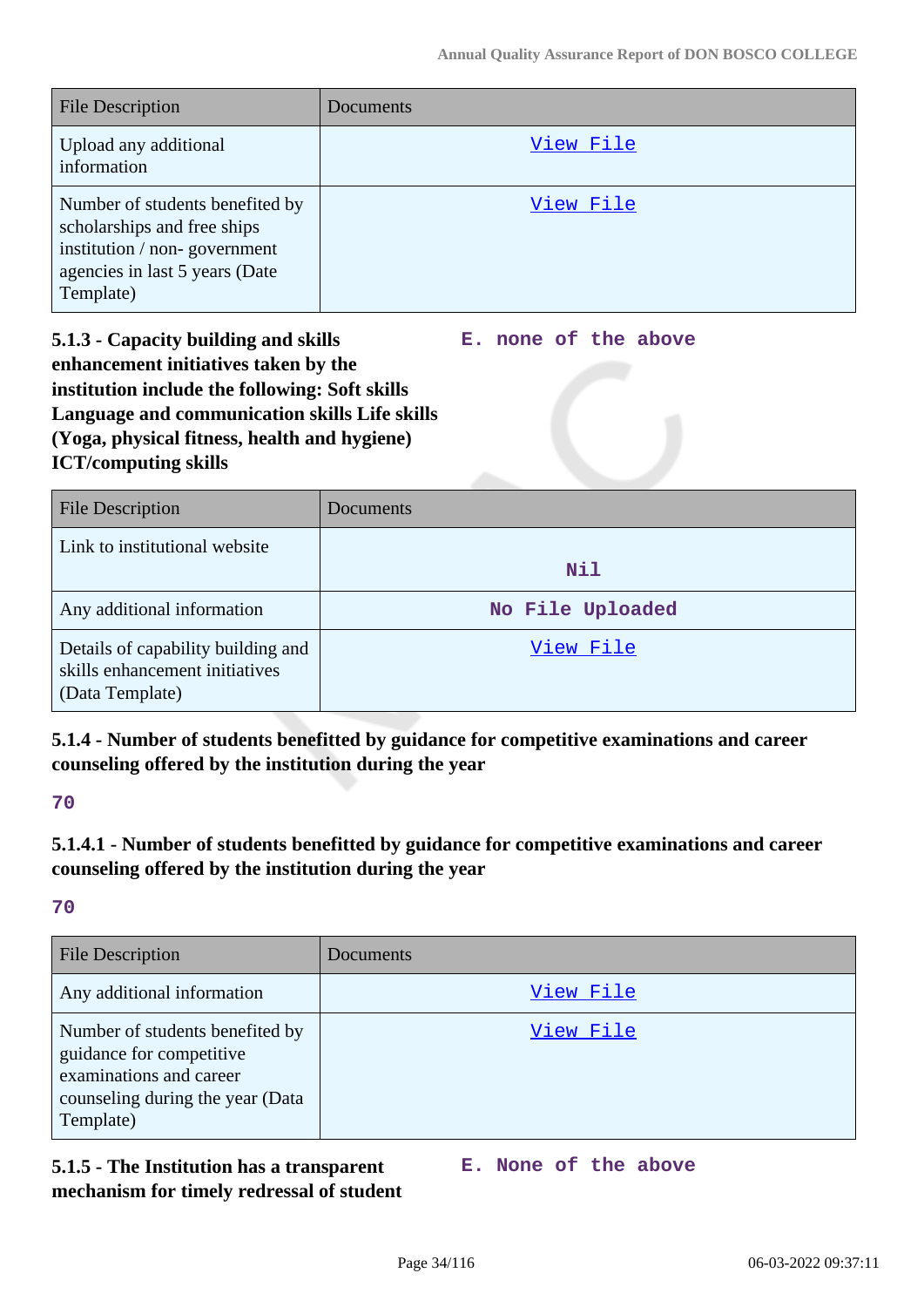**grievances including sexual harassment and ragging cases Implementation of guidelines of statutory/regulatory bodies Organization wide awareness and undertakings on policies with zero tolerance Mechanisms for submission of online/offline students' grievances Timely redressal of the grievances through appropriate committees**

| <b>File Description</b>                                                                                                                  | Documents        |
|------------------------------------------------------------------------------------------------------------------------------------------|------------------|
| Minutes of the meetings of<br>student redressal committee,<br>prevention of sexual harassment<br>committee and Anti Ragging<br>committee | No File Uploaded |
| Upload any additional<br>information                                                                                                     | No File Uploaded |
| Details of student grievances<br>including sexual harassment and<br>ragging cases                                                        | No File Uploaded |

### **5.2 - Student Progression**

### **5.2.1 - Number of placement of outgoing students during the year**

#### **5.2.1.1 - Number of outgoing students placed during the year**

#### **14**

| <b>File Description</b>                  | Documents        |
|------------------------------------------|------------------|
| Self-attested list of students<br>placed | View File        |
| Upload any additional<br>information     | No File Uploaded |

### **5.2.2 - Number of students progressing to higher education during the year**

### **5.2.2.1 - Number of outgoing student progression to higher education**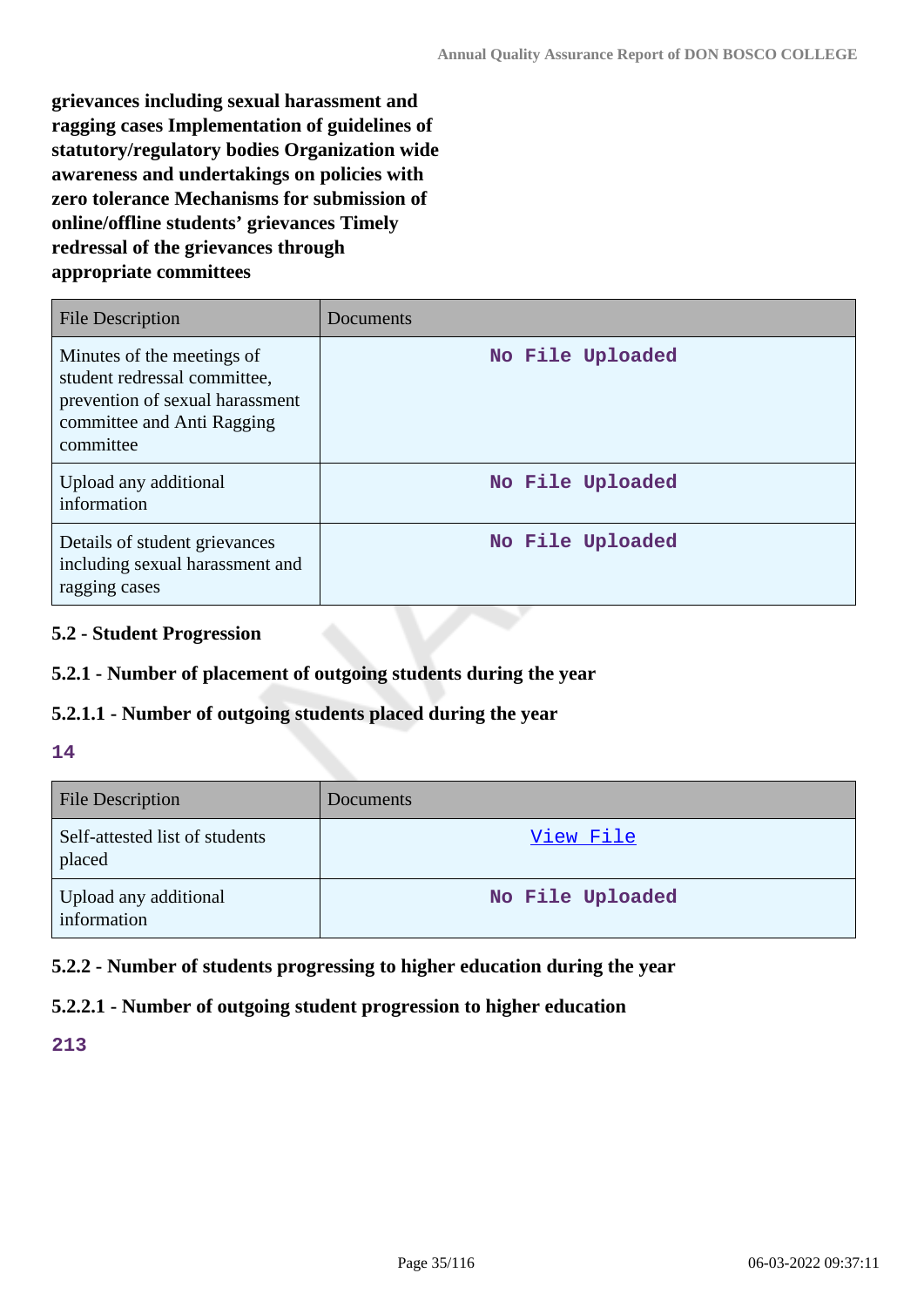| <b>File Description</b>                               | Documents        |
|-------------------------------------------------------|------------------|
| Upload supporting data for<br>student/alumni          | No File Uploaded |
| Any additional information                            | No File Uploaded |
| Details of student progression to<br>higher education | View File        |

**5.2.3 - Number of students qualifying in state/national/ international level examinations during the year (eg: JAM/CLAT/GATE/ GMAT/CAT/GRE/ TOEFL/ Civil Services/State government examinations)**

**5.2.3.1 - Number of students qualifying in state/ national/ international level examinations (eg: JAM/CLAT/NET/ SLET/ GATE/ GMAT/CAT/GRE/ TOEFL/ Civil Services/ State government examinations) during the year**

**8**

| <b>File Description</b>                | Documents        |
|----------------------------------------|------------------|
| Upload supporting data for the<br>same | View File        |
| Any additional information             | No File Uploaded |

### **5.3 - Student Participation and Activities**

**5.3.1 - Number of awards/medals for outstanding performance in sports/cultural activities at university/state/national / international level (award for a team event should be counted as one) during the year**

**5.3.1.1 - Number of awards/medals for outstanding performance in sports/cultural activities at university/state/ national / international level (award for a team event should be counted as one) during the year.**

| <b>File Description</b>                                                                                                                                                              | Documents        |
|--------------------------------------------------------------------------------------------------------------------------------------------------------------------------------------|------------------|
| e-copies of award letters and<br>certificates                                                                                                                                        | View File        |
| Any additional information                                                                                                                                                           | No File Uploaded |
| Number of awards/medals for<br>outstanding performance in<br>sports/cultural activities at univer<br>sity/state/national/international<br>level (During the year) (Data<br>Template) | View File        |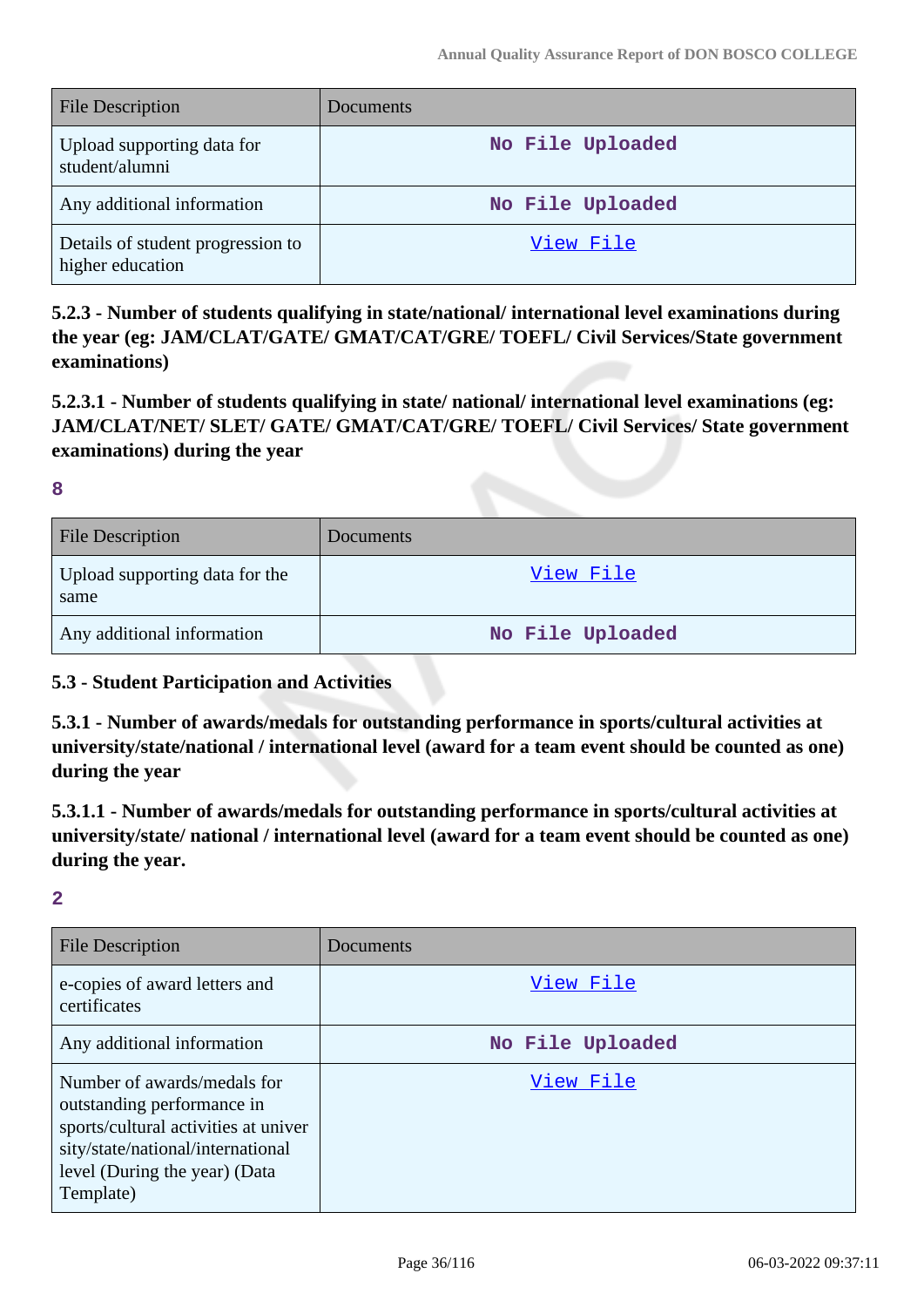5.3.2 - Institution facilitates students' representation and engagement in various administrative, cocurricular and extracurricular activities (student council/ students representation on various bodies as per established processes and norms )

**The College has a Student Welfare Association (SWA) which is actively engaged in all the activities of the college. The President and Vice President of the Students Council are invited in the meeting of the Academic council of the college whenever necessary.**

**In the administrative bodies the students of the Council are also actively involved in conducting various activities. The college tries to actively engage the student council members to develop their leadership qualities and to develop students' sense of belonging.**

**They assist in maintaining discipline in the college by helping the teachers.**

**They are actively engaged in maintaining cleanliness in the college by motivating all the students to throw waste materials in the right places.**

**With the guidance of the teachers they conduct the Fresher's social, Parting social and College Week. They organize the Teacher's Day programme all on their own and cook sumptuous meals for the teachers at the same time.**

| <b>File Description</b>                  | Documents        |
|------------------------------------------|------------------|
| Paste link for additional<br>information | <b>Nil</b>       |
| Upload any additional<br>information     | No File Uploaded |

**5.3.3 - Number of sports and cultural events/competitions in which students of the Institution participated during the year (organized by the institution/other institutions)**

**5.3.3.1 - Number of sports and cultural events/competitions in which students of the Institution participated during the year**

**2**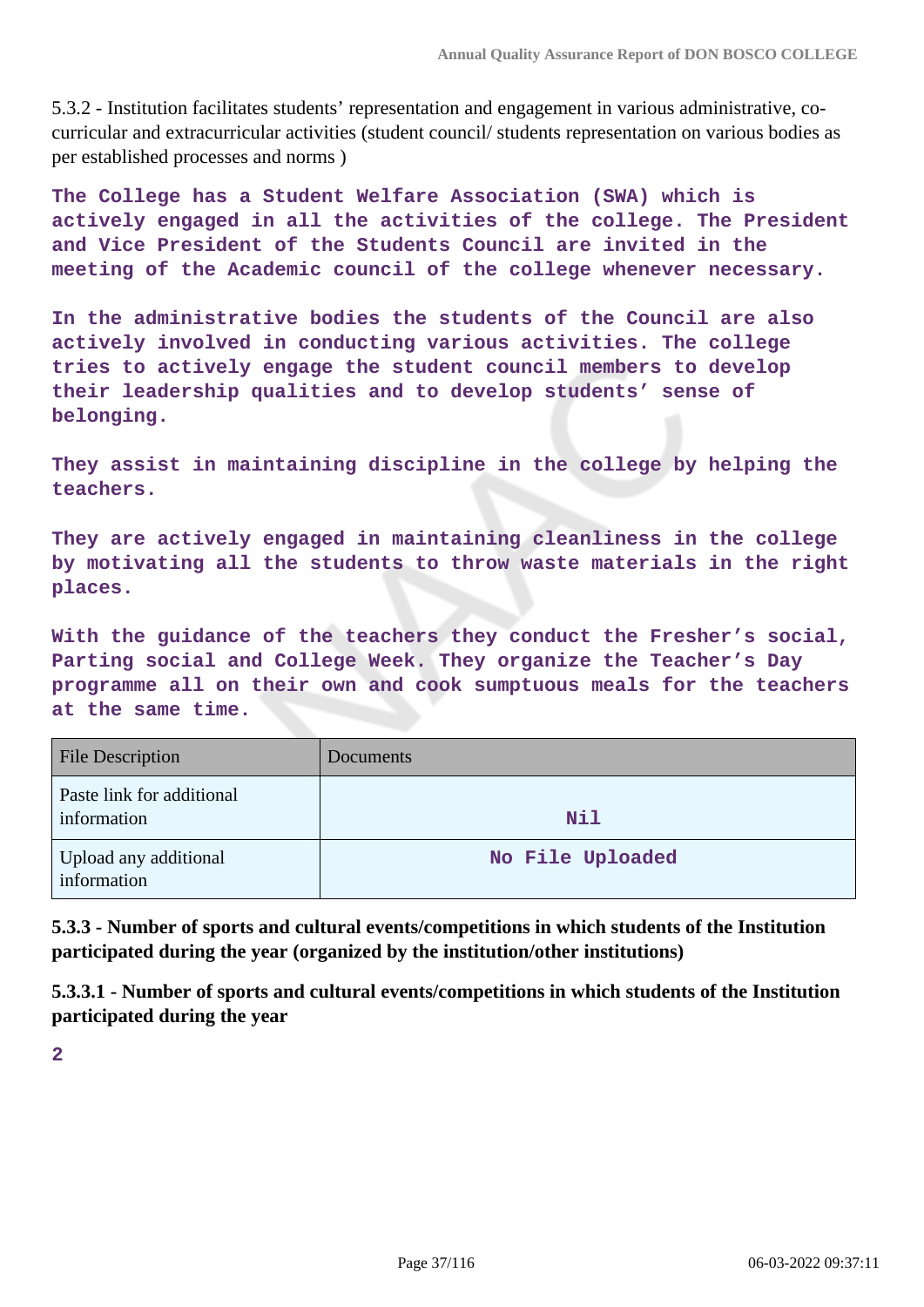| <b>File Description</b>                                                                                                                                                                                | Documents        |
|--------------------------------------------------------------------------------------------------------------------------------------------------------------------------------------------------------|------------------|
| Report of the event                                                                                                                                                                                    | No File Uploaded |
| Upload any additional<br>information                                                                                                                                                                   | No File Uploaded |
| Number of sports and cultural<br>events/competitions in which<br>students of the Institution<br>participated during the year<br>(organized by the<br>institution/other institutions<br>(Data Template) | View File        |

### **5.4 - Alumni Engagement**

5.4.1 - There is a registered Alumni Association that contributes significantly to the development of the institution through financial and/or other support services

**An Alumni Association is an association of former students of the college.**

**The Alumni Association of Don Bosco College, Tura was first formed on 25th February, 2011 as a local unit. A good number of past pupils have registered as members of the association with a sum of Rs.100 as a membership fee. The Association conducted the election and the office bearers were selected.**

**Though the Alumni Association was not much functional for the next five years, a meeting of the Association was organized on 2nd August, 2016. New office bearers were elected after fresh election. The motto of the Alumni Association was decided to be the one given by Father and founder, Don Bosco,**

**" KNOW, LOVE, HELP ONE ANOTHER AND KEEP UNITED".**

**The financial contribution of the Alumni Association to the institution during the last five years was less than a lakh. The Alumni association has 368 registered members. The total bank balance of the Alumni association was Rs. 23,444.00 as on 31st March, 2021. The college is planning to put more emphasis on the expansion of the Alumni association.**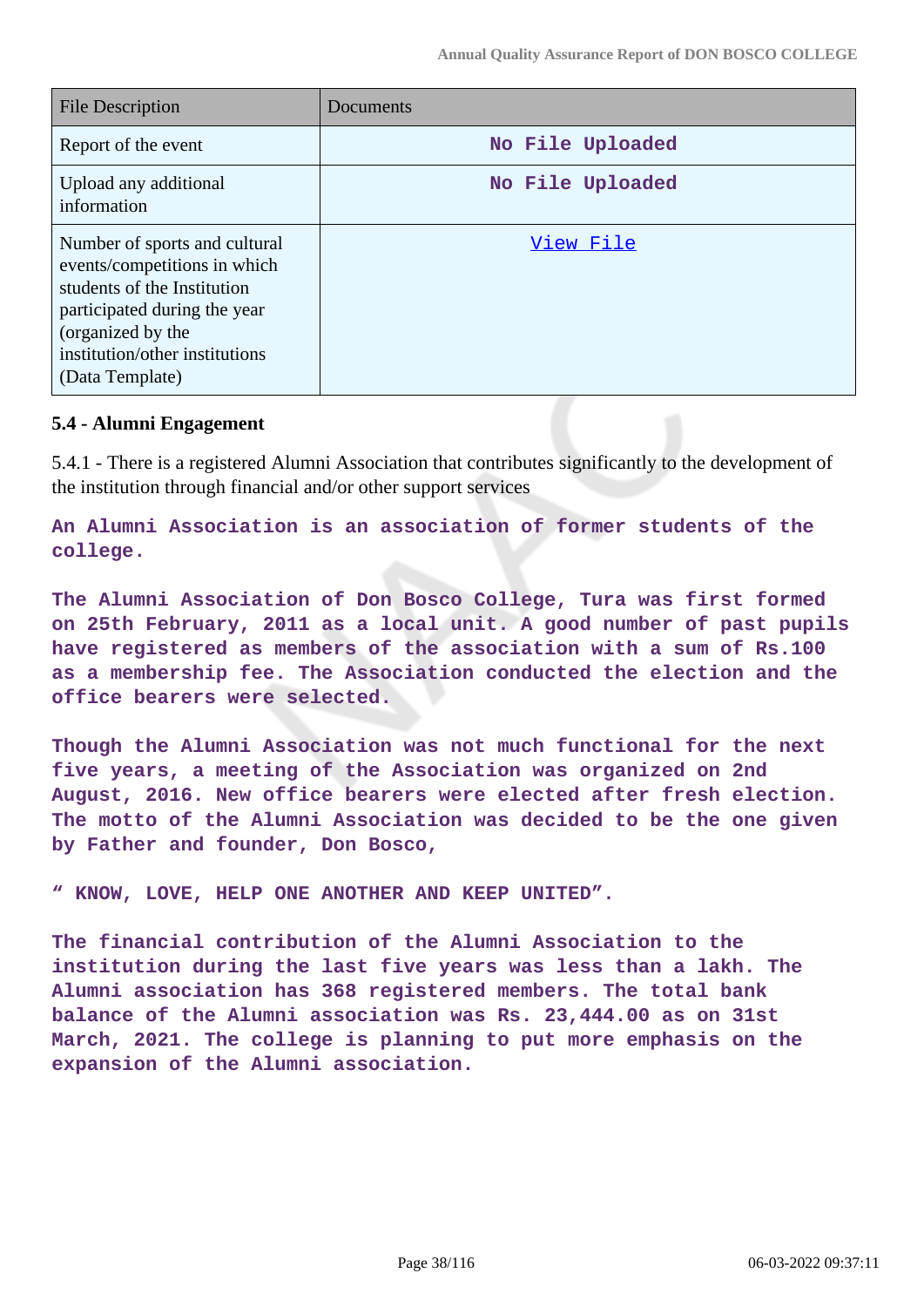| <b>File Description</b>                  | Documents        |
|------------------------------------------|------------------|
| Paste link for additional<br>information | Nil              |
| Upload any additional<br>information     | No File Uploaded |

## **5.4.2 - Alumni contribution during the year (INR in Lakhs)**

**E. <1Lakhs**

| <b>File Description</b>              | Documents        |
|--------------------------------------|------------------|
| Upload any additional<br>information | No File Uploaded |

## **GOVERNANCE, LEADERSHIP AND MANAGEMENT**

### **6.1 - Institutional Vision and Leadership**

6.1.1 - The governance of the institution is reflective of and in tune with the vision and mission of the institution

### **VISION**

**"Inspired by the benign and noble teachings of the Lord Jesus Christ who said,**

**"Iam the Way, the Truth and the Life," and guided by the educational philosophy of St. John Bosco, the college has the avowed vision of bringing holistic, quality higher education within the reach of all."**

### **MISSION**

**"To provide an education that is participatory in nature, intellectual competence, multi- skill oriented, value based and socially committed for the development of persons and enrichment of society."**

### **COAT OF ARMS**

**The Coat of Arms of the college contains the motto of the college, "In Pursuit of Excellence" and three distinct components – sun, eagle and mountains. The radiant sun is the source, the giver that**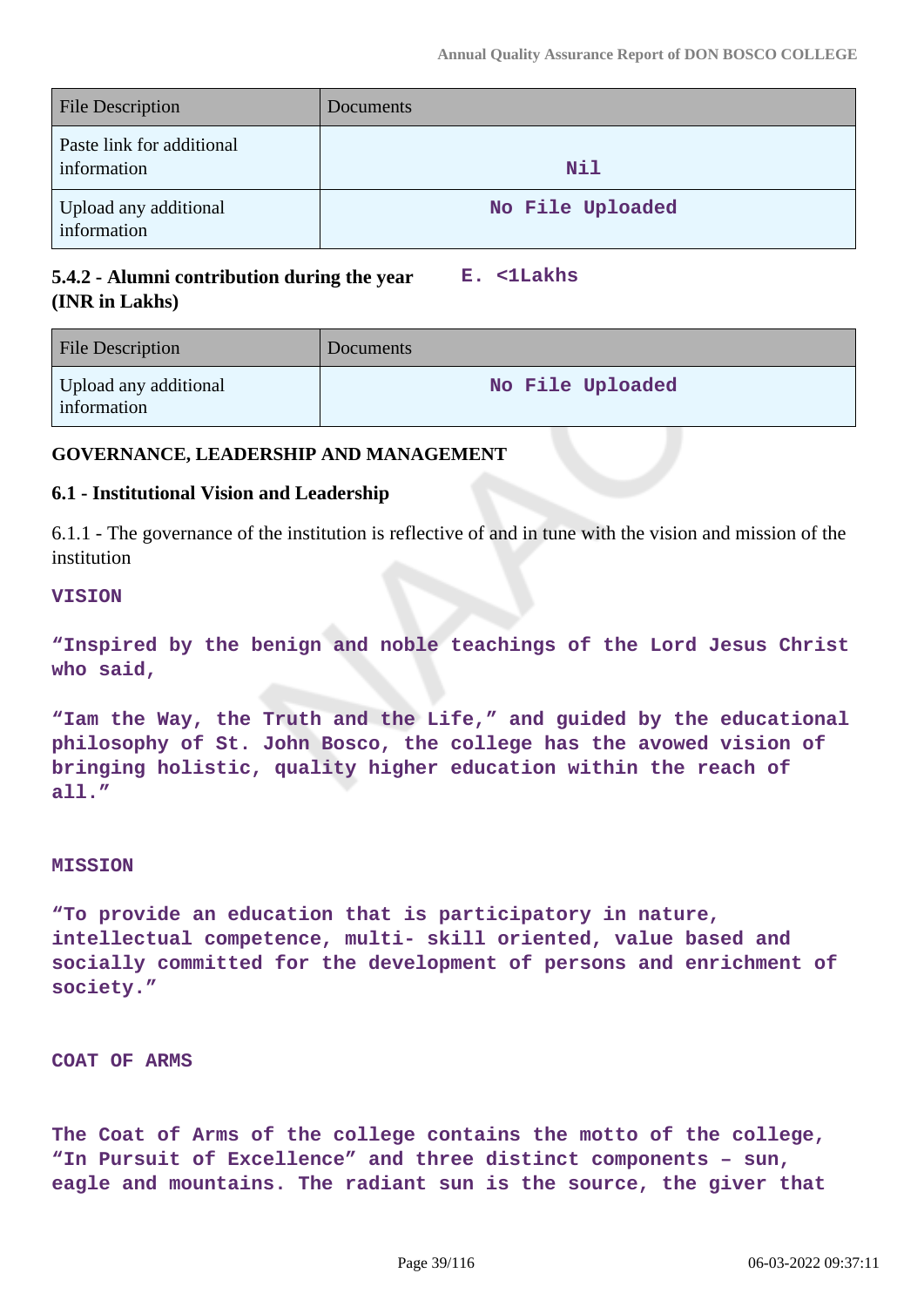**bestows light, energy, inspiration and divine guidance. The soaring eagle is the seeker that looks for all that is good, noble and uplifting in the world of knowledge, skills and values. The green mountains and valleys represent the process whereby the seeker ascends, descends and strives until he/she arrives at the top. True to our motto, we are passionate about excellence in every sphere of our academic, professional and social life.**

| <b>File Description</b>                  | <b>Documents</b> |
|------------------------------------------|------------------|
| Paste link for additional<br>information | Nil              |
| Upload any additional<br>information     | No File Uploaded |

6.1.2 - The effective leadership is visible in various institutional practices such as decentralization and participative management.

#### **CASE STUDY OF THE ANNUAL COLLEGE WEEK**

**The Annual College Week reflects the decentralization and and participative management practiced in the institution. The decision to organise the Annual College Week is taken by the Academic Council where the date is fixed and later the Games and Sports Committee along with the Students Welfare Association (SWA) of the college is entrusted the responsibility to organize the same. The students, teachers and non- teaching staff work together in managing the events. The committees of the college week su[ervise the division of the various events. The teacher execute his/her task effectively. Each event is supervised by a teacher and co- coordinators to assist the supervisor and 2 SWA members. The Finance Committee allocates and disburses funds to the various events based on the budget prepared by the event supervisor. The Games and Sports Committee prepares a chart for various events and the person in charges (including teaching and non teaching staff) and puts up on the notice board. The opening and closing ceremony of the college week is looked after by the Literary, Social and Cultural Committee.**

**Thus the effective leadership is visible in this college week such as decentralization and participative management.**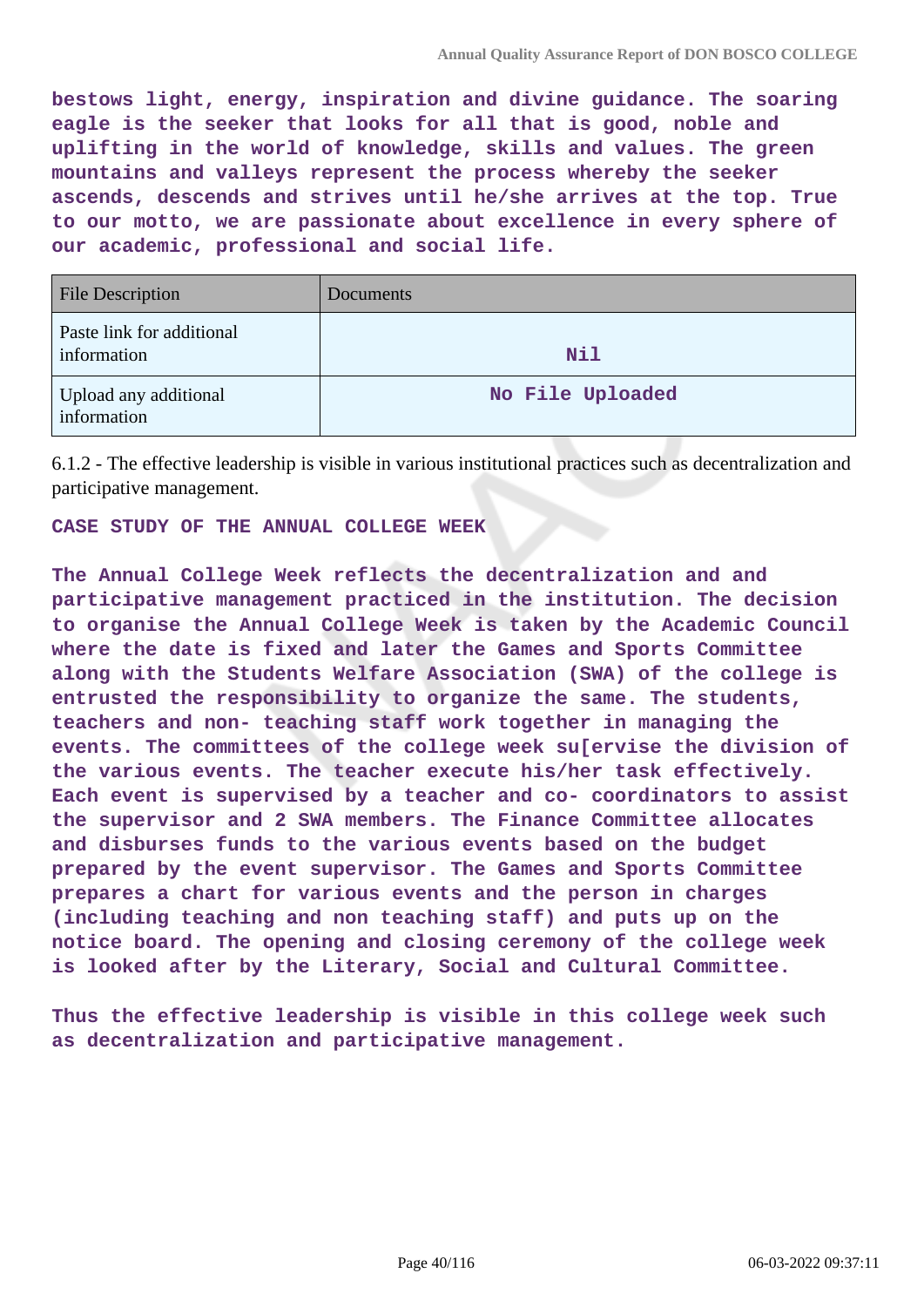| File Description                         | <b>Documents</b> |
|------------------------------------------|------------------|
| Paste link for additional<br>information | <b>Nil</b>       |
| Upload any additional<br>information     | No File Uploaded |

### **6.2 - Strategy Development and Deployment**

6.2.1 - The institutional Strategic/ perspective plan is effectively deployed

**Organising of National and International Seminars and Webinars**

**Organising of seminars and webinars by the various departments help an individual teacher expose to various topics through presentations and discussions and an ideal opportunity to equip oneself with wide range of knowledge in a specific field. It also helps to fulfil professional and academic goals.**

**Webinars are the latest term employed by most of the teachinglearning institutions. It helps the teachers to update their skills with the recent trends and technologies related to their respective fields. As there is an ample opportunity for the participants to attend webinars simply from home without spending money, it really benefitted the teaching faculties.**

| <b>File Description</b>                                   | <b>Documents</b> |
|-----------------------------------------------------------|------------------|
| Strategic Plan and deployment<br>documents on the website | View File        |
| Paste link for additional<br>information                  | Nil              |
| Upload any additional<br>information                      | View File        |

6.2.2 - The functioning of the institutional bodies is effective and efficient as visible from policies, administrative setup, appointment and service rules, procedures, etc.

**The College organization is composed of the Governing Body, The Academic Council, The Heads of the Departments, the IQAC and the College committees.**

**The Governing Body is responsible for policy making and strategic plans; while the Academic Council is responsible for proposals of the policies and plans for taking appropriate decisions. The Heads**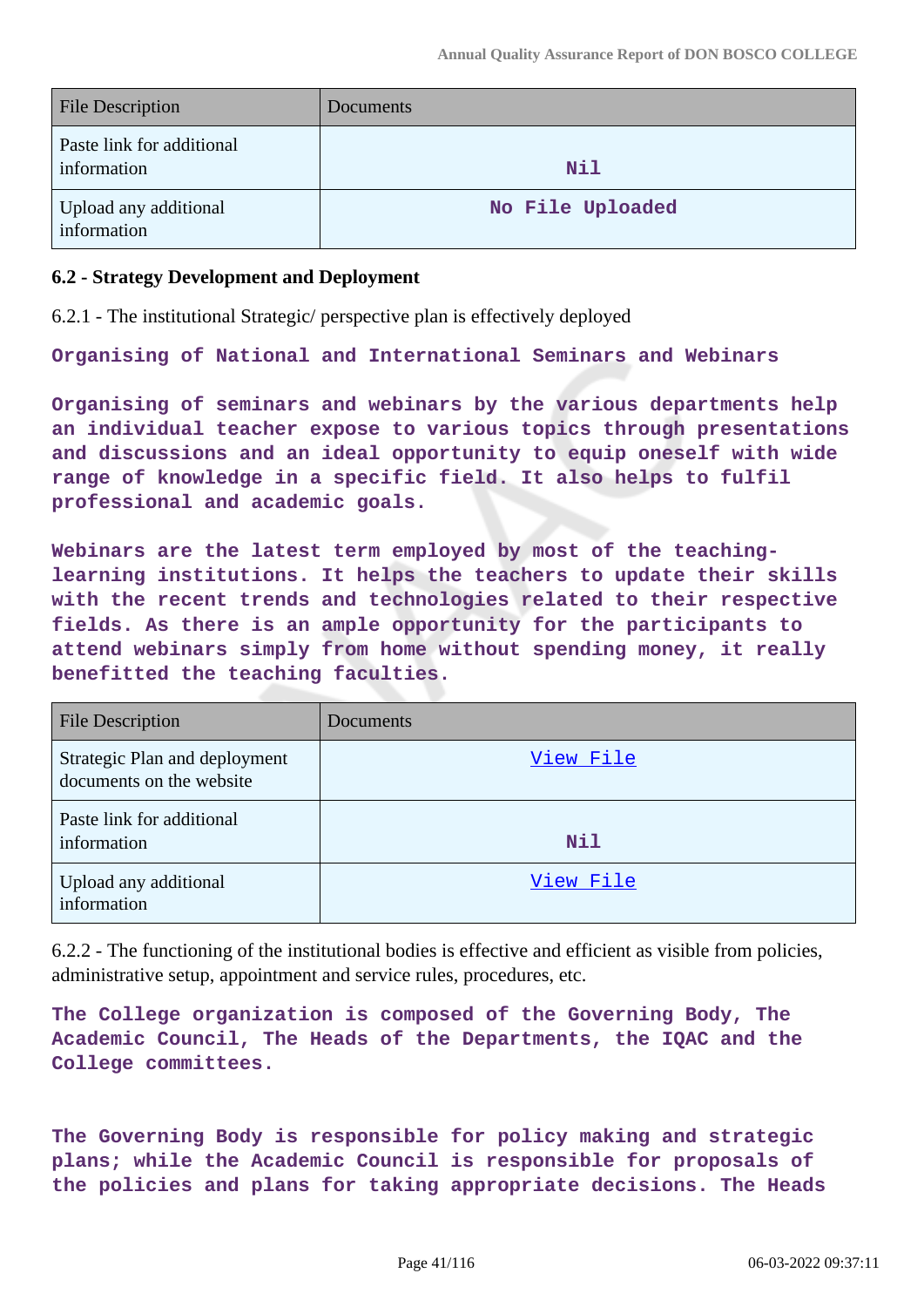**of the Departments are responsible for the implementation of the decisions in the department and reports to the academic council. The Internal Quality Assessment Cell (IQAC) is constituted in the institution under the chairmanship of head of the institution with teachers of academic unit and one or two members from administrative units and a few teachers and a few distinguished educationists/ representatives of local committee. The College committees are formed with convenors and it member to cater to the needs of the academics and non-academics.**

| <b>File Description</b>                          | Documents                                                         |
|--------------------------------------------------|-------------------------------------------------------------------|
| Paste link for additional<br>information         | Nil                                                               |
| Link to Organogram of the<br>Institution webpage | https://donboscocollege.ac.in/pages/Administ<br>rative%20Set%20up |
| Upload any additional<br>information             | No File Uploaded                                                  |

#### **6.2.3 - Implementation of e-governance in areas of operation Administration Finance and Accounts Student Admission and Support Examination A. All of the above**

| File Description                                                                                              | Documents |
|---------------------------------------------------------------------------------------------------------------|-----------|
| <b>ERP</b> (Enterprise Resource)<br>Planning)Document                                                         | View File |
| Screen shots of user interfaces                                                                               | View File |
| Any additional information                                                                                    | View File |
| Details of implementation of e-<br>governance in areas of operation,<br>Administration etc (Data<br>Template) | View File |

## **6.3 - Faculty Empowerment Strategies**

6.3.1 - The institution has effective welfare measures for teaching and non- teaching staff

**Don Bosco College, Tura has well-placed Welfare schemes for Teaching Staff. To begin with the College maintains Contributory Provident Fund (CPF) and Public Provident Fund (PPF). In order to aid the staff in times of dire need, there is provision for Loan facilities from the bank through Principal's recommendation to the bank and**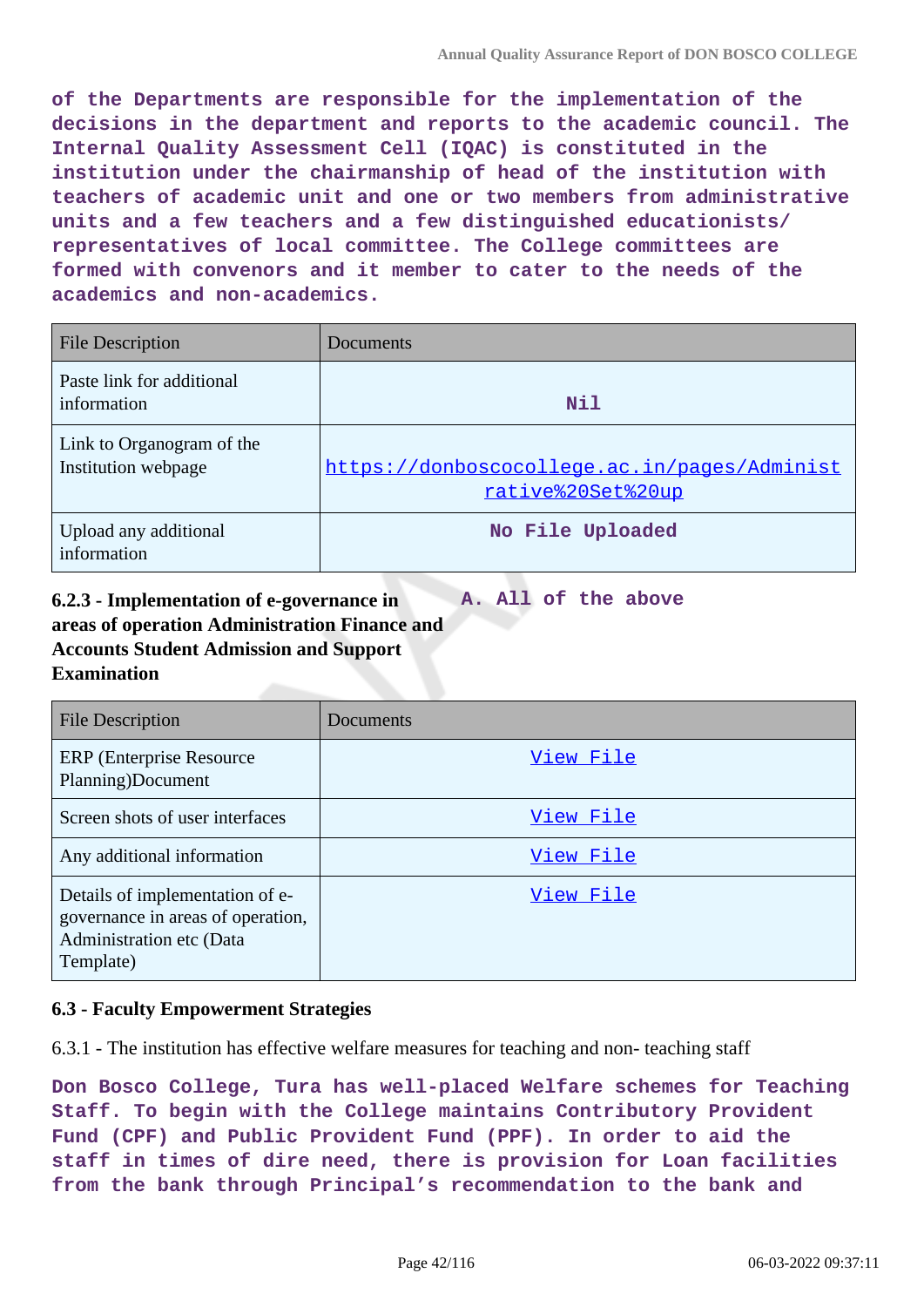**Loan facilities without interest from the Principal. The College also provides stimuli for advancement in academics among the teaching staff by offering incentives for College Financed teachers with B. Ed, M. Phil, Ph. D, NET. In a bid to keep abreast of the information technology and learning the college provides Wi-Fi facility to the teachers and the non-teaching staff. Other welfare schemes offered by the college include (i) Maternity Leave, (ii) Staff quarters, and (iii) Medical Care offered by the college in the forms of Eye Camp, Oral Checkup and other Medical Checkups**

| <b>File Description</b>                  | <b>Documents</b> |
|------------------------------------------|------------------|
| Paste link for additional<br>information | <b>Nil</b>       |
| Upload any additional<br>information     | View File        |

**6.3.2 - Number of teachers provided with financial support to attend conferences/ workshops and towards membership fee of professional bodies during the year**

**6.3.2.1 - Number of teachers provided with financial support to attend conferences/workshops and towards membership fee of professional bodies during the year**

**0**

| <b>File Description</b>                                                                                                          | Documents        |
|----------------------------------------------------------------------------------------------------------------------------------|------------------|
| Upload any additional<br>information                                                                                             | No File Uploaded |
| Details of teachers provided with<br>financial support to attend<br>conference, workshops etc during<br>the year (Data Template) | View File        |

**6.3.3 - Number of professional development /administrative training programs organized by the institution for teaching and non-teaching staff during the year**

**6.3.3.1 - Total number of professional development /administrative training Programmes organized by the institution for teaching and non teaching staff during the year**

**1**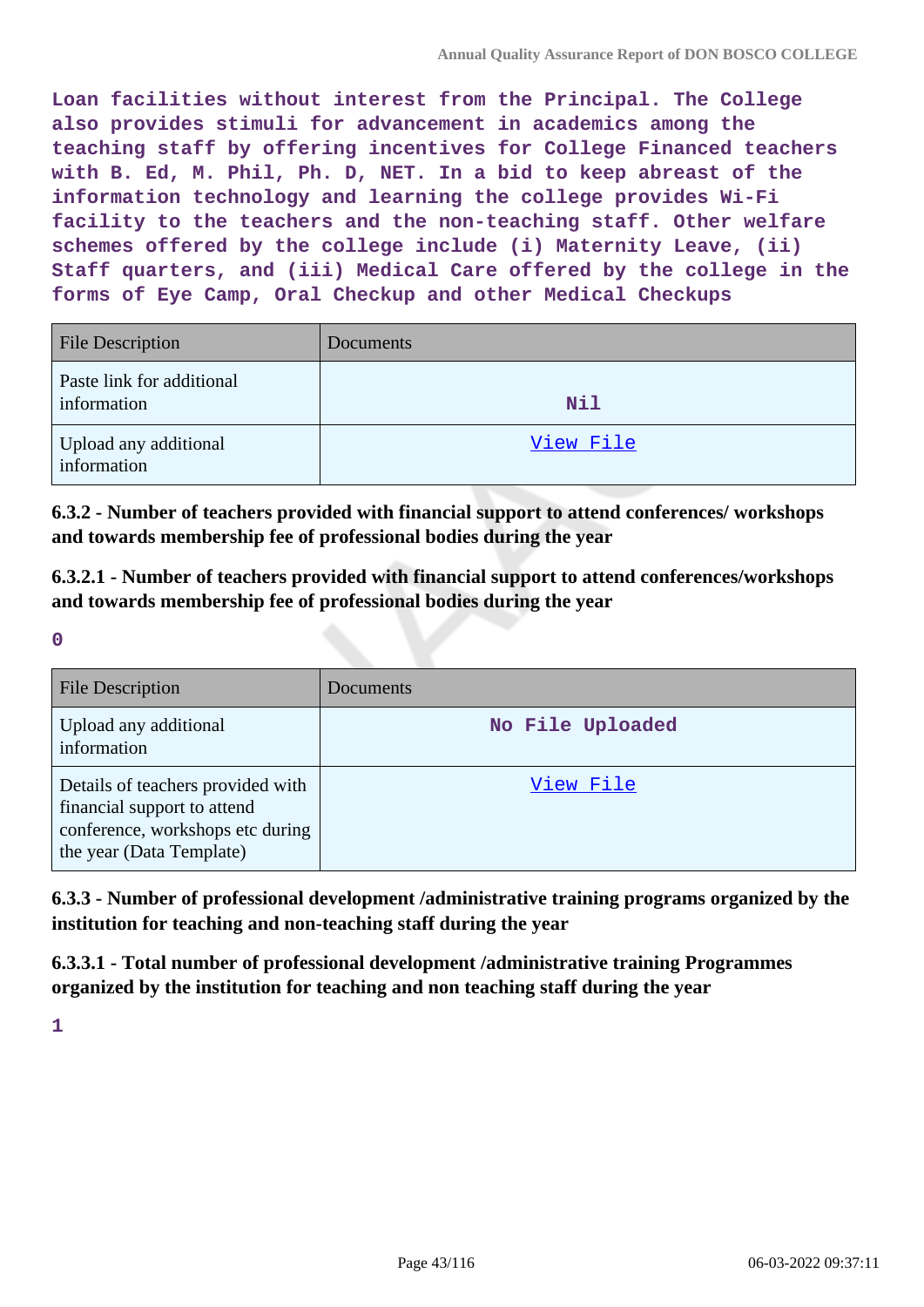| <b>File Description</b>                                                                                                                                                 | Documents        |
|-------------------------------------------------------------------------------------------------------------------------------------------------------------------------|------------------|
| Reports of the Human Resource<br>Development Centres (UGCASC<br>or other relevant centres).                                                                             | No File Uploaded |
| <b>Reports of Academic Staff</b><br>College or similar centers                                                                                                          | No File Uploaded |
| Upload any additional<br>information                                                                                                                                    | View File        |
| Details of professional<br>development / administrative<br>training Programmes organized<br>by the University for teaching<br>and non teaching staff (Data<br>Template) | View File        |

**6.3.4 - Number of teachers undergoing online/face-to-face Faculty development Programmes (FDP) during the year (Professional Development Programmes, Orientation / Induction Programmes, Refresher Course, Short Term Course etc.)**

**6.3.4.1 - Total number of teachers attending professional development Programmes viz., Orientation / Induction Programme, Refresher Course, Short Term Course during the year**

**10**

| <b>File Description</b>                                                                                    | Documents        |
|------------------------------------------------------------------------------------------------------------|------------------|
| <b>IQAC</b> report summary                                                                                 | No File Uploaded |
| Reports of the Human Resource<br>Development Centres (UGCASC<br>or other relevant centers)                 | View File        |
| Upload any additional<br>information                                                                       | No File Uploaded |
| Details of teachers attending<br>professional development<br>programmes during the year<br>(Data Template) | View File        |

6.3.5 - Institutions Performance Appraisal System for teaching and non- teaching staff

**The institution has performance appraisal system for both teaching and non-teaching staff. Feed back in the form of questionnaires is prepared by IQAC and circulated to students of all the semesters. The students evaluate the performance of the teachers on various parameters. Besides, the Principal and Academic Council hold a meeting to analyze the result for every semester. The IQAC regulate,**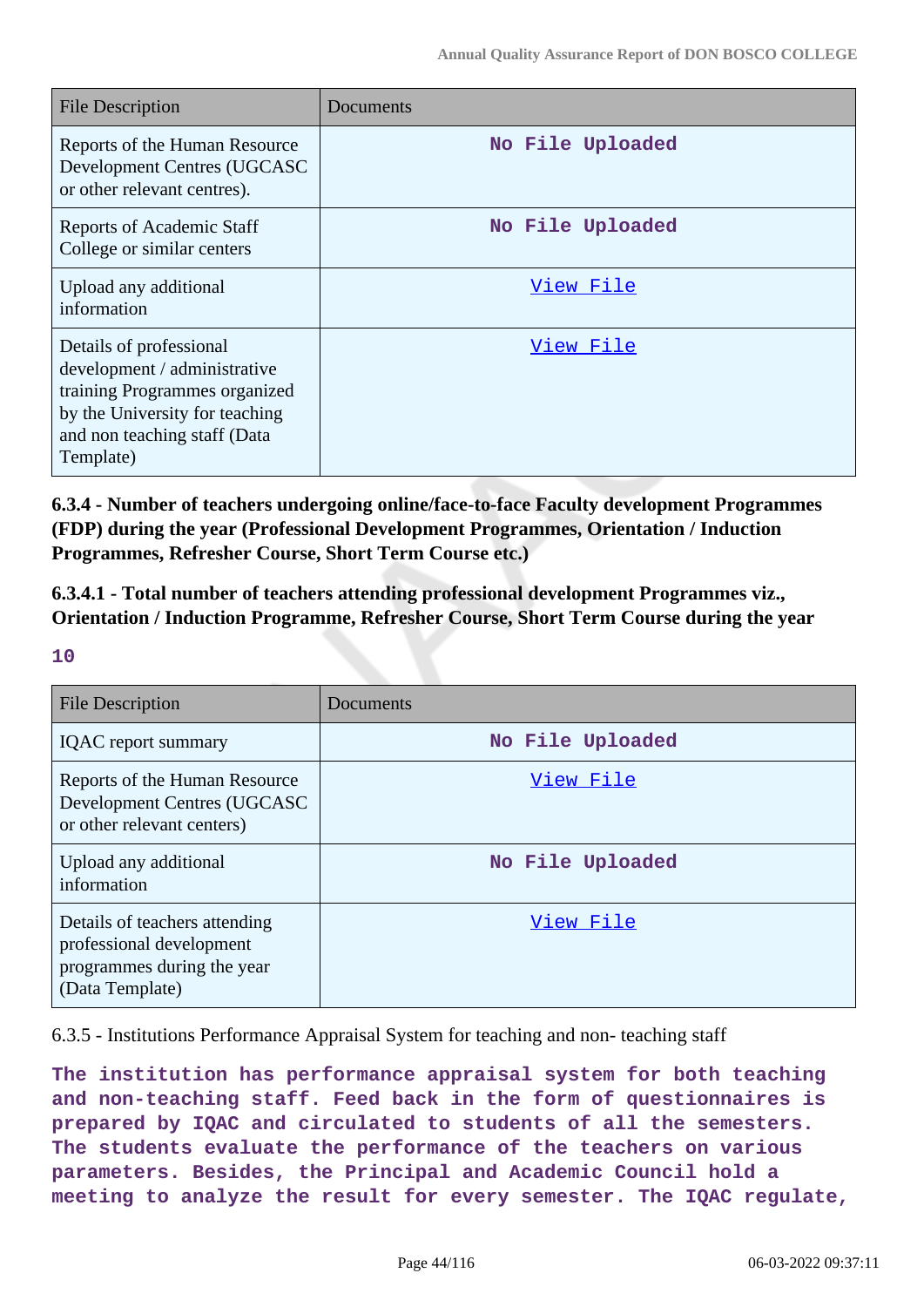**monitor and conduct Administrative & Academic Audit (AAA) to evaluate the performance of the department and the individual staff members.**

**With regards to the Semester Examinations, the Principal holds a meeting with the Academic Council to review and analyze the performance of students after the declaration of each semester results.**

| <b>File Description</b>                  | Documents  |
|------------------------------------------|------------|
| Paste link for additional<br>information | <b>Nil</b> |
| Upload any additional<br>information     | View File  |

## **6.4 - Financial Management and Resource Mobilization**

6.4.1 - Institution conducts internal and external financial audits regularly Enumerate the various internal and external financial audits carried out during the year with the mechanism for settling audit objections within a maximum of 200 words

**The college internal financial audit is carried out in the financial year by the Chartered Accountant. External audit is conducted by the Office of the Accounts (local audit) Tura and Shillong in accordance with the rules of Government Audit. The college has not encountered any major audit objections so far.**

| <b>File Description</b>                  | <b>Documents</b> |
|------------------------------------------|------------------|
| Paste link for additional<br>information | <b>Nil</b>       |
| Upload any additional<br>information     | View File        |

**6.4.2 - Funds / Grants received from non-government bodies, individuals, philanthropers during the year (not covered in Criterion III)**

**6.4.2.1 - Total Grants received from non-government bodies, individuals, Philanthropers during the year (INR in Lakhs)**

**0**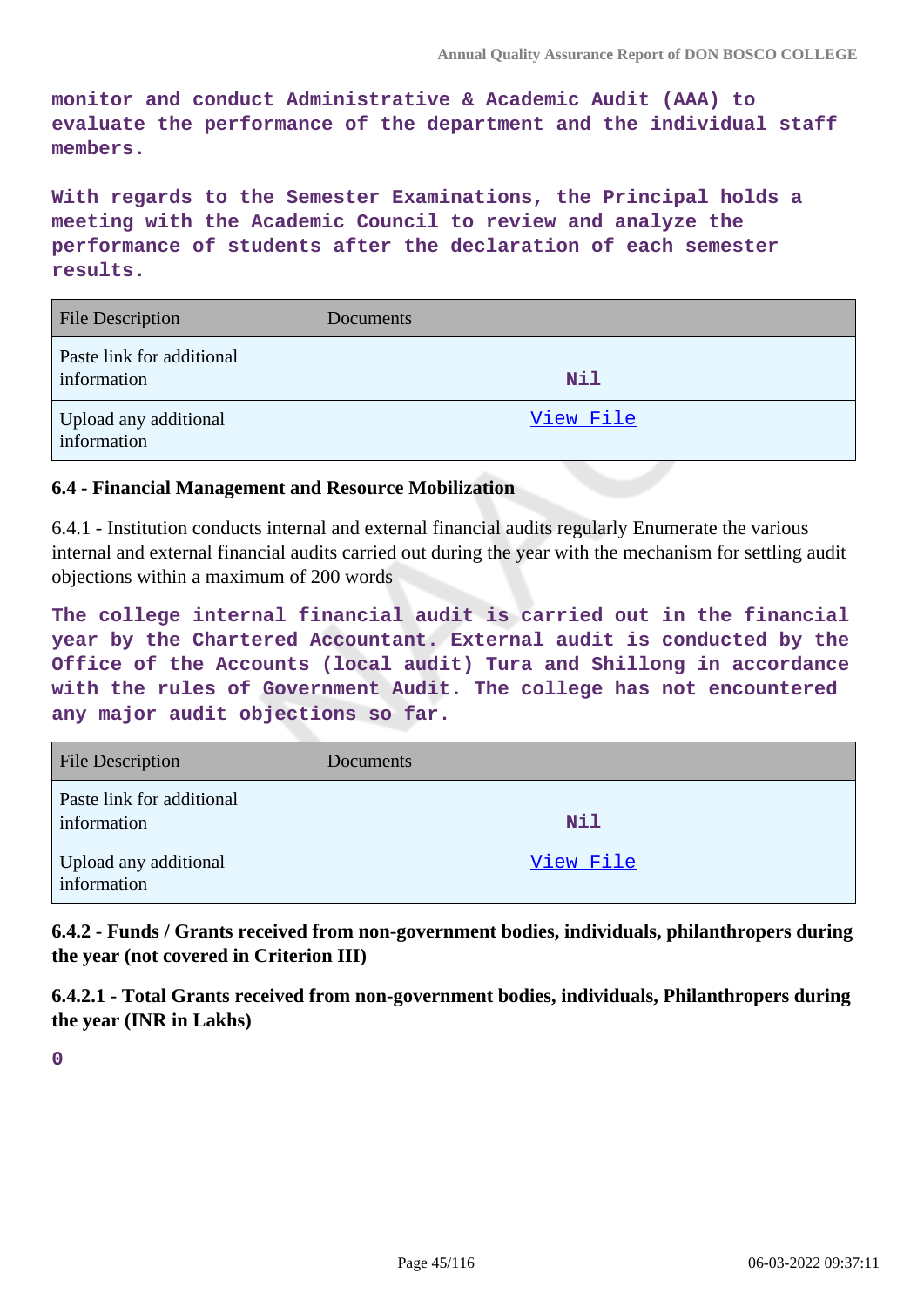| <b>File Description</b>                                                                                                                        | Documents        |
|------------------------------------------------------------------------------------------------------------------------------------------------|------------------|
| Annual statements of accounts                                                                                                                  | No File Uploaded |
| Any additional information                                                                                                                     | No File Uploaded |
| Details of Funds / Grants<br>received from of the non-<br>government bodies, individuals,<br>Philanthropers during the year<br>(Data Template) | View File        |

6.4.3 - Institutional strategies for mobilization of funds and the optimal utilization of resources

**The College has worked out a resource mobilization policy and procedures in order to aid functioning and development of the institution. The college management collects development fees from students for college development needs. The college also mobilizes financial resources by renting DBCTE Seminar Hall and Basketball Court. Besides the above, the College also rents its Computer Centre to other institutions like Sikkim Manipal University, State Bank of India, Medical Departments etc. for conducting their exam. All the contributions and payments accruing from various sources are properly accounted.**

**The college also generates its revenues from Rubber Plantation. 5000 rubber trees were planted and the tapping of latex was done from the year 2018 and the management could generate Rs. 5 lakhs. In addition, the college also avails of the Chief Minister's Funds for excursion. The College gets small fundings to celebrate various International days. For instance, the Social Welfare Department, Govt. of Meghalaya financially assisted the college for the celebration of International Women's Day. The District Administration too allotted some funds to observe the World Environment Day.**

| <b>File Description</b>                  | Documents |
|------------------------------------------|-----------|
| Paste link for additional<br>information | Nil       |
| Upload any additional<br>information     | View File |

## **6.5 - Internal Quality Assurance System**

6.5.1 - Internal Quality Assurance Cell (IQAC) has contributed significantly for institutionalizing the quality assurance strategies and processes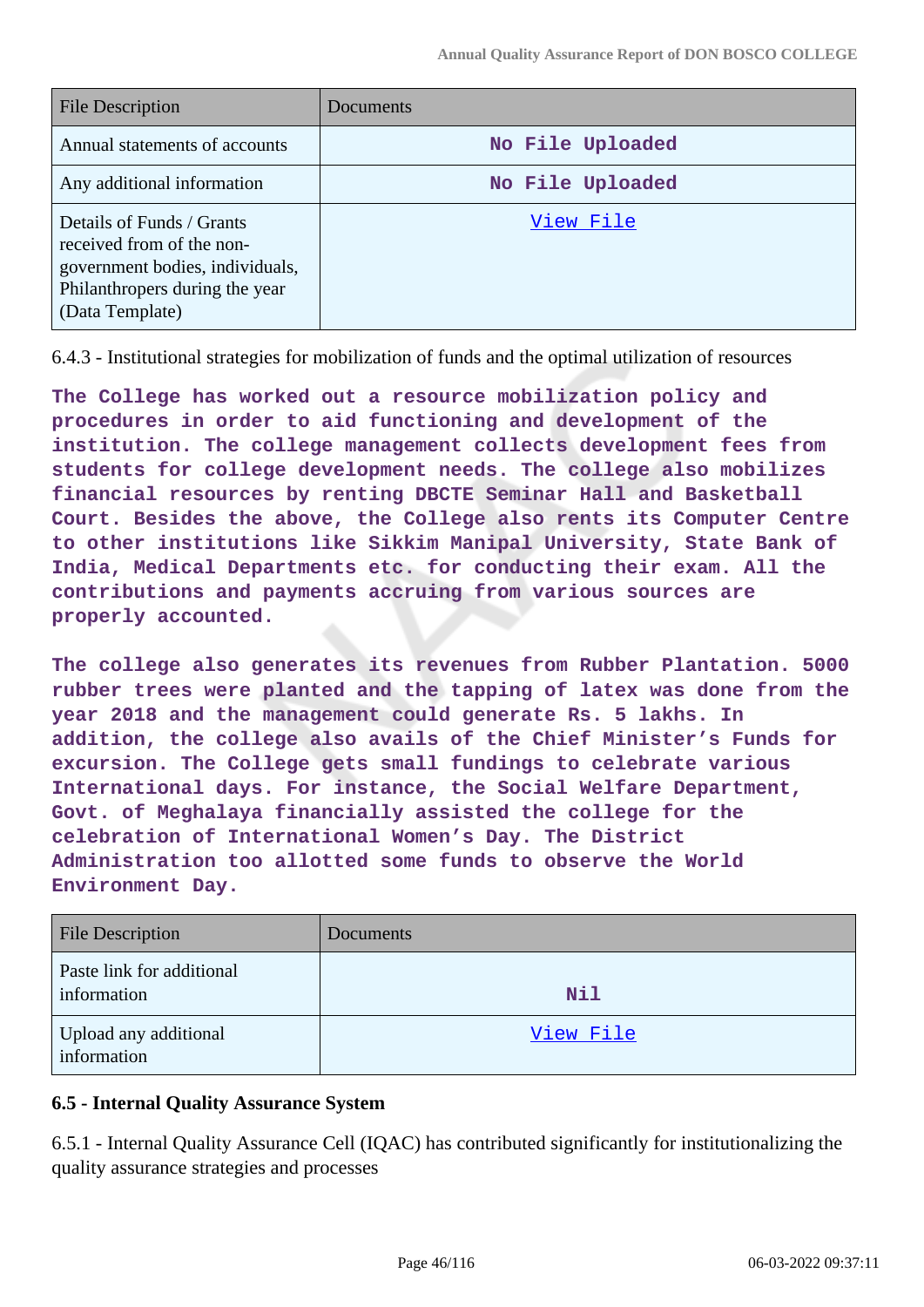**The two practices institutionalized by IQAC are:**

**1.Organising of National and International Seminars and Webinars**

**Organizing of seminars and webinars help an individual teacher expose to various topics through presentations and discussions and an ideal opportunity to equip oneself with wide range of knowledge in a specific field. It also helps to fulfil professional and academic goals.**

**Webinars are the latest term employed by most of the teachinglearning institutions. It helps the teachers to update their skills with the recent trends and technologies related to their respective fields. As there is an ample opportunity for the participants to attend webinars simply from home without spending money, it really benefitted the teaching faculties.**

**2. Encouraging of Faculty members to participate in online FDP, RC, OC, MOOCS, MOODLE**

**IQAC encourages the faculty members to participate in various FDP, RC, OC etc. so that it not only helps to gain their knowledge in their own disciplines but also to obtain wide information on various pedagogy, creating LMS and sharing ideas through participation in short term programs.**

| <b>File Description</b>                  | Documents  |
|------------------------------------------|------------|
| Paste link for additional<br>information | <b>Nil</b> |
| Upload any additional<br>information     | View File  |

6.5.2 - The institution reviews its teaching learning process, structures  $\&$  methodologies of operations and learning outcomes at periodic intervals through IQAC set up as per norms and recorded the incremental improvement in various activities

**The key function and role of IQAC is to ensure, monitor and regulate the mechanism of providing quality education to the students through effective pedagogy. The institutional reviews are obtained by conducting Academic Audits and by collecting feed-back from students and teachers.**

**To begin with the IQAC Conducts Annual Academic Audits, wherein**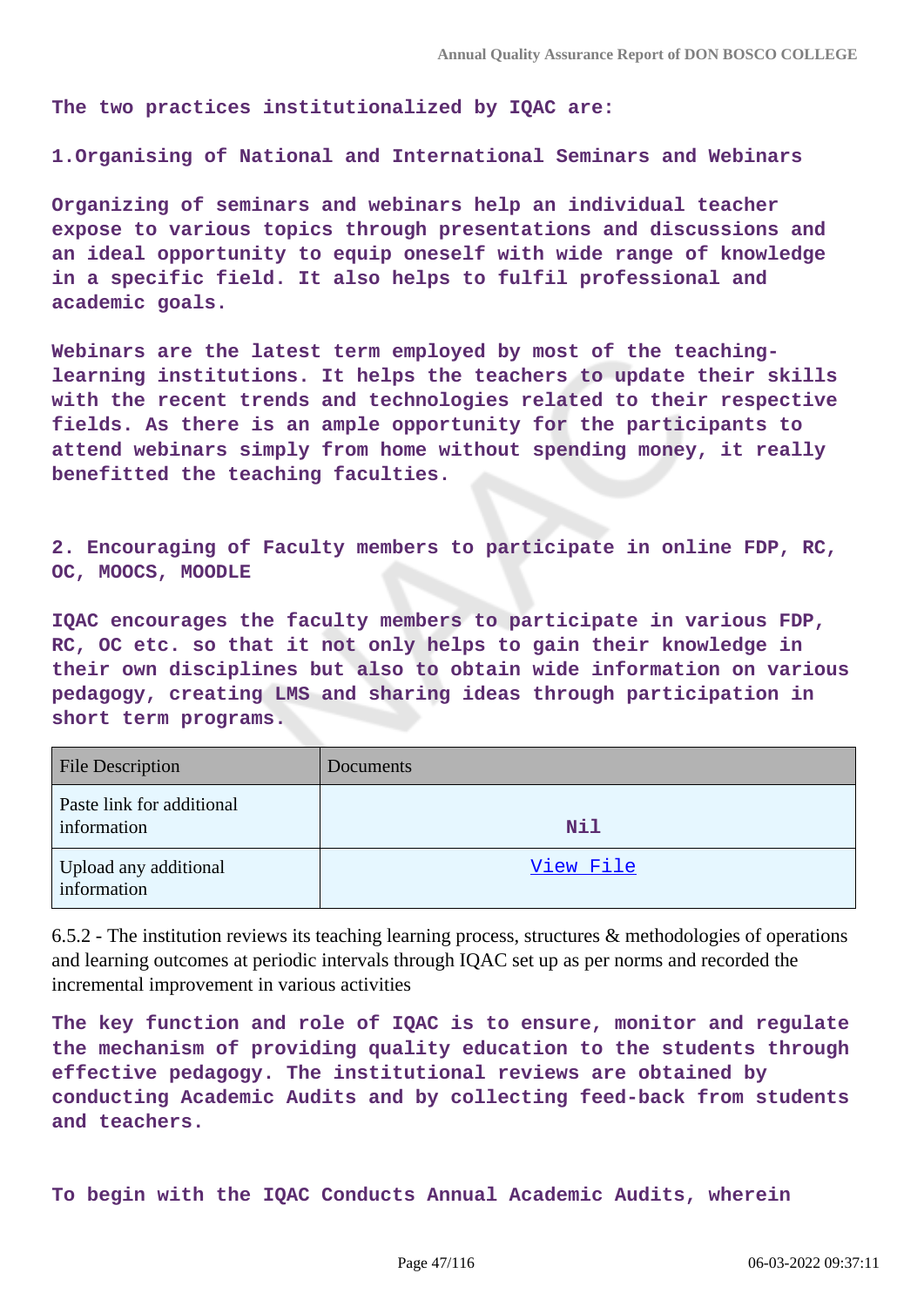**departments make an analysis of their Strengths, Weaknesses, Opportunities, Challenges (SWOC) of their performance based on students' results, any research projects taken up, course coverage and use of ICT-related pedagogical methodologies. Based on the audit, the Academic Audit Coordinator and IQAC gives constructive feedback to the Departments suggesting measures for internal quality enhancement.**

**In addition to this, feedback from stakeholders like students, and staff to facilitate teaching-learning reforms are procured which helps in obtaining an honest reflection about the teachers and the coverage of course contents especially in academics. Student feedback on teachers is conducted regularly. A careful analysis of the feed-back received is done and communicated to the teachers to enable them to improve in the required area. The implementation of the above two practices help the departments as well as the institution to bring about reforms in teaching-learning process, structure, methodologies and learning outcomes. IQAC suggests innovative pedagogical methodologies**

| <b>File Description</b>                  | Documents        |
|------------------------------------------|------------------|
| Paste link for additional<br>information | <b>Nil</b>       |
| Upload any additional<br>information     | No File Uploaded |

**6.5.3 - Quality assurance initiatives of the institution include: Regular meeting of Internal Quality Assurance Cell (IQAC); Feedback collected, analyzed and used for improvements Collaborative quality initiatives with other institution(s) Participation in NIRF any other quality audit recognized by state, national or international agencies (ISO Certification, NBA)**

**B. Any 3 of the above**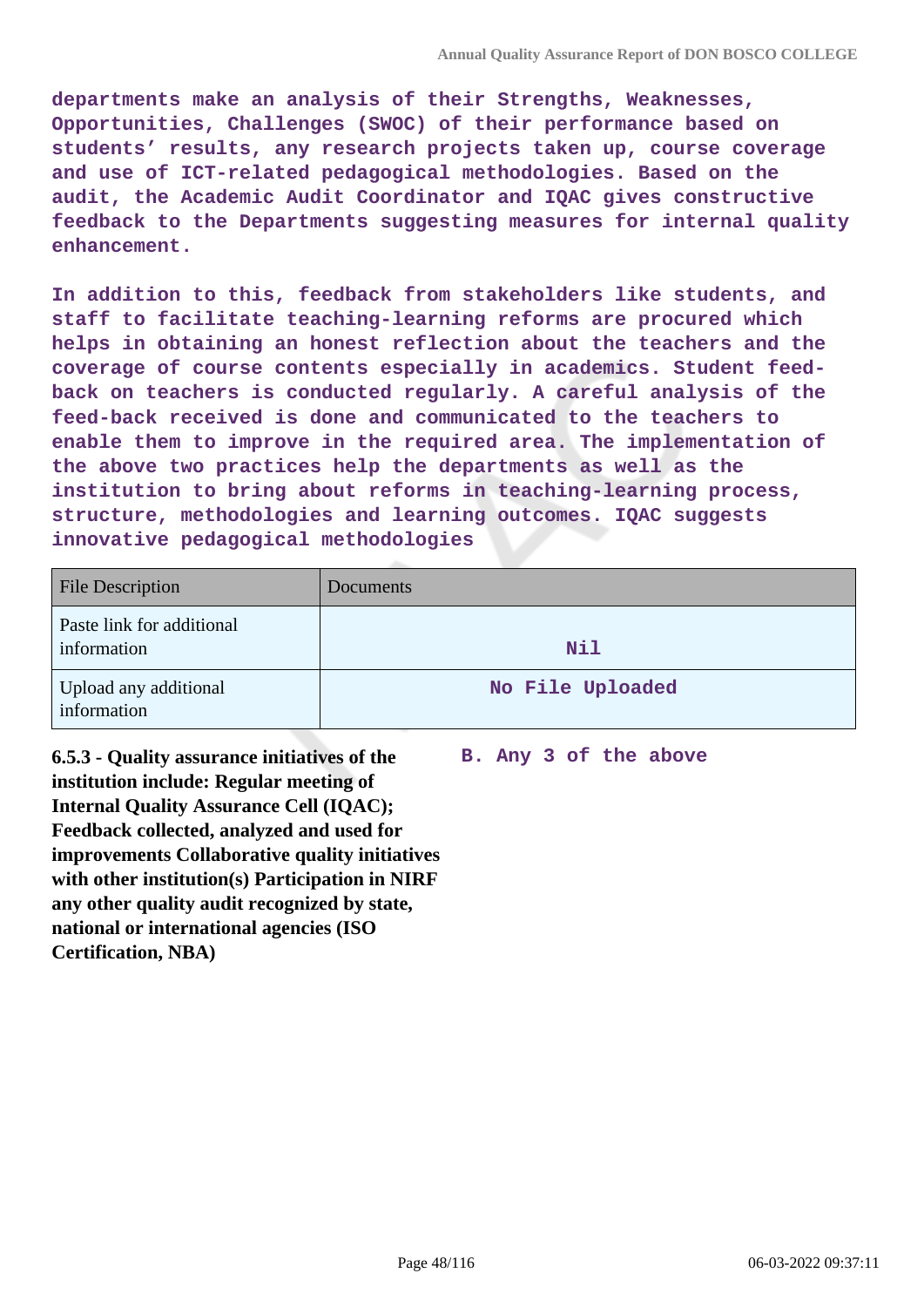| <b>File Description</b>                                                                         | Documents                                                                                   |
|-------------------------------------------------------------------------------------------------|---------------------------------------------------------------------------------------------|
| Paste web link of Annual reports<br>of Institution                                              | https://donboscocollege.ac.in/public/fronten<br>d/annual_reports/ANNUAL%20REPORT%202020.pdf |
| Upload e-copies of the<br>accreditations and certifications                                     | View File                                                                                   |
| Upload any additional<br>information                                                            | No File Uploaded                                                                            |
| <b>Upload details of Quality</b><br>assurance initiatives of the<br>institution (Data Template) | View File                                                                                   |

### **INSTITUTIONAL VALUES AND BEST PRACTICES**

### **7.1 - Institutional Values and Social Responsibilities**

7.1.1 - Measures initiated by the Institution for the promotion of gender equity during the year

**The institute conducts regular gender equity promotion and gendersensetization programs in various ways. The most relevant of such programmes is the celebration of the International Women's Day by the college, International Women's Day was celebrated on 8 March, 2021. On the occasion, the services of two women who the College Maintainence Staff - Smt. Lakji Sangma and Justa M. Sangma were acknowledged and they were given special honour as Chief Guests of the function. Tokens of appreciation were also given to them.**

**Gender sensitivity is an inherent value in the cultural ethos of the institute and its neighboring community, as is evident by the following facilities –Security guards at the college entries. Extensive surveillance network with 24x7 monitored control rooms. Strict implementation of Anti-Ragging, Anti-Smoking, No Eve-Teasing and Mobile Free Campus. Separate hostels for women with dedicated wardens.**

**The separate common rooms have been allocated for women in the**  $\bullet$ **college.**

**Additional initiatives ensure active participation of students in cocurricular activities including sports, quiz competitions, etc.**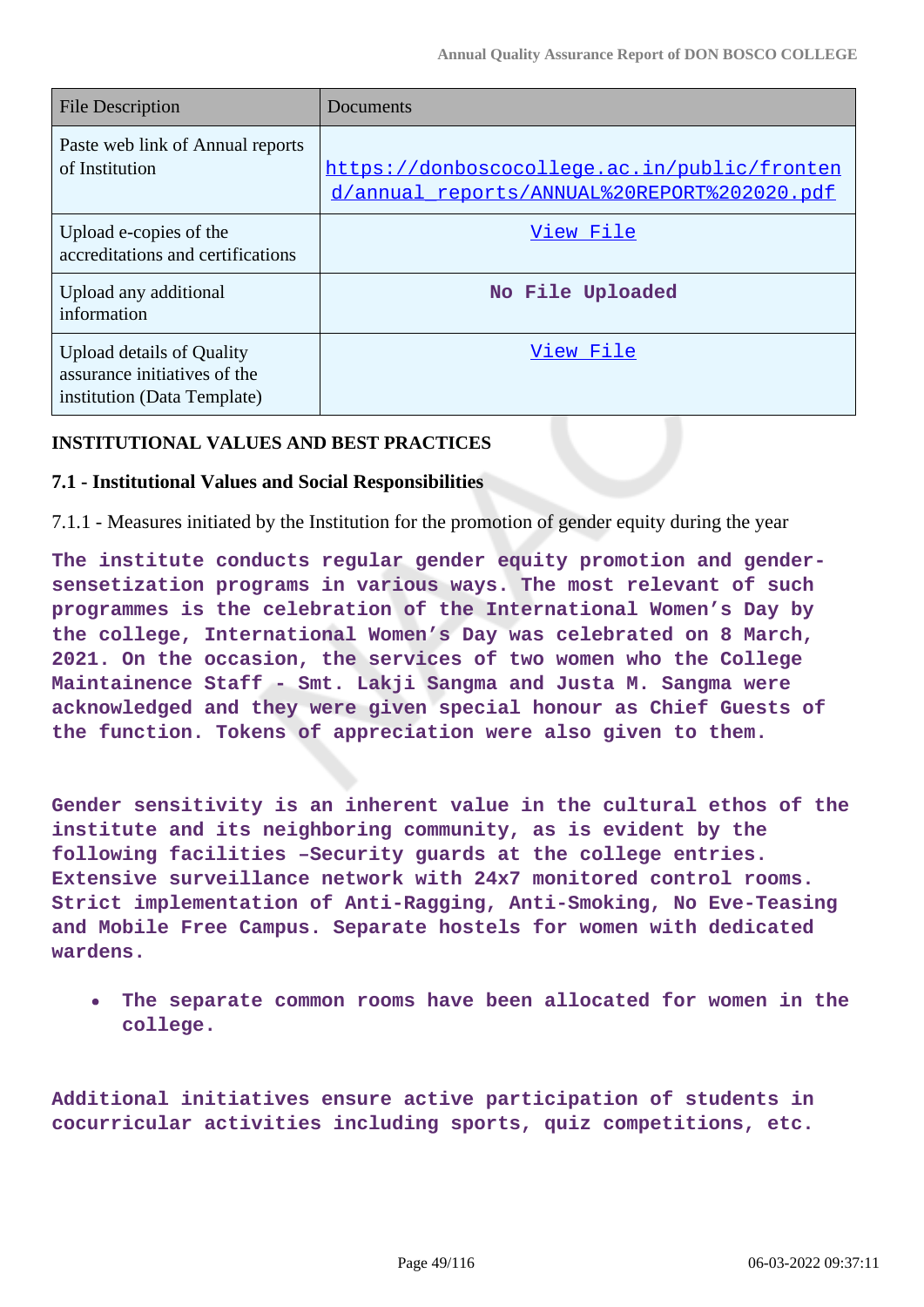| <b>File Description</b>                                                                                                                                                                         | <b>Documents</b>                                             |
|-------------------------------------------------------------------------------------------------------------------------------------------------------------------------------------------------|--------------------------------------------------------------|
| Annual gender sensitization<br>action plan                                                                                                                                                      | <b>Nil</b>                                                   |
| Specific facilities provided for<br>women in terms of: a. Safety and<br>security b. Counseling c.<br>Common Rooms d. Day care<br>center for young children e. Any<br>other relevant information | https://donboscocollege.ac.in/pages/Geo%20ta<br>gged%20photo |

**7.1.2 - The Institution has facilities for alternate sources of energy and energy conservation measures Solar energy Biogas plant Wheeling to the Grid Sensorbased energy conservation Use of LED bulbs/ power efficient equipment** 

**D. Any 1 of the above**

| <b>File Description</b>        | <b>Documents</b> |
|--------------------------------|------------------|
| Geo tagged Photographs         | View File        |
| Any other relevant information | No File Uploaded |

7.1.3 - Describe the facilities in the Institution for the management of the following types of degradable and non-degradable waste (within 200 words) Solid waste management Liquid waste management Biomedical waste management E-waste management Waste recycling system Hazardous chemicals and radioactive waste management

**Don Bosco College Tura has reliable system for the management various types of wastes. The college has segregated waste into one part: College facilitates several techniques for the management of degradable and non-degradable waste. The college has waste-baskets for collection of various wastes like papers and food-packages, etc. There is a committee that deals with the minimization of wastes. Every day the waste is collected in bins and disposed at a place where it can be converted into manure.**

**For solid waste management different bins have been placed at different departments. This ensures that solid waste segregated at the source. It is also ensured that the recycling of all these components is done in minimum cost and labour. Suitable techniques are applied for disposing of solid waste. The garbage generated is preferably treated at the site of generation.**

**The college has set up a recycling programme to meet the need of recycling the waste. The college is trying to get in touch with the**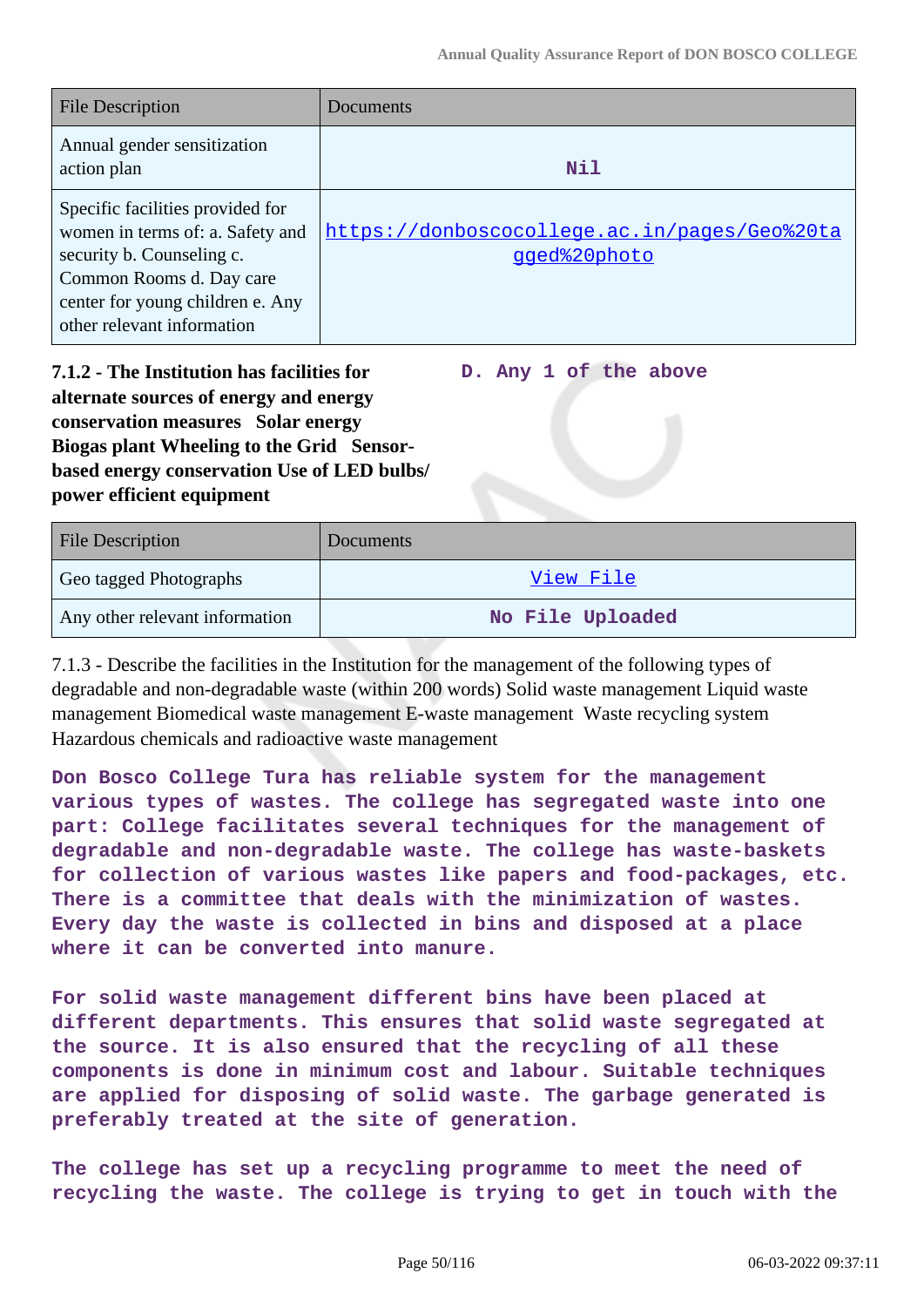**top level administration and their support to ensure that the waste is properly recycled. Moreover, the college is also looking for the possible substitutes to deduce the waste to the best possible extent.**

| <b>File Description</b>                                                                      | Documents                                                    |
|----------------------------------------------------------------------------------------------|--------------------------------------------------------------|
| Relevant documents like<br>agreements/MoUs with<br>Government and other approved<br>agencies | No File Uploaded                                             |
| Geo tagged photographs of the<br>facilities                                                  | https://donboscocollege.ac.in/pages/Geo%20ta<br>gged%20photo |
| Any other relevant information                                                               | No File Uploaded                                             |

**7.1.4 - Water conservation facilities available in the Institution: Rain water harvesting Bore well /Open well recharge Construction of tanks and bunds Waste water recycling Maintenance of water bodies and distribution system in the campus E. None of the above**

| <b>File Description</b>                              | <b>Documents</b> |
|------------------------------------------------------|------------------|
| Geo tagged photographs / videos<br>of the facilities | No File Uploaded |
| Any other relevant information                       | No File Uploaded |

## **7.1.5 - Green campus initiatives include**

**7.1.5.1 - The institutional initiatives for greening the campus are as follows: B. Any 3 of the above**

- **1.Restricted entry of automobiles**
- **2.Use of Bicycles/ Battery powered vehicles**
- **3.Pedestrian Friendly pathways**
- **4.Ban on use of Plastic**
- **5.landscaping with trees and plants**

| <b>File Description</b>                         | Documents        |
|-------------------------------------------------|------------------|
| Geo tagged photos / videos of the<br>facilities | View File        |
| Any other relevant documents                    | No File Uploaded |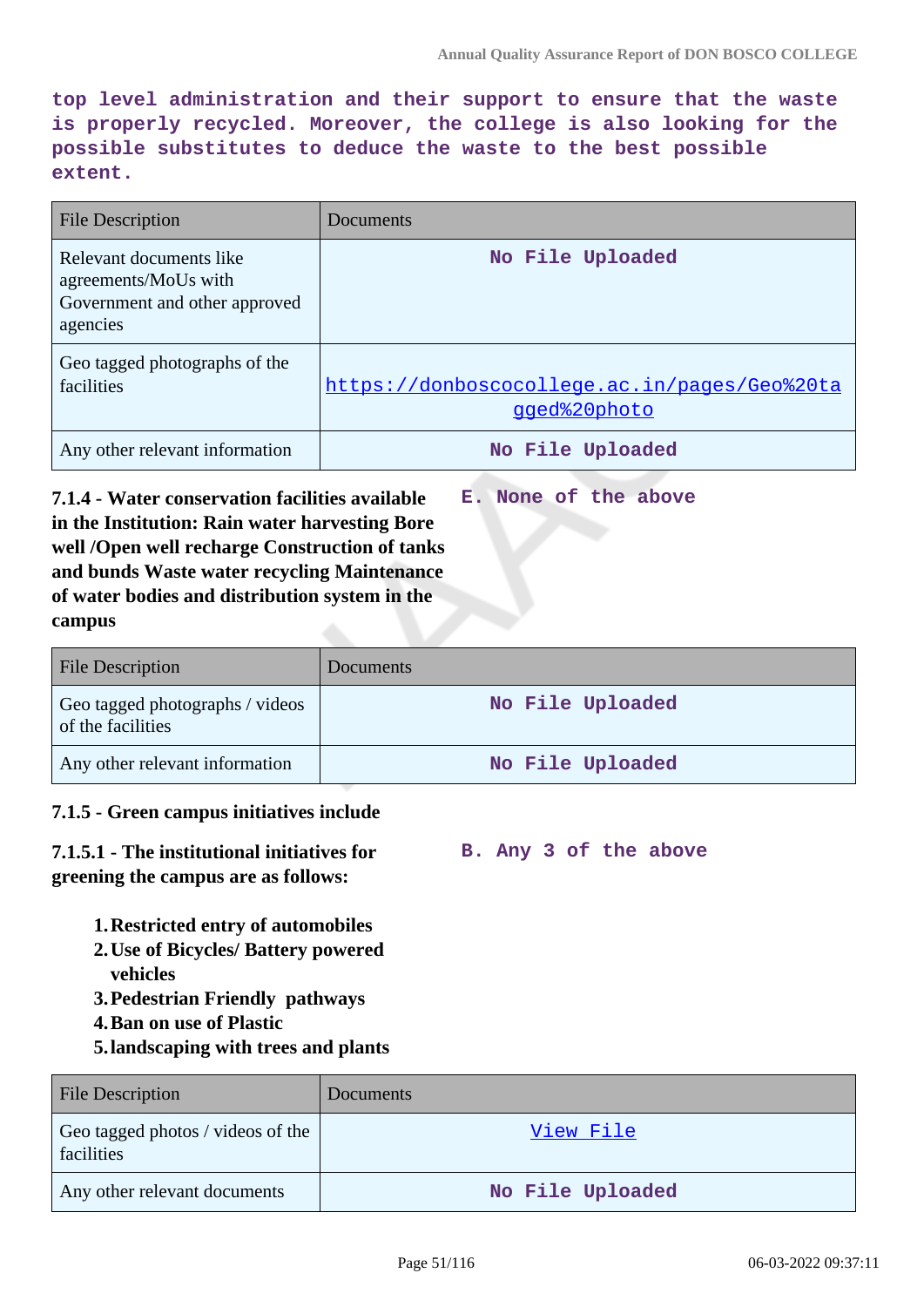**7.1.6 - Quality audits on environment and energy are regularly undertaken by the institution**

**7.1.6.1 - The institutional environment and energy initiatives are confirmed through the following 1.Green audit 2. Energy audit 3.Environment audit 4.Clean and green campus recognitions/awards 5. Beyond the campus environmental promotional activities**

**C. Any 2 of the above**

**D. Any 1 of the above**

| <b>File Description</b>                                                         | Documents        |
|---------------------------------------------------------------------------------|------------------|
| Reports on environment and<br>energy audits submitted by the<br>auditing agency | No File Uploaded |
| Certification by the auditing<br>agency                                         | No File Uploaded |
| Certificates of the awards<br>received                                          | View File        |
| Any other relevant information                                                  | No File Uploaded |

**7.1.7 - The Institution has disabled-friendly, barrier free environment Built environment with ramps/lifts for easy access to classrooms. Disabled-friendly washrooms Signage including tactile path, lights, display boards and signposts Assistive technology and facilities for persons with disabilities (Divyangjan) accessible website, screenreading software, mechanized equipment 5. Provision for enquiry and information : Human assistance, reader, scribe, soft copies of** reading material, screen reading

| <b>File Description</b>                                                        | Documents        |
|--------------------------------------------------------------------------------|------------------|
| Geo tagged photographs / videos<br>of the facilities                           | View File        |
| Policy documents and<br>information brochures on the<br>support to be provided | No File Uploaded |
| Details of the Software procured<br>for providing the assistance               | No File Uploaded |
| Any other relevant information                                                 | View File        |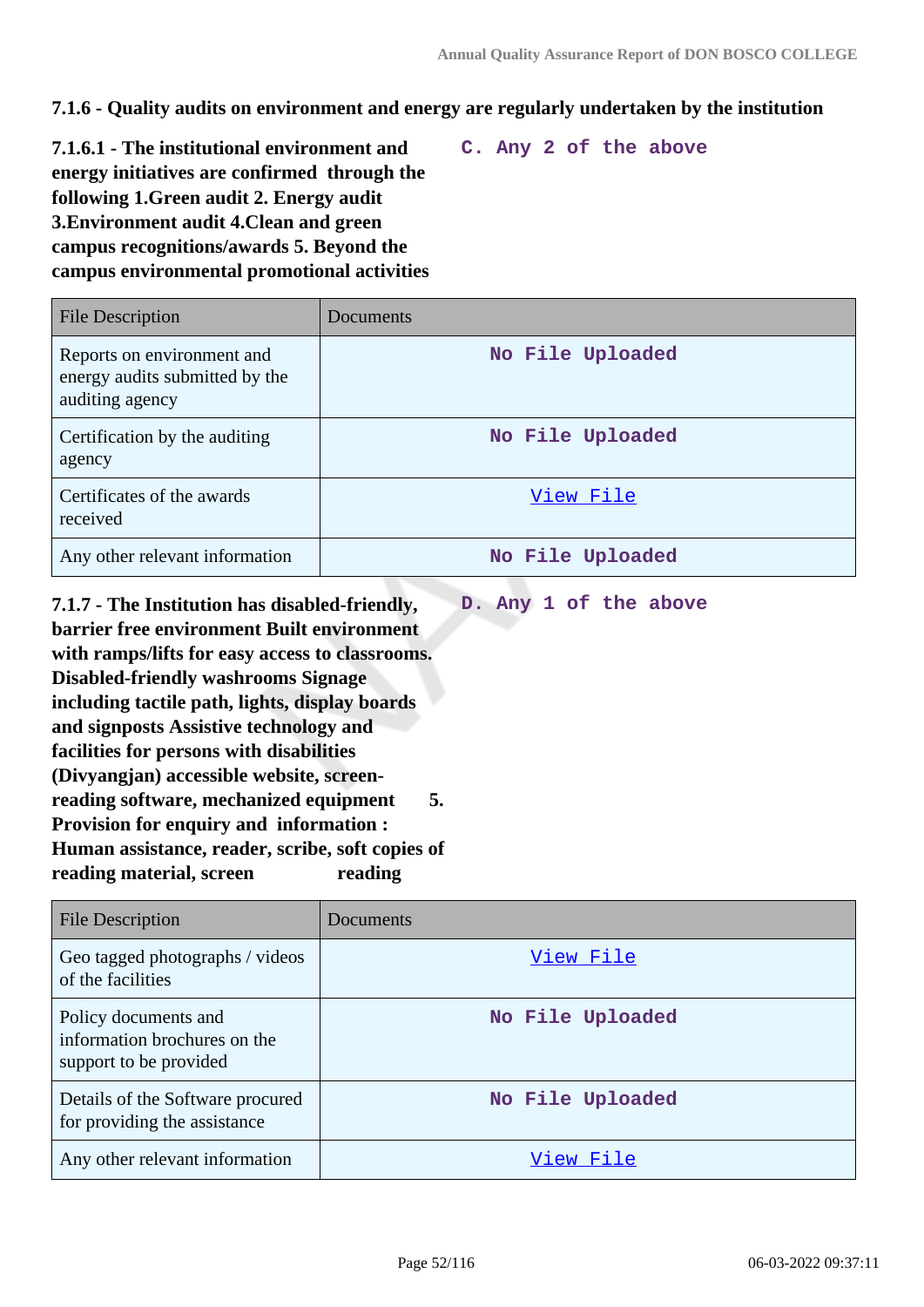7.1.8 - Describe the Institutional efforts/initiatives in providing an inclusive environment i.e., tolerance and harmony towards cultural, regional, linguistic, communal socioeconomic and other diversities (within 200 words).

**The college makes efforts and takes initiatives in providing an inclusive environment- resulting in tolerance and harmony towards cultural, regional, linguistic, communal, socio-economic and other diversities. Such efforts and initiatives get translated programmes detailed below: (i) 5 NCC Cadets from the college participating in the Online Ek Bharat Shrestha Bharat Camp on 6 and 7 July 2020, initiated by NCC Directorate North Eastern Region in collaboration with the NCC Directorate, Delhi being the Guest State. (ii) The NSS Volunteers of Don Bosco College organized an awareness programme on Covid 19 and Japanese Encephalitis (JE) collaboratively with the Babadam PHC at Chibrasongma village on the outskirt of Tura Town on 2nd October,2020. (iii) Cleanliness Drive was also carried out in Chibragre Picnic Spot by the NSS volunteers. (iv) The NSS of Don Bosco College ,Tura organized a National Webinar on the theme 'The Relevance of Mahatma Gandhi for the Youth ofToday' on the 3rd of October 2020 and (v) "Interactive Session" with Shri Ram Singh, IAS, Deputy Commissioner, West Garo Hills and Shri Jagdish Chelani, SDO, Dadenggre Block West Garo Hills and the faculty members from Science Stream of the college on11 March, 2021.**

| <b>File Description</b>                                                                                                                      | Documents        |
|----------------------------------------------------------------------------------------------------------------------------------------------|------------------|
| Supporting documents on the<br>information provided (as<br>reflected in the administrative<br>and academic activities of the<br>Institution) | No File Uploaded |
| Any other relevant information                                                                                                               | No File Uploaded |

7.1.9 - Sensitization of students and employees of the Institution to the constitutional obligations: values, rights, duties and responsibilities of citizens

**The Institution endeavors to inculcate values that will help students to become responsible citizens as reflected in the Constitution of India through programmes where the students of the college participated with great enthusiasm; such as- (i) Red Ribbon Quiz Competition organized by the Meghalaya Aids Control Society on November 11, 2020 and 18 November 2020, (ii) A training programme from 22nd to 26th February, 2021 by Meghalaya Battalion at Shillong for all NCC cadets. (iii) The election SWA (Students Welfare Association) leasers whereby the student body gets a share in the duties and responsibilities of the College. (iv) Cleanliness Drive of the Garo Labour Corps Memorial monument at Babupara, Tura on 15**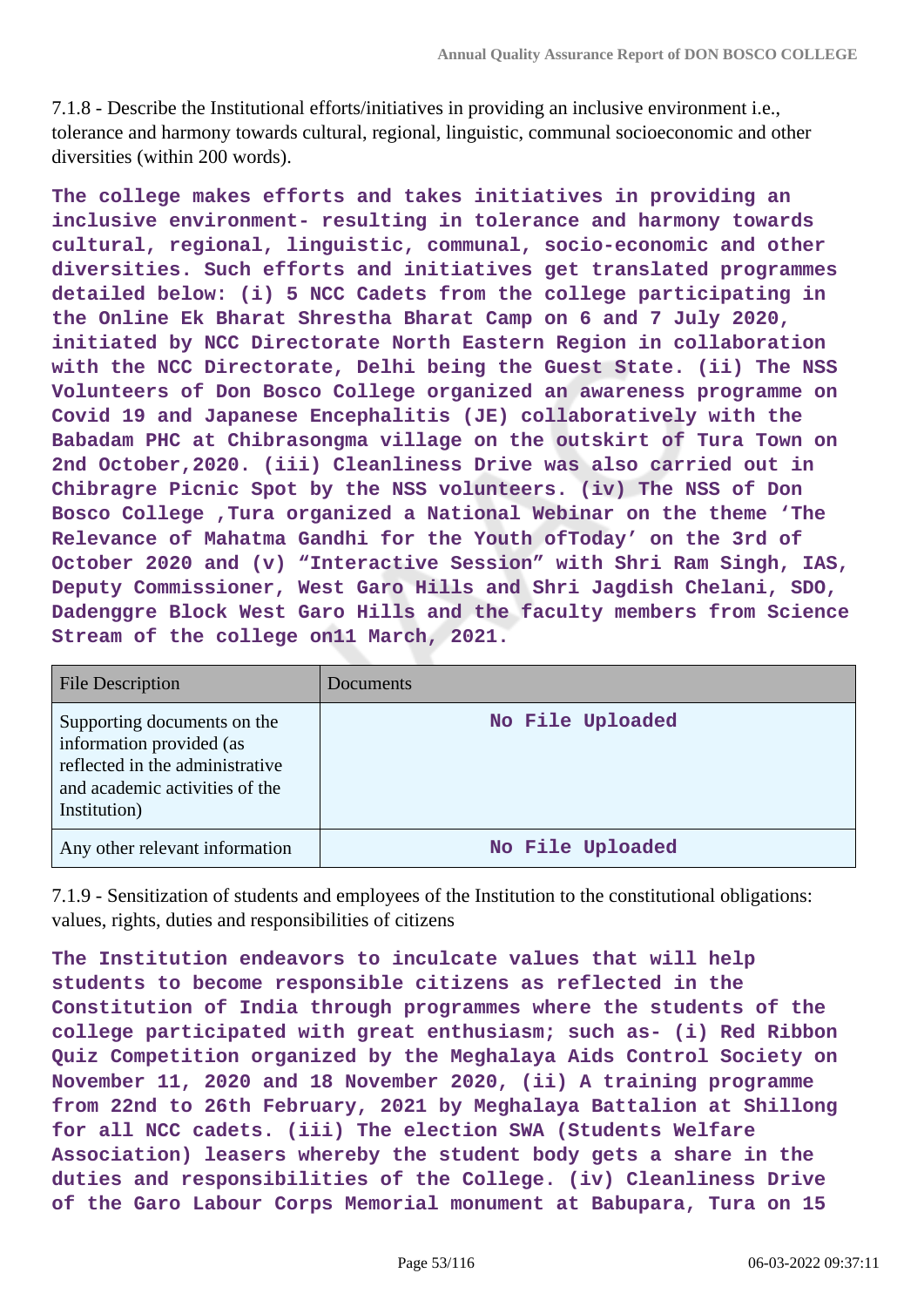**August, 2021 by the NCC Unit of Don Bosco College, Tura. (v) A short farewell programme was organized for the outgoing NCC cadets on 27 September, 2021 as a token of appreciation for the services rendered by them.**

**The sense of responsibility of the college is proved when the college received the award "One District One Green Champion" from the Mahatma Gandhi National Council of Rural Education under the aegis of the Department of Higher Education, Ministry of Education, and Government of India for a green and clean campus.**

| <b>File Description</b>                                                                                    | Documents        |
|------------------------------------------------------------------------------------------------------------|------------------|
| Details of activities that inculcate<br>values; necessary to render<br>students in to responsible citizens | No File Uploaded |
| Any other relevant information                                                                             | No File Uploaded |
|                                                                                                            |                  |

**7.1.10 - The Institution has a prescribed code of conduct for students, teachers, administrators and other staff and conducts periodic programmes in this regard. The Code of Conduct is displayed on the website There is a committee to monitor adherence to the Code of Conduct Institution organizes professional ethics programmes for students, teachers, administrators and other staff 4. Annual awareness programmes on Code of Conduct are organized C. Any 2 of the above**

| File Description                                                                                                                                                                                       | Documents        |
|--------------------------------------------------------------------------------------------------------------------------------------------------------------------------------------------------------|------------------|
| Code of ethics policy document                                                                                                                                                                         | View File        |
| Details of the monitoring<br>committee composition and<br>minutes of the committee<br>meeting, number of programmes<br>organized, reports on the various<br>programs etc., in support of the<br>claims | No File Uploaded |
| Any other relevant information                                                                                                                                                                         | No File Uploaded |

7.1.11 - Institution celebrates / organizes national and international commemorative days, events and festivals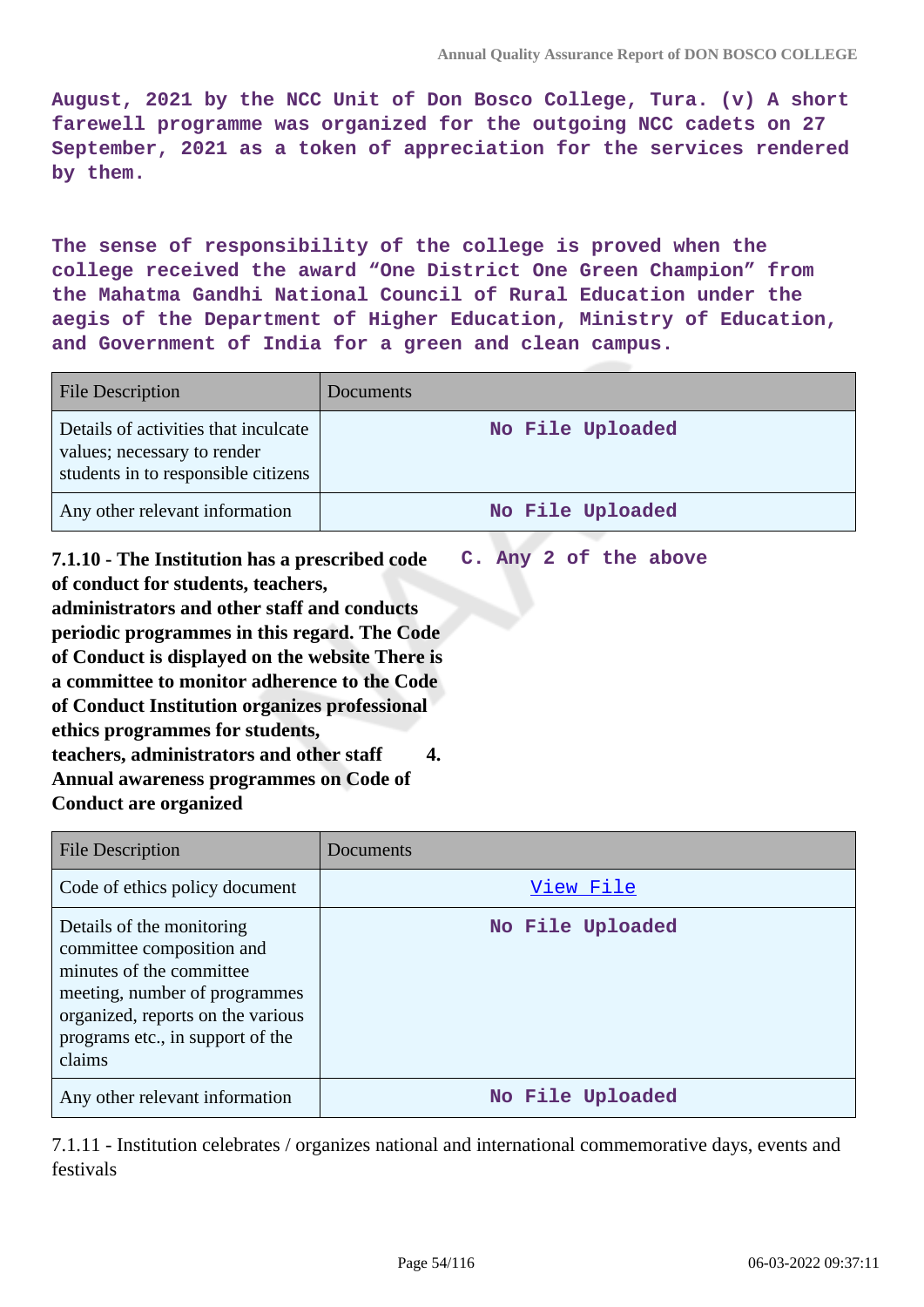**The institution makes efforts to celebrate/organize as many national and international commemorative days. Thus, (i) Women's Day was celebrated on 8 March, 2021, the NCC Unit of Don Bosco College, Tura observed World Earth Day on 22nd April, 2021, (ii) the English Language Day and the birthday William Shakespeare was celebrated at the college by the Department of English on 23rd April 2021, (iii) the NCC Cadets of the college observed Swarnim Vijay Varsh as part of the Golden Jubilee of India's Victory in the 1971 war on 27 April, 2021, (iv) the NCC Unit of Don Bosco College,Tura observed Gandhi Jayanti on 2nd October,2021 and (v) International Day of National Disaster Reduction was observed by the NCC Unit of Don Bosco College, Tura on 13 October, 2021.**

| <b>File Description</b>                                                                         | Documents        |
|-------------------------------------------------------------------------------------------------|------------------|
| Annual report of the celebrations<br>and commemorative events for<br>the last (During the year) | View File        |
| Geo tagged photographs of some<br>of the events                                                 | No File Uploaded |
| Any other relevant information                                                                  | No File Uploaded |

### **7.2 - Best Practices**

7.2.1 - Describe two best practices successfully implemented by the Institution as per NAAC format provided in the Manual.

**Best Practice-1**

### **1. Title:**

**Knowledge/Teaching-Learning Generated by the college during the Academic Period affected by the Pandemic**

### **2. Objectives:**

**The objectives of the Best Practice 1 were to keep teaching-learning in process, to make the teachers and students keep in touch with various academic areas by conducting webinars on various topics mentioned below. The Covid-19 Pandemic gave rise to a lot of questions and the college made efforts to create greater awareness about the ongoing Covid 19- Pandemic, the recent advances in Science in general, to get acquainted with new technological knowledge and with technology comes innovation.**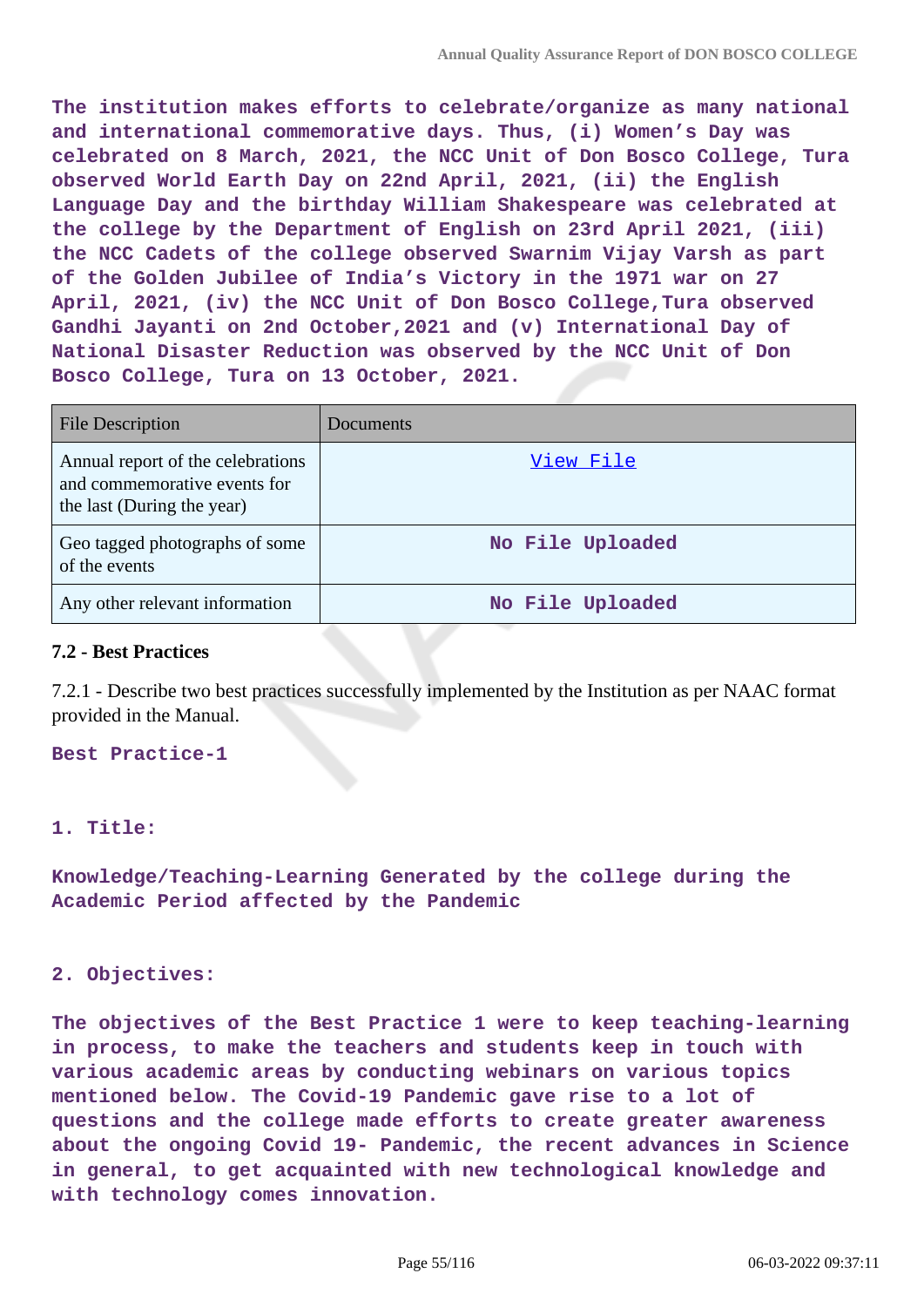#### **3. The Context**

**The 2020-2021 time periods were a crucial and challenging one. The whole country went into lockdown because of COVID- 19 Pandemic and educational institutions were closed down for almost two years. The most challenging issue in the process of teaching and learning in the midst of pandemic was accessibility. The College taught all the students online, and conducted examinations and evaluations online as per the guidelines of North-Eastern Hill University to which it is affiliated. However, there were students who could not be reached because of poor network or total absence of it. This problem was addressed by sending to the students concerned recorded audio and video lectures and notes via WhatsApp. The students accessed the lectures and downloaded the notes by physically shifting to spots where network was available.**

#### **4. The practice (400 words)**

**The college envisioned that given the Covid 19- Pandemic situation, one of the best practices that it could practice was to keep teaching-learning in process in the way it would benefit the students and the teachers benefit to the maximum. Accordingly, programs were conducted, such as: (i) International Webinars on the topics Recent Advances in Science (30-31 June, 2020) and Sajinma-Sagop (Pandemic): Covid 19 and Culture (17 August, 2020). (ii) The College also organized National Webinar on the topics The Corona Virus era for tracing virus and battle against the Covid -19 pandemic (15 June 2020), National Webinar on Technology and Innovation on Education (3 August 2020), Approaches to Development: the Trajectory in International, Development (28 August 2020), Worldview of Tribes and Communities of North East (04 September 2020), Journalism at the Crossroads (05 September 2020), Importance of Political Economy in Economics (12 October 2020), etc. A Webinar on the topic Intellectual Property Rights and A World Environment Day Webinar on the topic Ecosystem Restoration Through Webinar (5 June 2021)were also organized only for the College (30March 2021). Besides, Orientation Programme was conducted to the students of First Semester at their entry into Under-Graduate course (7 August 2020). A number of other programmes, such as International Women's Day (8 March 2021), Interactive Session with Shri Ram Singh, IAS, Deputy Commissioner, West Garo Hills and Jagdish Chelani, SDO, Dadenggre Block West Garo Hills (11 March 2021), The English Language Day and the Birthday of William Shakespeare (23April 2021),**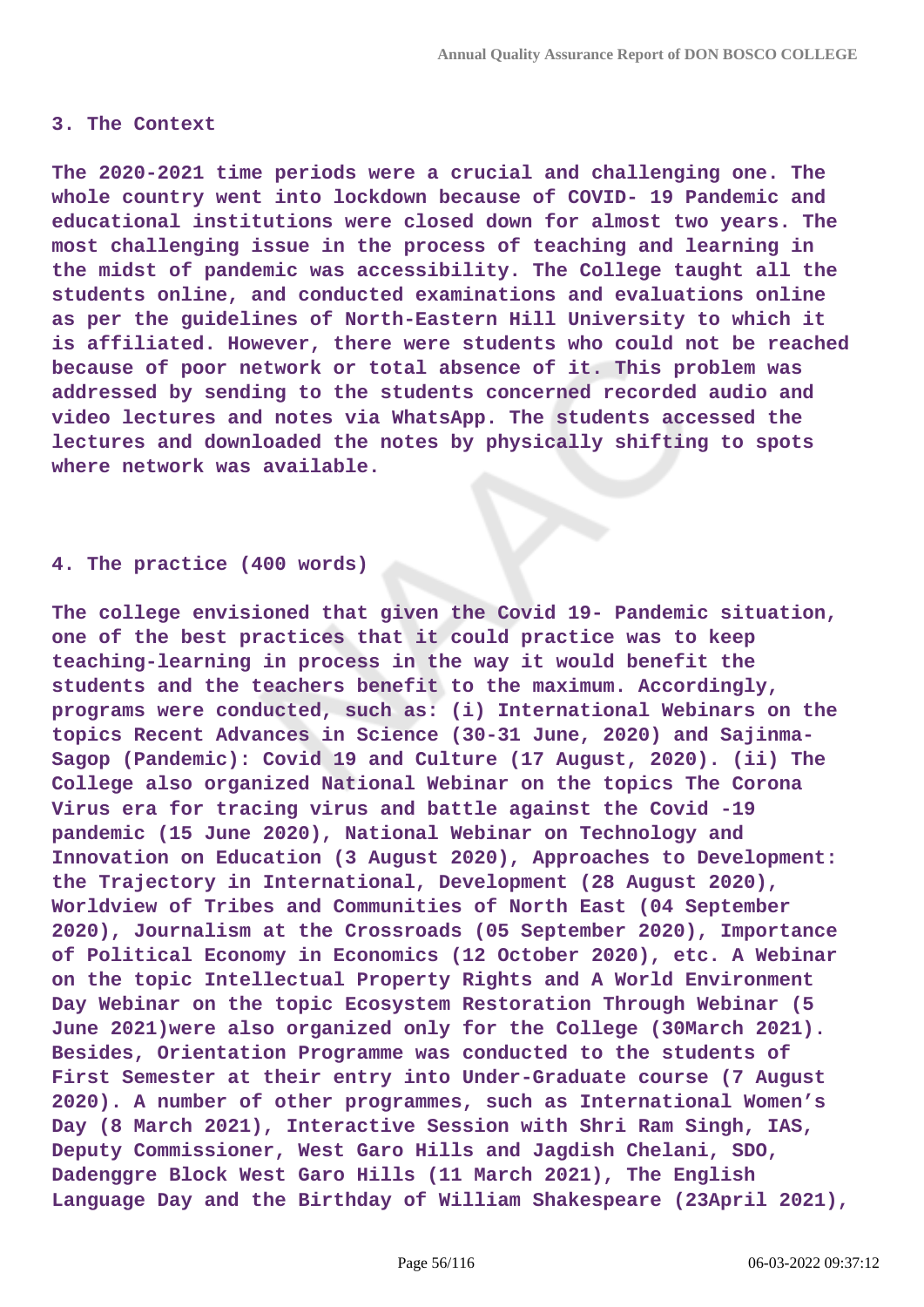**International Labour Day (1 May 2021), Organic Farming for Sustainable Agricultural Production in Garo Hills (23 April 2021), Demo Session on Accreditation Data Management System Demo (21. 07. 2021), Talk on Digital Transformation: Limitless Possibilities (07. 10. 2021), Awareness Programme on Digital Library (01-02. 11. 2021) were also conducted by the College.**

#### **5. Evidence of Success**

**An analysis of the Review of the Practice above showed that 78.6% of the departments had organized Webinars/Programmes and 100% relevance is indicated as far as Webinars and other programmes are concerned. The attendance in the programmes in question was 90.9%. 54.5% feels that the programmes are very helpful, while 45.5% indicated that they are helpful. 100% of the reviewers stated that the programmes conducted by them has achieved its objectives and the same percentage would like to organize similar programmes in their departments and college in general in near future. When it comes to impact of the on students the indication is 54.5% stated that the programmes had impact on the students while 45.5% feel that they had no impact on the students. 54.5% of the respondents stated that the Programmes conducted by the departments and college have helped to increase knowledge, 36.4% stated that the Programmes brought about awareness of the topics in question and 9.1% stated that the programmes helped to foster team spirit in the department. 63.6% of the respondents stated that they would like such programmes to be made mandatory annually. The review is a very encouraging one and it may be concluded that the programmes conducted by the IQAC and the departments certainly are helping the college achieve the goals of teaching and learning.**

#### **6. Problems Encountered and Resources Required**

**Most of the programmes were held online. The greatest problem encountered in the implementation was poor and erratic internet connectivity.**

**The resources required were the physical gadgets, good network connectivity and of course Resource Persons.**

**Some of the programmes that were held offline when the lockdown was relaxed in between were Resource persons, halls, sound system, refreshments, and other miscellaneous needs.**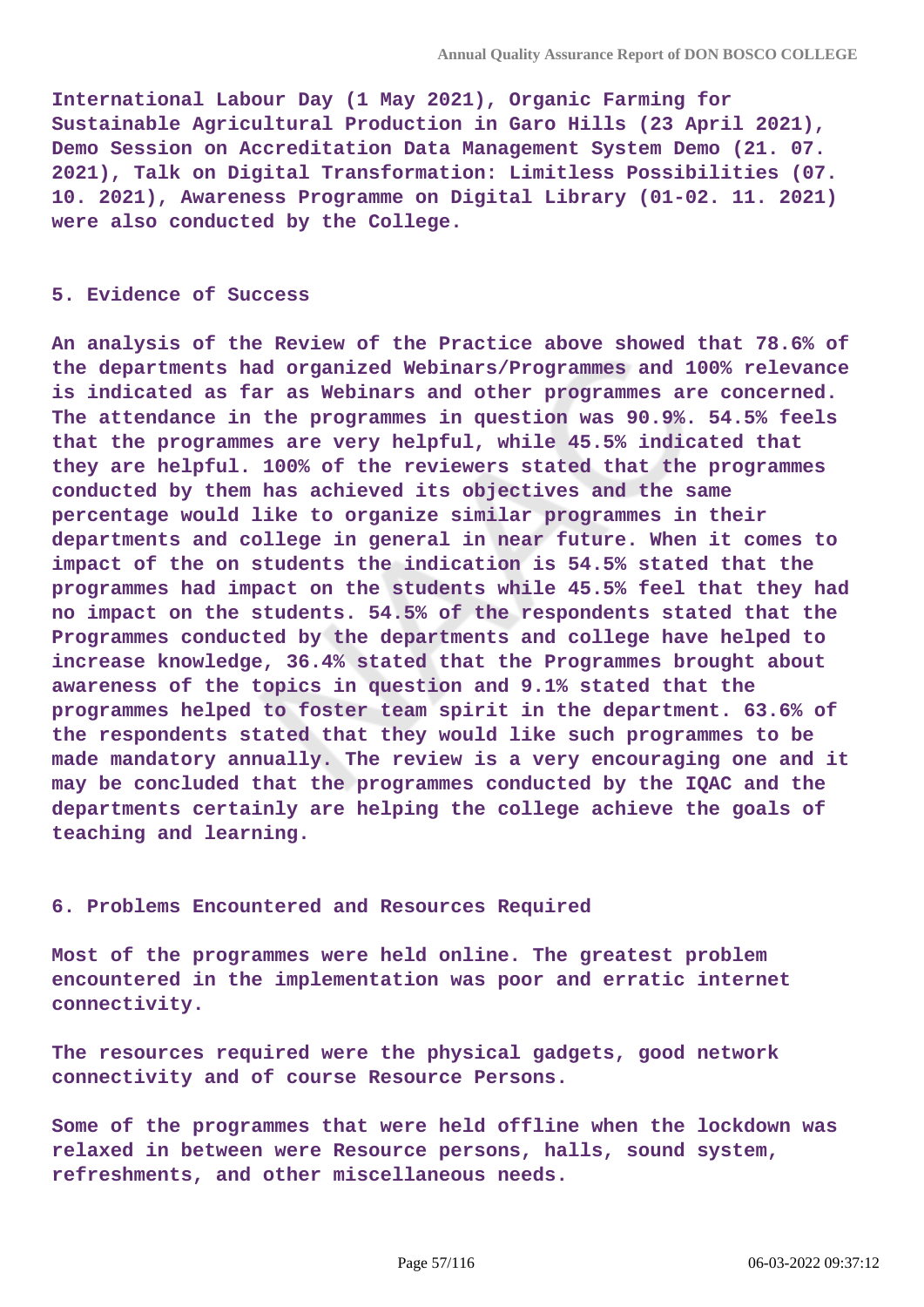**Best Practice-2**

#### **1. Title:**

**Efforts to instill values for the over-all personality development of students during the Pandemic**

**2. Objectives:**

**The objectives of Best Practice 2 are fostering and celebrating the 'Unity in Diversity' of a Nation and to maintain and strengthen the traditionally existing emotional bonds amongst people of India. The miseries brought about by the Covid-19 Pandemic opened the eyes of educational institutions and those in the management that education needs to instill a sense of preparedness for all kinds of eventualities and disasters; that it must be all-embracing, taking within its fold not only the academics, but the social life, psychological aspects and the health and well-being of students along with the rest of communities. The practice aimed at an allembracing sense of patriotism and responsible leadership, givingpersonified by blood donation and appreciation of the heritage of our country.**

#### **3. The Context:**

**The Pandemic unearthed the basic human qualities like finding out ways and means of surviving and not giving in, care for others and staying healthy in mind and body. The regular online/offline classes and the programmes conducted by the college in general show resilient and forward-looking the spirit. The challenging issue was discipline spelled out in different ways- like staying home and having online classes, following the Pandemic protocol; but the biggest challenge was conducting online classes. First of all, no teacher or student was truly prepared for such online classes and there were serious issues of inaccessibility of network, power failure and lack of basic means of communication like smart-phones. Another challenge was to press for regular attendance and exercise delicacy in view of problems of communication, sickness, mental trauma, etc. However, the College went through it together, making effort every step of the way to include every student.**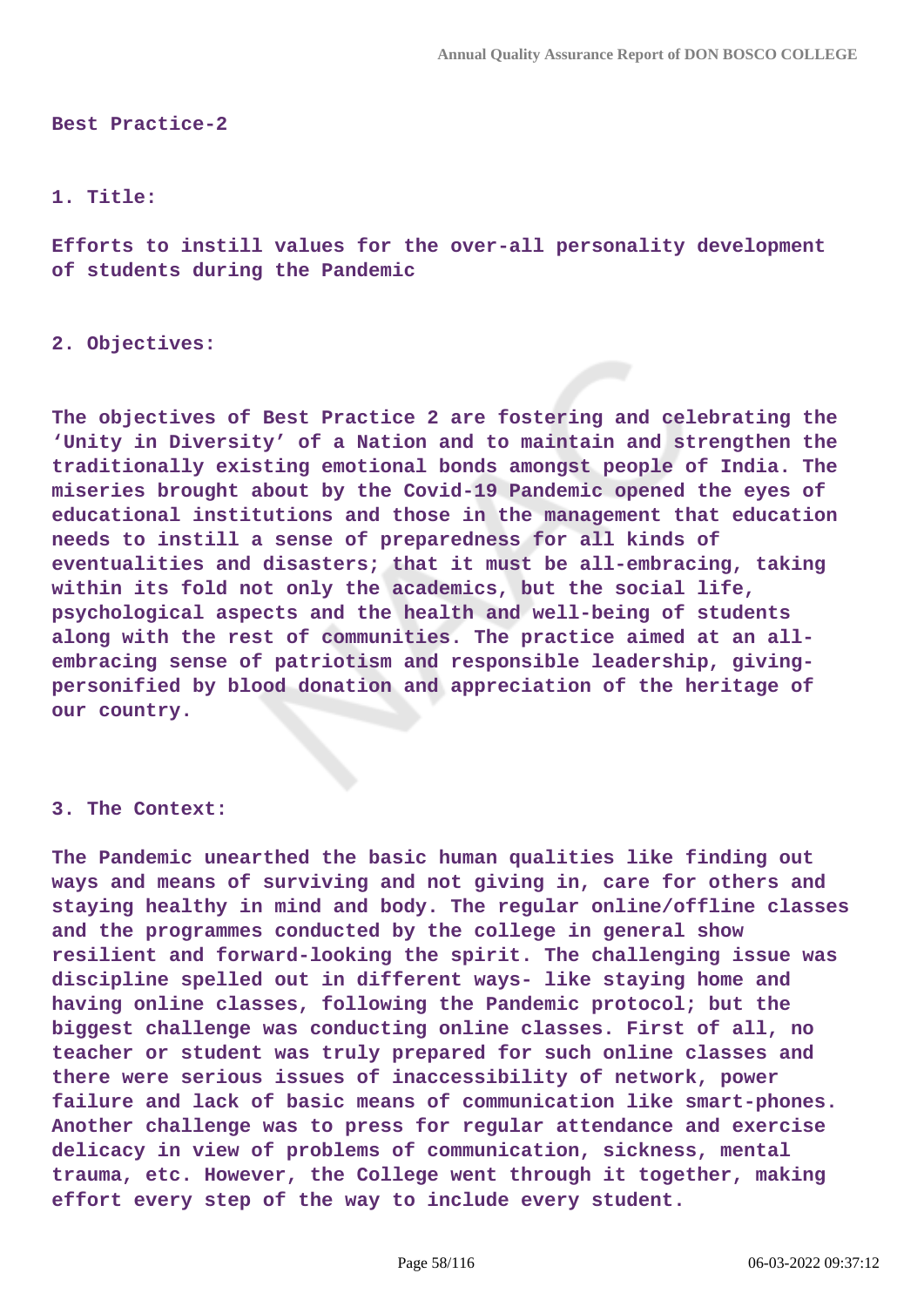#### **4. The Practice:**

**During the period of lockdown due to COVID-19 pandemic, the College got itself involved in contributing towards containing the pandemic and lent a hand towards ameliorating the situation.Three teachers from the college were inducted as special officers in the fight against Corona.**

**The College was used as a Quarantine Centre for students from Garo Hills returning from other states. The District Administration, West Garo Hills identified Don Bosco College, Tura as a safe place for the students and workers. Shri Ram Singh, IAS, Deputy Commissioner, with the issue of requisition order dated Tura the 21st April 2020 vide No. DOMA/WGH/COVID 19/2020/170 requisitioned Don Bosco College with immediate effect until further notice. An academic institution like Don Bosco College could not have been put to better use during a pandemic lockdown such as the one in 2020.**

**There were intermittent efforts to hold offline/regular classes; and during those times the College made efforts to instill in the students values for the over-all personality development. Accordingly, the college facilitated various programmes for cadets of National Cadet Corps to participate in - Online Ek Bharat Shrestha Bharat Camp organized byNCC Directorate- North Eastern Region in collaboration with the NCC Directorate, Delhi being the Guest State (7th July2021), observation of World Earth Day (22nd April 2021), Observation of Swarnim Vijay Varsh as part of the Golden Jubilee of India's Victory in the 1971 war (27th April 2021), Cleanliness Drive of the Garo Labour Corps Memorial monument at Babupara, Tura (15th August 2021), Observation of Gandhi Jayanti (2nd October 2021) and International Day of National Disaster Reduction (13th October, 2021). The College also organized a number of programs under the flagship its National Service Scheme (NSS) Unit, such as - National Webinar on The Relevance of Mahatma Gandhi for the Youth ofToday (3rd October 2020), Zonal Level Quiz Competition on HIV/AIDS organized by Red Ribbon Club, Don Bosco College in collaboration with The Meghalaya Aids Control Society (11th November 2020). In the year 2021, on 7th October, there was another Zonal Level Quiz Competition covering topics on HIV/AIDS & Tuberculosis as part of 'India at 75' celebrations.**

**The practice above is unique because it was all executed against the heavy odds of time constraint, with the belief in the need for all round development of students.**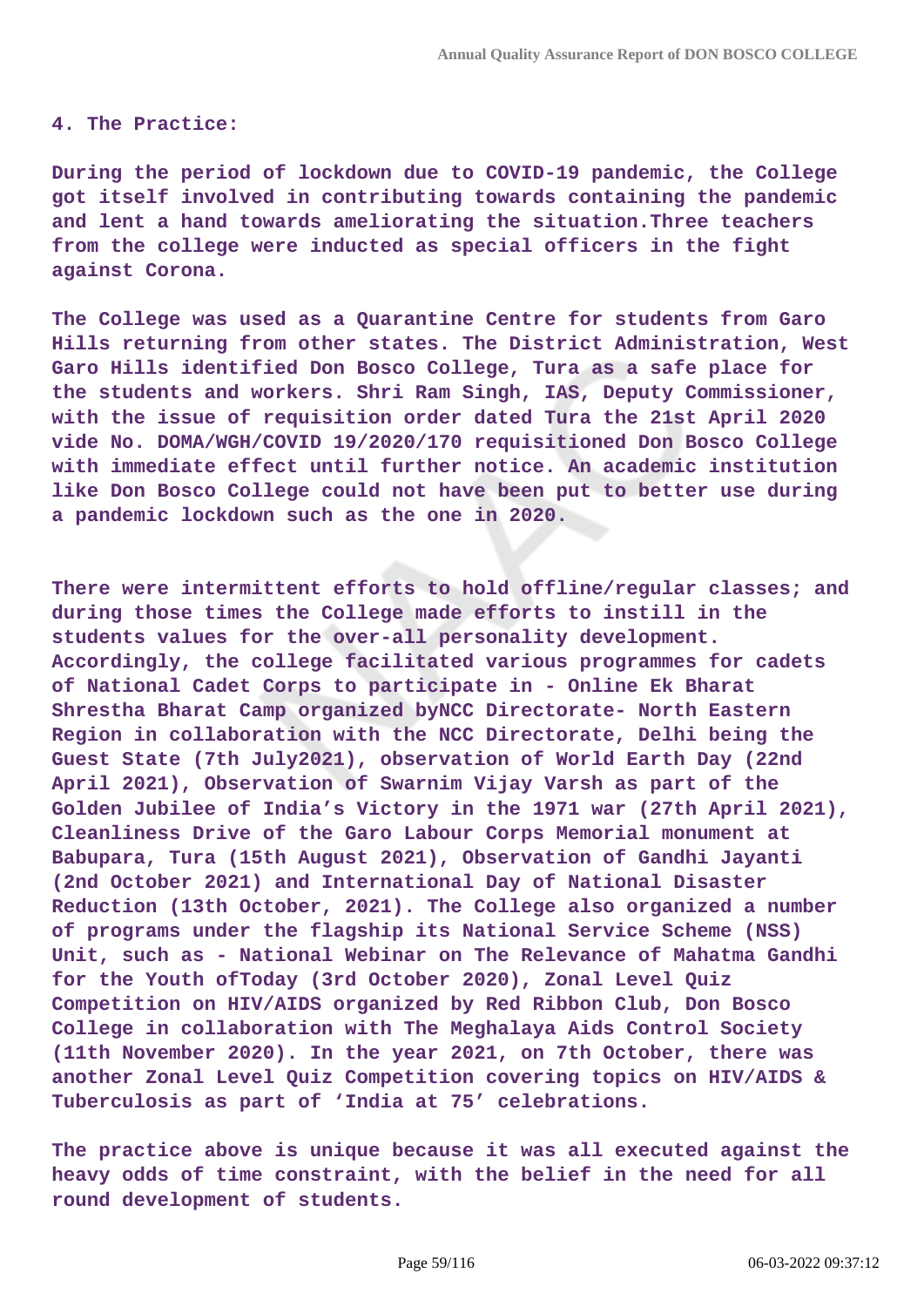#### **5. Evidence of Success**

**A Review done by the students on the above Practice revealed that out of the total respondents 60.5% are in National Cadet Corps and 39.5% are members of the National Service Scheme. Out of them, 16.3% all of the programmes, 74.4% have attended some of the programmes, while 9.3% have attended none of the programmes. It is heartening to note that 100% of the respondents affirmed that the programmes conducted as shown in the above practice is useful, that more students should join NCC/NSS and that the programmes helped them to become aware of the rights, duties and responsibilities as citizens of the country and help in building inter-personal relationships and team spirit. 83% of the respondents feel that they are receiving adequate inputs to be better human beings by being NCC/NSS member and 98.6% feel that Cleaning Drives help students to be aware of social responsibilities and give opportunities to display solidarity with the Nation-wide effort for "Swachch Bharat". 95.3% of the students who took the review stated that the programmes conducted for students help them to be focused on the goals that they wish to achieve.**

### **6. Problems Encountered and Resources Required**

**The problems encountered in the process of the above Practice were Pandemic-specific. The problems accrued due to the constraints by the Covid-19 Pandemic. However, the College was able to come up with solutions and conduct the Programmes during the time when lockdown was relaxed.**

**The Resources required were mainly Resource Persons, venue, transportation for students and teachers-in-charge, and fund for fees for the Speakers/Experts, snacks, and miscellaneous items needed for conducting stage programmes.**

| <b>File Description</b>                         | <b>Documents</b> |
|-------------------------------------------------|------------------|
| Best practices in the Institutional<br>web site | No File Uploaded |
| Any other relevant information                  | No File Uploaded |

### **7.3 - Institutional Distinctiveness**

7.3.1 - Portray the performance of the Institution in one area distinctive to its priority and thrust within 200 words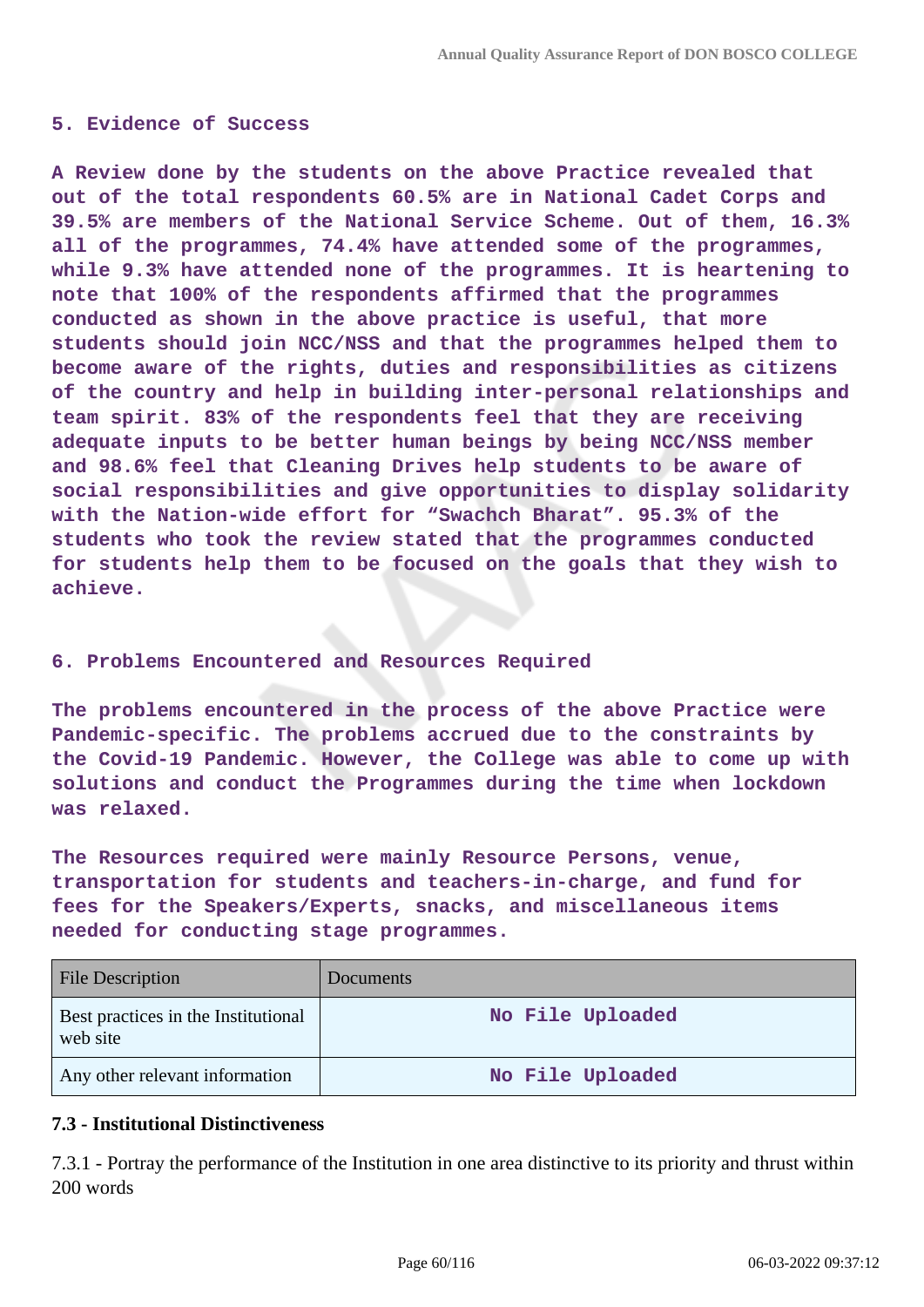**Don Bosco College, Tura: Institutional Distinctiveness**

**2020-2021**

**Work Ethics**

**Don Bosco College, Tura with its motto "Pursuit of Excellence" is distinct for its work-ethics. The institution strives to objectify its motto by striving to achieve continuous and optimum level of teaching and learning. The effort to optimize this process is seen in a two-tiered assistance given on the part of the Management.**

**Accordingly, the Institute ensures that no class is left unattended. The students receive regular classroom teaching and supervision. The College has Committees that looks after the attendance and over-all discipline of the students.**

**At the second level the teachers are guided and supervised by the Principal and others in the College Administration. A congenial and responsible work-culture has been at force in the College ever since its inception. Everyone in College participates in the process of evolution through education. Supervision and care, in the true sense, is received by all. The basic sense of work added by the call to supervise, monitor and mentor according to one's position and level- call for accountability on the part of everyone. The year 2020-2021 had been an unexpected one but the College had risen to the occasion and had made extra efforts to keep learning as an educational institution.**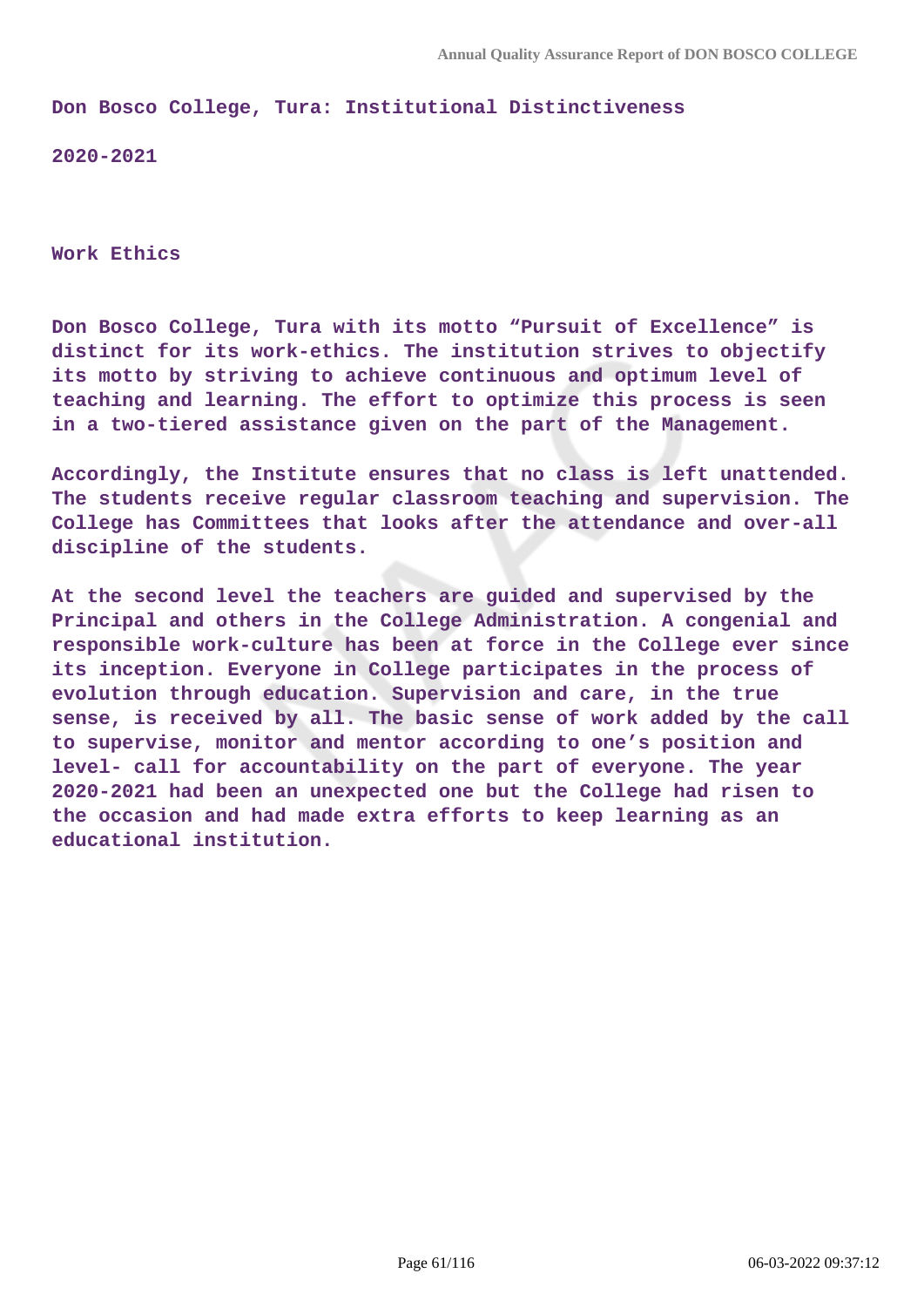# **Part B**

## **CURRICULAR ASPECTS**

## **1.1 - Curricular Planning and Implementation**

1.1.1 - The Institution ensures effective curriculum delivery through a well planned and documented process

**The College is affiliated to North Eastern Hill University (NEHU), Shillong. The College duly follows and implements the curriculum prescribed and set by the University. The College prepares the Academic Calendar based on the calendar received from the University. The calendar is prepared for the whole college keeping in view the various departmental activities and maintained and followed by each department accordingly. At the beginning of the year, the Principal holds a meeting where the academic calendar and syllabus unitization for the year is discussed and a plan of action is formulated. There is a regular meeting of the management and the head of departments to discuss the progress and next plan of action for the effective delivery of the curriculum. Due to the Covid-19 pandemic and lockdown imposed by the State Government, regular offline classes could not be held for the entire year of 2020 and half of the year 2021. In order to ensure that the learning process continues, the college has adopted online mode as a method of delivering education. The College has used Google Meet App in order to conduct online classes. The teaching faculty facilitates the teaching-learning process by using Google Classroom, WhatsApp, email, etc.**

| <b>File Description</b>                | Documents |
|----------------------------------------|-----------|
| Upload relevant supporting<br>document | View File |
| Link for Additional information        | Nil       |

1.1.2 - The institution adheres to the academic calendar including for the conduct of Continuous Internal Evaluation (CIE)

**The College strictly adheres to the Academic Calendar prepared by the Academic Committee based on the calendar received from the University, with dates set and fixed for the internal exams, external exams, and extracurricular events. Out of the total 100 Marks, 25 Marks are based on Internal Assessment conducted by the College where 10 Marks are allocated for Assignment and 15 Marks**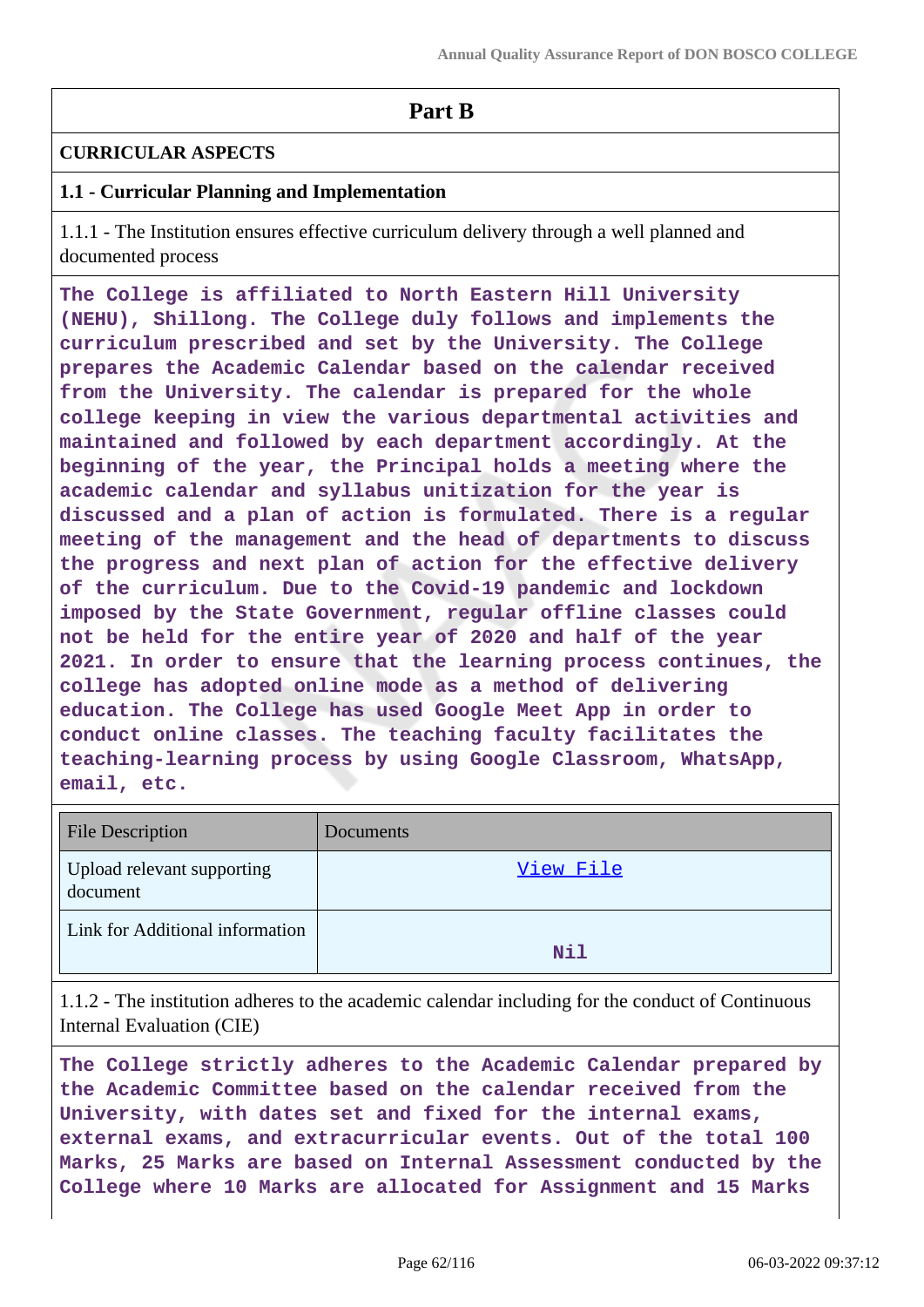**for Internal Tests. The Attendance Monitoring Committee of the College regularly monitors student's attendance and the admit card for the end-semester exams is issued only to those students who fulfill the required minimum attendance. Special attention is given to cater to the needs of both the slow and fast learners. In the first week of every academic session an orientation course is conducted for the first semester students, to ensure that all the students share the same knowledge levels and everyone is at par with each other. Once the year commences, the teachers identify the slow learners and fast learners through direct and indirect assessment and take remedial classes (wherever feasible) for slow learners and arrange for additional support for advanced learners.**

| <b>File Description</b>                                                                                                                                                                                                                                                                                                                                                                                                                                                                                                                          | Documents  |
|--------------------------------------------------------------------------------------------------------------------------------------------------------------------------------------------------------------------------------------------------------------------------------------------------------------------------------------------------------------------------------------------------------------------------------------------------------------------------------------------------------------------------------------------------|------------|
| Upload relevant supporting<br>documents                                                                                                                                                                                                                                                                                                                                                                                                                                                                                                          | View File  |
| Link for Additional information                                                                                                                                                                                                                                                                                                                                                                                                                                                                                                                  | <b>Nil</b> |
| C. Any 2 of the above<br>1.1.3 - Teachers of the Institution participate<br>in following activities related to curriculum<br>development and assessment of the affiliating<br>University and/are represented on the<br>following academic bodies during the year.<br><b>Academic council/BoS of Affiliating</b><br>University Setting of question papers for<br><b>UG/PG</b> programs Design and Development<br>of Curriculum for Add on/certificate/<br><b>Diploma Courses Assessment / evaluation</b><br>process of the affiliating University |            |
| <b>File Description</b>                                                                                                                                                                                                                                                                                                                                                                                                                                                                                                                          | Documents  |
| Details of participation of<br>teachers in various<br>bodies/activities provided as a<br>response to the metric                                                                                                                                                                                                                                                                                                                                                                                                                                  | View File  |
| Any additional information                                                                                                                                                                                                                                                                                                                                                                                                                                                                                                                       | View File  |

# **1.2 - Academic Flexibility**

# **1.2.1 - Number of Programmes in which Choice Based Credit System (CBCS)/ elective course system has been implemented**

**1.2.1.1 - Number of Programmes in which CBCS/ Elective course system implemented**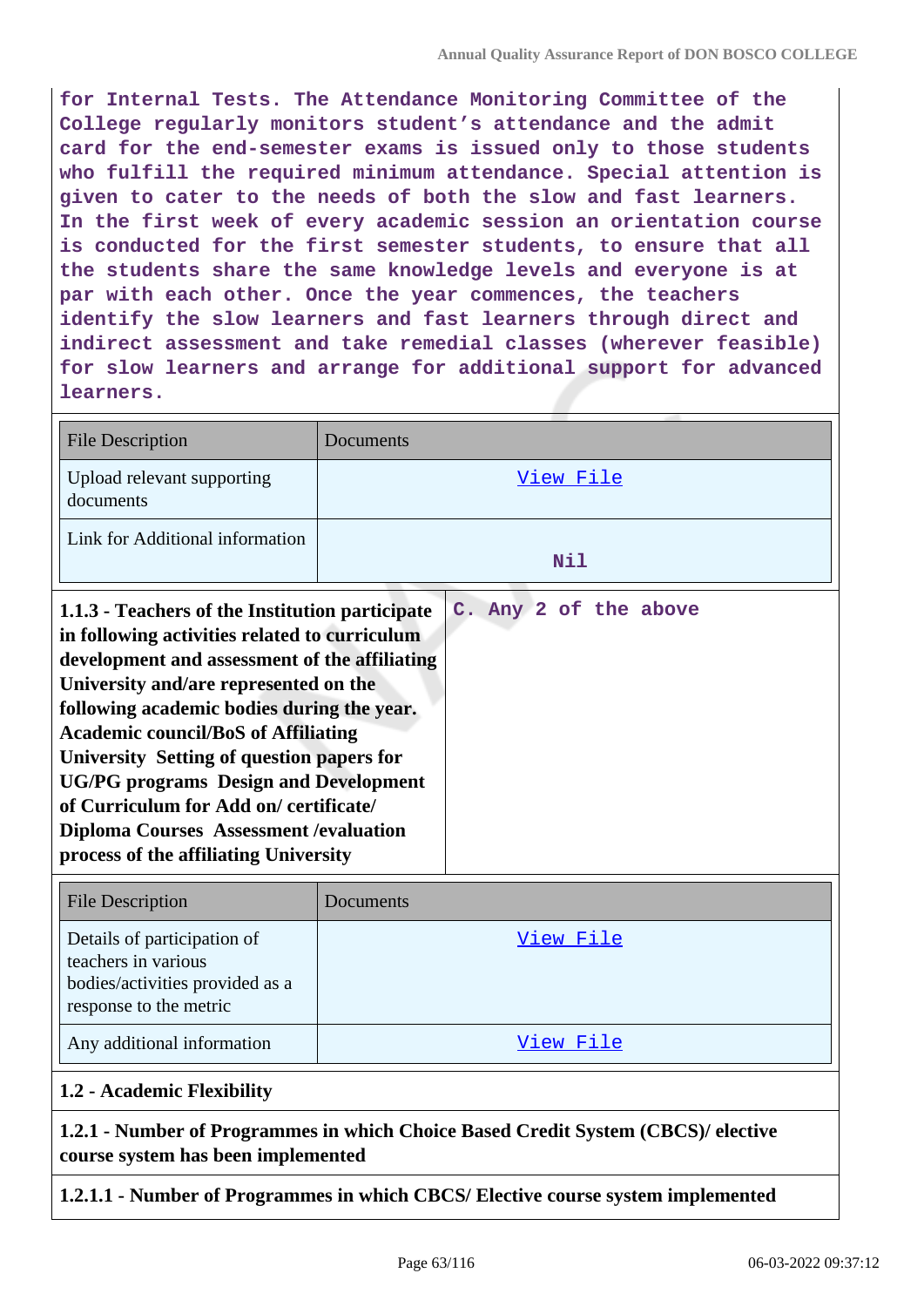| <b>File Description</b>                                    | Documents        |
|------------------------------------------------------------|------------------|
| Any additional information                                 | No File Uploaded |
| Minutes of relevant Academic<br>Council/BOS meetings       | No File Uploaded |
| Institutional data in prescribed<br>format (Data Template) | View File        |

# **1.2.2 - Number of Add on /Certificate programs offered during the year**

**1.2.2.1 - How many Add on /Certificate programs are added during the year. Data requirement for year: (As per Data Template)**

### **0**

| <b>File Description</b>                                                       | Documents        |
|-------------------------------------------------------------------------------|------------------|
| Any additional information                                                    | No File Uploaded |
| Brochure or any other<br>document relating to Add on<br>/Certificate programs | No File Uploaded |
| List of Add on /Certificate<br>programs (Data Template)                       | View File        |

# **1.2.3 - Number of students enrolled in Certificate/ Add-on programs as against the total number of students during the year**

**0**

**1.2.3.1 - Number of students enrolled in subject related Certificate or Add-on programs during the year**

**0**

| <b>File Description</b>                                                                   | Documents        |
|-------------------------------------------------------------------------------------------|------------------|
| Any additional information                                                                | No File Uploaded |
| Details of the students enrolled<br>in Subjects related to<br>certificate/Add-on programs | View File        |

# **1.3 - Curriculum Enrichment**

1.3.1 - Institution integrates crosscutting issues relevant to Professional Ethics, Gender, Human Values, Environment and Sustainability into the Curriculum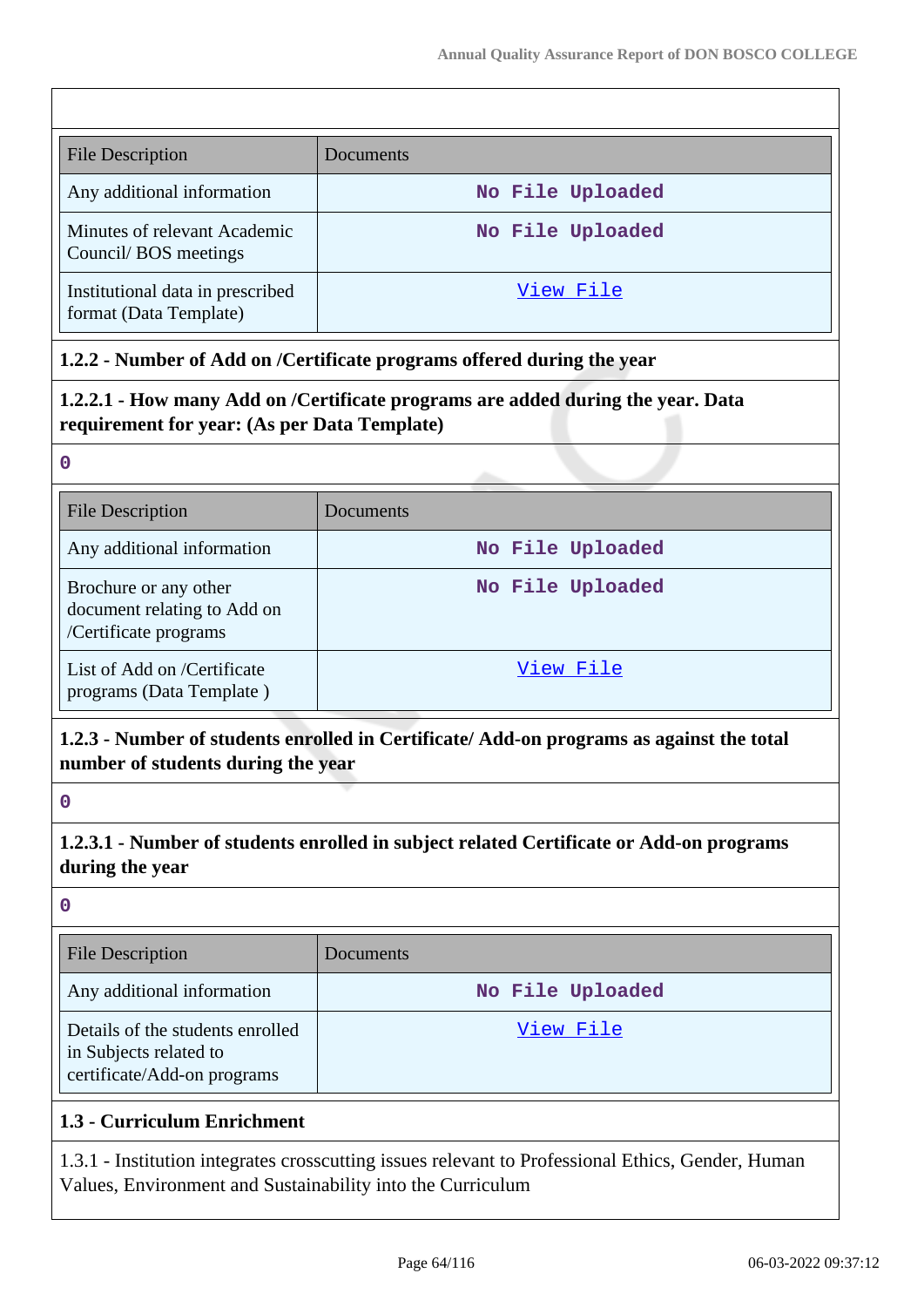**The College strives to provide a holistic education for the all round development of the students. It offers several courses which integrate crosscutting issues relevant to Professional Ethics, Gender, Human Values, Environment and Sustainability into its Curriculum. The College offers various courses which have contents related to gender inequality, status of women, ethics and moral concepts such as good, right, duty and virtue, role of education in the development of human values, human rights education, sustainable development, human rights, value education, environmental ethics, role of individual in prevention of pollution, conservation of natural resources, conservation of natural resources, resources and their management with a view to integrate cross cutting issues relevant to gender, environment and sustainability, human values and professional ethics into the curriculum. In addition to the different courses it offers, the College has Green Club, Women Cell, and Anti Ragging, Dress Code and Discipline Committee which are entrusted with the task of creating awareness among the students on issues related to gender, human values and environmental issues making them socially responsible citizens. The NCC and NSS unit of the college conduct programs and activities which address issues related to gender, human values, environment and sustainability.**

| <b>File Description</b>                                                                                                                                                   | <b>Documents</b> |
|---------------------------------------------------------------------------------------------------------------------------------------------------------------------------|------------------|
| Any additional information                                                                                                                                                | No File Uploaded |
| Upload the list and description<br>of courses which address the<br>Professional Ethics, Gender,<br>Human Values, Environment<br>and Sustainability into the<br>Curriculum | View File        |

**1.3.2 - Number of courses that include experiential learning through project work/field work/internship during the year**

### **Nil**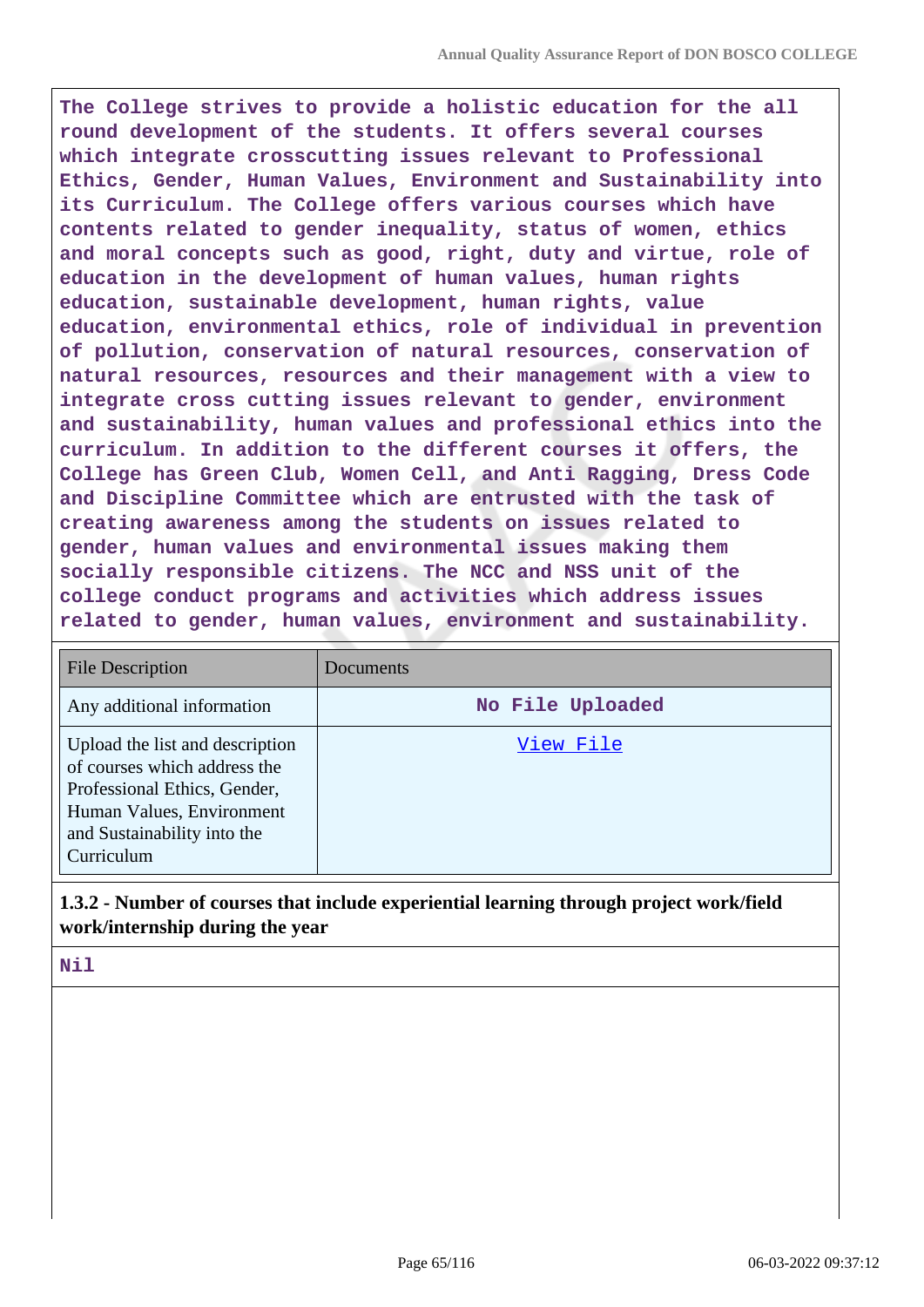| <b>File Description</b>                                                                                                     | Documents        |
|-----------------------------------------------------------------------------------------------------------------------------|------------------|
| Any additional information                                                                                                  | No File Uploaded |
| Programme / Curriculum/<br>Syllabus of the courses                                                                          | No File Uploaded |
| Minutes of the Boards of<br>Studies/Academic Council<br>meetings with approvals for<br>these courses                        | No File Uploaded |
| MoU's with relevant<br>organizations for these courses,<br>if any                                                           | No File Uploaded |
| Number of courses that include<br>experiential learning through<br>project work/field<br>work/internship (Data<br>Template) | <u>View File</u> |

# **1.3.3 - Number of students undertaking project work/field work/ internships**

**Nil**

| <b>File Description</b>                                                                                             | Documents        |
|---------------------------------------------------------------------------------------------------------------------|------------------|
| Any additional information                                                                                          | No File Uploaded |
| List of programmes and number<br>of students undertaking project<br>work/field work//internships<br>(Data Template) | View File        |

# **1.4 - Feedback System**

| 1.4.1 - Institution obtains feedback on the     |  |  | C. Any 2 of the above |
|-------------------------------------------------|--|--|-----------------------|
| syllabus and its transaction at the institution |  |  |                       |
| from the following stakeholders Students        |  |  |                       |
| <b>Teachers Employers Alumni</b>                |  |  |                       |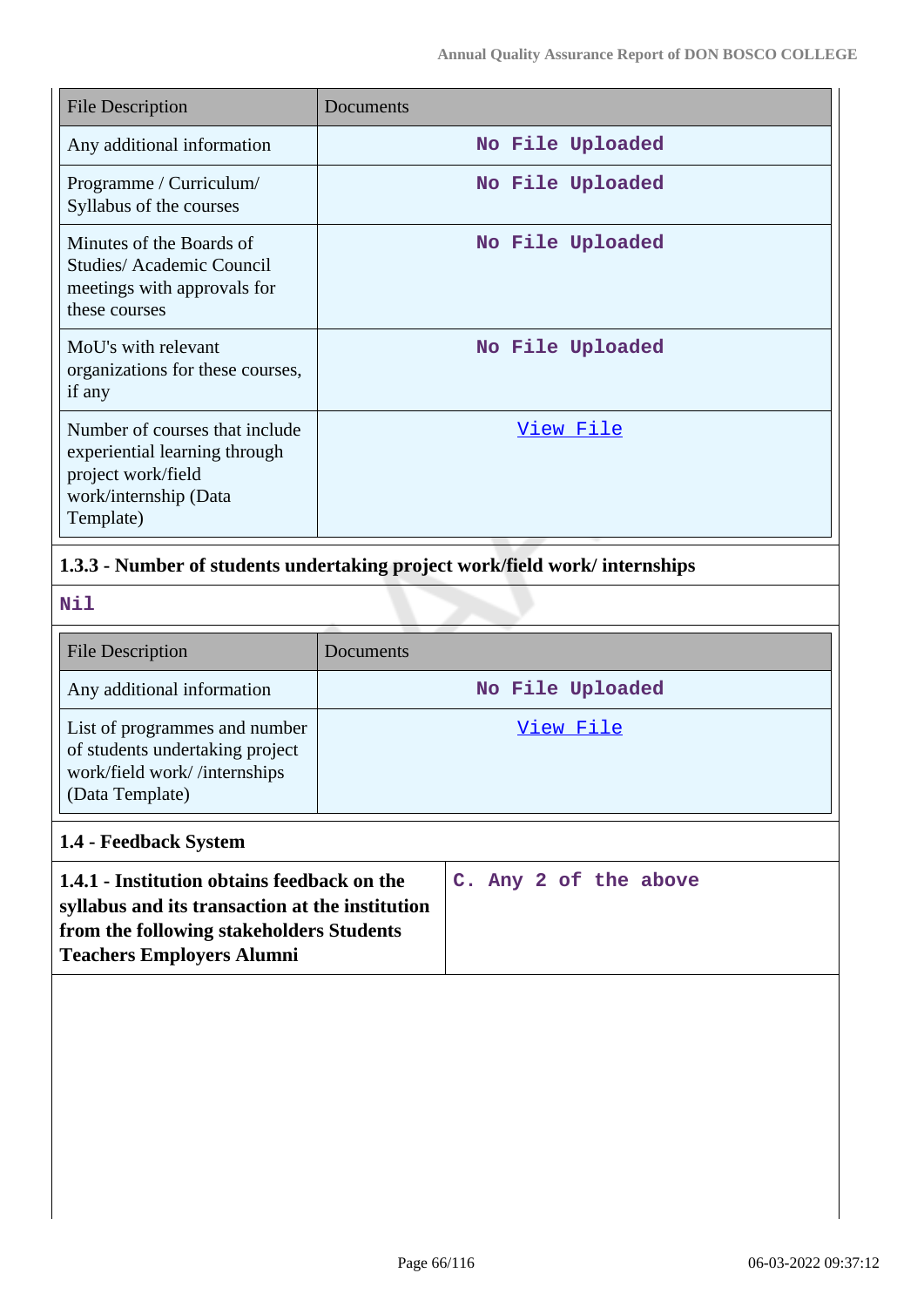| <b>File Description</b>                                                                                                                                                                                   | Documents                                                       |                                                                                           |  |  |
|-----------------------------------------------------------------------------------------------------------------------------------------------------------------------------------------------------------|-----------------------------------------------------------------|-------------------------------------------------------------------------------------------|--|--|
| URL for stakeholder feedback<br>report                                                                                                                                                                    | View File                                                       |                                                                                           |  |  |
| Action taken report of the<br>Institution on feedback report as<br>stated in the minutes of the<br>Governing Council, Syndicate,<br>Board of Management (Upload)                                          | View File                                                       |                                                                                           |  |  |
| Any additional<br>information(Upload)                                                                                                                                                                     | View File                                                       |                                                                                           |  |  |
| 1.4.2 - Feedback process of the Institution<br>may be classified as follows                                                                                                                               | Feedback collected, analyzed<br>в.<br>and action has been taken |                                                                                           |  |  |
| <b>File Description</b>                                                                                                                                                                                   | Documents                                                       |                                                                                           |  |  |
| Upload any additional<br>information                                                                                                                                                                      | No File Uploaded                                                |                                                                                           |  |  |
| URL for feedback report                                                                                                                                                                                   | https://donboscocollege.ac.in/pages/Feedba<br>$c$ k             |                                                                                           |  |  |
| <b>TEACHING-LEARNING AND EVALUATION</b>                                                                                                                                                                   |                                                                 |                                                                                           |  |  |
| 2.1 - Student Enrollment and Profile                                                                                                                                                                      |                                                                 |                                                                                           |  |  |
| 2.1.1 - Enrolment Number Number of students admitted during the year                                                                                                                                      |                                                                 |                                                                                           |  |  |
| 2.1.1.1 - Number of sanctioned seats during the year                                                                                                                                                      |                                                                 |                                                                                           |  |  |
| 705                                                                                                                                                                                                       |                                                                 |                                                                                           |  |  |
| <b>File Description</b>                                                                                                                                                                                   | Documents                                                       |                                                                                           |  |  |
| Any additional information                                                                                                                                                                                | <u>View File</u>                                                |                                                                                           |  |  |
| Institutional data in prescribed<br>format                                                                                                                                                                | View File                                                       |                                                                                           |  |  |
| 2.1.2 - Number of seats filled against seats reserved for various categories (SC, ST, OBC,<br>Divyangjan, etc. as per applicable reservation policy during the year (exclusive of<br>supernumerary seats) |                                                                 |                                                                                           |  |  |
|                                                                                                                                                                                                           |                                                                 | 2.1.2.1 - Number of actual students admitted from the reserved categories during the year |  |  |
| 867                                                                                                                                                                                                       |                                                                 |                                                                                           |  |  |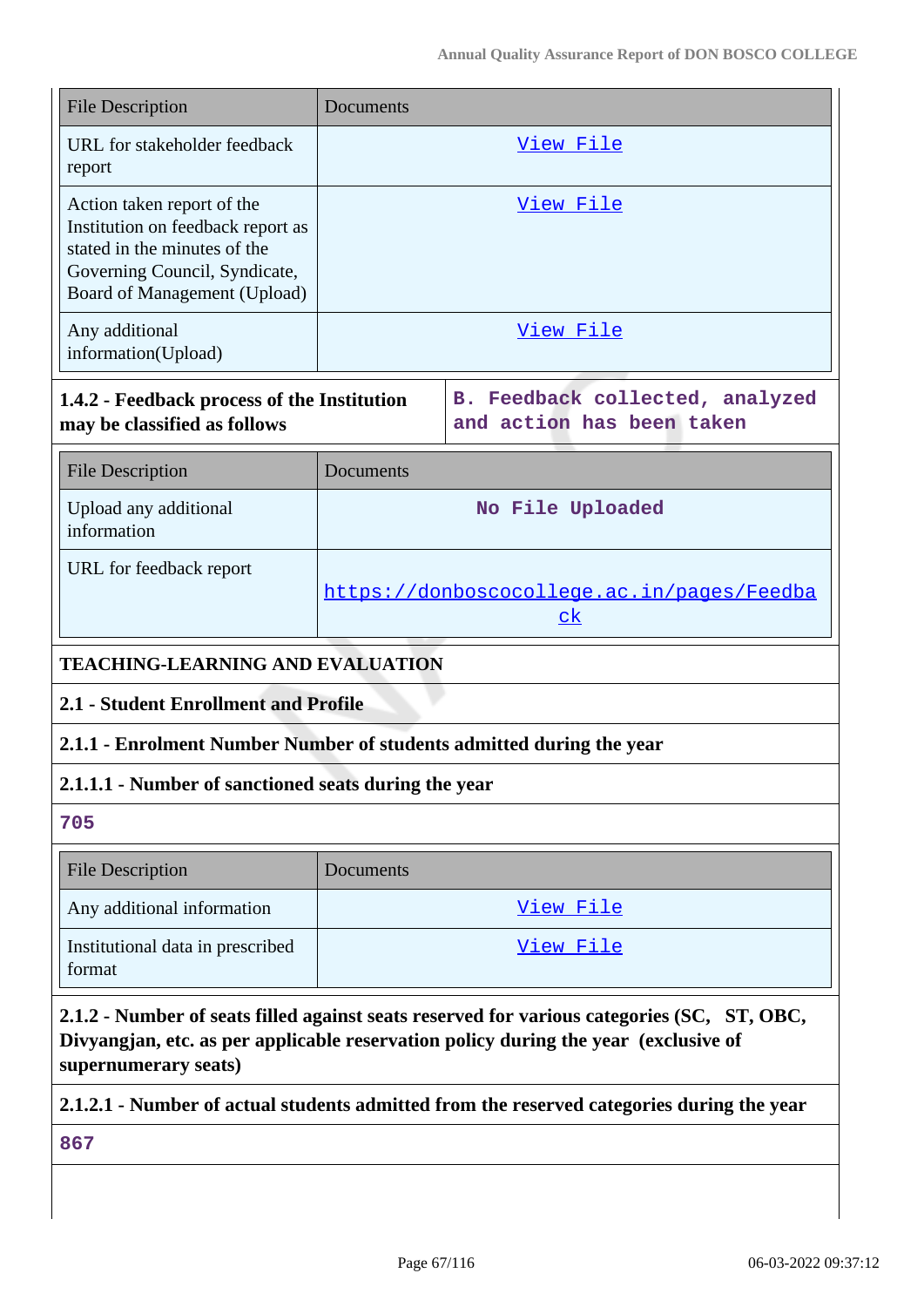| <b>File Description</b>                                          | Documents        |
|------------------------------------------------------------------|------------------|
| Any additional information                                       | No File Uploaded |
| Number of seats filled against<br>seats reserved (Data Template) | View File        |

### **2.2 - Catering to Student Diversity**

2.2.1 - The institution assesses the learning levels of the students and organizes special Programmes for advanced learners and slow learners

**The admission policy of the college is deliberately made liberal (no cut-off marks for admission) so as to cater the students coming from the rural areas besides the students of Tura town. This is also because it is the only deficit college in town to offer Science and Commerce programs along with Arts program. In the previous years, entrance tests were conducted for students below a certain minimum threshold of marks to ensure a meritbased admission process as well as to test the apparently slow learners on their inclination and to recommend remedial measures but no such practices were conducted in the present session due to the pandemic. To provide ample opportunity for learning, the library remained open for certain hours even during the pandemic. Regular mentoring, both group and individual are conducted to assess the difficulties faced by the students in their learning and to suggest methods to overcome them. Departments are encouraged to organize seminars where the slow as well as the advanced learners get to develop their presentation skills and also to familiarize them with the usage of various online mediums. The topics chosen are from within the syllabus which has further utility in their semester exam preparation.**

| <b>File Description</b>              | Documents |
|--------------------------------------|-----------|
| Link for additional Information      | Nil       |
| Upload any additional<br>information | View File |

### **2.2.2 - Student- Full time teacher ratio (Data for the latest completed academic year)**

| Number of Students | Number of Teachers |
|--------------------|--------------------|
| 2146               |                    |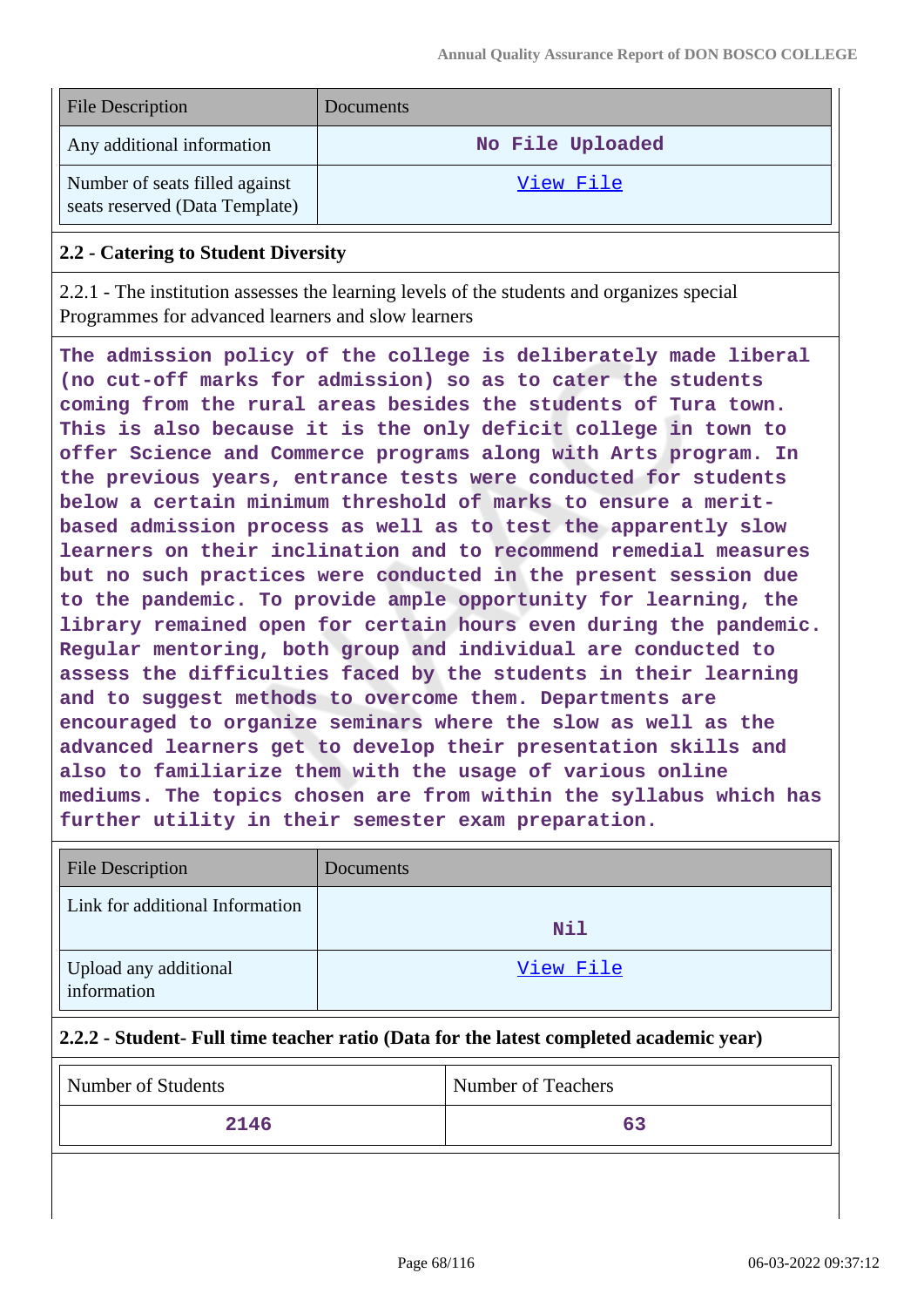| <b>File Description</b>    | Documents        |
|----------------------------|------------------|
| Any additional information | No File Uploaded |

## **2.3 - Teaching- Learning Process**

2.3.1 - Student centric methods, such as experiential learning, participative learning and problem solving methodologies are used for enhancing learning experiences

**With the advancement in technologies even the teaching methods are also evolving. With rapid change in technology, the institution is also coping with these changes. The students of the institution are prepared to face these challenges. In addition to traditional chalk and board methods, the institution is adapting to various ICT methods. For experiential learning, students are taken on field trips and study tours. Various local environmental problems are made to address by Final semester students of all streams by assigning them topics that requires site-visits which are done by the individual students themselves. Before the pandemic, students were encouraged to participate in various academic events such as Consumers' Day, National Science Day etc. Open book class assignments are used by many teachers as a method to boost the problem-solving methodologies of students and at the same time learn the social skill needed to work in groups. Students are also encouraged to make class presentations on topics from their respective syllabus.**

| <b>File Description</b>              | Documents |
|--------------------------------------|-----------|
| Upload any additional<br>information | View File |
| Link for additional information      | Nil       |

2.3.2 - Teachers use ICT enabled tools for effective teaching-learning process. Write description in maximum of 200 words

**A survey was conducted to assess the use of ICT by the faculty and all respondents indicated use of multiple ICT tools like presentations using LCD projector, online video conferencing, mobile apps, blended learning platform like Google Classroom etc. The increase in the use of ICT by faculty is probably an outcome of the restrictions imposed on more traditional methods due Covid-19 pandemic; the faculties have tried to adopt a balanced approach keeping in mind the probable limitation of resources in students, a substantial chunk of whom are from rural areas.**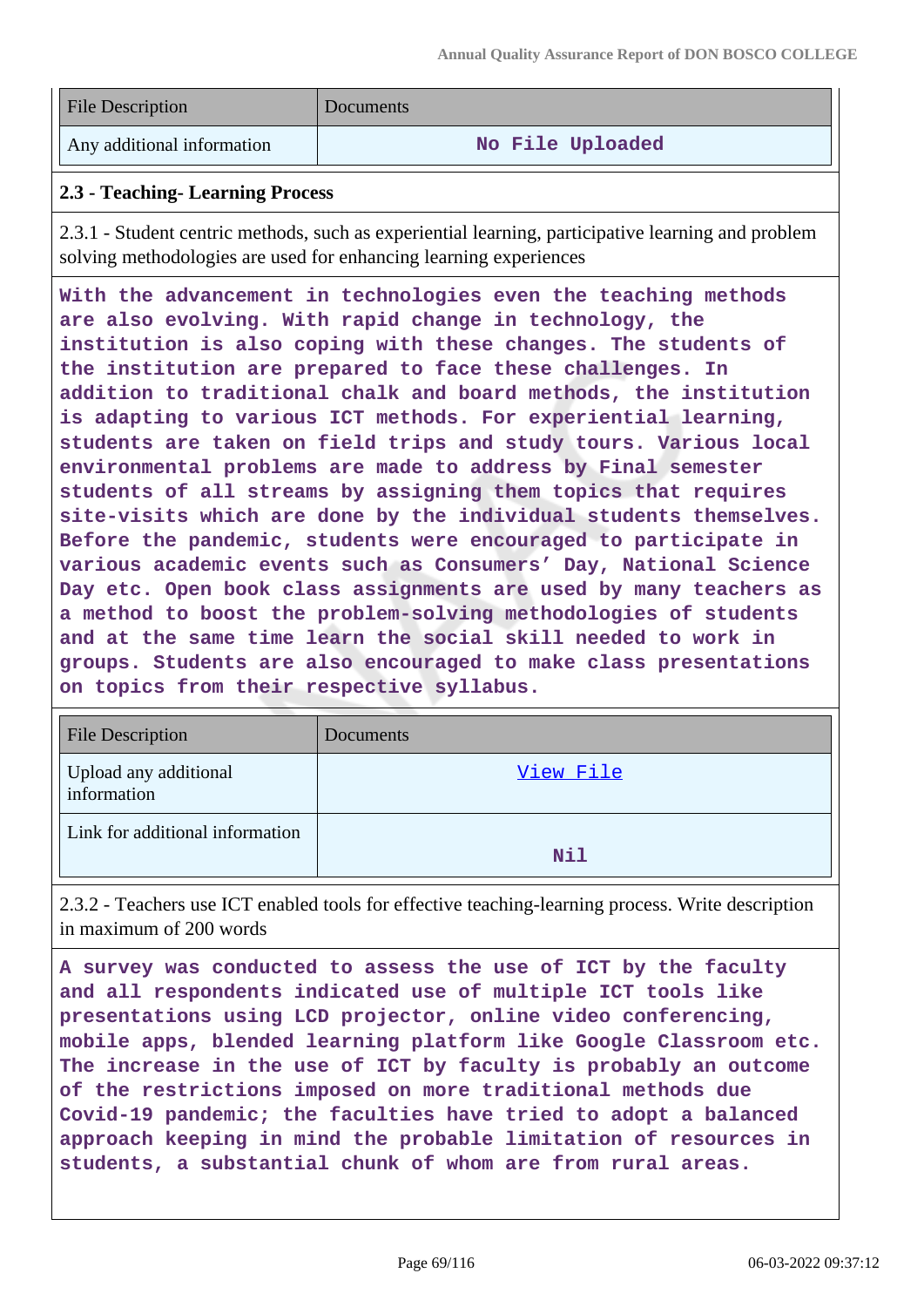| <b>File Description</b>                                                                                     | Documents  |
|-------------------------------------------------------------------------------------------------------------|------------|
| Upload any additional<br>information                                                                        | View File  |
| Provide link for webpage<br>describing the ICT enabled<br>tools for effective teaching-<br>learning process | <b>Nil</b> |

**2.3.3 - Ratio of mentor to students for academic and other related issues (Data for the latest completed academic year )**

# **2.3.3.1 - Number of mentors**

## **63**

| <b>File Description</b>                                                   | Documents |
|---------------------------------------------------------------------------|-----------|
| Upload, number of students<br>enrolled and full time teachers<br>on roll. | View File |
| Circulars pertaining to<br>assigning mentors to mentees                   | View File |
| mentor/mentee ratio                                                       | View File |

# **2.4 - Teacher Profile and Quality**

## **2.4.1 - Number of full time teachers against sanctioned posts during the year**

## **63**

| <b>File Description</b>                                                   | Documents        |
|---------------------------------------------------------------------------|------------------|
| Full time teachers and<br>sanctioned posts for year (Data<br>Template)    | View File        |
| Any additional information                                                | No File Uploaded |
| List of the faculty members<br>authenticated by the Head of<br><b>HEI</b> | View File        |

**2.4.2 - Number of full time teachers with Ph. D. / D.M. / M.Ch. /D.N.B Superspeciality / D.Sc. / D.Litt. during the year (consider only highest degree for count)**

**2.4.2.1 - Number of full time teachers with Ph. D. / D.M. / M.Ch. /D.N.C Superspeciality / D.Sc. / D.Litt. during the year**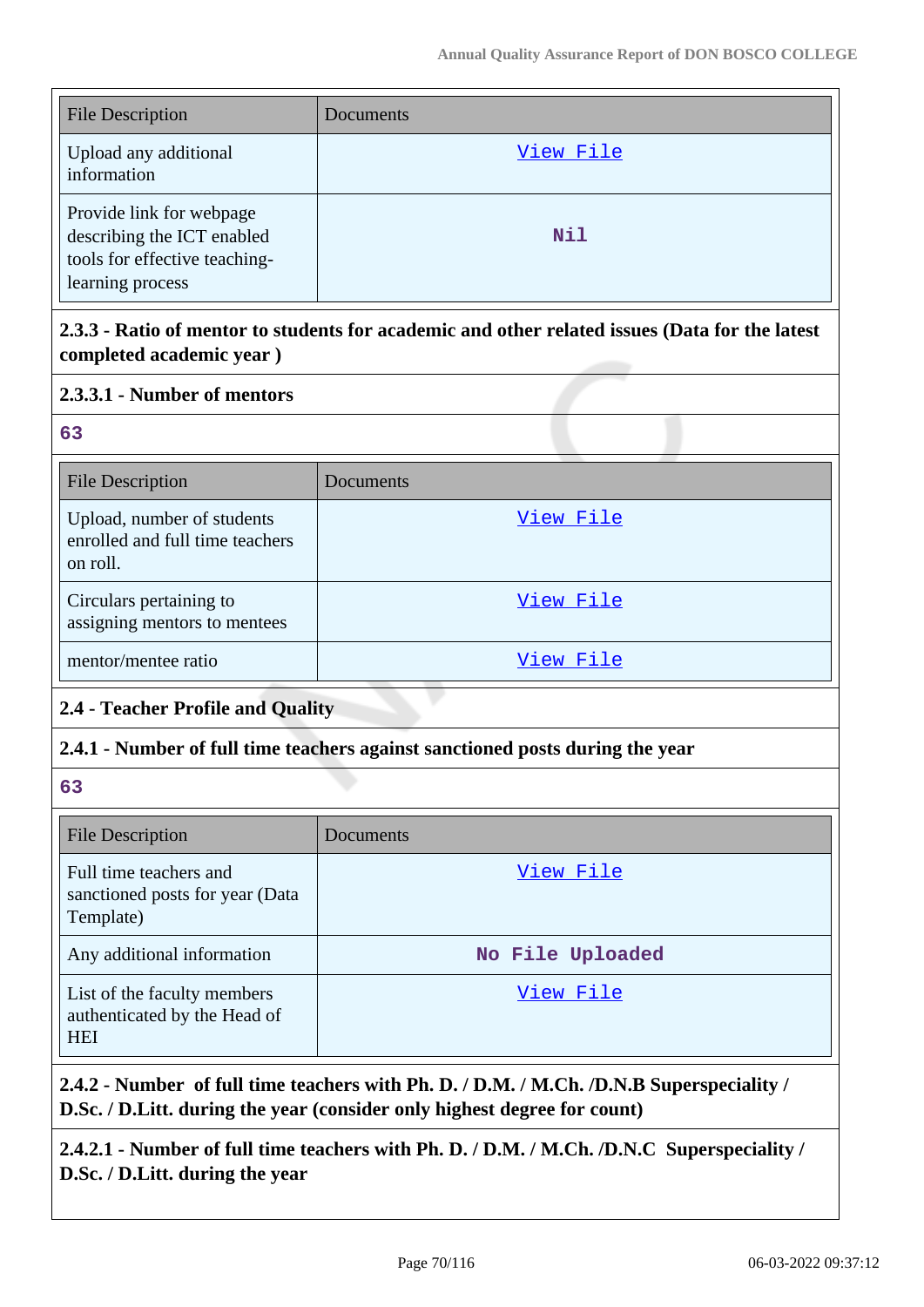| 16                                                                                                                                                                                   |                  |  |
|--------------------------------------------------------------------------------------------------------------------------------------------------------------------------------------|------------------|--|
| <b>File Description</b>                                                                                                                                                              | Documents        |  |
| Any additional information                                                                                                                                                           | No File Uploaded |  |
| List of number of full time<br>teachers with Ph. D. $/$ D.M. $/$<br>M.Ch./ D.N.B Super specialty /<br>D.Sc. / D.Litt. and number of<br>full time teachers for year(Data<br>Template) | View File        |  |

# **2.4.3 - Number of years of teaching experience of full time teachers in the same institution (Data for the latest completed academic year)**

## **2.4.3.1 - Total experience of full-time teachers**

## **211**

| <b>File Description</b>                                                                                 | Documents        |
|---------------------------------------------------------------------------------------------------------|------------------|
| Any additional information                                                                              | No File Uploaded |
| List of Teachers including their<br>PAN, designation, dept. and<br>experience details(Data<br>Template) | View File        |

## **2.5 - Evaluation Process and Reforms**

2.5.1 - Mechanism of internal assessment is transparent and robust in terms of frequency and mode. Write description within 200 words.

**In order to ensure transparency in internal assessment, the system of internal assessment is communicated with the students well in time. The Principal holds meetings with the faculties and directs them to ensure effective implementation of the evaluation process. Students are assessed continuously through various evaluation processes such as Internal Tests, Assignments Submission, Field Visit / Field Work and Seminars Presentation. Students appearing for 5th and 6th semester are asked to deliver the seminars of the concerned subject. Topics are given by their teachers to the students to prepare for power point presentation.**

**For transparent and robust for internal assessment, the college has well-placed Internal Examination Committee, Internal Question Paper Setting by departments, Conduct of Examination under able supervision, Result display, Interaction with students regarding their internal assessment.**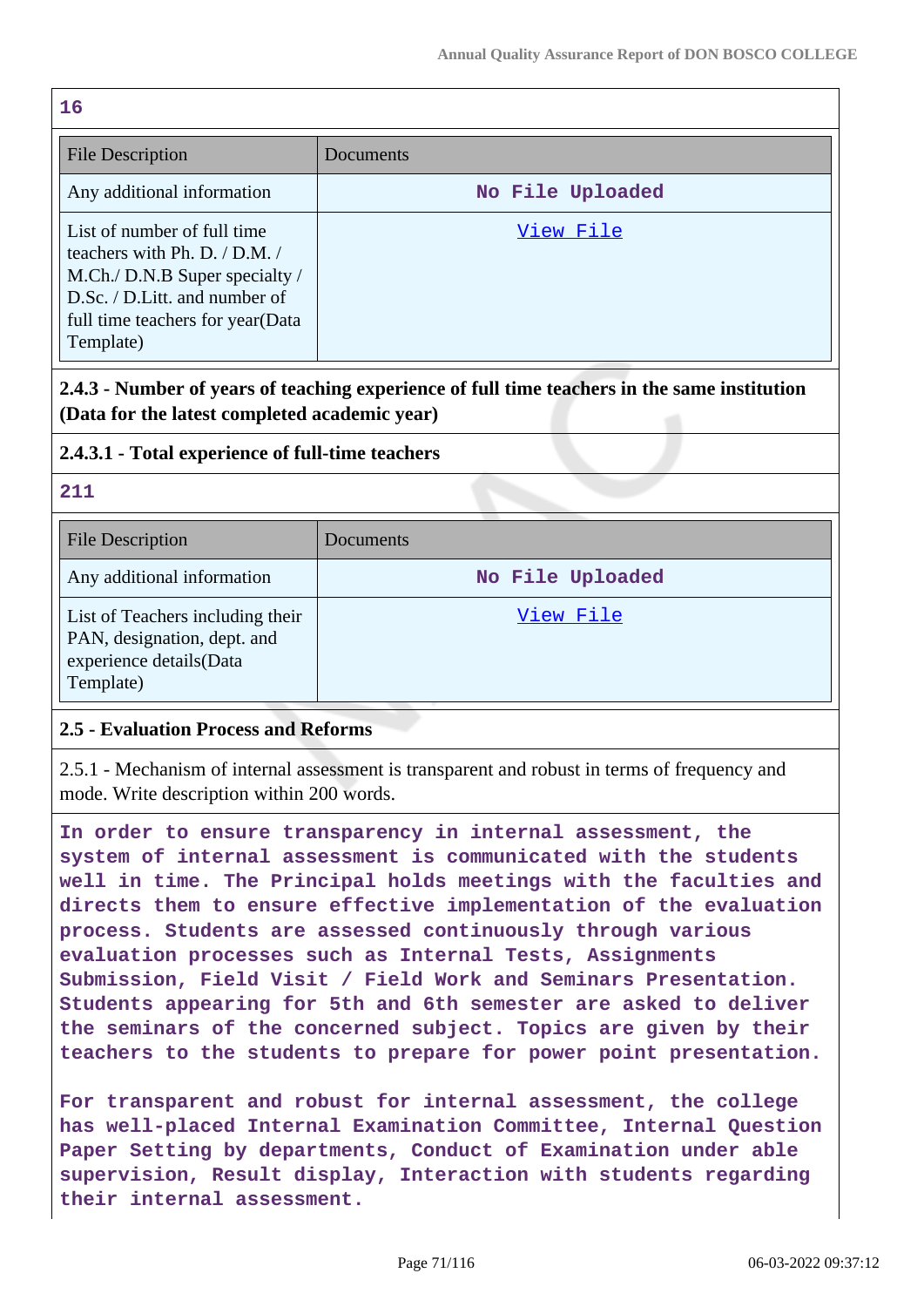**The method of internal assessment helps the teachers to evaluate the students more appropriately. Due to internal assessment, the interest of the student towards learning and attending the classes has been also increased. It has created the interest among the students to take active participation in various cocurricular and extra-curricular activities for their overall personality development. The seminar presentation improves the communication skills of the students.**

| <b>File Description</b>         | Documents |
|---------------------------------|-----------|
| Any additional information      | View File |
| Link for additional information | Nil       |

2.5.2 - Mechanism to deal with internal examination related grievances is transparent, time- bound and efficient

**The internal assessment test schedules are prepared by the college and communicated to the students well in advance. To ensure proper conduct of the internal tests, minimum two invigilators are assigned to each hall from each department.Evaluation is done by the faculty members handling the course within a week from the date of examination. The corrected answer scripts at random are verified by HOD to ensure the standard evaluation process. Any corrections in the total of marks or assessment of answer scripts as identified by students are immediately done by the faculty members. Any student who is not satisfied with the assessment and award of marks may approach the concern HOD who can intervene and seek opinion of another course Teacher. The grievances during the conduction of internal examinations are considered and discussed in consultation with the Principal and the examination committee.**

**If a student is not able to appear for examination due to medical or any genuine reason examination is conducted for that student, provided that he/she submits application with proper documents. The Institute follows open evaluation system where the student performance is displayed on the notice board.**

| Documents |
|-----------|
| View File |
| Nil       |
|           |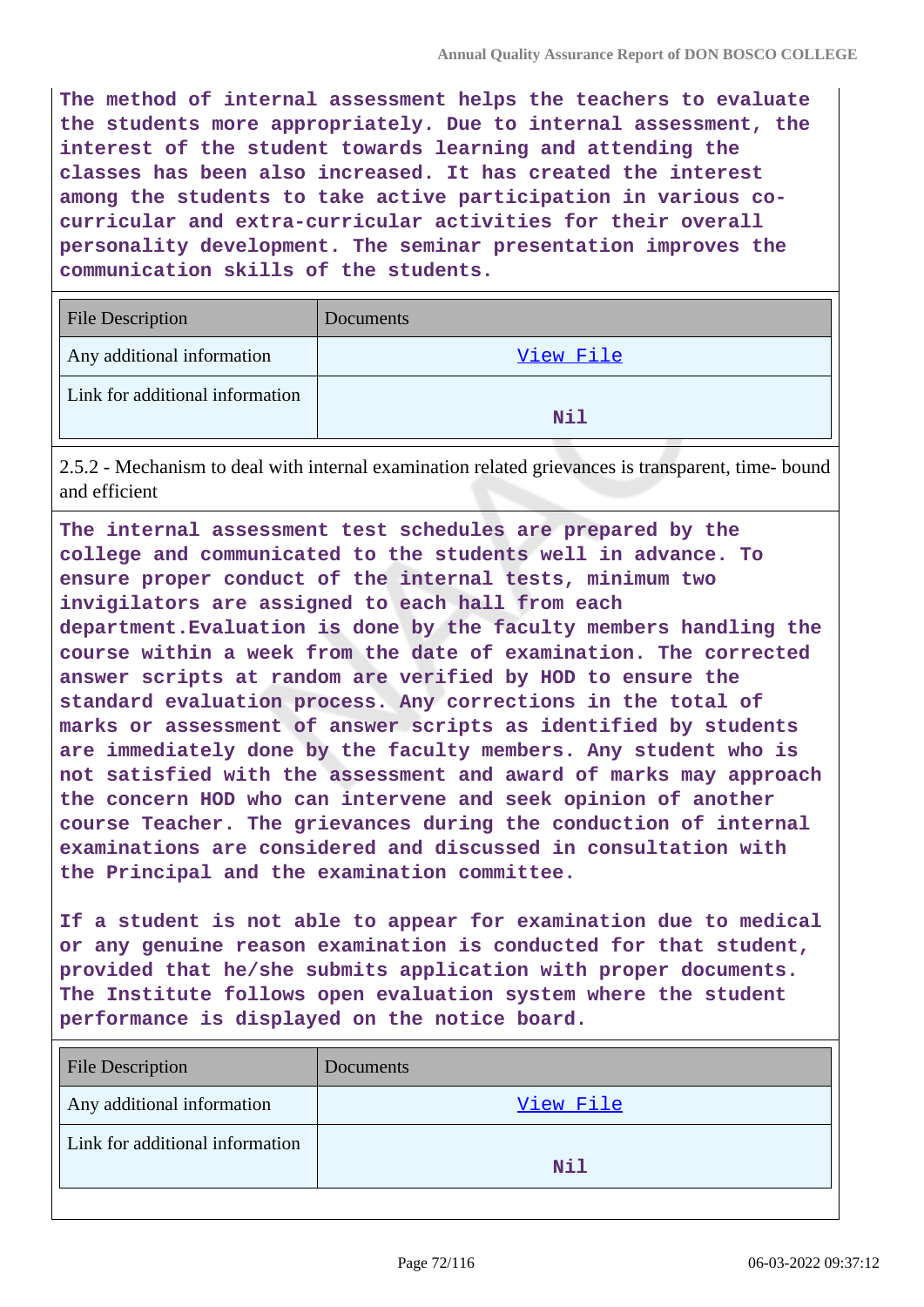#### **2.6 - Student Performance and Learning Outcomes**

2.6.1 - Teachers and students are aware of the stated Programme and course outcomes of the Programmes offered by the institution.

**Although an affiliated college, the college is not directly involved in the process of syllabus preparation, but the college has in consultation with the faculty identified a list of skills and outcomes that a student on undergoing a particular programme for three years or a paper for one semester is likely to achieve. Apart from the marks obtained in the exam, this will help in the self-evaluation by the students as to whether they have achieved the promised outcomes after the completion of the course.**

**The PO and PSO are prominently shown in the website of the college, whereas the COs are communicated directly to the students in the class.**

**The CO are also kept along with a copy of the syllabus in the college library and are also displayed in a prominent location in the department.**

**The college ensures that the listed outcomes are achieved to the maximum extent and teachers are encouraged to monitor the progress in the achievement of the set goals through class assignments, class quizzes and internal tests.**

| <b>File Description</b>                                 | Documents        |
|---------------------------------------------------------|------------------|
| Upload any additional<br>information                    | No File Uploaded |
| Paste link for Additional<br>information                | <b>Nil</b>       |
| Upload COs for all courses<br>(exemplars from Glossary) | View File        |

2.6.2 - Attainment of Programme outcomes and course outcomes are evaluated by the institution.

**The college uses the results obtained by the students in their internal tests as an objective measure of the attainment of the PO, PSO and COs by the students. However, the ultimate yardstick for the assessment of the learning outcomes of a student remains his/her performance in the final examination of the university. Post declaration of results, analysis is done to delineate strengths and areas that need strengthening. Subjective measures like the interactivity of the students during class teaching**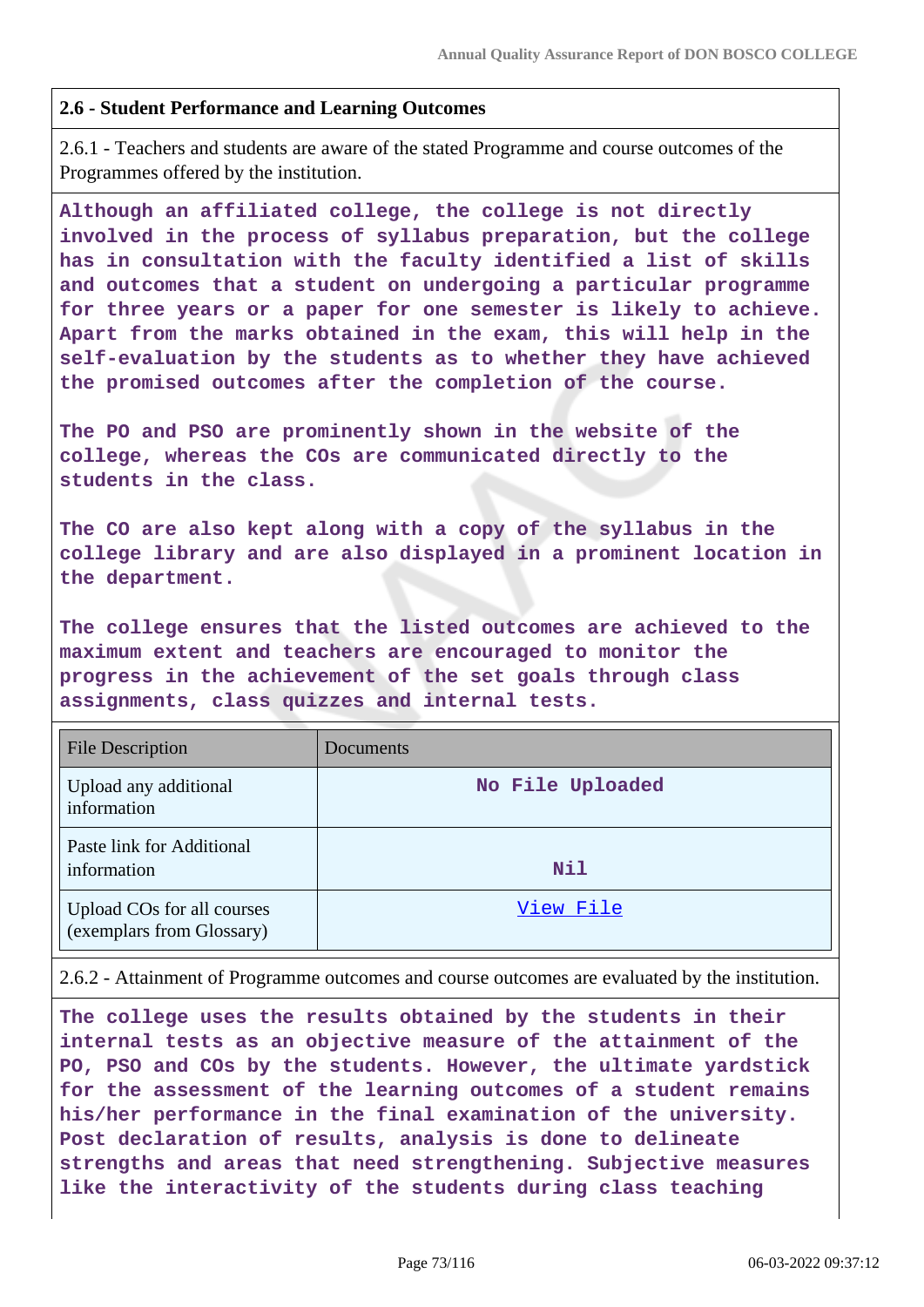**and/or quizzes are another way to ascertain the level of attainment by the respective teachers.**

**Other means of qualifying the level of attainment of students is through academic activities like class work, homework, assignments, student seminars, which are a regular feature of the academic activities of our college.**

**Post the assessment by a teacher, if and when requirements are felt, remedial measures like review classes, re-discussion on the relevant topics are conducted by teachers.**

| <b>File Description</b>                  | Documents  |
|------------------------------------------|------------|
| Upload any additional<br>information     | View File  |
| Paste link for Additional<br>information | <b>Nil</b> |

**2.6.3 - Pass percentage of Students during the year**

**2.6.3.1 - Total number of final year students who passed the university examination during the year**

#### **438**

| <b>File Description</b>                                                                                                     | Documents                                                                                      |
|-----------------------------------------------------------------------------------------------------------------------------|------------------------------------------------------------------------------------------------|
| Upload list of Programmes and<br>number of students passed and<br>appeared in the final year<br>examination (Data Template) | View File                                                                                      |
| Upload any additional<br>information                                                                                        | View File                                                                                      |
| Paste link for the annual report                                                                                            | http://donboscocollege.ac.in/public/fronte<br>nd/annual reports/ANNUAL%20REPORT%202020.p<br>df |

### **2.7 - Student Satisfaction Survey**

**2.7.1 - Student Satisfaction Survey (SSS) on overall institutional performance (Institution may design its own questionnaire) (results and details need to be provided as a weblink)**

https://donboscocollege.ac.in/public/uploads/filemanager/SSS-2021 .pdf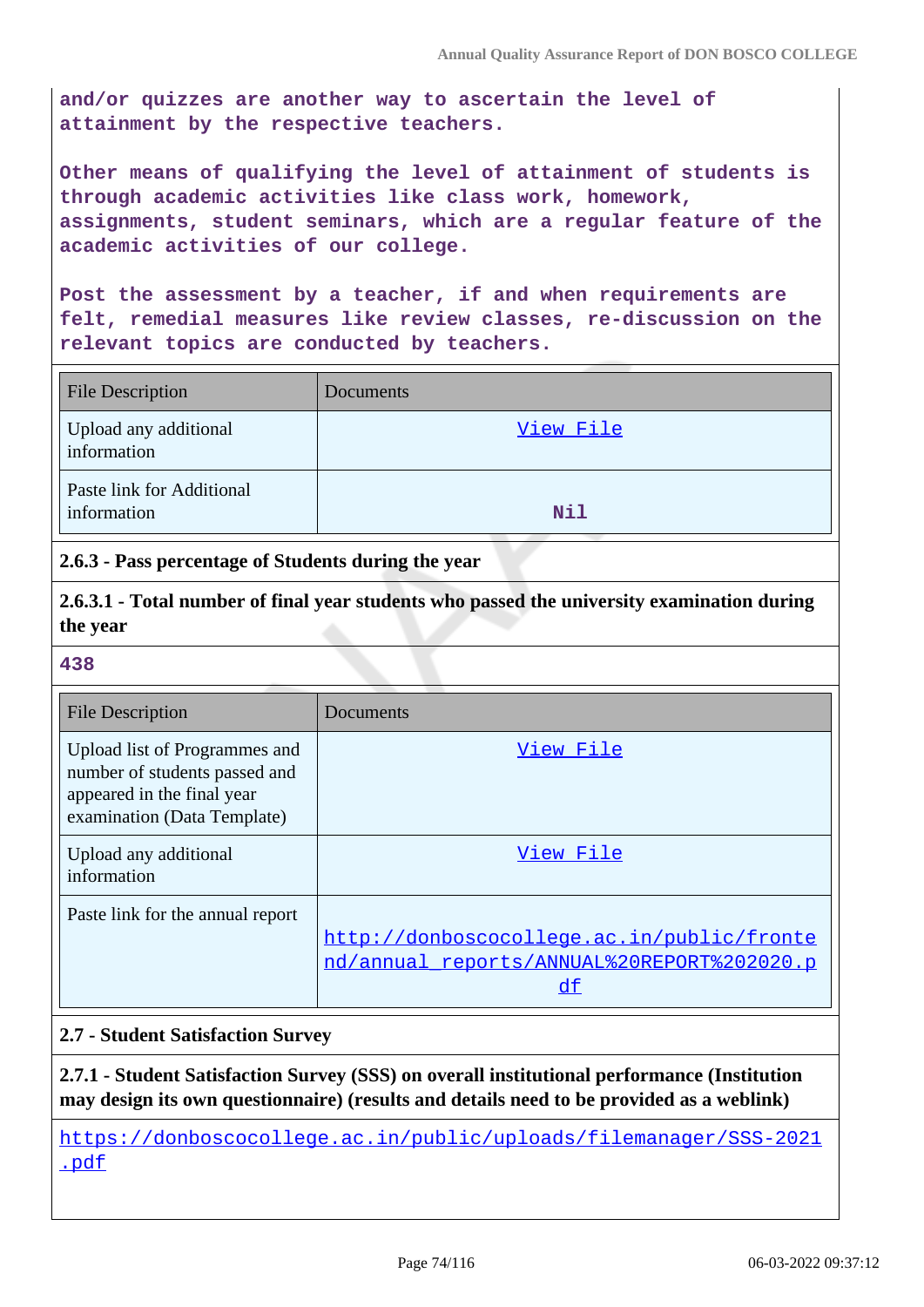#### **RESEARCH, INNOVATIONS AND EXTENSION**

#### **3.1 - Resource Mobilization for Research**

**3.1.1 - Grants received from Government and non-governmental agencies for research projects / endowments in the institution during the year (INR in Lakhs)**

**3.1.1.1 - Total Grants from Government and non-governmental agencies for research projects / endowments in the institution during the year (INR in Lakhs)**

| File Description                                                                     | Documents        |
|--------------------------------------------------------------------------------------|------------------|
| Any additional information                                                           | No File Uploaded |
| e-copies of the grant award<br>letters for sponsored research<br>projects/endowments | No File Uploaded |
| List of endowments / projects<br>with details of grants(Data<br>Template)            | View File        |

**3.1.2 - Number of departments having Research projects funded by government and non government agencies during the year**

**3.1.2.1 - Number of departments having Research projects funded by government and nongovernment agencies during the year**

| <b>File Description</b>                                          | Documents        |
|------------------------------------------------------------------|------------------|
| List of research projects and<br>funding details (Data Template) | View File        |
| Any additional information                                       | No File Uploaded |
| Supporting document from<br><b>Funding Agency</b>                | No File Uploaded |
| Paste link to funding agency<br>website                          | Nil              |

**3.1.3 - Number of Seminars/conferences/workshops conducted by the institution during the year**

**3.1.3.1 - Total number of Seminars/conferences/workshops conducted by the institution during the year**

**9**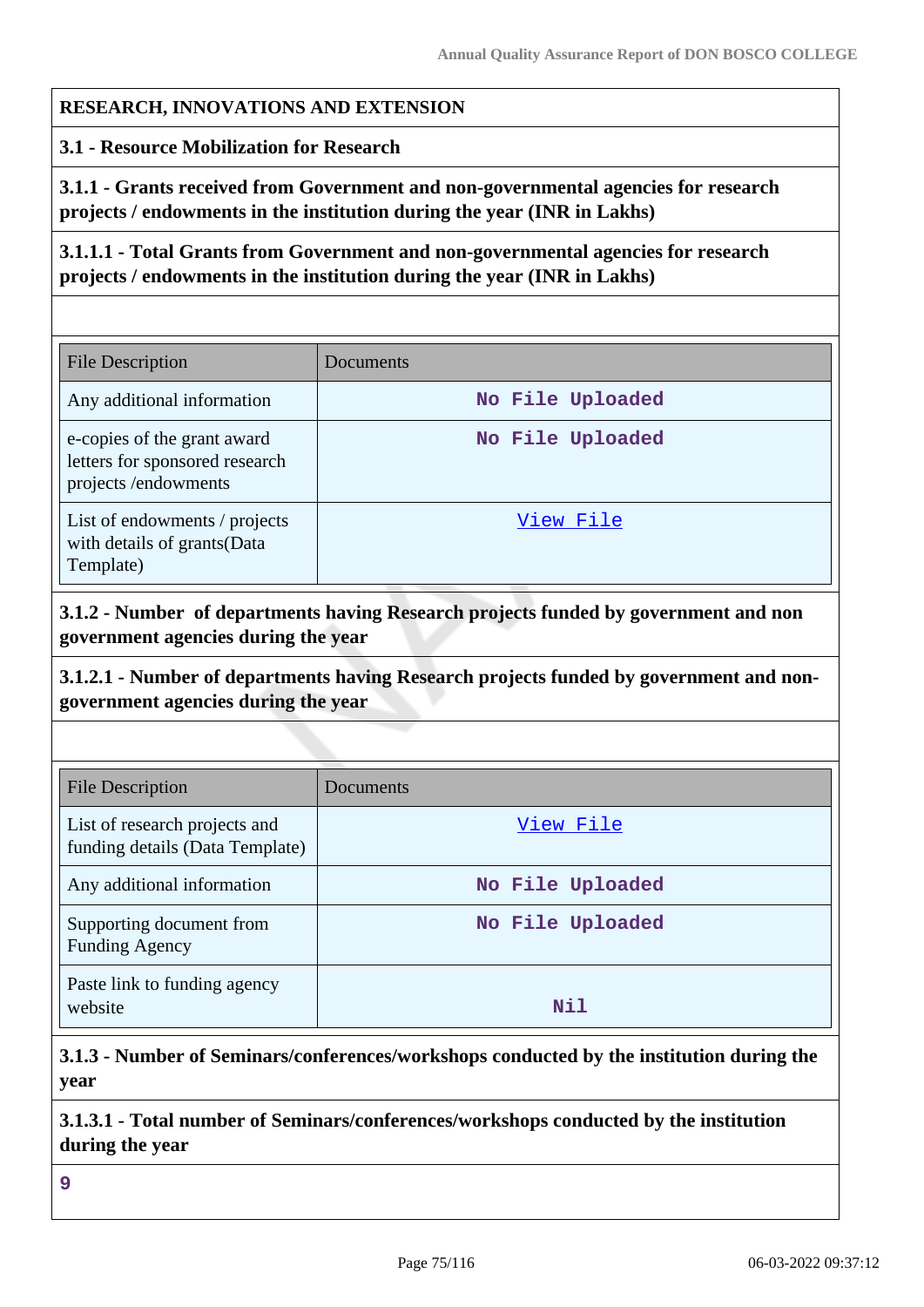| <b>File Description</b>                                              | Documents        |
|----------------------------------------------------------------------|------------------|
| Report of the event                                                  | No File Uploaded |
| Any additional information                                           | No File Uploaded |
| List of workshops/seminars<br>during last 5 years (Data<br>Template) | View File        |

## **3.2 - Research Publications and Awards**

**3.2.1 - Number of papers published per teacher in the Journals notified on UGC website during the year**

# **3.2.1.1 - Number of research papers in the Journals notified on UGC website during the year**

**4**

| <b>File Description</b>                                                                                     | Documents        |
|-------------------------------------------------------------------------------------------------------------|------------------|
| Any additional information                                                                                  | No File Uploaded |
| List of research papers by title,<br>author, department, name and<br>year of publication (Data<br>Template) | View File        |

**3.2.2 - Number of books and chapters in edited volumes/books published and papers published in national/ international conference proceedings per teacher during the year**

**3.2.2.1 - Total number of books and chapters in edited volumes/books published and papers in national/ international conference proceedings during the year**

**7**

| <b>File Description</b>                                                      | Documents        |
|------------------------------------------------------------------------------|------------------|
| Any additional information                                                   | No File Uploaded |
| List books and chapters edited<br>volumes/books published (Data<br>Template) | View File        |

### **3.3 - Extension Activities**

3.3.1 - Extension activities are carried out in the neighborhood community, sensitizing students to social issues, for their holistic development, and impact thereof during the year

**The current year saw a significant change in the way the extension activities are carried out by the Institution through**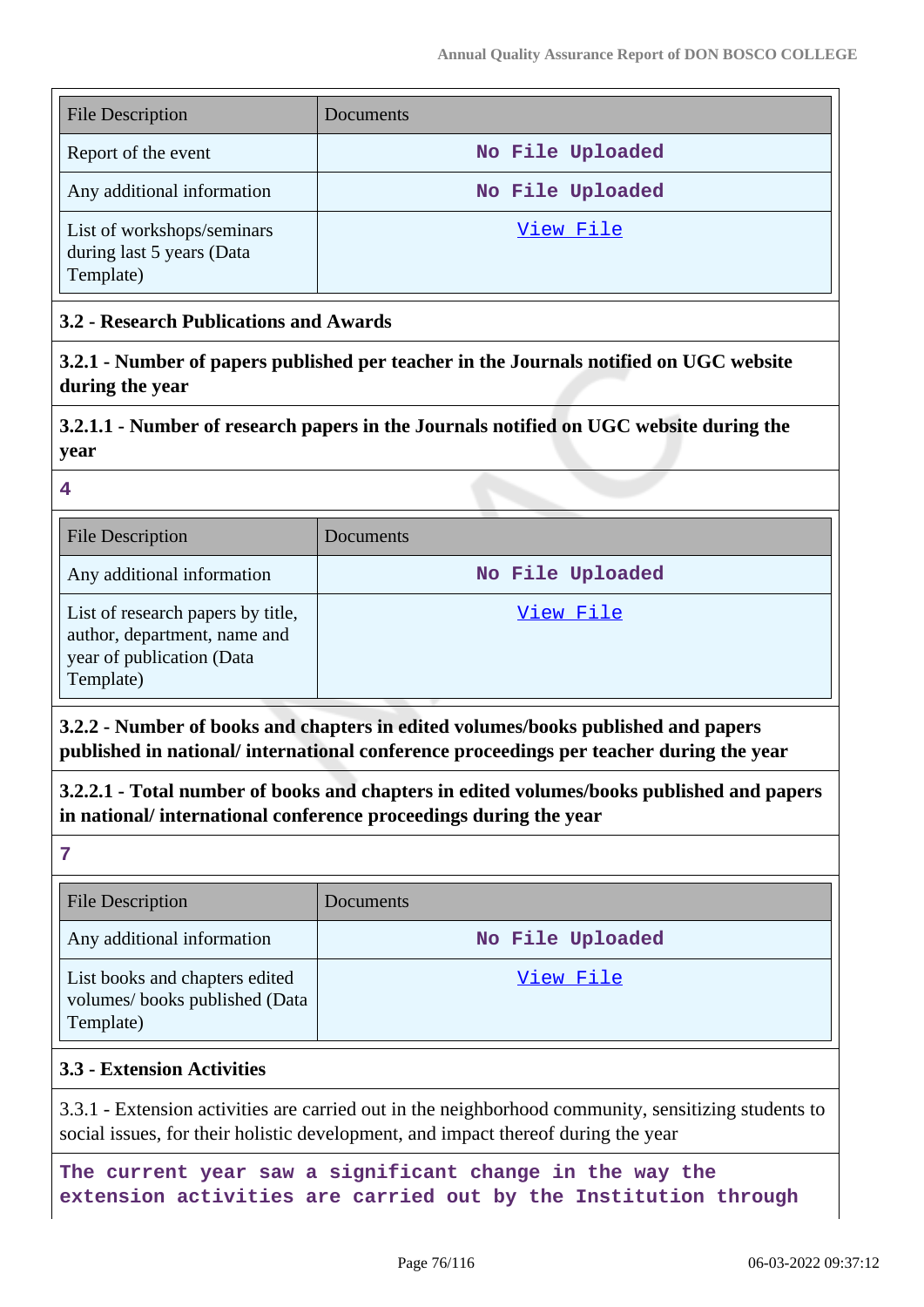**NSS and NCC units of the college to adapt to the changes caused by the pandemic to deal with the social issues and bring about holistic development in the students of the college. National Service Scheme of the College organized the following programmes: a National Webinar on the theme 'Relevance of Mahatma Gandhi for the Youth of Today' 3rd October 2020; World Earth Day was observed on 22nd April 2021 by NCC Unit which makes them aware of the climate change and its effects; Observation of Swarnam Vijay Varsh to commemorate the Golden Jubilee of India's victory in 1971 war by NCC cadets of the college instill a sense of patriotism and sacrifice for one's country in their young hearts and teach them about courage and bravery in the midst of chaos of society. Covid-19 Awareness Program cum Cleaning Drive at Babadam village by NSS volunteers inspires the students to adapt to the changing scenario and how to play a significant role in the society and help them develop life skills and leadership quality.**

| <b>File Description</b>                  | Documents        |
|------------------------------------------|------------------|
| Paste link for additional<br>information | <b>Nil</b>       |
| Upload any additional<br>information     | No File Uploaded |

**3.3.2 - Number of awards and recognitions received for extension activities from government / government recognized bodies during the year**

**3.3.2.1 - Total number of awards and recognition received for extension activities from Government/ government recognized bodies during the year**

| <b>File Description</b>                                                       | <b>Documents</b> |
|-------------------------------------------------------------------------------|------------------|
| Any additional information                                                    | No File Uploaded |
| Number of awards for extension<br>activities in last 5 year(Data<br>Template) | View File        |
| e-copy of the award letters                                                   | View File        |

**3.3.3 - Number of extension and outreach programs conducted by the institution through NSS/NCC/Red cross/YRC etc., ( including the programmes such as Swachh Bharat, AIDS awareness, Gender issues etc. and/or those organized in collaboration with industry, community and NGOs ) during the year**

**3.3.3.1 - Number of extension and outreach Programs conducted in collaboration with industry, community and Non- Government Organizations through NSS/ NCC/ Red Cross/**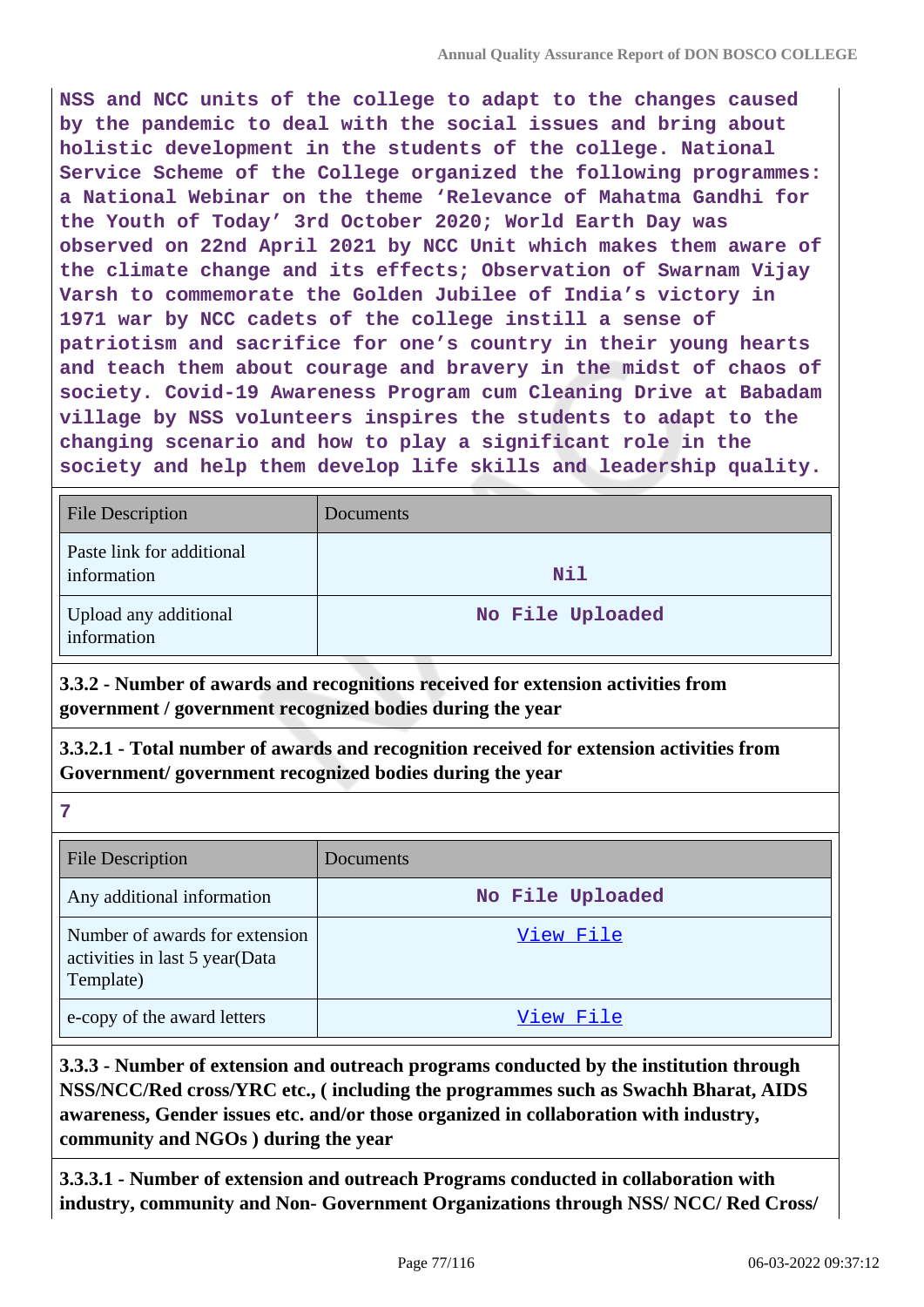### **YRC etc., during the year**

| 5                                                                                                                                |                  |
|----------------------------------------------------------------------------------------------------------------------------------|------------------|
| File Description                                                                                                                 | Documents        |
| Reports of the event organized                                                                                                   | View File        |
| Any additional information                                                                                                       | No File Uploaded |
| Number of extension and<br>outreach Programmes<br>conducted with industry,<br>community etc for the last year<br>(Data Template) | View File        |

**3.3.4 - Number of students participating in extension activities at 3.3.3. above during the year**

**3.3.4.1 - Total number of Students participating in extension activities conducted in collaboration with industry, community and Non- Government Organizations through NSS/ NCC/ Red Cross/ YRC etc., during the year**

**481**

| <b>File Description</b>                                                                                 | Documents        |
|---------------------------------------------------------------------------------------------------------|------------------|
| Report of the event                                                                                     | View File        |
| Any additional information                                                                              | No File Uploaded |
| Number of students<br>participating in extension<br>activities with Govt. or NGO<br>etc (Data Template) | View File        |

#### **3.4 - Collaboration**

**3.4.1 - The Institution has several collaborations/linkages for Faculty exchange, Student exchange, Internship, Field trip, On-the- job training, research etc during the year**

| $\mathbf 0$                                                                           |                  |
|---------------------------------------------------------------------------------------|------------------|
| <b>File Description</b>                                                               | Documents        |
| e-copies of linkage related<br>Document                                               | No File Uploaded |
| Details of linkages with<br>institutions/industries for<br>internship (Data Template) | View File        |
| Any additional information                                                            | No File Uploaded |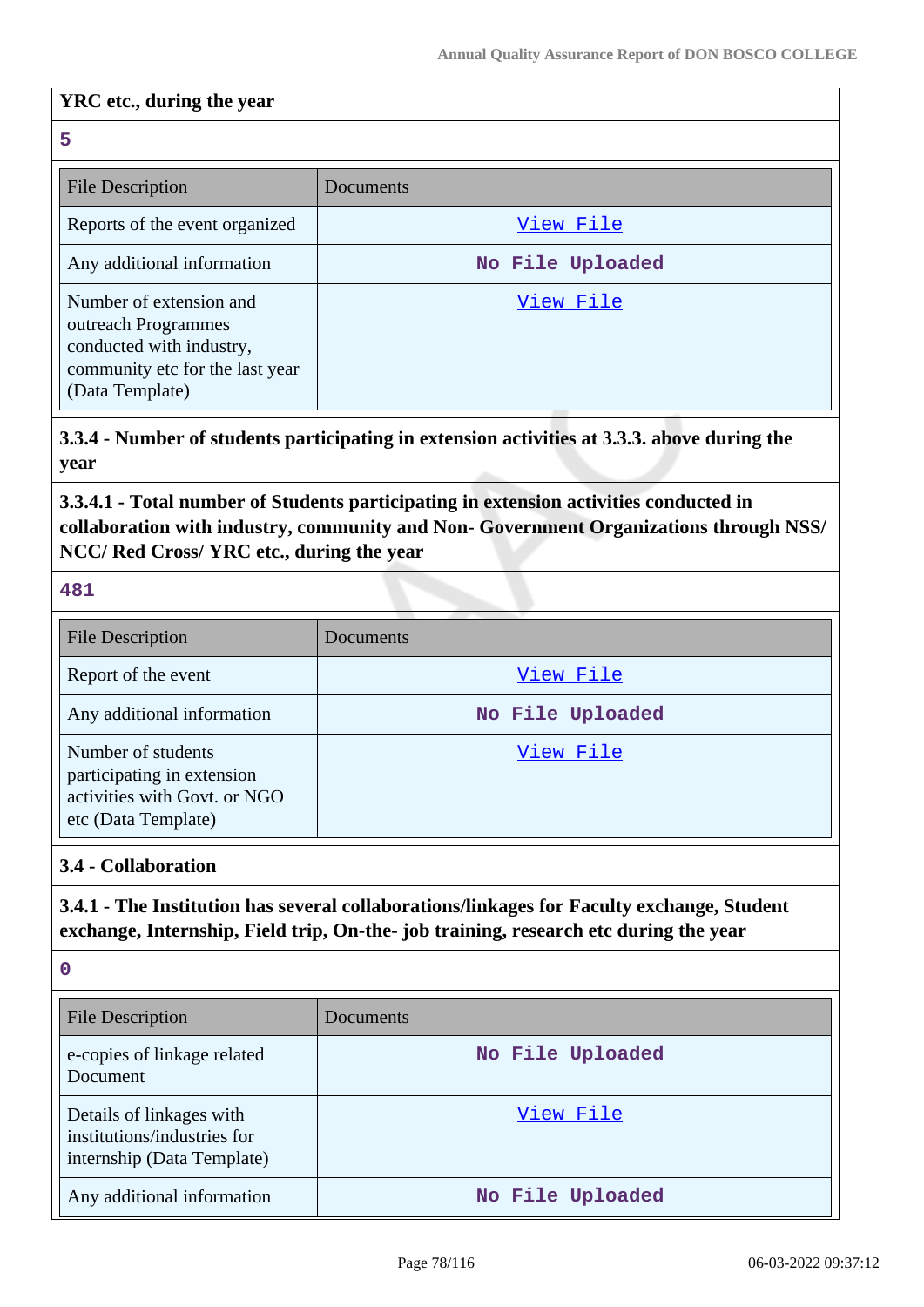**3.4.2 - Number of functional MoUs with national and international institutions, universities, industries, corporate houses etc. during the year**

## **3.4.2.1 - Number of functional MoUs with Institutions of national, international importance, other universities, industries, corporate houses etc. during the year**

# **2** File Description Documents e-Copies of the MoUs with institution./ industry/corporate houses View File Any additional information **No File Uploaded** Details of functional MoUs with institutions of national, international importance, other universities etc during the year View File

# **INFRASTRUCTURE AND LEARNING RESOURCES**

### **4.1 - Physical Facilities**

4.1.1 - The Institution has adequate infrastructure and physical facilities for teaching- learning. viz., classrooms, laboratories, computing equipment etc.

**In keeping with the motto of the College "Pursuit of Excellence", the institution provides adequate facilities for teachinglearning to orient the institution in general and students in particular towards achieving an all-round excellence.**

**There are:**

**1) 31 classrooms.**

**2) 6 Laboratories**

**3) 3 Laboratory Stores**

**4) 1 Library, 1 Reading Room, 1 General Staff Room, 1 NCC & NSS Office Room, 1 RUSA office Room, 1 IQAC Office Room, 1 Counseling Room, 1 Boys' Common Room, 1 Girls' Common Room, 1 Generator Room, 1 Boys' Toilet Block, 1 Staff Toilet Block, 1 Audio Visual Conference Room, 1 Computer Hardware Room, 1 Administrator cum Accounts Officer (AO) Room, 1 Sport's Room, 1 Security Room, 1 Examination Strong Room, and 1 Placement Cell**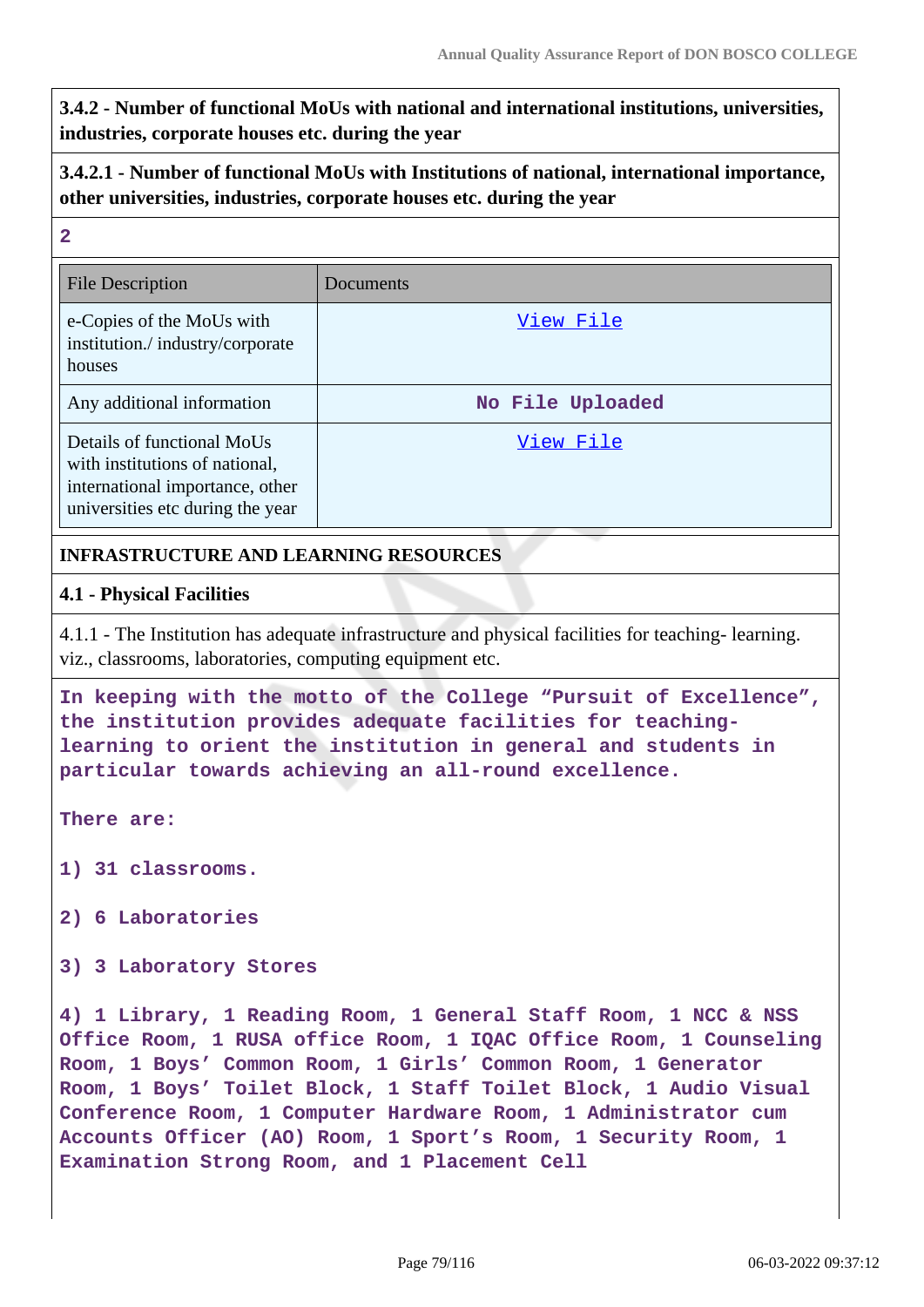**5) 16 Departmental Staff Rooms, 6) 2 Conference Halls, 7) 2 Computer Laboratory 8) 2 Guest Rooms, 2 Girls' Toilet Block, 2 Computer system analysts Room. 2 Vice Principal's Rooms**

**9) 5 Office Rooms**

| <b>File Description</b>                  | Documents        |
|------------------------------------------|------------------|
| Upload any additional<br>information     | No File Uploaded |
| Paste link for additional<br>information | Nil              |

4.1.2 - The Institution has adequate facilities for cultural activities, sports, games (indoor, outdoor), gymnasium, yoga centre etc.

**Don Bosco College, Tura is run by the Salesian Congregation whose founder Don Bosco used to urge his students "Run, jump, shout, but do not sin." The college believes in the all-round development of its students and believes that recreation grounds are places of physical relaxation, recreation and contribute greatly to sound personality development. Sports and games, both outdoor and indoor go a long in developing healthy mind in a healthy body. Accordingly, the college has made all efforts to provide recreational spaces for its students. The most prominent edifice in the college campus after the college building itself is the amphitheatre surrounding the basket ball court on three sides. Most of the cultural activities take place in the amphitheatre. There is a permanent Sports and Cultural Committee in the college and they make maximum use of the amphitheatre. The amphitheatre is most alive during college week days when one event after another is conducted here. Students get the opportunity to showcase their talents in singing, dancing, acting and even their fashion sense in this space. Besides this, there is a gym, and sizable space for indoor games. Academic programmes like seminar, debate, elocution are held in the seminar halls.**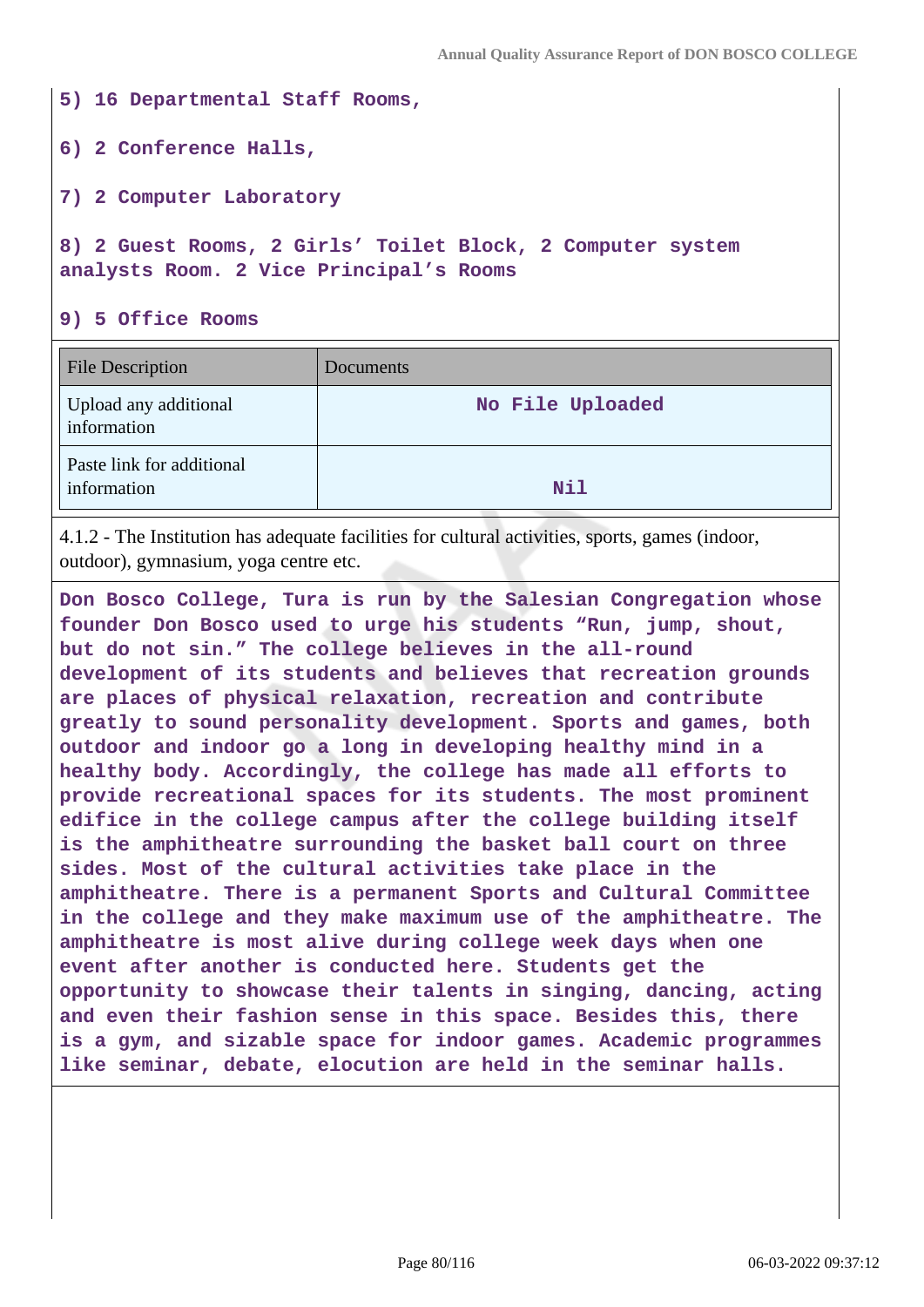| <b>File Description</b>                  | Documents        |
|------------------------------------------|------------------|
| Upload any additional<br>information     | No File Uploaded |
| Paste link for additional<br>information | Nil              |

# **4.1.3 - Number of classrooms and seminar halls with ICT- enabled facilities such as smart class, LMS, etc.**

**11**

# **4.1.3.1 - Number of classrooms and seminar halls with ICT facilities**

**11**

| <b>File Description</b>                                                                                   | Documents        |
|-----------------------------------------------------------------------------------------------------------|------------------|
| Upload any additional<br>information                                                                      | No File Uploaded |
| Paste link for additional<br>information                                                                  | Nil              |
| <b>Upload Number of classrooms</b><br>and seminar halls with ICT<br>enabled facilities (Data<br>Template) | View File        |

**4.1.4 - Expenditure, excluding salary for infrastructure augmentation during the year (INR in Lakhs)**

**4.1.4.1 - Expenditure for infrastructure augmentation, excluding salary during the year (INR in lakhs)**

### **9.41**

| <b>File Description</b>                                                                            | Documents        |
|----------------------------------------------------------------------------------------------------|------------------|
| Upload any additional<br>information                                                               | No File Uploaded |
| Upload audited utilization<br>statements                                                           | No File Uploaded |
| <b>Upload Details of budget</b><br>allocation, excluding salary<br>during the year (Data Template) | View File        |

# **4.2 - Library as a Learning Resource**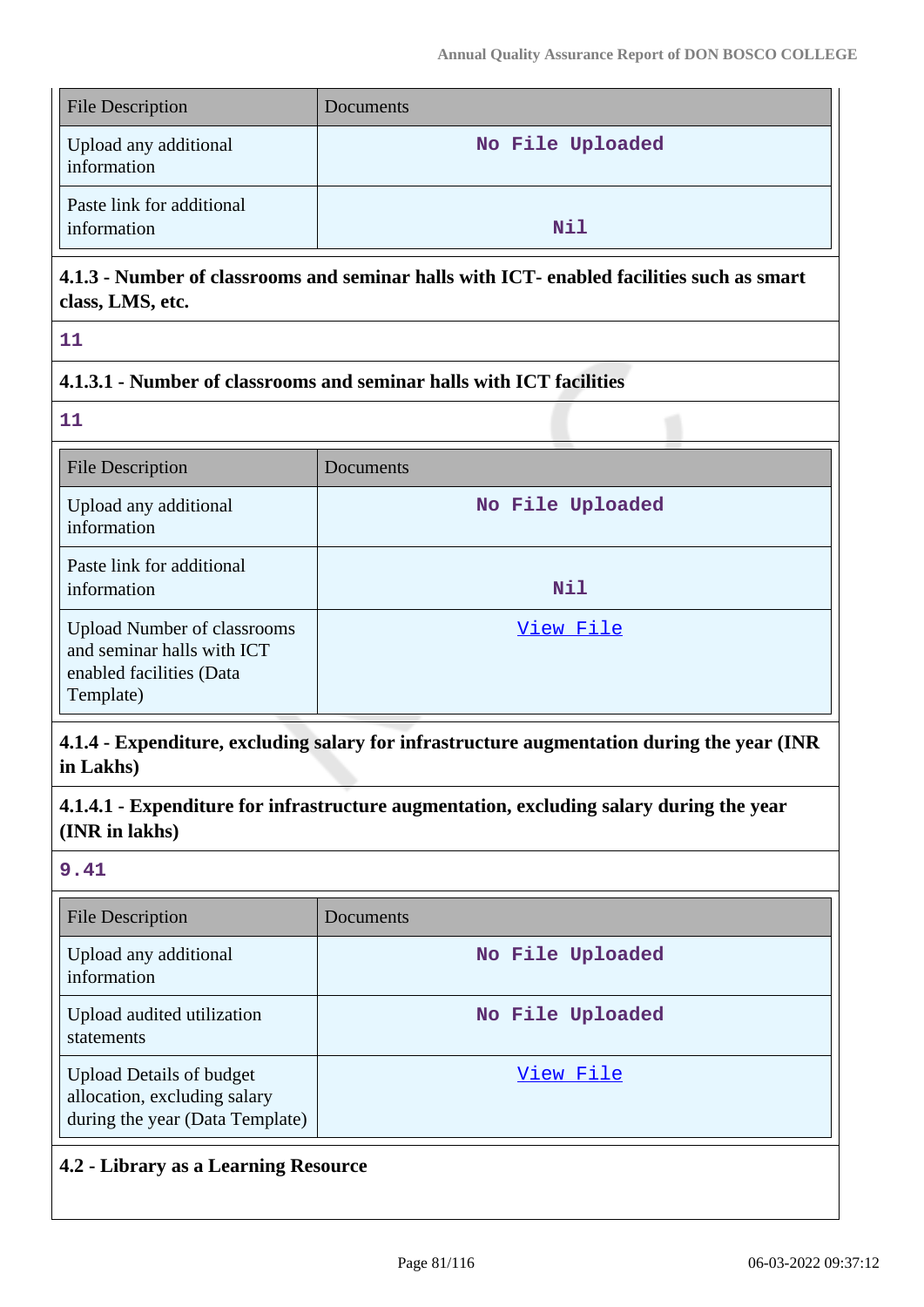4.2.1 - Library is automated using Integrated Library Management System (ILMS)

**Library is integral for academic excellence. The main objective for setting up of library is to facilitate effective use of learning resources and to support the objective of the college.**

**The college library was established in 1989 and started with a few books donated by well wishers. The present library comprises two rooms: book room and reading cum reference room with a seating capacity of fifty users. The users include students, lecturers, research scholars and some visitors from other institutions. It is the nerve centre for reading and copying.**

**There are sixteen computers in the library; twelve for students one for the lecturers/research scholars and three for the librarian with internet facility. One photocopier machine and one computer printer is also installed to meet the requirements of the reader. The question papers of previous years in both soft and hard copies are also available in the library for reference by the students. The notes prepared by lecturers on different topics are also available in the computers.**

**The library houses a huge number of books collected over the years, which are categorized into reference books, book bank, and special or rare collection. The college has initiated the departmental libraries as an extension service of main library. There is a designated lecturer in charge of maintaining and issuing of books in the departmental library. The departmental collections are further enriched by personal books contributed by lecturers. The college can boast of collection of books on North East region, including those by local authors which helped immensely in research works.**

**The college subscribes to the Nlist and the subscription has been renewed till 2020 for accession of e-books or journal. The e resources of 32 GB donated by a well-wisher are also available for reference. Magazines and youth magazines are subscribed to inculcate the reading habits in the students. Journals are also subscribed for the benefit of research scholars who are pursuing research work in different fields. The library also houses a good number of reference books for competitive exams. The library maintains partial open access to teachers and students. The user**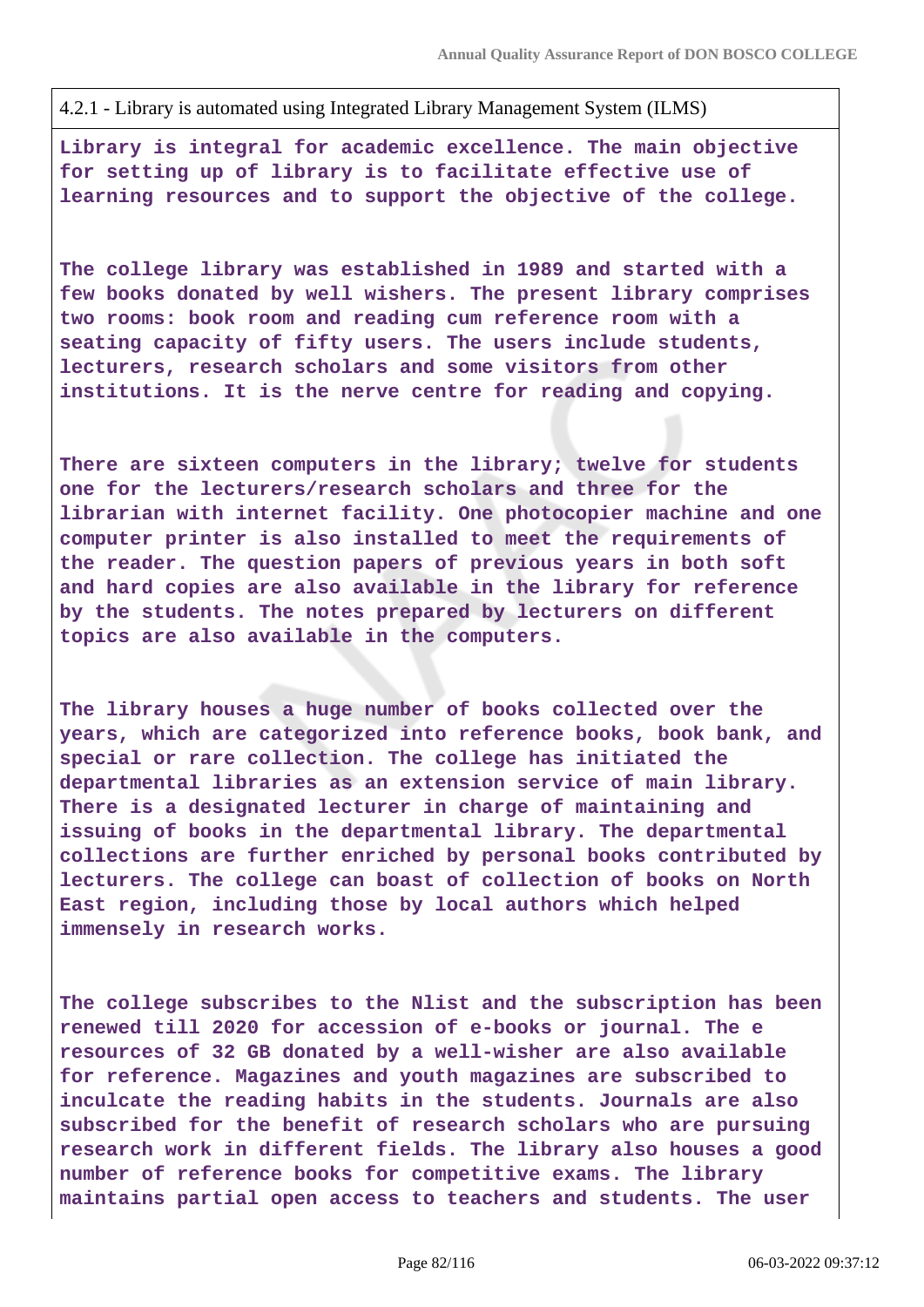**is allowed to browse through shelves and retrieve the books whenever required. The Reference Books are allowed to study inside reading room and to photocopy if necessary.**

**The library has installed KOHA 18.11.00.000 Software in the year 2020 which is found to be simpler for issuing/renewing and recording the catalogues of books, members etc. Students can check the availability of books in the library without much hassle. The library is expected to use barcode reader for issuing and renewing of books from the next academic session.**

**The newly constituted Library Committee comprises the Heads of Departments, the Principal and the Assistant Librarian. The Library Committee looks after the welfare of the library, offers suggestions and support for a more efficient library service. Construction of a bigger library on the ground-floor is on the anvil.**

| <b>File Description</b>                                                                                                                                                                   | Documents             |
|-------------------------------------------------------------------------------------------------------------------------------------------------------------------------------------------|-----------------------|
| Upload any additional<br>information                                                                                                                                                      | View File             |
| Paste link for Additional<br>Information                                                                                                                                                  | Nil                   |
| 4.2.2 - The institution has subscription for<br>the following e-resources e-journals e-<br>ShodhSindhu Shodhganga Membership e-<br><b>books Databases Remote access toe-</b><br>resources | C. Any 2 of the above |

| <b>File Description</b>                                                                                       | Documents |
|---------------------------------------------------------------------------------------------------------------|-----------|
| Upload any additional<br>information                                                                          | View File |
| Details of subscriptions like e-<br>journals, e-Shodh Sindhu,<br>Shodhganga Membership etc<br>(Data Template) | View File |

## **4.2.3 - Expenditure for purchase of books/e-books and subscription to journals/e- journals during the year (INR in Lakhs)**

**4.2.3.1 - Annual expenditure of purchase of books/e-books and subscription to journals/ejournals during the year (INR in Lakhs)**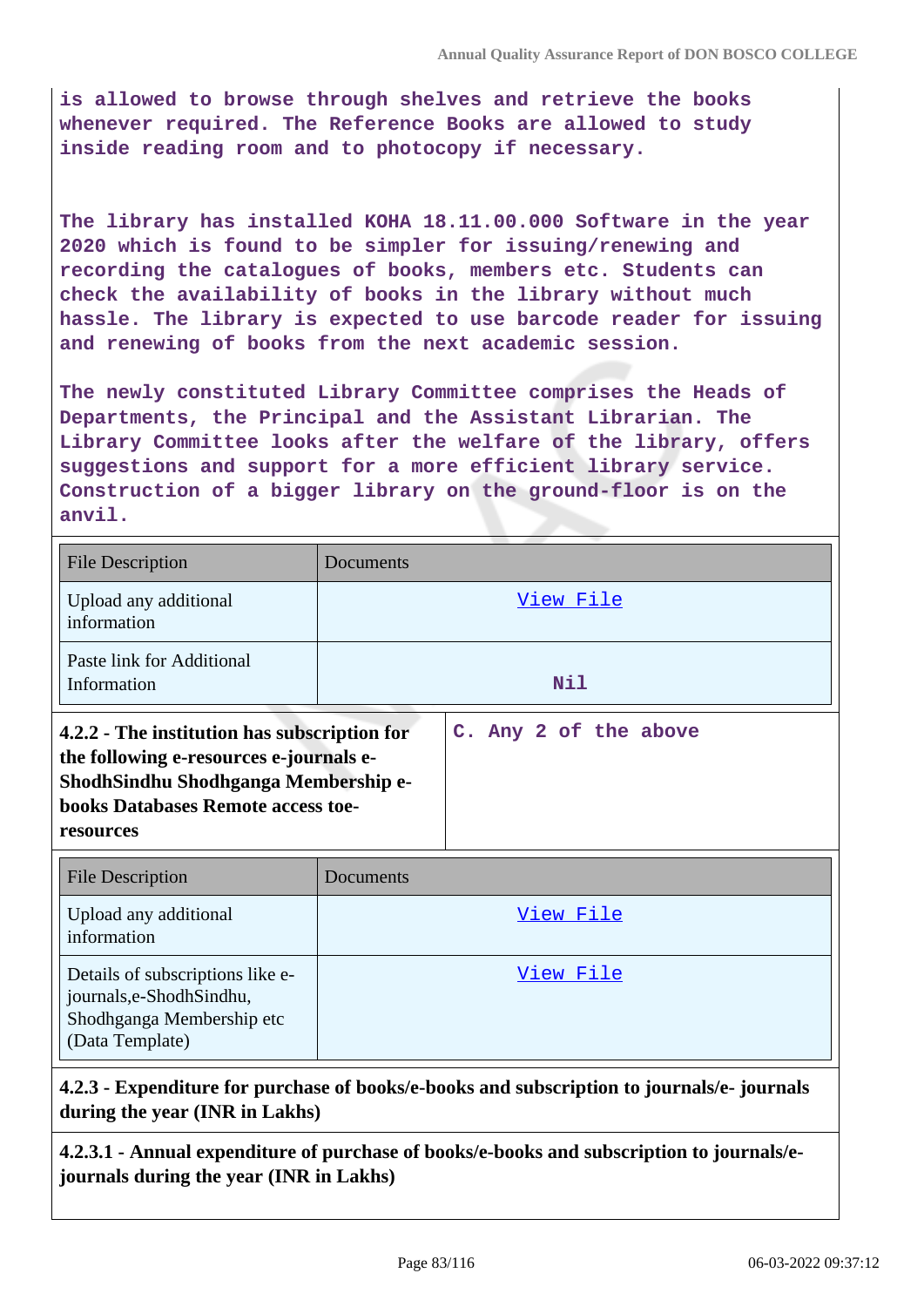#### **2.11**

| <b>File Description</b>                                                                                                       | Documents        |
|-------------------------------------------------------------------------------------------------------------------------------|------------------|
| Any additional information                                                                                                    | No File Uploaded |
| Audited statements of accounts                                                                                                | View File        |
| Details of annual expenditure<br>for purchase of books/e-books<br>and journals/e- journals during<br>the year (Data Template) | View File        |

**4.2.4 - Number per day usage of library by teachers and students ( foot falls and login data for online access) (Data for the latest completed academic year)**

### **4.2.4.1 - Number of teachers and students using library per day over last one year**

#### **246**

| <b>File Description</b>                              | Documents        |
|------------------------------------------------------|------------------|
| Any additional information                           | No File Uploaded |
| Details of library usage by<br>teachers and students | View File        |

### **4.3 - IT Infrastructure**

4.3.1 - Institution frequently updates its IT facilities including Wi-Fi

**IQAC ensures the updation of the IT facilities in the Institute. Following are the computer and internet facility made available to the faculty and students on and off-campus:**

- **Internet facility through Local Area Networking (LAN)&Wifi connectivity.**
- **Fully automated office**
- **Computerized office management system.**

**The laboratories and classrooms are equipped with projectors which help in delivering an effective teaching. Students and teachers can avail of the facility of internet so as to keep themselves updated with the latest developments in their respective areas. The teachers adopt various strategies in order to ensure a better teaching-learning process. Usage of projectors is in place to deliver effective and at the same time enjoyable learning experience to the students. Unlimited Internet facility is available in the library and also in the campus through Wifi**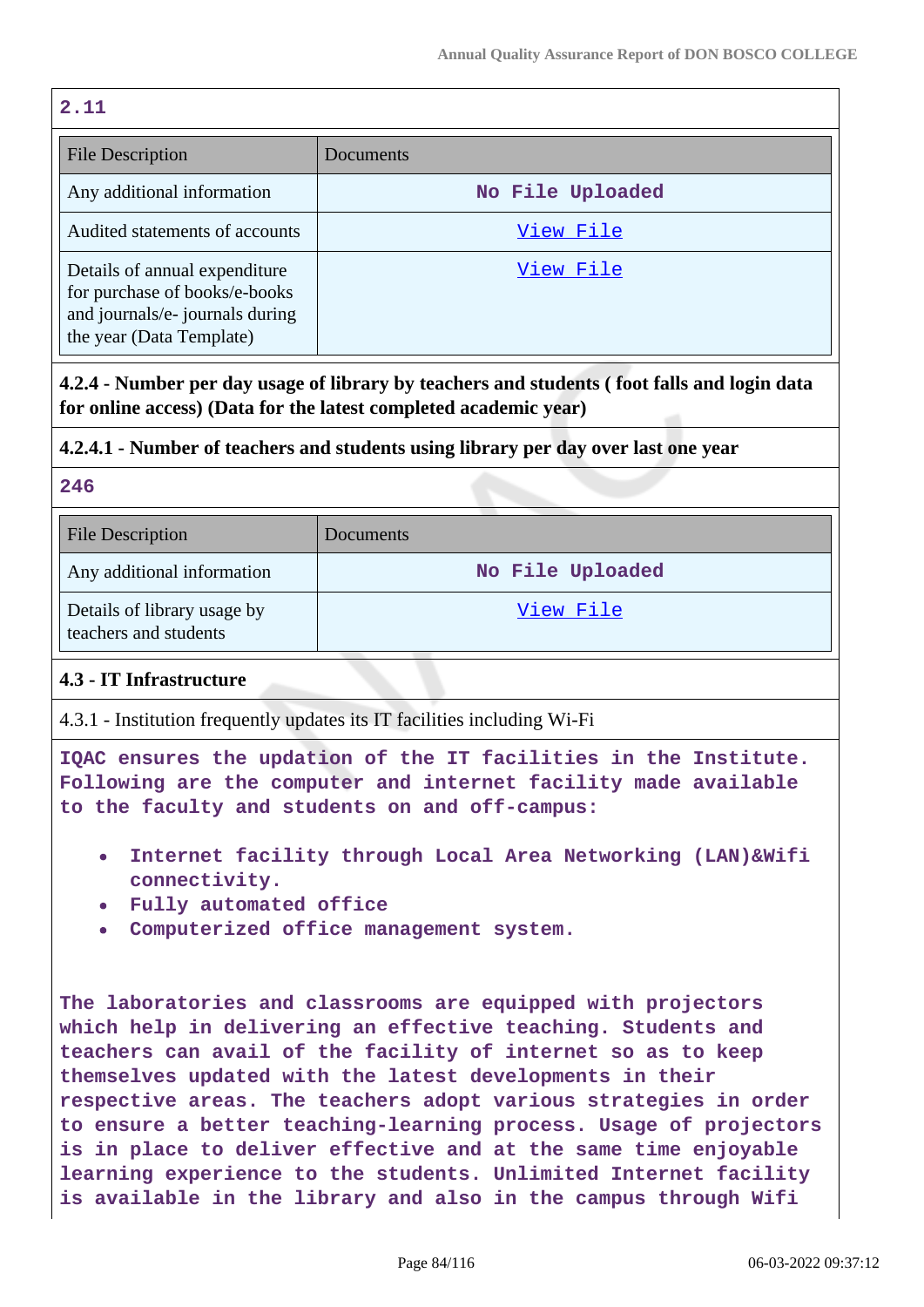**which enables the students to get access to a variety of learning materials online. The office and department computers of the college are regularly updated and latest antivirus devices are installed to keep the systems run at maximum capacity. The college has two professional staff to maintain the computers, Office automation software& website in the college. The Institute has fibernet connection with a speed of 50 MB/s and the Institution consumes around 100GB a month. The library and the administrative systems are fully automated. An IT team is also available in the campus which helps in any ICT-related need.**

| <b>File Description</b>                  | Documents |
|------------------------------------------|-----------|
| Upload any additional<br>information     | View File |
| Paste link for additional<br>information | Nil       |
| 4.3.2 - Number of Computers              |           |
| 110                                      |           |

| <b>File Description</b>              | Documents        |
|--------------------------------------|------------------|
| Upload any additional<br>information | View File        |
| Student – computer ratio             | No File Uploaded |

| 4.3.3 - Bandwidth of internet connection in |  | A. ? 50MBPS |
|---------------------------------------------|--|-------------|
| the Institution                             |  |             |

| <b>File Description</b>                                                        | Documents        |
|--------------------------------------------------------------------------------|------------------|
| Upload any additional<br>Information                                           | No File Uploaded |
| Details of available bandwidth<br>of internet connection in the<br>Institution | View File        |

### **4.4 - Maintenance of Campus Infrastructure**

**4.4.1 - Expenditure incurred on maintenance of infrastructure (physical and academic support facilities) excluding salary component during the year (INR in Lakhs)**

**4.4.1.1 - Expenditure incurred on maintenance of infrastructure (physical facilities and academic support facilities) excluding salary component during the year (INR in lakhs)**

**48.15**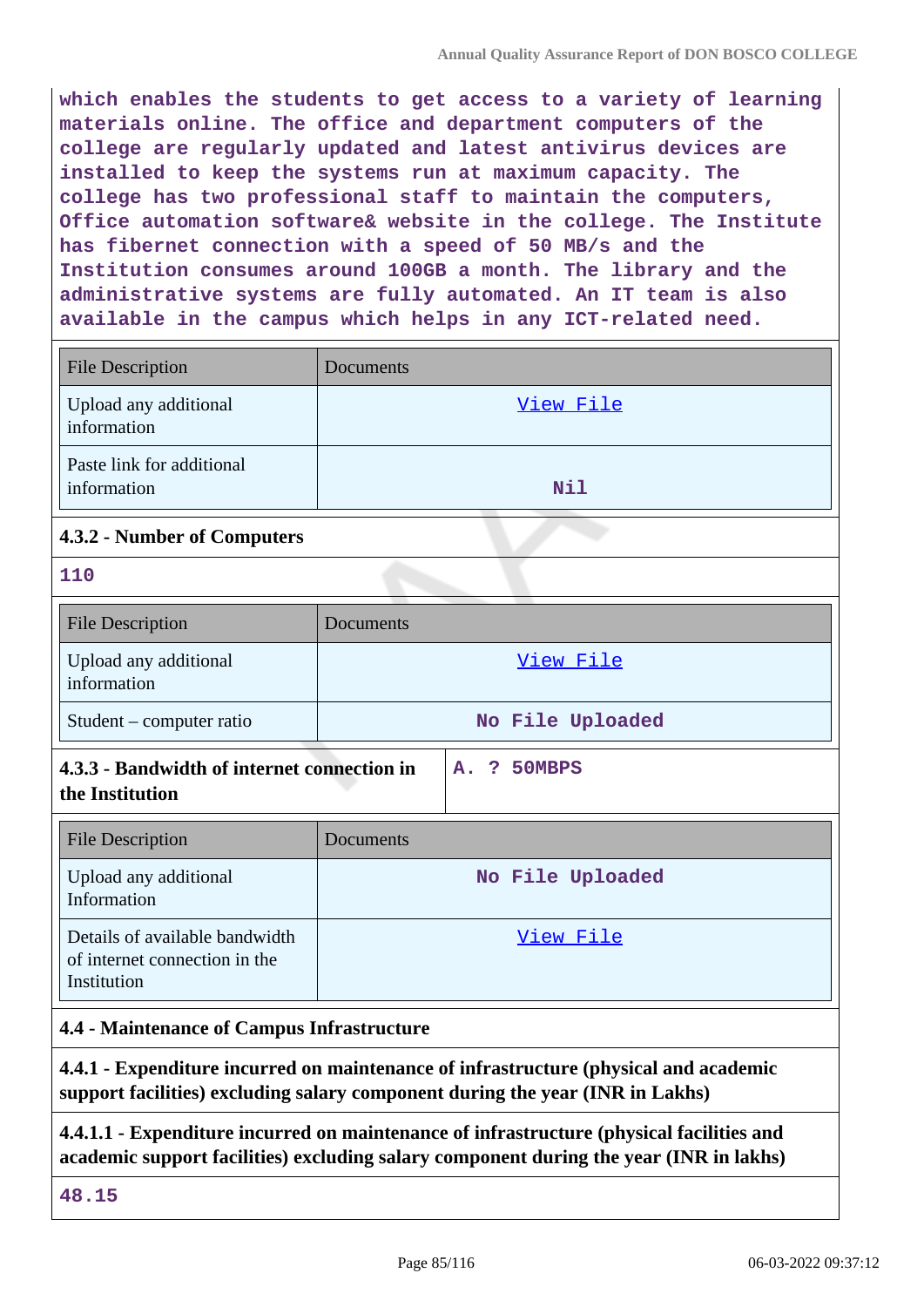| File Description                                                                                                               | Documents        |
|--------------------------------------------------------------------------------------------------------------------------------|------------------|
| Upload any additional<br>information                                                                                           | No File Uploaded |
| Audited statements of accounts.                                                                                                | View File        |
| Details about assigned budget<br>and expenditure on physical<br>facilities and academic support<br>facilities (Data Templates) | View File        |

4.4.2 - There are established systems and procedures for maintaining and utilizing physical, academic and support facilities - laboratory, library, sports complex, computers, classrooms etc.

**The college has established systems and procedures for maintaining and utilizing physical, academic and support facilities - laboratory, library, sports complex, computers, and class rooms. These form part of the expected behavioral conduct and are associated with entry-exit, duration of use, maintenance, accepted forms of behavior in these spaces, etc. In general, good conduct and adherence to discipline is expected in all when these spaces are in occupation or in use. Laboratory, library, sports complex, computer rooms and class rooms are spaces that impart direct education. Sports complex is a very important component of Don Bosco system of education. These spaces are maintained clean and tidy so as to uplift the teaching-learning that is imparted and received here. Each of these spaces require systems and procedures that are common but at the same time distinct from each other. The College has established separate systems and procedures for maintaining and utilizing these physical, academic and support facilities which are uploaded in the College Website.**

| <b>File Description</b>                  | Documents        |
|------------------------------------------|------------------|
| Upload any additional<br>information     | No File Uploaded |
| Paste link for additional<br>information | Nil              |

# **STUDENT SUPPORT AND PROGRESSION**

### **5.1 - Student Support**

**5.1.1 - Number of students benefited by scholarships and free ships provided by the Government during the year**

**5.1.1.1 - Number of students benefited by scholarships and free ships provided by the Government during the year**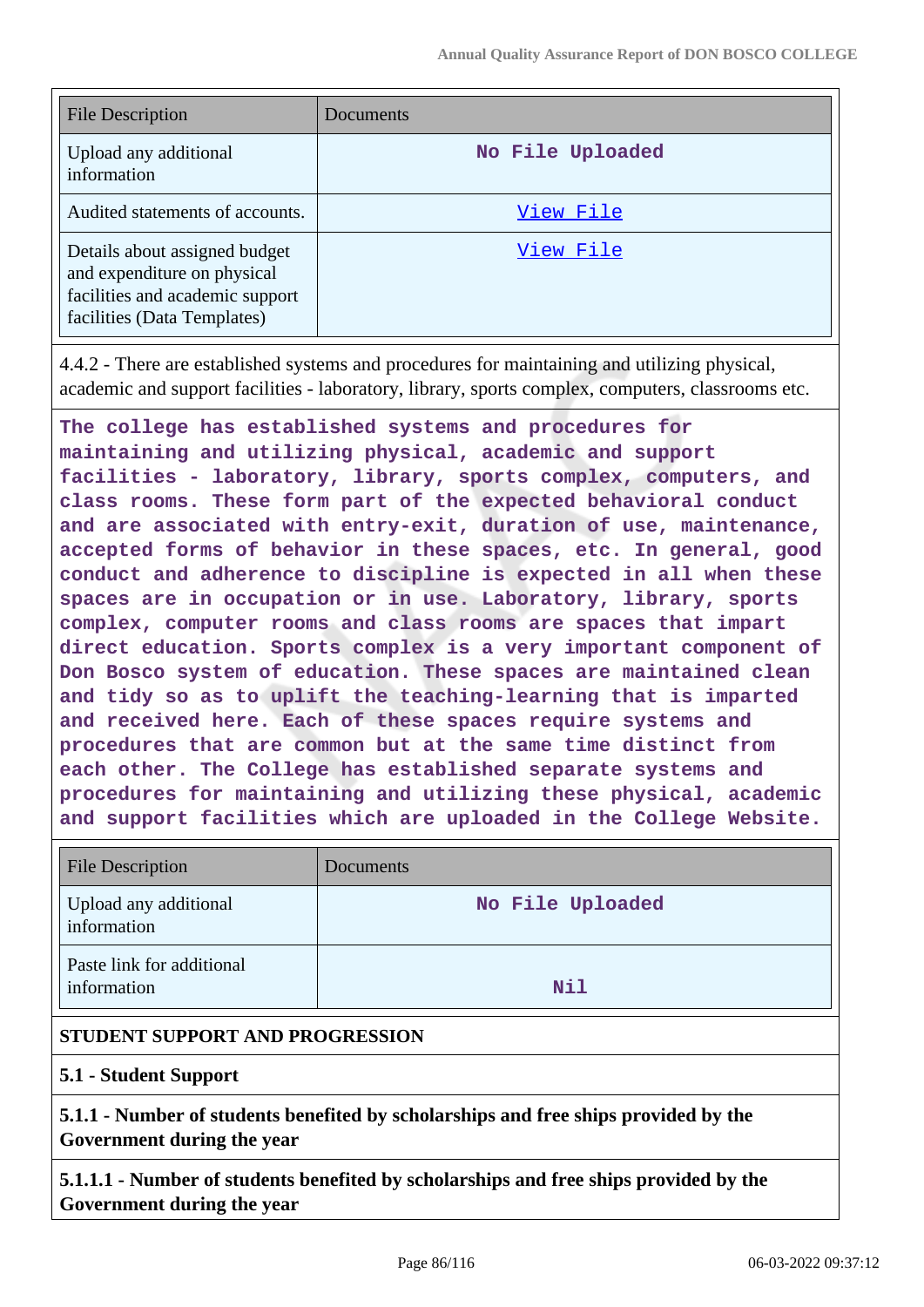| 533                                                                                                                             |                  |
|---------------------------------------------------------------------------------------------------------------------------------|------------------|
| <b>File Description</b>                                                                                                         | Documents        |
| Upload self attested letter with<br>the list of students sanctioned<br>scholarship                                              | No File Uploaded |
| Upload any additional<br>information                                                                                            | No File Uploaded |
| Number of students benefited<br>by scholarships and free ships<br>provided by the Government<br>during the year (Data Template) | <u>View File</u> |

**5.1.2 - Number of students benefitted by scholarships, free ships etc. provided by the institution / non- government agencies during the year**

**5.1.2.1 - Total number of students benefited by scholarships, free ships, etc provided by the institution / non- government agencies during the year**

**3**

| <b>File Description</b>                                                                                                                                                                                                                                 | Documents            |
|---------------------------------------------------------------------------------------------------------------------------------------------------------------------------------------------------------------------------------------------------------|----------------------|
| Upload any additional<br>information                                                                                                                                                                                                                    | View File            |
| Number of students benefited<br>by scholarships and free ships<br>institution / non-government<br>agencies in last 5 years (Date<br>Template)                                                                                                           | View File            |
| 5.1.3 - Capacity building and skills<br>enhancement initiatives taken by the<br>institution include the following: Soft skills<br>Language and communication skills Life<br>skills (Yoga, physical fitness, health and<br>hygiene) ICT/computing skills | E. none of the above |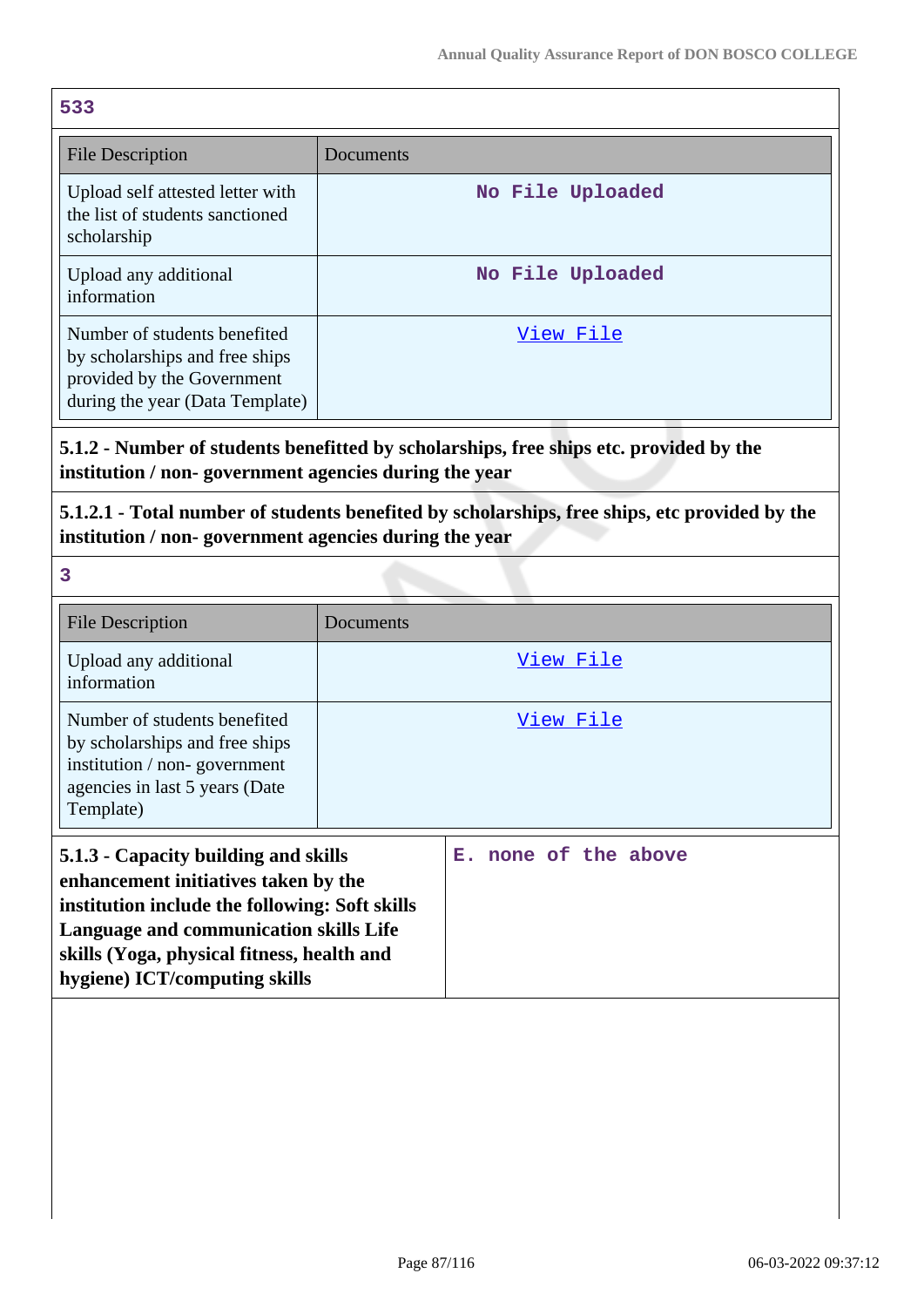| <b>File Description</b>                                                                 | Documents        |
|-----------------------------------------------------------------------------------------|------------------|
| Link to institutional website                                                           | <b>Nil</b>       |
| Any additional information                                                              | No File Uploaded |
| Details of capability building<br>and skills enhancement<br>initiatives (Data Template) | View File        |

**5.1.4 - Number of students benefitted by guidance for competitive examinations and career counseling offered by the institution during the year**

**70**

**5.1.4.1 - Number of students benefitted by guidance for competitive examinations and career counseling offered by the institution during the year**

**70**

**through appropriate committees**

| <b>File Description</b>                                                                                                                                                                                                                                                                                                                                                                                           | Documents            |
|-------------------------------------------------------------------------------------------------------------------------------------------------------------------------------------------------------------------------------------------------------------------------------------------------------------------------------------------------------------------------------------------------------------------|----------------------|
| Any additional information                                                                                                                                                                                                                                                                                                                                                                                        | View File            |
| Number of students benefited<br>by guidance for competitive<br>examinations and career<br>counseling during the year<br>(Data Template)                                                                                                                                                                                                                                                                           | View File            |
| 5.1.5 - The Institution has a transparent<br>mechanism for timely redressal of student<br>grievances including sexual harassment and<br>ragging cases Implementation of guidelines<br>of statutory/regulatory bodies Organization<br>wide awareness and undertakings on policies<br>with zero tolerance Mechanisms for<br>submission of online/offline students'<br>grievances Timely redressal of the grievances | E. None of the above |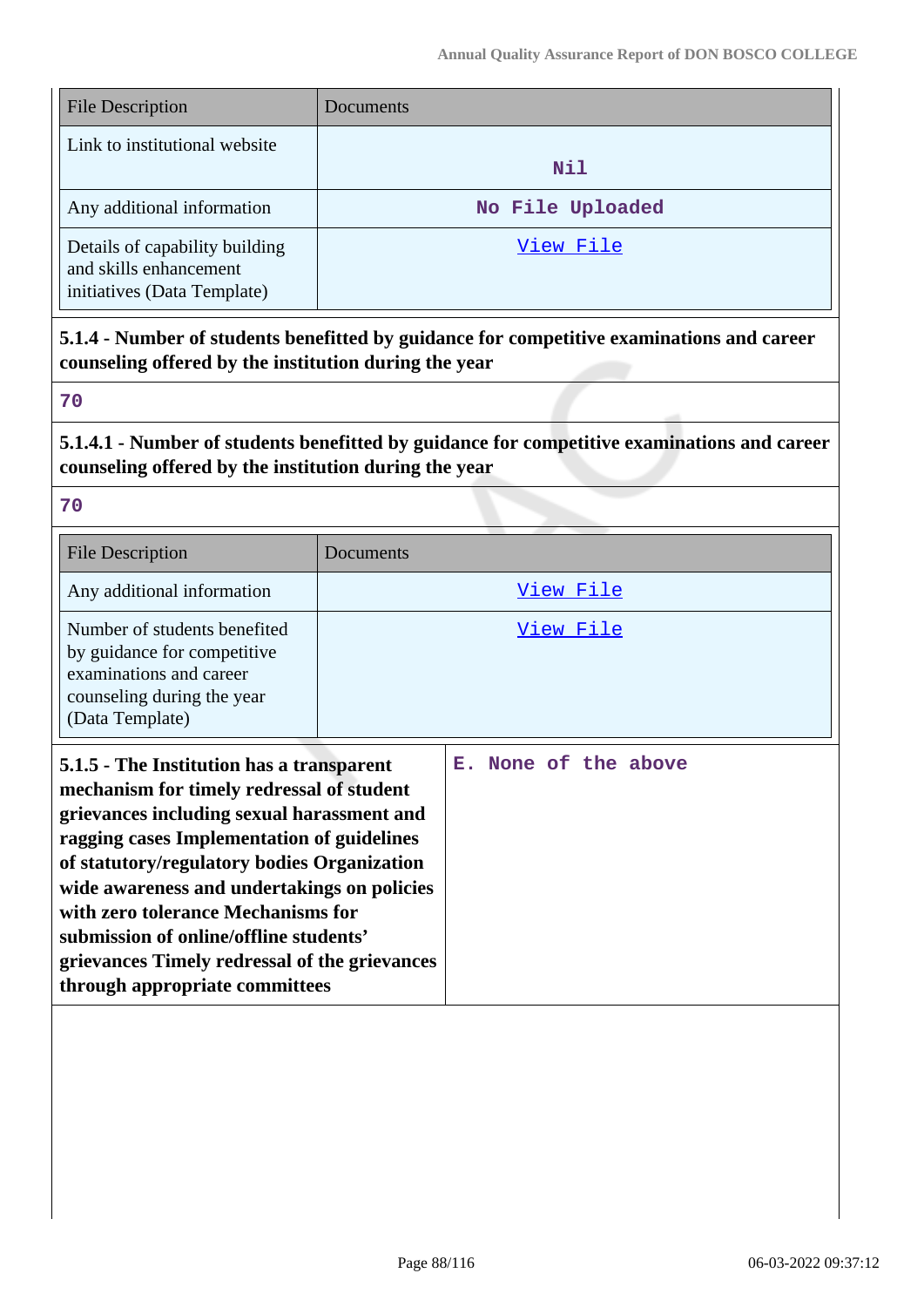| <b>File Description</b>                                                                                                                  | Documents                                                                                 |
|------------------------------------------------------------------------------------------------------------------------------------------|-------------------------------------------------------------------------------------------|
| Minutes of the meetings of<br>student redressal committee,<br>prevention of sexual harassment<br>committee and Anti Ragging<br>committee | No File Uploaded                                                                          |
| Upload any additional<br>information                                                                                                     | No File Uploaded                                                                          |
| Details of student grievances<br>including sexual harassment<br>and ragging cases                                                        | No File Uploaded                                                                          |
| <b>5.2 - Student Progression</b>                                                                                                         |                                                                                           |
| 5.2.1 - Number of placement of outgoing students during the year                                                                         |                                                                                           |
| 5.2.1.1 - Number of outgoing students placed during the year                                                                             |                                                                                           |
| 14                                                                                                                                       |                                                                                           |
| <b>File Description</b>                                                                                                                  | Documents                                                                                 |
| Self-attested list of students<br>placed                                                                                                 | View File                                                                                 |
| Upload any additional<br>information                                                                                                     | No File Uploaded                                                                          |
| 5.2.2 - Number of students progressing to higher education during the year                                                               |                                                                                           |
|                                                                                                                                          | 5.2.2.1 - Number of outgoing student progression to higher education                      |
| 213                                                                                                                                      |                                                                                           |
| <b>File Description</b>                                                                                                                  | Documents                                                                                 |
| Upload supporting data for<br>student/alumni                                                                                             | No File Uploaded                                                                          |
| Any additional information                                                                                                               | No File Uploaded                                                                          |
| Details of student progression<br>to higher education                                                                                    | View File                                                                                 |
|                                                                                                                                          | 5.2.3 - Number of students qualifying in state/national/ international level examinations |

### **5.2.3 - Number of students qualifying in state/national/ international level examinations during the year (eg: JAM/CLAT/GATE/ GMAT/CAT/GRE/ TOEFL/ Civil Services/State government examinations)**

**5.2.3.1 - Number of students qualifying in state/ national/ international level examinations (eg: JAM/CLAT/NET/ SLET/ GATE/ GMAT/CAT/GRE/ TOEFL/ Civil Services/ State**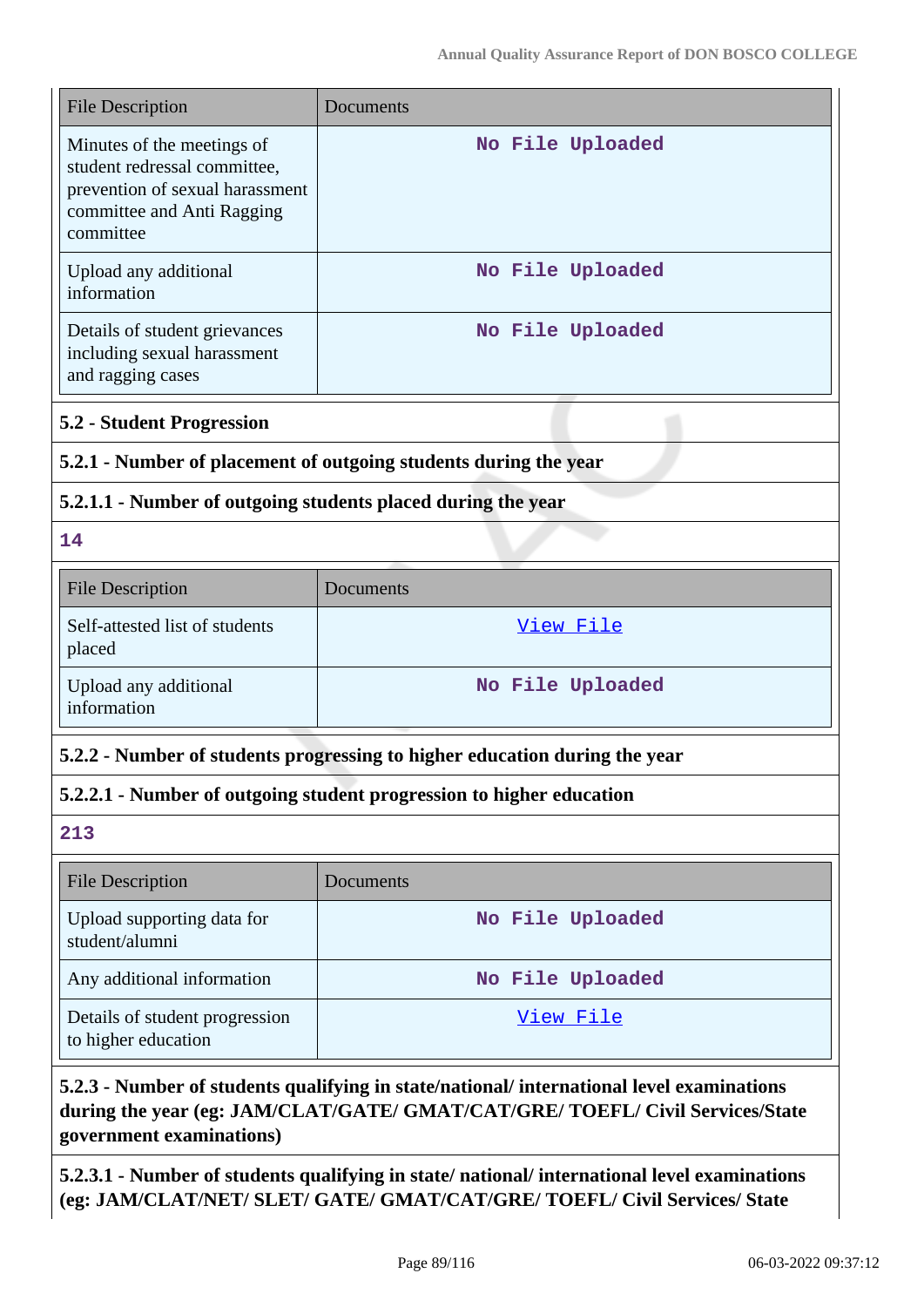#### **government examinations) during the year**

**8**

| <b>File Description</b>                | Documents        |
|----------------------------------------|------------------|
| Upload supporting data for the<br>same | View File        |
| Any additional information             | No File Uploaded |

### **5.3 - Student Participation and Activities**

**5.3.1 - Number of awards/medals for outstanding performance in sports/cultural activities at university/state/national / international level (award for a team event should be counted as one) during the year**

**5.3.1.1 - Number of awards/medals for outstanding performance in sports/cultural activities at university/state/ national / international level (award for a team event should be counted as one) during the year.**

**2**

| <b>File Description</b>                                                                                                                                                               | Documents        |
|---------------------------------------------------------------------------------------------------------------------------------------------------------------------------------------|------------------|
| e-copies of award letters and<br>certificates                                                                                                                                         | View File        |
| Any additional information                                                                                                                                                            | No File Uploaded |
| Number of awards/medals for<br>outstanding performance in<br>sports/cultural activities at univ<br>ersity/state/national/internationa<br>1 level (During the year) (Data<br>Template) | View File        |

5.3.2 - Institution facilitates students' representation and engagement in various administrative, cocurricular and extracurricular activities (student council/ students representation on various bodies as per established processes and norms )

**The College has a Student Welfare Association (SWA) which is actively engaged in all the activities of the college. The President and Vice President of the Students Council are invited in the meeting of the Academic council of the college whenever necessary.**

**In the administrative bodies the students of the Council are also actively involved in conducting various activities. The college tries to actively engage the student council members to develop their leadership qualities and to develop students' sense of**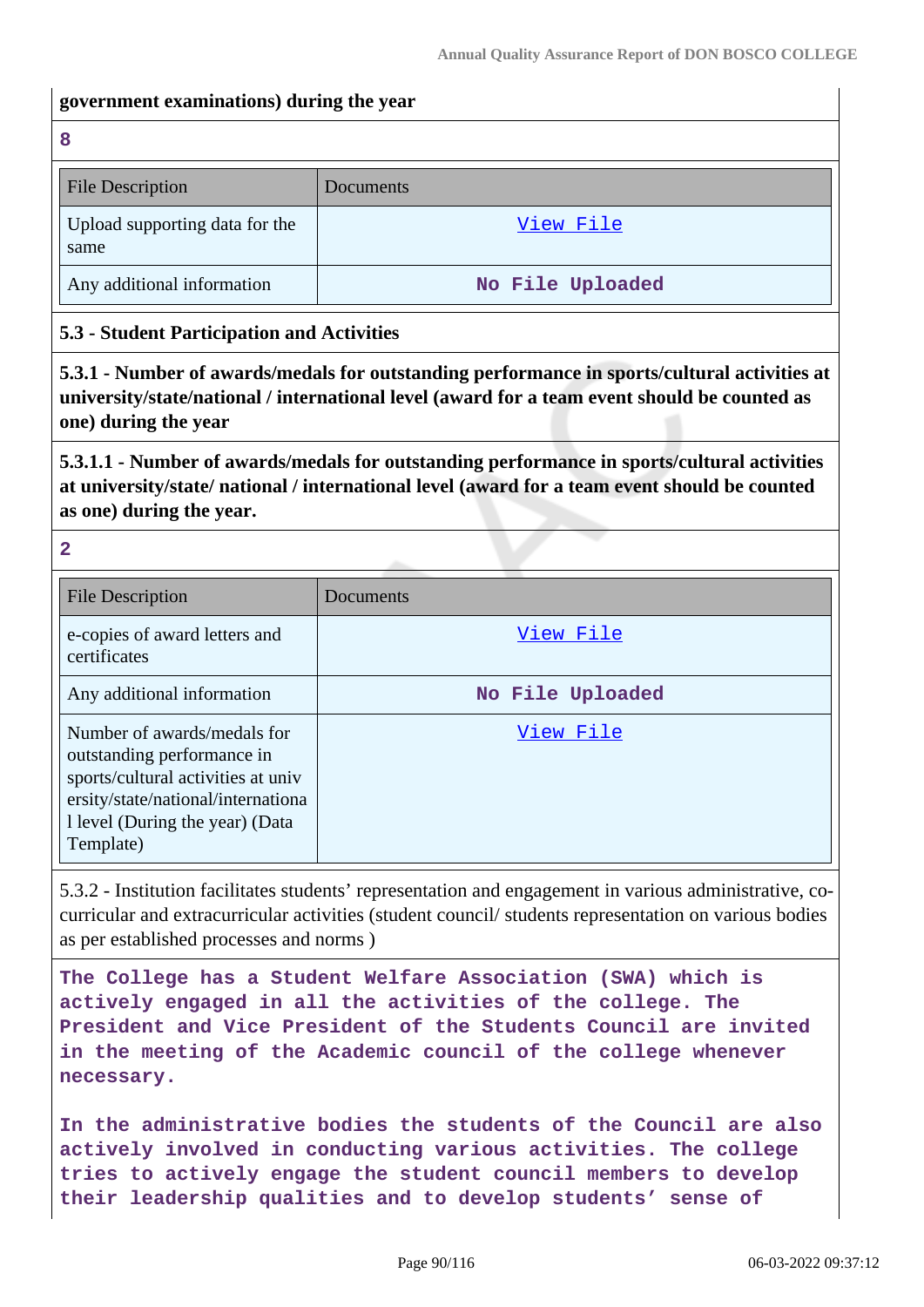**belonging.**

**They assist in maintaining discipline in the college by helping the teachers.**

**They are actively engaged in maintaining cleanliness in the college by motivating all the students to throw waste materials in the right places.**

**With the guidance of the teachers they conduct the Fresher's social, Parting social and College Week. They organize the Teacher's Day programme all on their own and cook sumptuous meals for the teachers at the same time.**

| <b>File Description</b>                  | Documents        |
|------------------------------------------|------------------|
| Paste link for additional<br>information | <b>Nil</b>       |
| Upload any additional<br>information     | No File Uploaded |

**5.3.3 - Number of sports and cultural events/competitions in which students of the Institution participated during the year (organized by the institution/other institutions)**

**5.3.3.1 - Number of sports and cultural events/competitions in which students of the Institution participated during the year**

#### **2**

| <b>File Description</b>                                                                                                                                                                                | Documents        |
|--------------------------------------------------------------------------------------------------------------------------------------------------------------------------------------------------------|------------------|
| Report of the event                                                                                                                                                                                    | No File Uploaded |
| Upload any additional<br>information                                                                                                                                                                   | No File Uploaded |
| Number of sports and cultural<br>events/competitions in which<br>students of the Institution<br>participated during the year<br>(organized by the<br>institution/other institutions<br>(Data Template) | View File        |

#### **5.4 - Alumni Engagement**

5.4.1 - There is a registered Alumni Association that contributes significantly to the development of the institution through financial and/or other support services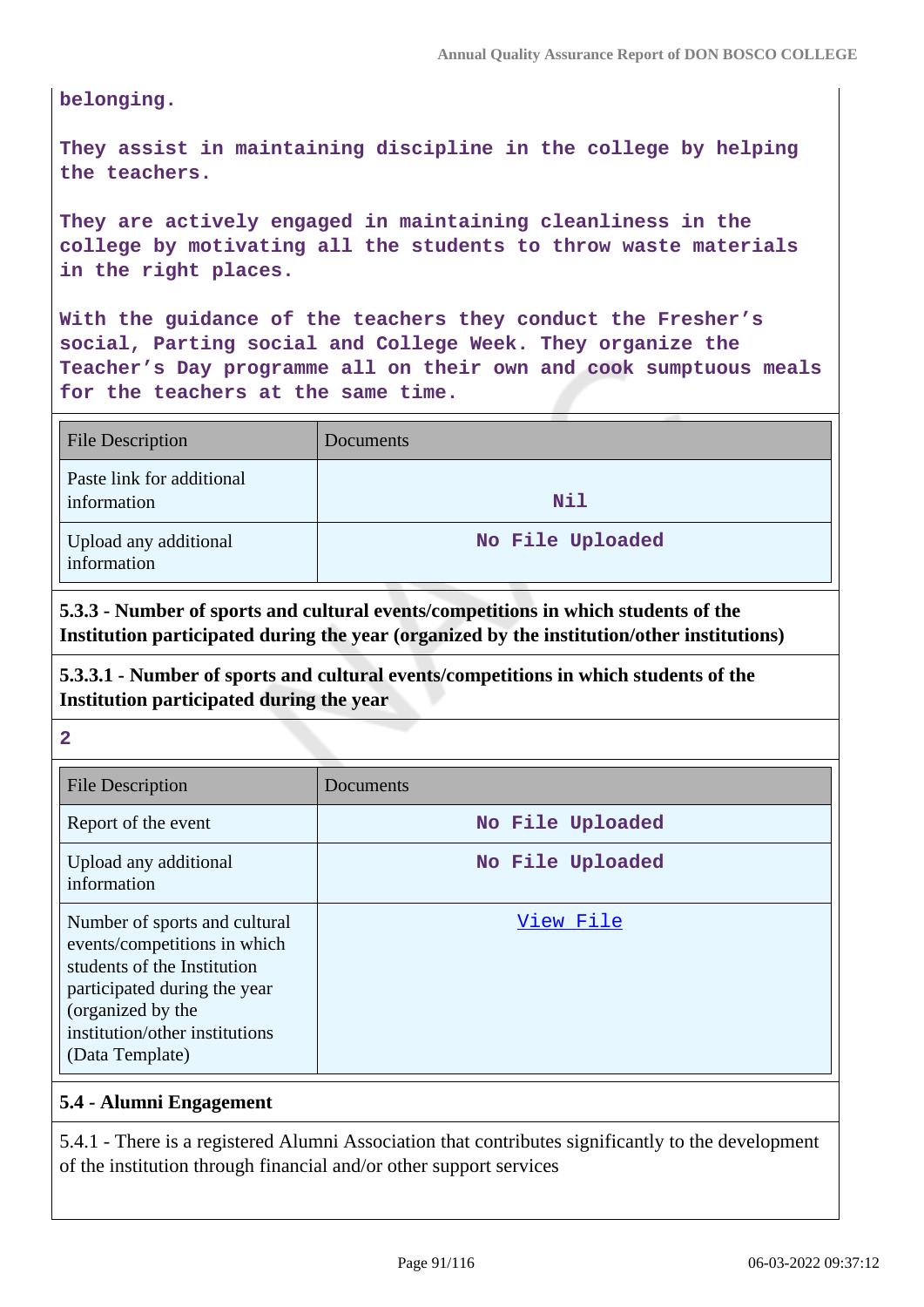**An Alumni Association is an association of former students of the college.**

**The Alumni Association of Don Bosco College, Tura was first formed on 25th February, 2011 as a local unit. A good number of past pupils have registered as members of the association with a sum of Rs.100 as a membership fee. The Association conducted the election and the office bearers were selected.**

**Though the Alumni Association was not much functional for the next five years, a meeting of the Association was organized on 2nd August, 2016. New office bearers were elected after fresh election. The motto of the Alumni Association was decided to be the one given by Father and founder, Don Bosco,**

#### **" KNOW, LOVE, HELP ONE ANOTHER AND KEEP UNITED".**

**The financial contribution of the Alumni Association to the institution during the last five years was less than a lakh. The Alumni association has 368 registered members. The total bank balance of the Alumni association was Rs. 23,444.00 as on 31st March, 2021. The college is planning to put more emphasis on the expansion of the Alumni association.**

| <b>File Description</b>                                                                                                  | Documents |                  |
|--------------------------------------------------------------------------------------------------------------------------|-----------|------------------|
| Paste link for additional<br>information                                                                                 |           | Nil              |
| Upload any additional<br>information                                                                                     |           | No File Uploaded |
| 5.4.2 - Alumni contribution during the year<br>(INR in Lakhs)                                                            |           | E. <1Lakhs       |
| <b>File Description</b>                                                                                                  | Documents |                  |
| Upload any additional<br>information                                                                                     |           | No File Uploaded |
| <b>GOVERNANCE, LEADERSHIP AND MANAGEMENT</b>                                                                             |           |                  |
| 6.1 - Institutional Vision and Leadership                                                                                |           |                  |
| 6.1.1 - The governance of the institution is reflective of and in tune with the vision and mission of<br>the institution |           |                  |

**VISION**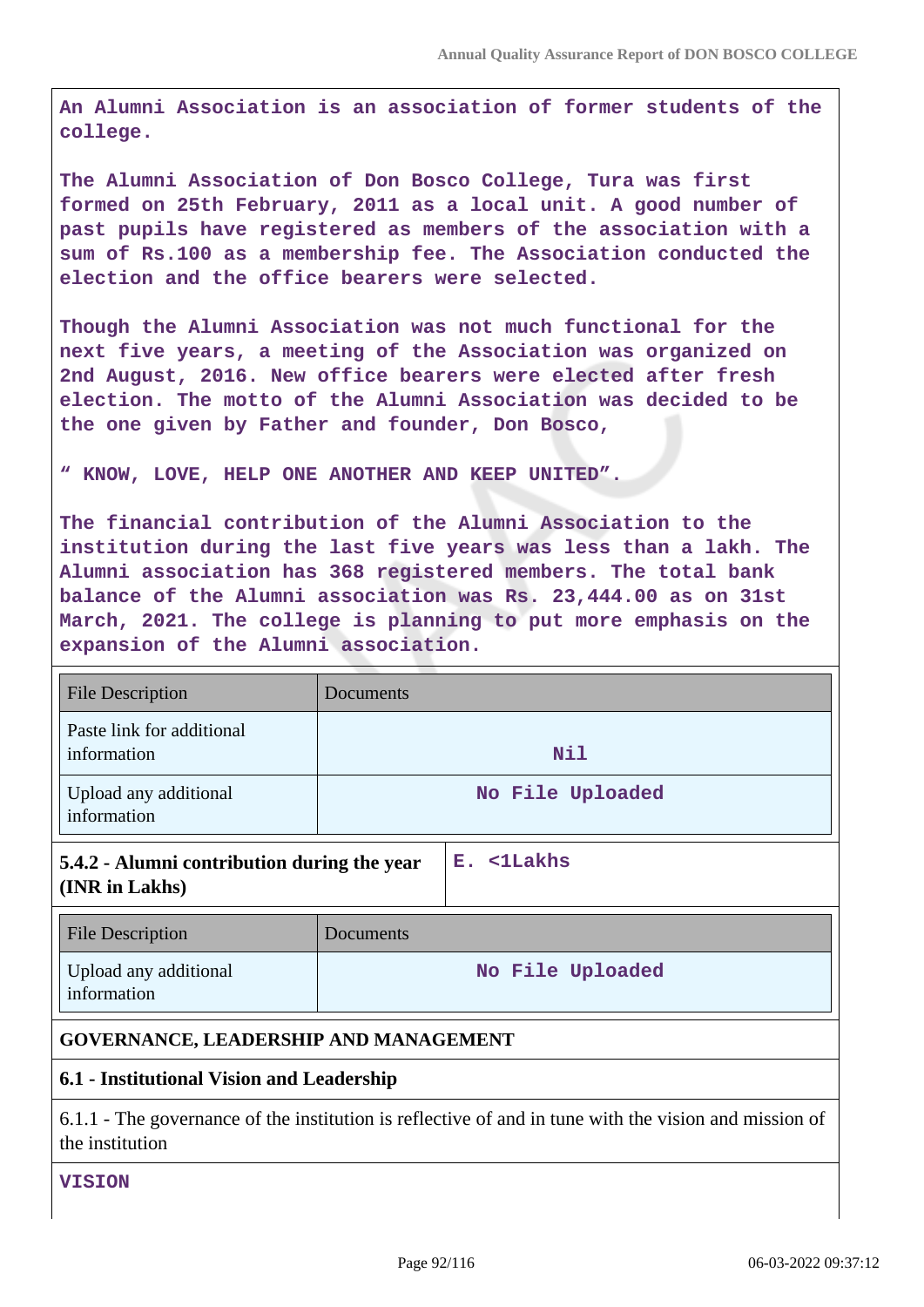**"Inspired by the benign and noble teachings of the Lord Jesus Christ who said,**

**"Iam the Way, the Truth and the Life," and guided by the educational philosophy of St. John Bosco, the college has the avowed vision of bringing holistic, quality higher education within the reach of all."**

#### **MISSION**

**"To provide an education that is participatory in nature, intellectual competence, multi- skill oriented, value based and socially committed for the development of persons and enrichment of society."**

**COAT OF ARMS**

**The Coat of Arms of the college contains the motto of the college, "In Pursuit of Excellence" and three distinct components – sun, eagle and mountains. The radiant sun is the source, the giver that bestows light, energy, inspiration and divine guidance. The soaring eagle is the seeker that looks for all that is good, noble and uplifting in the world of knowledge, skills and values. The green mountains and valleys represent the process whereby the seeker ascends, descends and strives until he/she arrives at the top. True to our motto, we are passionate about excellence in every sphere of our academic, professional and social life.**

| <b>File Description</b>                  | <b>Documents</b> |
|------------------------------------------|------------------|
| Paste link for additional<br>information | Nil              |
| Upload any additional<br>information     | No File Uploaded |

6.1.2 - The effective leadership is visible in various institutional practices such as decentralization and participative management.

**CASE STUDY OF THE ANNUAL COLLEGE WEEK**

**The Annual College Week reflects the decentralization and and participative management practiced in the institution. The**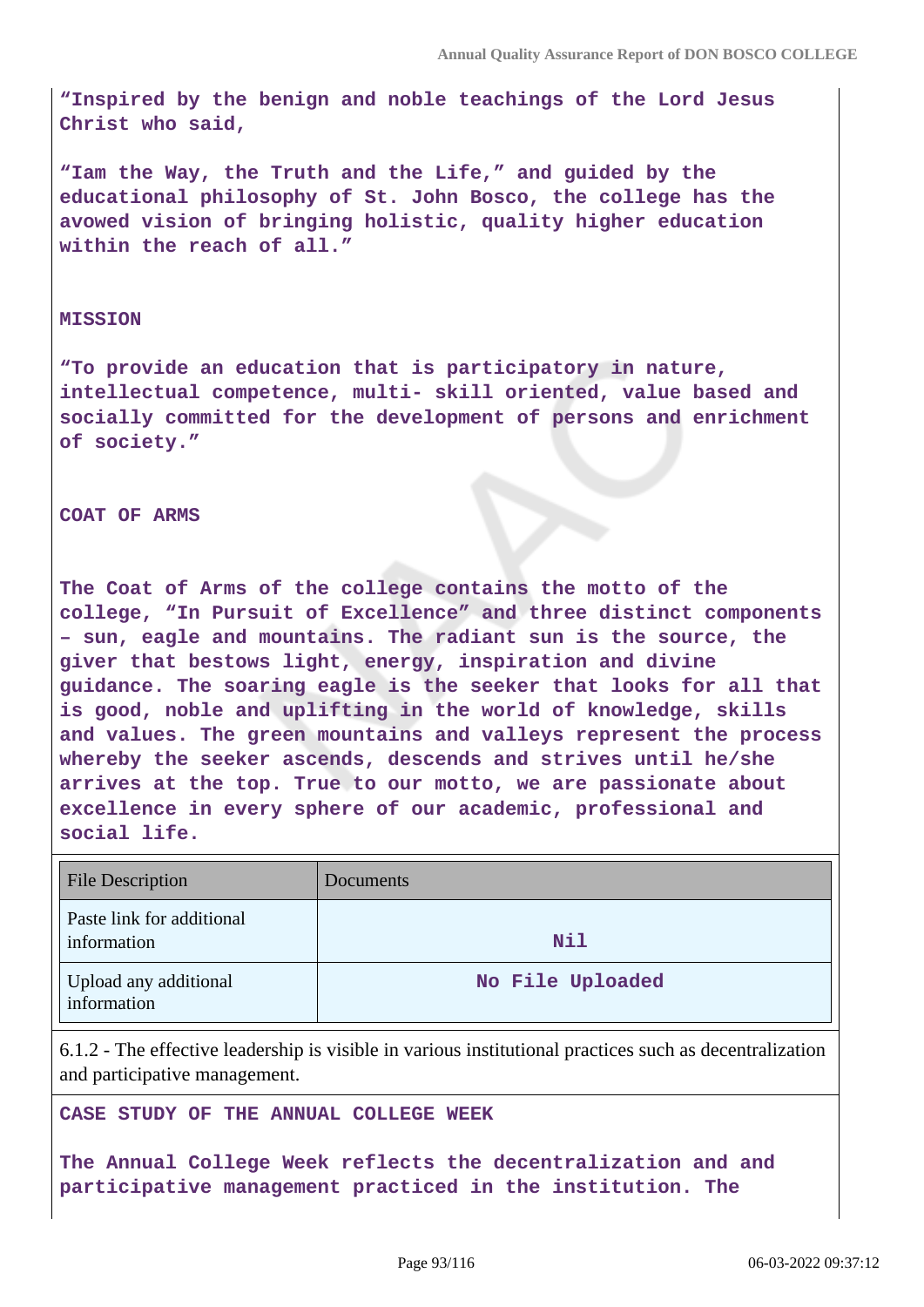**decision to organise the Annual College Week is taken by the Academic Council where the date is fixed and later the Games and Sports Committee along with the Students Welfare Association (SWA) of the college is entrusted the responsibility to organize the same. The students, teachers and non- teaching staff work together in managing the events. The committees of the college week su[ervise the division of the various events. The teacher execute his/her task effectively. Each event is supervised by a teacher and co- coordinators to assist the supervisor and 2 SWA members. The Finance Committee allocates and disburses funds to the various events based on the budget prepared by the event supervisor. The Games and Sports Committee prepares a chart for various events and the person in charges (including teaching and non teaching staff) and puts up on the notice board. The opening and closing ceremony of the college week is looked after by the Literary, Social and Cultural Committee.**

**Thus the effective leadership is visible in this college week such as decentralization and participative management.**

| <b>File Description</b>                  | Documents        |
|------------------------------------------|------------------|
| Paste link for additional<br>information | Nil              |
| Upload any additional<br>information     | No File Uploaded |

### **6.2 - Strategy Development and Deployment**

6.2.1 - The institutional Strategic/ perspective plan is effectively deployed

**Organising of National and International Seminars and Webinars**

**Organising of seminars and webinars by the various departments help an individual teacher expose to various topics through presentations and discussions and an ideal opportunity to equip oneself with wide range of knowledge in a specific field. It also helps to fulfil professional and academic goals.**

**Webinars are the latest term employed by most of the teachinglearning institutions. It helps the teachers to update their skills with the recent trends and technologies related to their respective fields. As there is an ample opportunity for the participants to attend webinars simply from home without spending money, it really benefitted the teaching faculties.**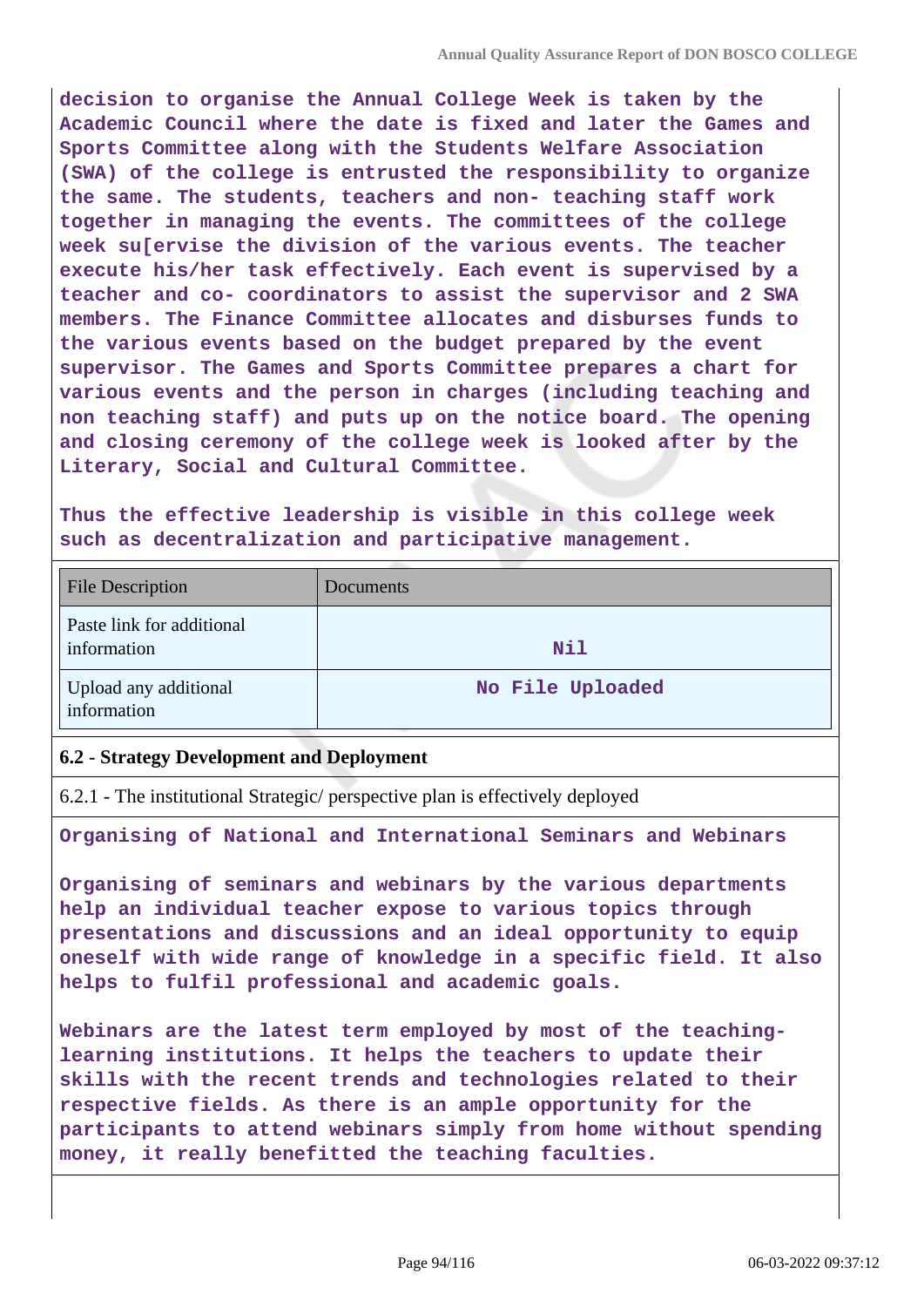| <b>File Description</b>                                   | Documents |
|-----------------------------------------------------------|-----------|
| Strategic Plan and deployment<br>documents on the website | View File |
| Paste link for additional<br>information                  | Nil       |
| Upload any additional<br>information                      | View File |

6.2.2 - The functioning of the institutional bodies is effective and efficient as visible from policies, administrative setup, appointment and service rules, procedures, etc.

**The College organization is composed of the Governing Body, The Academic Council, The Heads of the Departments, the IQAC and the College committees.**

**The Governing Body is responsible for policy making and strategic plans; while the Academic Council is responsible for proposals of the policies and plans for taking appropriate decisions. The Heads of the Departments are responsible for the implementation of the decisions in the department and reports to the academic council. The Internal Quality Assessment Cell (IQAC) is constituted in the institution under the chairmanship of head of the institution with teachers of academic unit and one or two members from administrative units and a few teachers and a few distinguished educationists/ representatives of local committee. The College committees are formed with convenors and it member to cater to the needs of the academics and non-academics.**

| <b>File Description</b>                                                                                                                                    | Documents |                                                                   |
|------------------------------------------------------------------------------------------------------------------------------------------------------------|-----------|-------------------------------------------------------------------|
| Paste link for additional<br>information                                                                                                                   |           | Nil                                                               |
| Link to Organogram of the<br>Institution webpage                                                                                                           |           | https://donboscocollege.ac.in/pages/Admini<br>strative%20Set%20up |
| Upload any additional<br>information                                                                                                                       |           | No File Uploaded                                                  |
| 6.2.3 - Implementation of e-governance in<br>areas of operation Administration Finance<br>and Accounts Student Admission and<br><b>Support Examination</b> |           | A. All of the above                                               |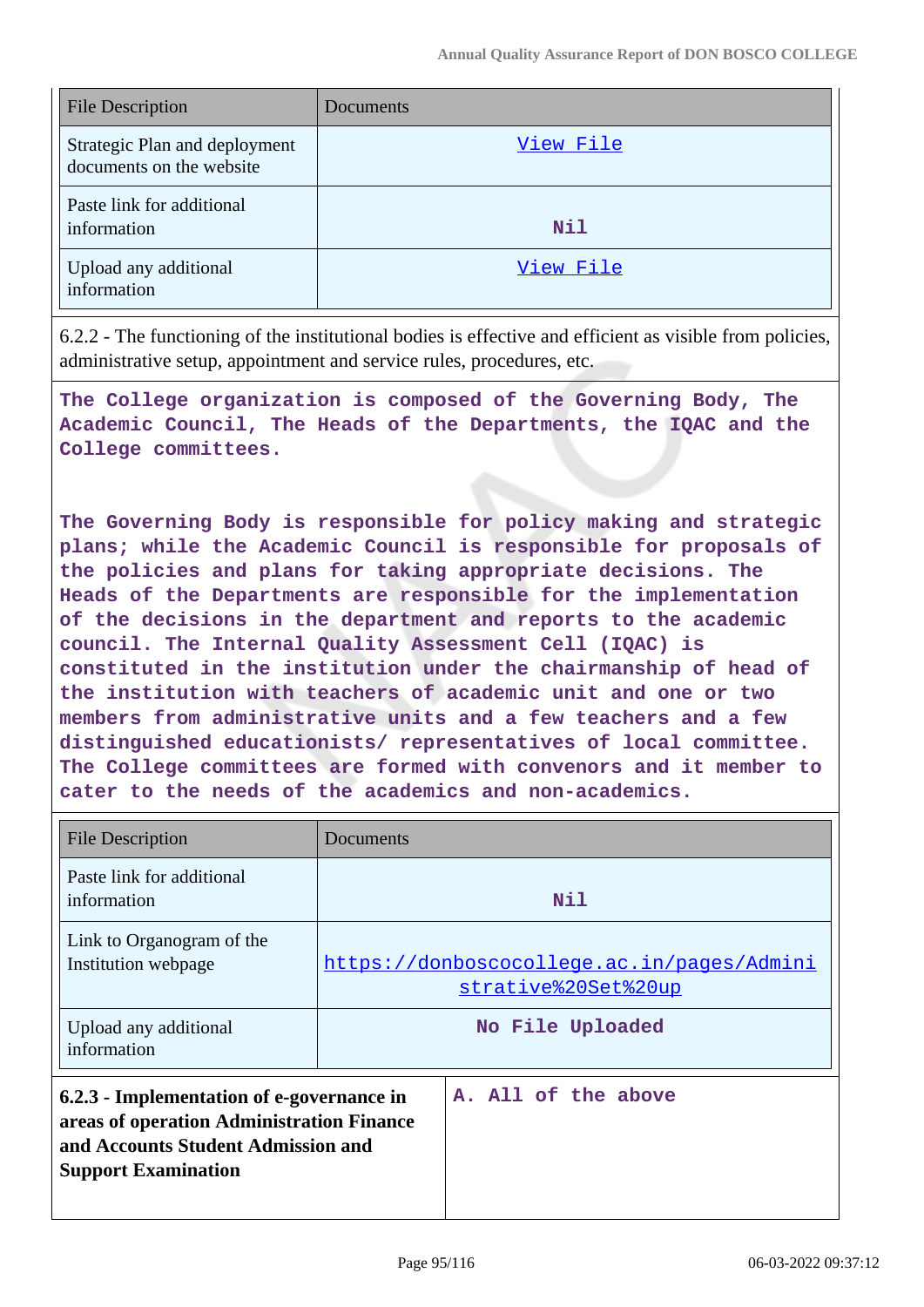| <b>File Description</b>                                                                                       | Documents |
|---------------------------------------------------------------------------------------------------------------|-----------|
| ERP (Enterprise Resource)<br>Planning)Document                                                                | View File |
| Screen shots of user interfaces                                                                               | View File |
| Any additional information                                                                                    | View File |
| Details of implementation of e-<br>governance in areas of<br>operation, Administration etc<br>(Data Template) | View File |

## **6.3 - Faculty Empowerment Strategies**

6.3.1 - The institution has effective welfare measures for teaching and non- teaching staff

**Don Bosco College, Tura has well-placed Welfare schemes for Teaching Staff. To begin with the College maintains Contributory Provident Fund (CPF) and Public Provident Fund (PPF). In order to aid the staff in times of dire need, there is provision for Loan facilities from the bank through Principal's recommendation to the bank and Loan facilities without interest from the Principal. The College also provides stimuli for advancement in academics among the teaching staff by offering incentives for College Financed teachers with B. Ed, M. Phil, Ph. D, NET. In a bid to keep abreast of the information technology and learning the college provides Wi-Fi facility to the teachers and the nonteaching staff. Other welfare schemes offered by the college include (i) Maternity Leave, (ii) Staff quarters, and (iii) Medical Care offered by the college in the forms of Eye Camp, Oral Checkup and other Medical Checkups**

| <b>File Description</b>                  | Documents |
|------------------------------------------|-----------|
| Paste link for additional<br>information | Nil       |
| Upload any additional<br>information     | View File |

**6.3.2 - Number of teachers provided with financial support to attend conferences/ workshops and towards membership fee of professional bodies during the year**

**6.3.2.1 - Number of teachers provided with financial support to attend conferences/workshops and towards membership fee of professional bodies during the year**

**0**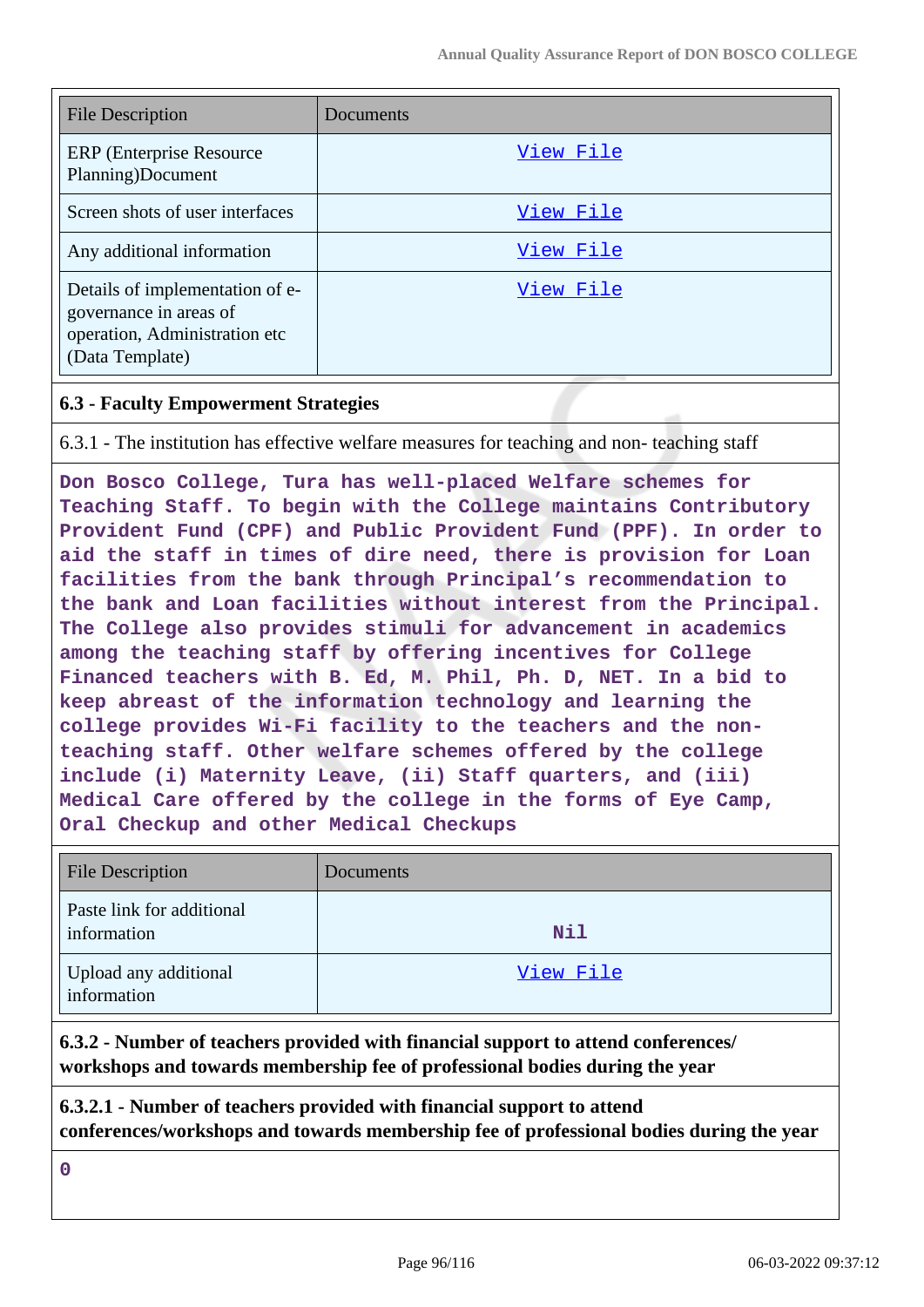| <b>File Description</b>                                                                                                          | Documents        |
|----------------------------------------------------------------------------------------------------------------------------------|------------------|
| Upload any additional<br>information                                                                                             | No File Uploaded |
| Details of teachers provided<br>with financial support to attend<br>conference, workshops etc<br>during the year (Data Template) | View File        |

**6.3.3 - Number of professional development /administrative training programs organized by the institution for teaching and non-teaching staff during the year**

**6.3.3.1 - Total number of professional development /administrative training Programmes organized by the institution for teaching and non teaching staff during the year**

| 1                                                                                                                                                                       |                  |
|-------------------------------------------------------------------------------------------------------------------------------------------------------------------------|------------------|
| <b>File Description</b>                                                                                                                                                 | Documents        |
| Reports of the Human Resource<br><b>Development Centres</b><br>(UGCASC or other relevant<br>centres).                                                                   | No File Uploaded |
| Reports of Academic Staff<br>College or similar centers                                                                                                                 | No File Uploaded |
| Upload any additional<br>information                                                                                                                                    | <u>View File</u> |
| Details of professional<br>development / administrative<br>training Programmes organized<br>by the University for teaching<br>and non teaching staff (Data<br>Template) | View File        |

**6.3.4 - Number of teachers undergoing online/face-to-face Faculty development Programmes (FDP) during the year (Professional Development Programmes, Orientation / Induction Programmes, Refresher Course, Short Term Course etc.)**

**6.3.4.1 - Total number of teachers attending professional development Programmes viz., Orientation / Induction Programme, Refresher Course, Short Term Course during the year**

**10**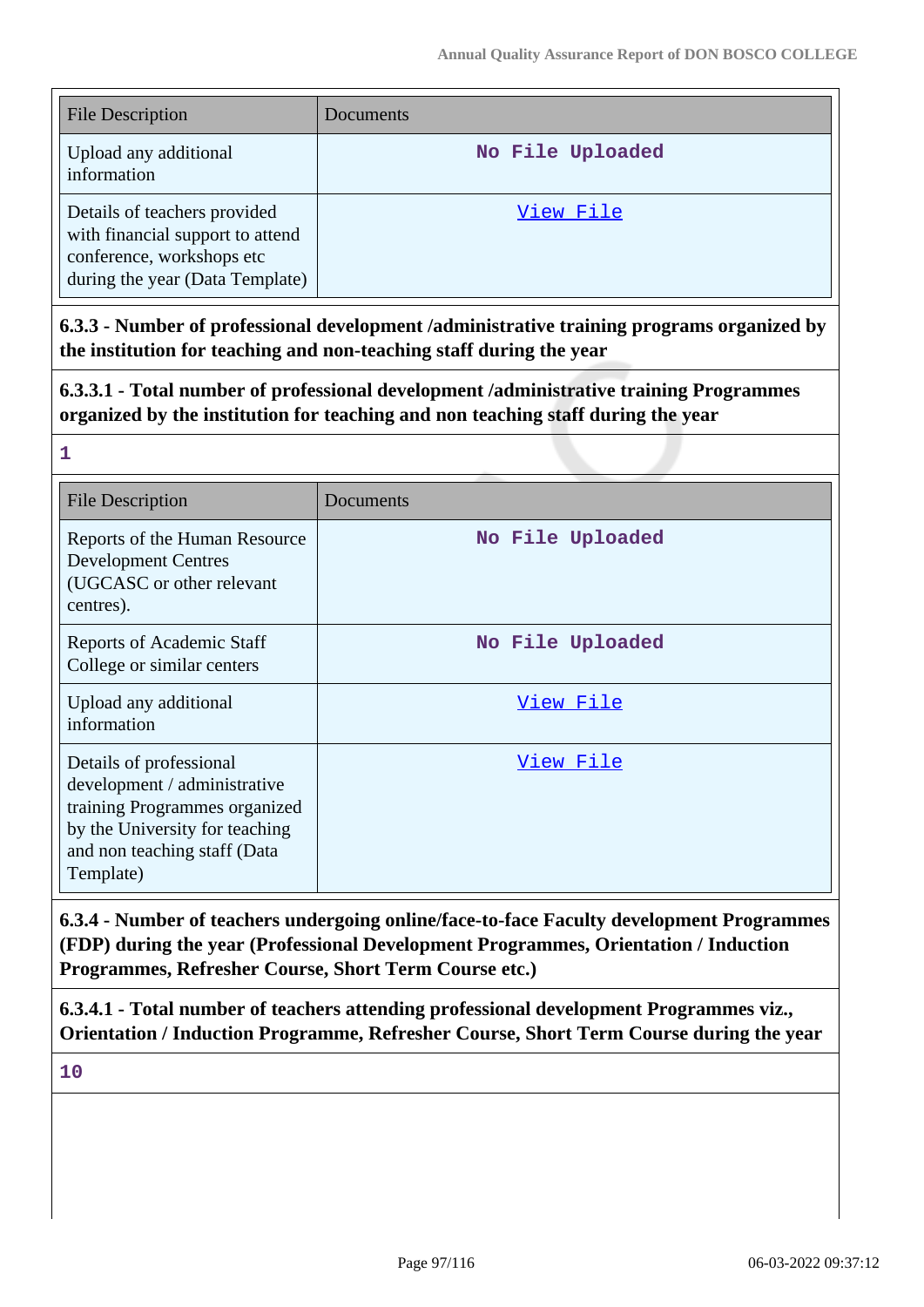| <b>File Description</b>                                                                                    | Documents        |
|------------------------------------------------------------------------------------------------------------|------------------|
| <b>IQAC</b> report summary                                                                                 | No File Uploaded |
| Reports of the Human Resource<br><b>Development Centres</b><br>(UGCASC or other relevant<br>centers)       | View File        |
| Upload any additional<br>information                                                                       | No File Uploaded |
| Details of teachers attending<br>professional development<br>programmes during the year<br>(Data Template) | View File        |

#### 6.3.5 - Institutions Performance Appraisal System for teaching and non- teaching staff

**The institution has performance appraisal system for both teaching and non-teaching staff. Feed back in the form of questionnaires is prepared by IQAC and circulated to students of all the semesters. The students evaluate the performance of the teachers on various parameters. Besides, the Principal and Academic Council hold a meeting to analyze the result for every semester. The IQAC regulate, monitor and conduct Administrative & Academic Audit (AAA) to evaluate the performance of the department and the individual staff members.**

**With regards to the Semester Examinations, the Principal holds a meeting with the Academic Council to review and analyze the performance of students after the declaration of each semester results.**

| <b>File Description</b>                  | Documents  |
|------------------------------------------|------------|
| Paste link for additional<br>information | <b>Nil</b> |
| Upload any additional<br>information     | View File  |

#### **6.4 - Financial Management and Resource Mobilization**

6.4.1 - Institution conducts internal and external financial audits regularly Enumerate the various internal and external financial audits carried out during the year with the mechanism for settling audit objections within a maximum of 200 words

**The college internal financial audit is carried out in the financial year by the Chartered Accountant. External audit is**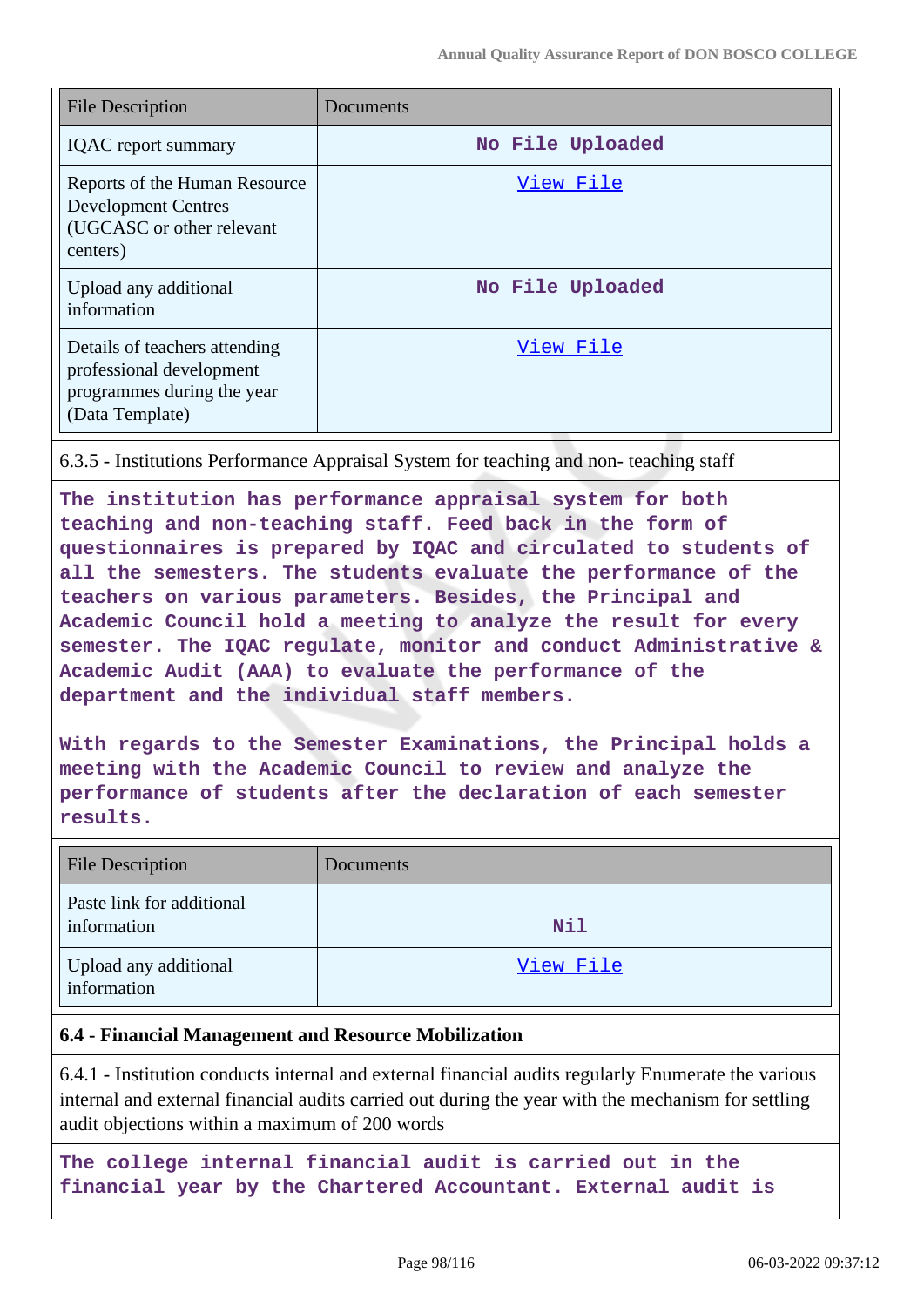**conducted by the Office of the Accounts (local audit) Tura and Shillong in accordance with the rules of Government Audit. The college has not encountered any major audit objections so far.**

| <b>File Description</b>                  | Documents  |
|------------------------------------------|------------|
| Paste link for additional<br>information | <b>Nil</b> |
| Upload any additional<br>information     | View File  |

**6.4.2 - Funds / Grants received from non-government bodies, individuals, philanthropers during the year (not covered in Criterion III)**

**6.4.2.1 - Total Grants received from non-government bodies, individuals, Philanthropers during the year (INR in Lakhs)**

**0**

| <b>File Description</b>                                                                                                                        | Documents        |
|------------------------------------------------------------------------------------------------------------------------------------------------|------------------|
| Annual statements of accounts                                                                                                                  | No File Uploaded |
| Any additional information                                                                                                                     | No File Uploaded |
| Details of Funds / Grants<br>received from of the non-<br>government bodies, individuals,<br>Philanthropers during the year<br>(Data Template) | View File        |

6.4.3 - Institutional strategies for mobilization of funds and the optimal utilization of resources

**The College has worked out a resource mobilization policy and procedures in order to aid functioning and development of the institution. The college management collects development fees from students for college development needs. The college also mobilizes financial resources by renting DBCTE Seminar Hall and Basketball Court. Besides the above, the College also rents its Computer Centre to other institutions like Sikkim Manipal University, State Bank of India, Medical Departments etc. for conducting their exam. All the contributions and payments accruing from various sources are properly accounted.**

**The college also generates its revenues from Rubber Plantation. 5000 rubber trees were planted and the tapping of latex was done from the year 2018 and the management could generate Rs. 5 lakhs. In addition, the college also avails of the Chief Minister's Funds for excursion. The College gets small fundings to celebrate**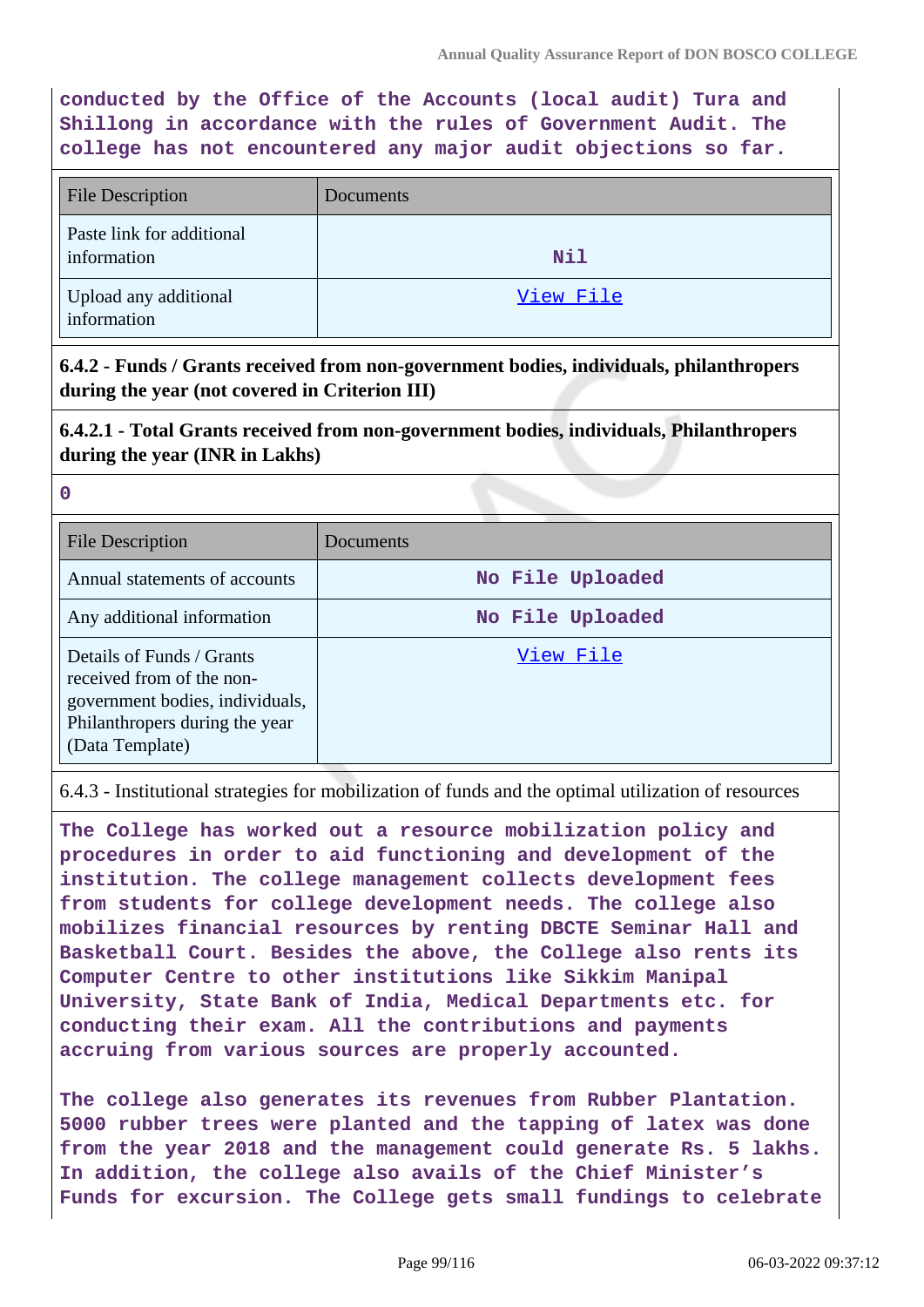**various International days. For instance, the Social Welfare Department, Govt. of Meghalaya financially assisted the college for the celebration of International Women's Day. The District Administration too allotted some funds to observe the World Environment Day.**

| <b>File Description</b>                  | Documents |
|------------------------------------------|-----------|
| Paste link for additional<br>information | Nil       |
| Upload any additional<br>information     | View File |

### **6.5 - Internal Quality Assurance System**

6.5.1 - Internal Quality Assurance Cell (IQAC) has contributed significantly for institutionalizing the quality assurance strategies and processes

**The two practices institutionalized by IQAC are:**

**1.Organising of National and International Seminars and Webinars**

**Organizing of seminars and webinars help an individual teacher expose to various topics through presentations and discussions and an ideal opportunity to equip oneself with wide range of knowledge in a specific field. It also helps to fulfil professional and academic goals.**

**Webinars are the latest term employed by most of the teachinglearning institutions. It helps the teachers to update their skills with the recent trends and technologies related to their respective fields. As there is an ample opportunity for the participants to attend webinars simply from home without spending money, it really benefitted the teaching faculties.**

**2. Encouraging of Faculty members to participate in online FDP, RC, OC, MOOCS, MOODLE**

**IQAC encourages the faculty members to participate in various FDP, RC, OC etc. so that it not only helps to gain their knowledge in their own disciplines but also to obtain wide information on various pedagogy, creating LMS and sharing ideas through participation in short term programs.**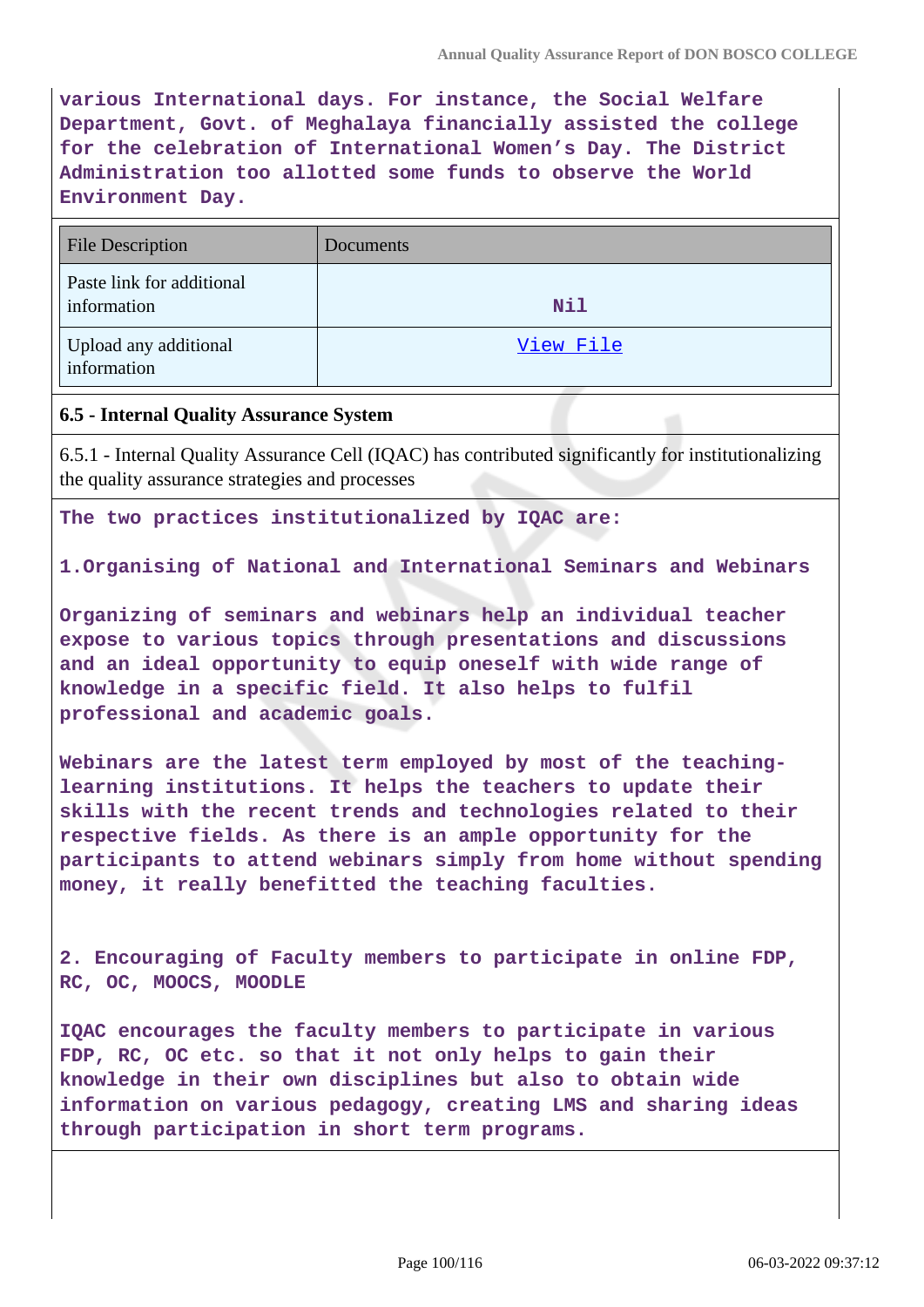| <b>File Description</b>                  | Documents |
|------------------------------------------|-----------|
| Paste link for additional<br>information | Nil       |
| Upload any additional<br>information     | View File |

6.5.2 - The institution reviews its teaching learning process, structures & methodologies of operations and learning outcomes at periodic intervals through IQAC set up as per norms and recorded the incremental improvement in various activities

**The key function and role of IQAC is to ensure, monitor and regulate the mechanism of providing quality education to the students through effective pedagogy. The institutional reviews are obtained by conducting Academic Audits and by collecting feedback from students and teachers.**

**To begin with the IQAC Conducts Annual Academic Audits, wherein departments make an analysis of their Strengths, Weaknesses, Opportunities, Challenges (SWOC) of their performance based on students' results, any research projects taken up, course coverage and use of ICT-related pedagogical methodologies. Based on the audit, the Academic Audit Coordinator and IQAC gives constructive feedback to the Departments suggesting measures for internal quality enhancement.**

**In addition to this, feedback from stakeholders like students, and staff to facilitate teaching-learning reforms are procured which helps in obtaining an honest reflection about the teachers and the coverage of course contents especially in academics. Student feed-back on teachers is conducted regularly. A careful analysis of the feed-back received is done and communicated to the teachers to enable them to improve in the required area. The implementation of the above two practices help the departments as well as the institution to bring about reforms in teachinglearning process, structure, methodologies and learning outcomes. IQAC suggests innovative pedagogical methodologies**

| <b>File Description</b>                  | Documents        |
|------------------------------------------|------------------|
| Paste link for additional<br>information | <b>Nil</b>       |
| Upload any additional<br>information     | No File Uploaded |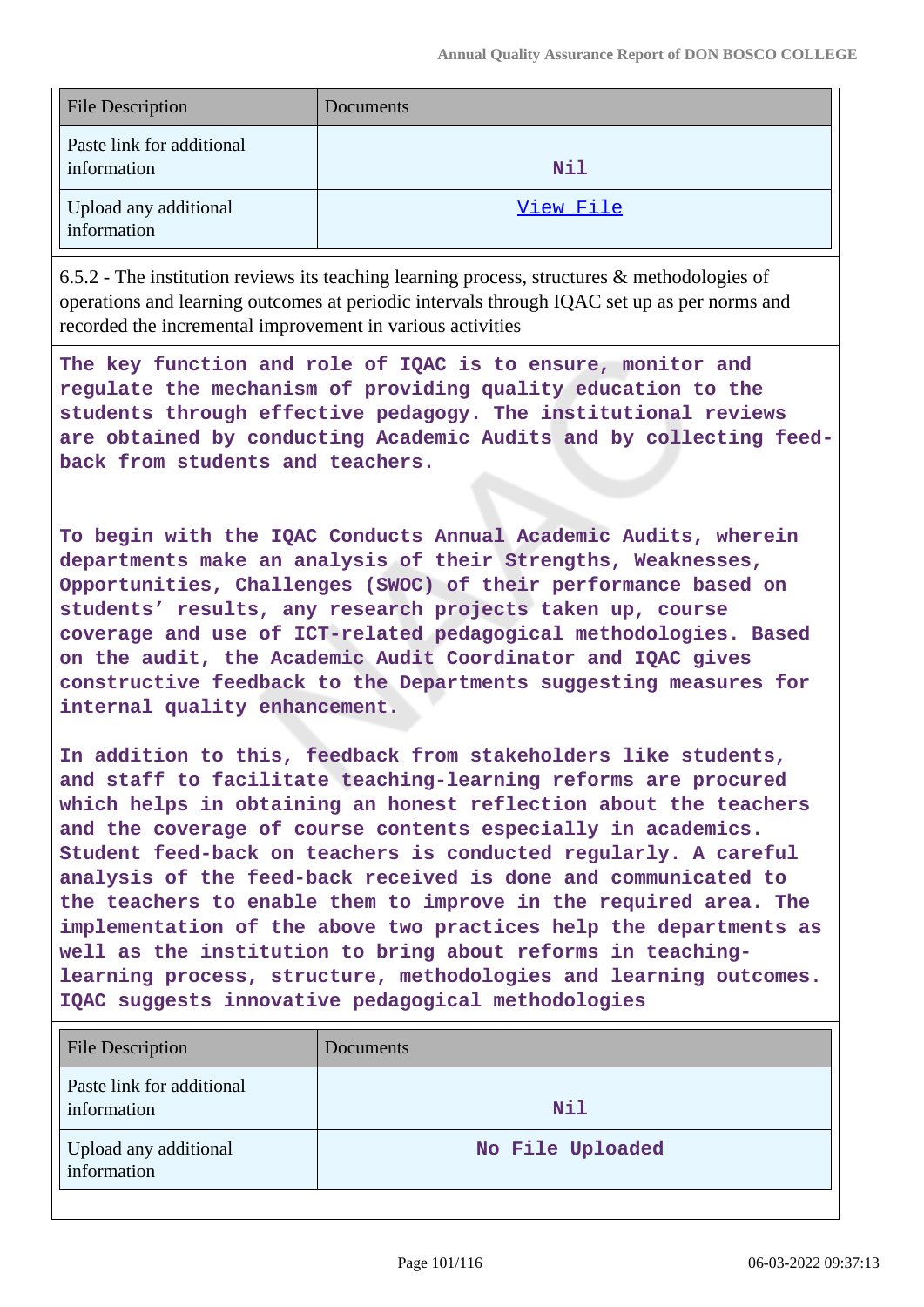| 6.5.3 - Quality assurance initiatives of the   |  |  | B. Any 3 of the above |
|------------------------------------------------|--|--|-----------------------|
| institution include: Regular meeting of        |  |  |                       |
| <b>Internal Quality Assurance Cell (IQAC);</b> |  |  |                       |
| Feedback collected, analyzed and used for      |  |  |                       |
| improvements Collaborative quality             |  |  |                       |
| initiatives with other institution(s)          |  |  |                       |
| <b>Participation in NIRF any other quality</b> |  |  |                       |
| audit recognized by state, national or         |  |  |                       |
| international agencies (ISO Certification,     |  |  |                       |
| <b>NBA</b> )                                   |  |  |                       |
|                                                |  |  |                       |

| <b>File Description</b>                                                                         | Documents                                                                                       |
|-------------------------------------------------------------------------------------------------|-------------------------------------------------------------------------------------------------|
| Paste web link of Annual<br>reports of Institution                                              | https://donboscocollege.ac.in/public/front<br>end/annual reports/ANNUAL%20REPORT%202020.<br>pdf |
| Upload e-copies of the<br>accreditations and certifications                                     | View File                                                                                       |
| Upload any additional<br>information                                                            | No File Uploaded                                                                                |
| <b>Upload details of Quality</b><br>assurance initiatives of the<br>institution (Data Template) | View File                                                                                       |

# **INSTITUTIONAL VALUES AND BEST PRACTICES**

#### **7.1 - Institutional Values and Social Responsibilities**

7.1.1 - Measures initiated by the Institution for the promotion of gender equity during the year

**The institute conducts regular gender equity promotion and gendersensetization programs in various ways. The most relevant of such programmes is the celebration of the International Women's Day by the college, International Women's Day was celebrated on 8 March, 2021. On the occasion, the services of two women who the College Maintainence Staff - Smt. Lakji Sangma and Justa M. Sangma were acknowledged and they were given special honour as Chief Guests of the function. Tokens of appreciation were also given to them.**

**Gender sensitivity is an inherent value in the cultural ethos of the institute and its neighboring community, as is evident by the following facilities –Security guards at the college entries. Extensive surveillance network with 24x7 monitored control rooms. Strict implementation of Anti-Ragging, Anti-Smoking, No Eve-**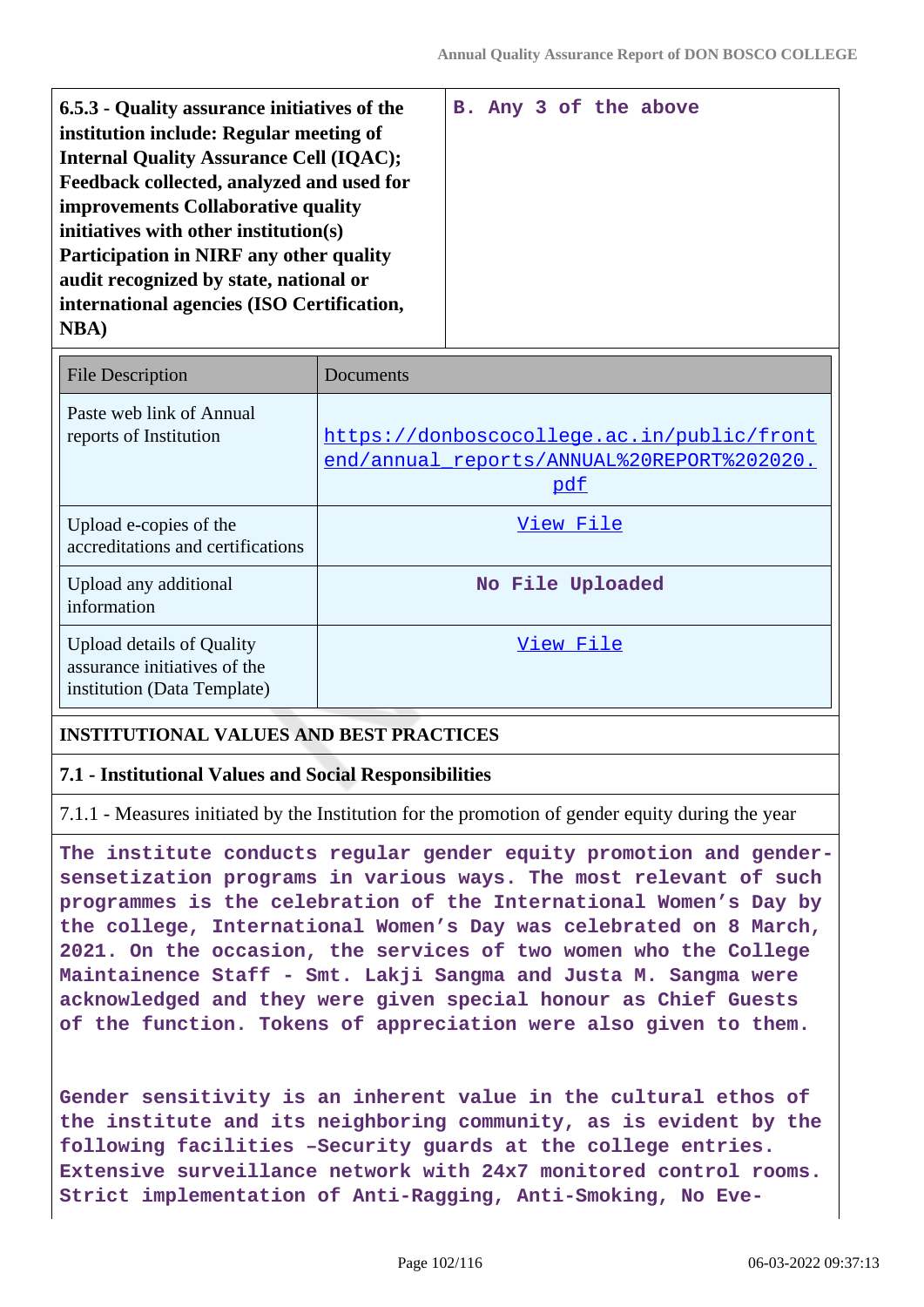**Teasing and Mobile Free Campus. Separate hostels for women with dedicated wardens.**

**The separate common rooms have been allocated for women in the college.**

**Additional initiatives ensure active participation of students in cocurricular activities including sports, quiz competitions, etc.**

| <b>File Description</b>                                                                                                                                                                                                                                                             | Documents                                                    |  |  |
|-------------------------------------------------------------------------------------------------------------------------------------------------------------------------------------------------------------------------------------------------------------------------------------|--------------------------------------------------------------|--|--|
| Annual gender sensitization<br>action plan                                                                                                                                                                                                                                          | Nil                                                          |  |  |
| Specific facilities provided for<br>women in terms of: a. Safety<br>and security b. Counseling c.<br>Common Rooms d. Day care<br>center for young children e.<br>Any other relevant information                                                                                     | https://donboscocollege.ac.in/pages/Geo%20<br>tagged%20photo |  |  |
| D. Any 1 of the above<br>7.1.2 - The Institution has facilities for<br>alternate sources of energy and energy<br>conservation measures Solar energy<br><b>Biogas plant Wheeling to the Grid Sensor-</b><br>based energy conservation Use of LED bulbs/<br>power efficient equipment |                                                              |  |  |
| <b>File Description</b>                                                                                                                                                                                                                                                             | Documents                                                    |  |  |
| Geo tagged Photographs                                                                                                                                                                                                                                                              | View File                                                    |  |  |
| Any other relevant information                                                                                                                                                                                                                                                      | No File Uploaded                                             |  |  |

7.1.3 - Describe the facilities in the Institution for the management of the following types of degradable and non-degradable waste (within 200 words) Solid waste management Liquid waste management Biomedical waste management E-waste management Waste recycling system Hazardous chemicals and radioactive waste management

**Don Bosco College Tura has reliable system for the management various types of wastes. The college has segregated waste into one part: College facilitates several techniques for the management of degradable and non-degradable waste. The college has waste-baskets for collection of various wastes like papers and food-packages, etc. There is a committee that deals with the minimization of wastes. Every day the waste is collected in bins and disposed at a place where it can be converted into manure.**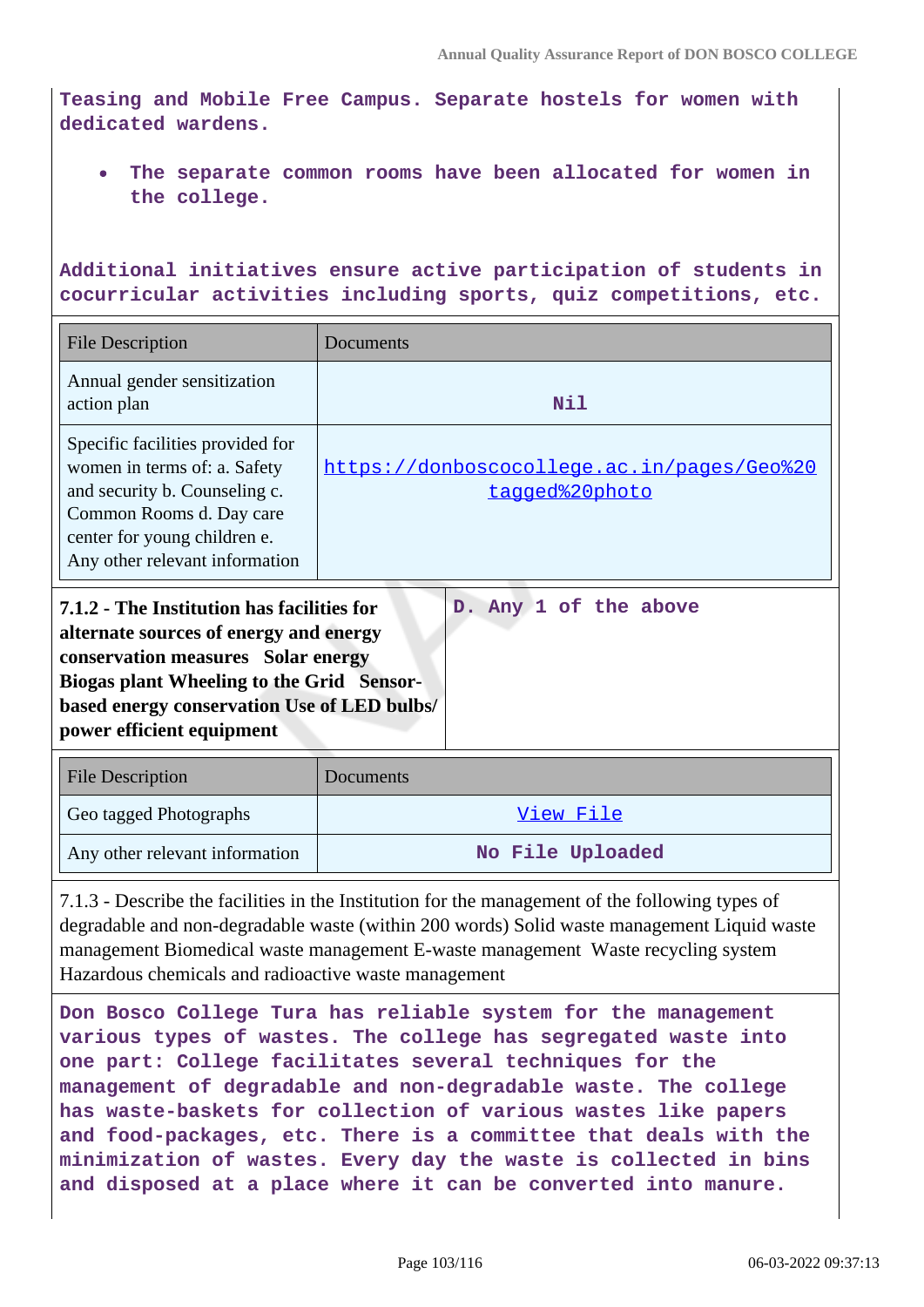**For solid waste management different bins have been placed at different departments. This ensures that solid waste segregated at the source. It is also ensured that the recycling of all these components is done in minimum cost and labour. Suitable techniques are applied for disposing of solid waste. The garbage generated is preferably treated at the site of generation.**

**The college has set up a recycling programme to meet the need of recycling the waste. The college is trying to get in touch with the top level administration and their support to ensure that the waste is properly recycled. Moreover, the college is also looking for the possible substitutes to deduce the waste to the best possible extent.**

|                                                                                                                                                                                                                                                                              | Documents                                                    |                      |  |  |  |  |
|------------------------------------------------------------------------------------------------------------------------------------------------------------------------------------------------------------------------------------------------------------------------------|--------------------------------------------------------------|----------------------|--|--|--|--|
| Relevant documents like<br>agreements/MoUs with<br>Government and other approved<br>agencies                                                                                                                                                                                 | No File Uploaded                                             |                      |  |  |  |  |
| Geo tagged photographs of the<br>facilities                                                                                                                                                                                                                                  | https://donboscocollege.ac.in/pages/Geo%20<br>tagged%20photo |                      |  |  |  |  |
| Any other relevant information                                                                                                                                                                                                                                               |                                                              | No File Uploaded     |  |  |  |  |
| 7.1.4 - Water conservation facilities available<br>in the Institution: Rain water harvesting<br><b>Bore well /Open well recharge Construction</b><br>of tanks and bunds Waste water recycling<br><b>Maintenance of water bodies and</b><br>distribution system in the campus |                                                              | E. None of the above |  |  |  |  |
|                                                                                                                                                                                                                                                                              |                                                              |                      |  |  |  |  |
| <b>File Description</b>                                                                                                                                                                                                                                                      | Documents                                                    |                      |  |  |  |  |
| Geo tagged photographs /<br>videos of the facilities                                                                                                                                                                                                                         |                                                              | No File Uploaded     |  |  |  |  |
| Any other relevant information                                                                                                                                                                                                                                               |                                                              | No File Uploaded     |  |  |  |  |
| 7.1.5 - Green campus initiatives include                                                                                                                                                                                                                                     |                                                              |                      |  |  |  |  |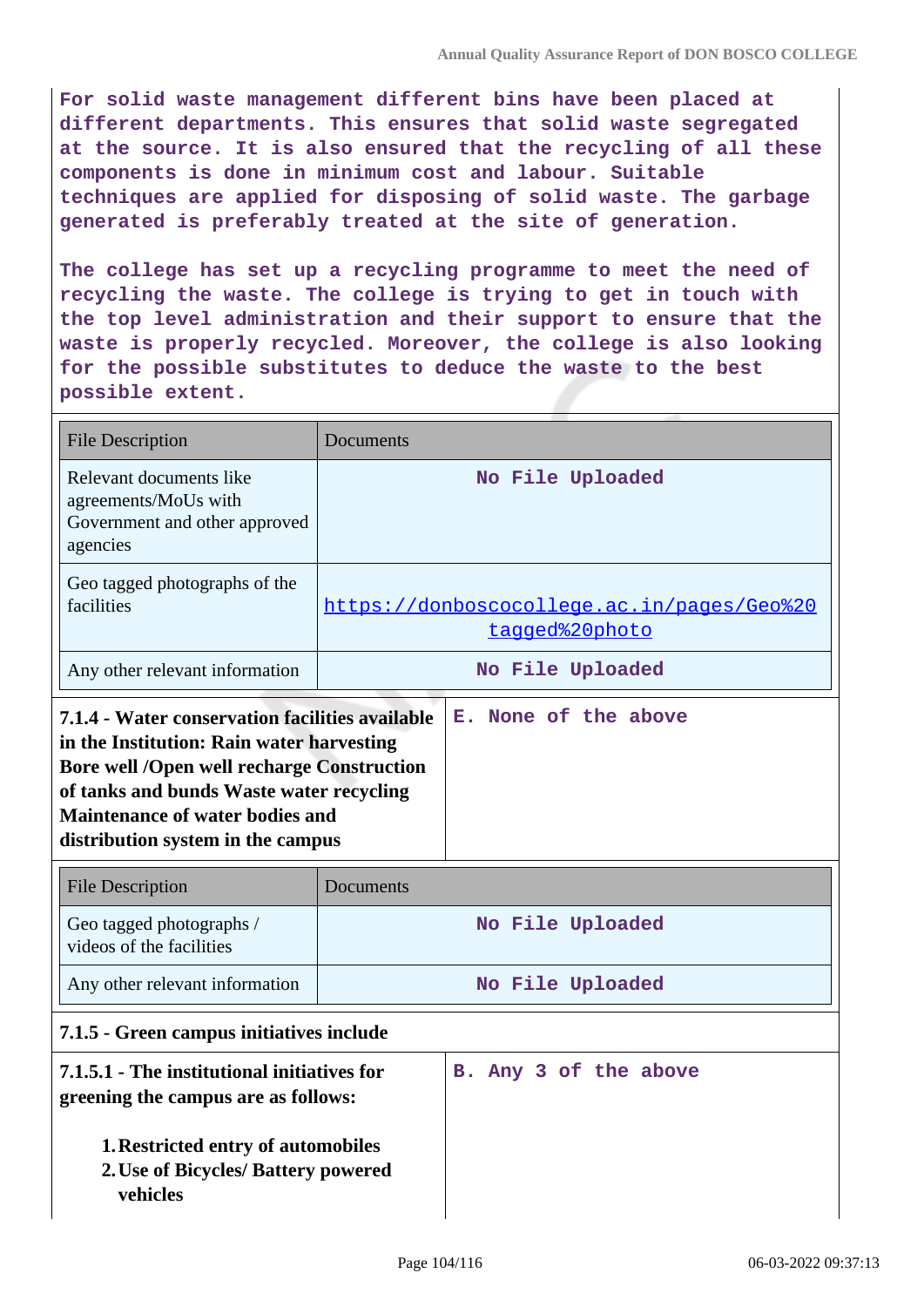# **3.Pedestrian Friendly pathways**

- **4.Ban on use of Plastic**
- **5.landscaping with trees and plants**

| <b>File Description</b>                                                                      | Documents        |  |  |  |
|----------------------------------------------------------------------------------------------|------------------|--|--|--|
| Geo tagged photos / videos of<br>the facilities                                              | View File        |  |  |  |
| Any other relevant documents                                                                 | No File Uploaded |  |  |  |
| 7.1.6 - Quality audits on environment and energy are regularly undertaken by the institution |                  |  |  |  |

| 7.1.6.1 - The institutional environment and  |  |  | C. Any 2 of the above |
|----------------------------------------------|--|--|-----------------------|
| energy initiatives are confirmed through the |  |  |                       |
| following 1. Green audit 2. Energy audit     |  |  |                       |
| 3. Environment audit 4. Clean and green      |  |  |                       |
| campus recognitions/awards 5. Beyond the     |  |  |                       |
| campus environmental promotional activities  |  |  |                       |

| <b>File Description</b>                                                                                                                                                                                                                                                                                                                                                                                                                                                                                                                            | Documents                        |  |  |  |
|----------------------------------------------------------------------------------------------------------------------------------------------------------------------------------------------------------------------------------------------------------------------------------------------------------------------------------------------------------------------------------------------------------------------------------------------------------------------------------------------------------------------------------------------------|----------------------------------|--|--|--|
| Reports on environment and<br>energy audits submitted by the<br>auditing agency                                                                                                                                                                                                                                                                                                                                                                                                                                                                    | No File Uploaded                 |  |  |  |
| Certification by the auditing<br>agency                                                                                                                                                                                                                                                                                                                                                                                                                                                                                                            | No File Uploaded                 |  |  |  |
| Certificates of the awards<br>received                                                                                                                                                                                                                                                                                                                                                                                                                                                                                                             | View File                        |  |  |  |
| Any other relevant information                                                                                                                                                                                                                                                                                                                                                                                                                                                                                                                     | No File Uploaded                 |  |  |  |
| 7.1.7 - The Institution has disabled-friendly,<br>barrier free environment Built environment<br>with ramps/lifts for easy access to<br>classrooms. Disabled-friendly washrooms<br>Signage including tactile path, lights, display<br>boards and signposts Assistive technology<br>and facilities for persons with disabilities<br>(Divyangjan) accessible website, screen-<br>reading software, mechanized equipment<br>5. Provision for enquiry and information :<br>Human assistance, reader, scribe, soft copies<br>of reading material, screen | D. Any 1 of the above<br>reading |  |  |  |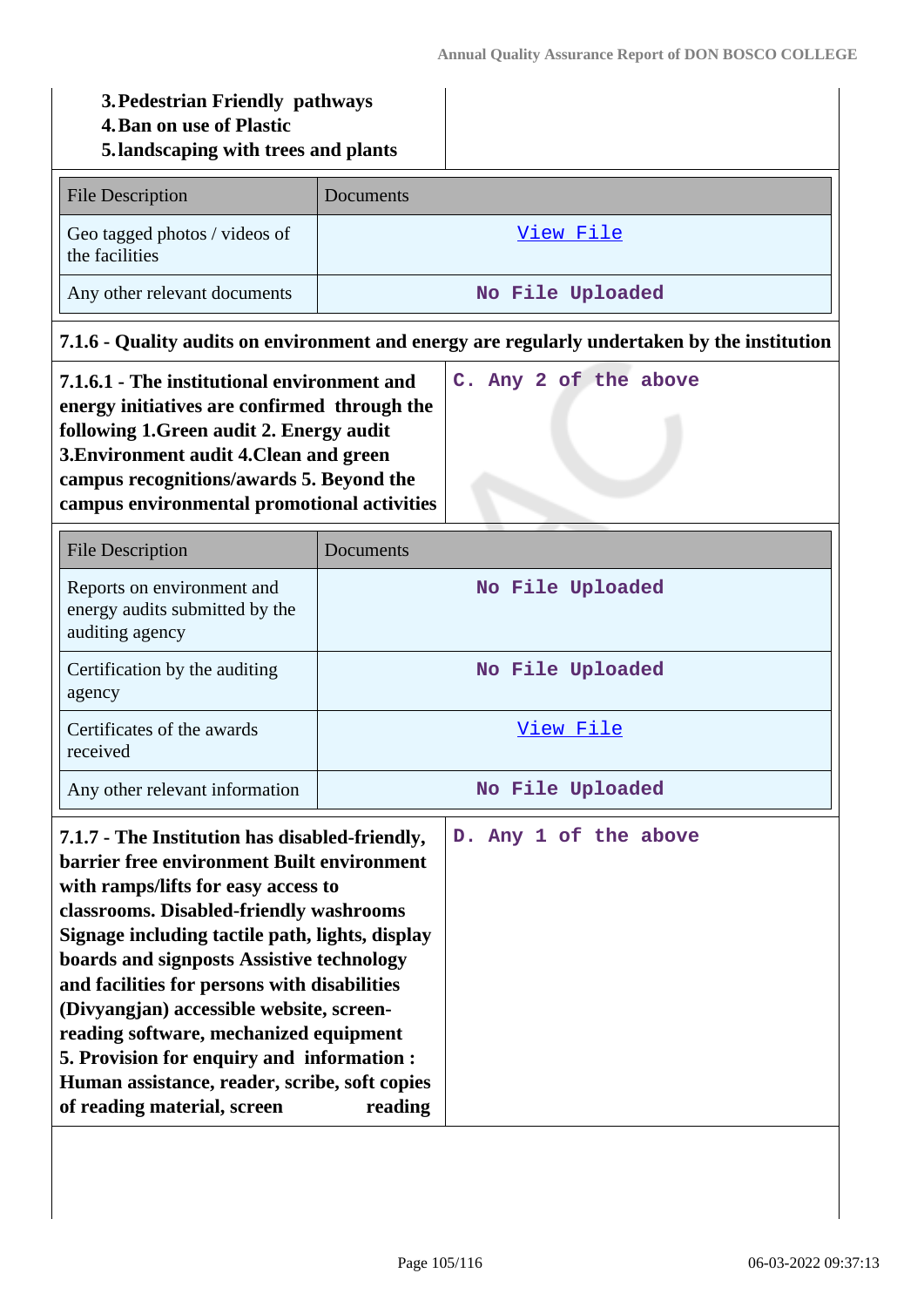| <b>File Description</b>                                                        | Documents        |
|--------------------------------------------------------------------------------|------------------|
| Geo tagged photographs /<br>videos of the facilities                           | View File        |
| Policy documents and<br>information brochures on the<br>support to be provided | No File Uploaded |
| Details of the Software<br>procured for providing the<br>assistance            | No File Uploaded |
| Any other relevant information                                                 | View File        |

7.1.8 - Describe the Institutional efforts/initiatives in providing an inclusive environment i.e., tolerance and harmony towards cultural, regional, linguistic, communal socioeconomic and other diversities (within 200 words).

**The college makes efforts and takes initiatives in providing an inclusive environment- resulting in tolerance and harmony towards cultural, regional, linguistic, communal, socio-economic and other diversities. Such efforts and initiatives get translated programmes detailed below: (i) 5 NCC Cadets from the college participating in the Online Ek Bharat Shrestha Bharat Camp on 6 and 7 July 2020, initiated by NCC Directorate North Eastern Region in collaboration with the NCC Directorate, Delhi being the Guest State. (ii) The NSS Volunteers of Don Bosco College organized an awareness programme on Covid 19 and Japanese Encephalitis (JE) collaboratively with the Babadam PHC at Chibrasongma village on the outskirt of Tura Town on 2nd October,2020. (iii) Cleanliness Drive was also carried out in Chibragre Picnic Spot by the NSS volunteers. (iv) The NSS of Don Bosco College ,Tura organized a National Webinar on the theme 'The Relevance of Mahatma Gandhi for the Youth ofToday' on the 3rd of October 2020 and (v) "Interactive Session" with Shri Ram Singh, IAS, Deputy Commissioner, West Garo Hills and Shri Jagdish Chelani, SDO, Dadenggre Block West Garo Hills and the faculty members from Science Stream of the college on11 March, 2021.**

| <b>File Description</b>                                                                                                                      | Documents        |
|----------------------------------------------------------------------------------------------------------------------------------------------|------------------|
| Supporting documents on the<br>information provided (as<br>reflected in the administrative<br>and academic activities of the<br>Institution) | No File Uploaded |
| Any other relevant information                                                                                                               | No File Uploaded |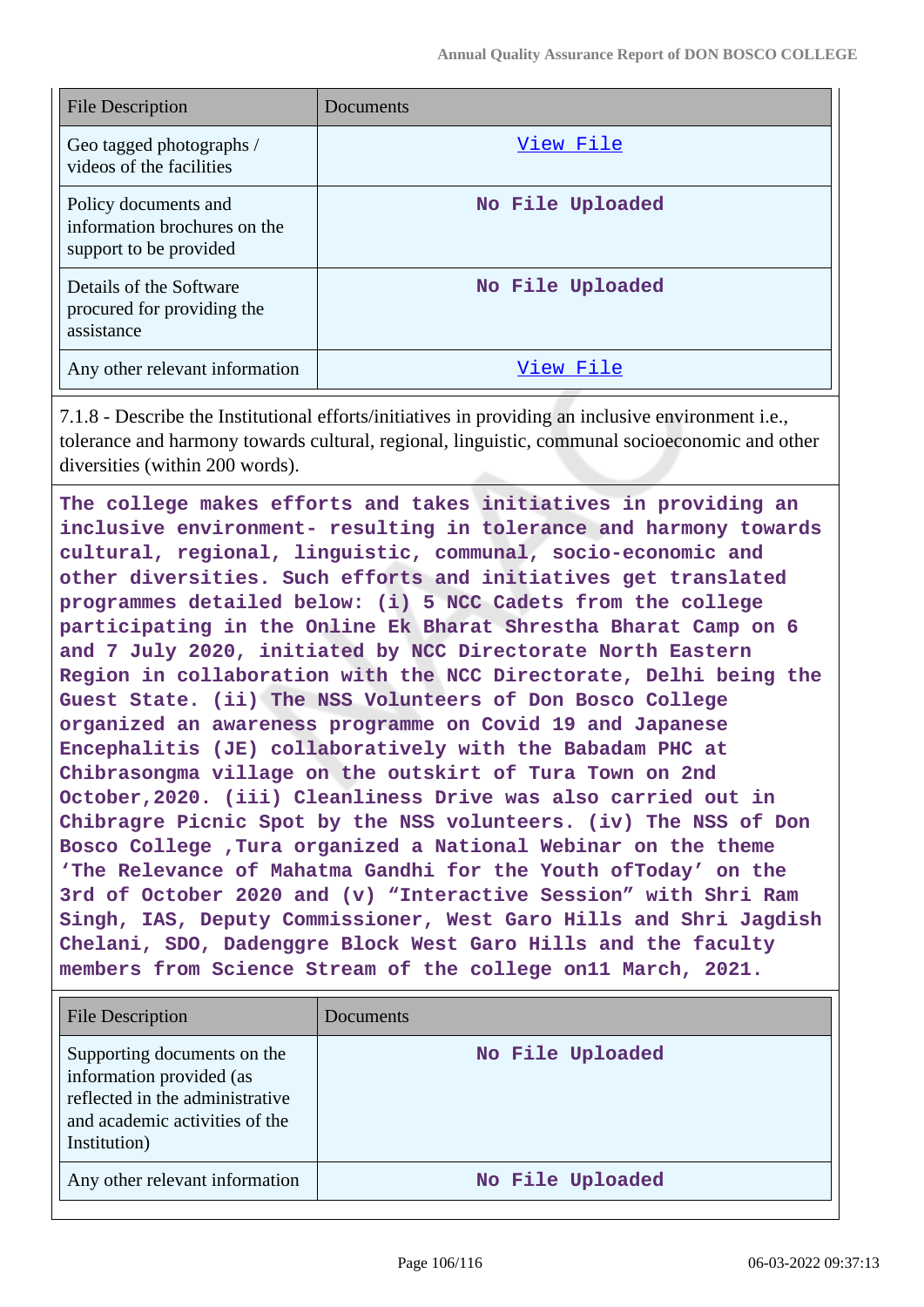7.1.9 - Sensitization of students and employees of the Institution to the constitutional obligations: values, rights, duties and responsibilities of citizens

**The Institution endeavors to inculcate values that will help students to become responsible citizens as reflected in the Constitution of India through programmes where the students of the college participated with great enthusiasm; such as- (i) Red Ribbon Quiz Competition organized by the Meghalaya Aids Control Society on November 11, 2020 and 18 November 2020, (ii) A training programme from 22nd to 26th February, 2021 by Meghalaya Battalion at Shillong for all NCC cadets. (iii) The election SWA (Students Welfare Association) leasers whereby the student body gets a share in the duties and responsibilities of the College. (iv) Cleanliness Drive of the Garo Labour Corps Memorial monument at Babupara, Tura on 15 August, 2021 by the NCC Unit of Don Bosco College, Tura. (v) A short farewell programme was organized for the outgoing NCC cadets on 27 September, 2021 as a token of appreciation for the services rendered by them.**

**The sense of responsibility of the college is proved when the college received the award "One District One Green Champion" from the Mahatma Gandhi National Council of Rural Education under the aegis of the Department of Higher Education, Ministry of Education, and Government of India for a green and clean campus.**

| <b>File Description</b>                                                                                                                                                                                                                                                                                                                                                                                                                                                                            | Documents             |
|----------------------------------------------------------------------------------------------------------------------------------------------------------------------------------------------------------------------------------------------------------------------------------------------------------------------------------------------------------------------------------------------------------------------------------------------------------------------------------------------------|-----------------------|
| Details of activities that<br>inculcate values; necessary to<br>render students in to responsible<br>citizens                                                                                                                                                                                                                                                                                                                                                                                      | No File Uploaded      |
| Any other relevant information                                                                                                                                                                                                                                                                                                                                                                                                                                                                     | No File Uploaded      |
| 7.1.10 - The Institution has a prescribed code<br>of conduct for students, teachers,<br>administrators and other staff and conducts<br>periodic programmes in this regard. The<br>Code of Conduct is displayed on the website<br>There is a committee to monitor adherence<br>to the Code of Conduct Institution organizes<br>professional ethics programmes for<br>teachers, administrators<br>students,<br>and other staff 4. Annual awareness<br>programmes on Code of Conduct are<br>organized | C. Any 2 of the above |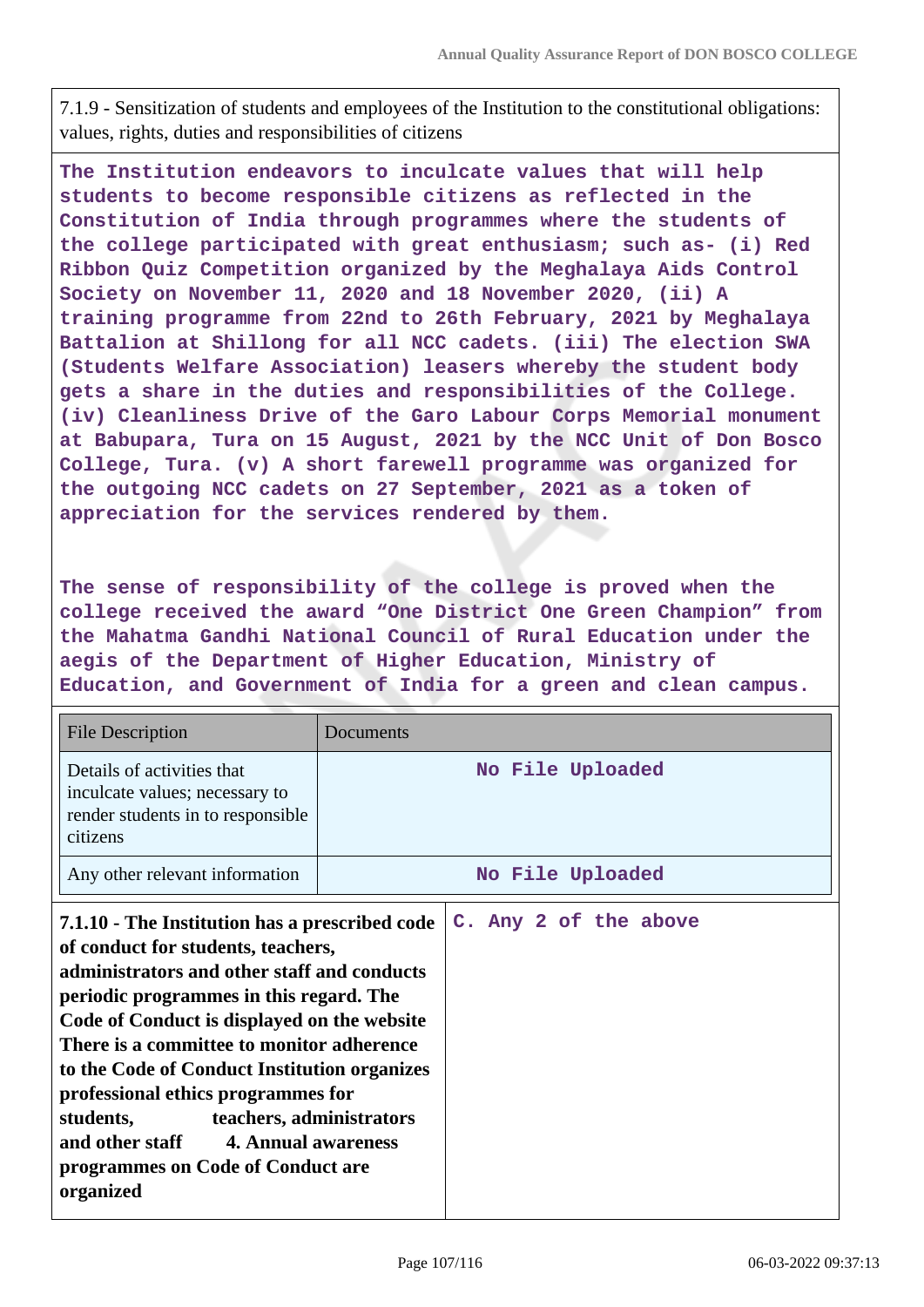| <b>File Description</b>                                                                                                                                                                                | Documents        |
|--------------------------------------------------------------------------------------------------------------------------------------------------------------------------------------------------------|------------------|
| Code of ethics policy document                                                                                                                                                                         | View File        |
| Details of the monitoring<br>committee composition and<br>minutes of the committee<br>meeting, number of<br>programmes organized, reports<br>on the various programs etc., in<br>support of the claims | No File Uploaded |
| Any other relevant information                                                                                                                                                                         | No File Uploaded |

7.1.11 - Institution celebrates / organizes national and international commemorative days, events and festivals

**The institution makes efforts to celebrate/organize as many national and international commemorative days. Thus, (i) Women's Day was celebrated on 8 March, 2021, the NCC Unit of Don Bosco College, Tura observed World Earth Day on 22nd April, 2021, (ii) the English Language Day and the birthday William Shakespeare was celebrated at the college by the Department of English on 23rd April 2021, (iii) the NCC Cadets of the college observed Swarnim Vijay Varsh as part of the Golden Jubilee of India's Victory in the 1971 war on 27 April, 2021, (iv) the NCC Unit of Don Bosco College,Tura observed Gandhi Jayanti on 2nd October,2021 and (v) International Day of National Disaster Reduction was observed by the NCC Unit of Don Bosco College, Tura on 13 October, 2021.**

| <b>File Description</b>                                                                            | Documents        |
|----------------------------------------------------------------------------------------------------|------------------|
| Annual report of the<br>celebrations and<br>commemorative events for the<br>last (During the year) | View File        |
| Geo tagged photographs of<br>some of the events                                                    | No File Uploaded |
| Any other relevant information                                                                     | No File Uploaded |

### **7.2 - Best Practices**

7.2.1 - Describe two best practices successfully implemented by the Institution as per NAAC format provided in the Manual.

**Best Practice-1**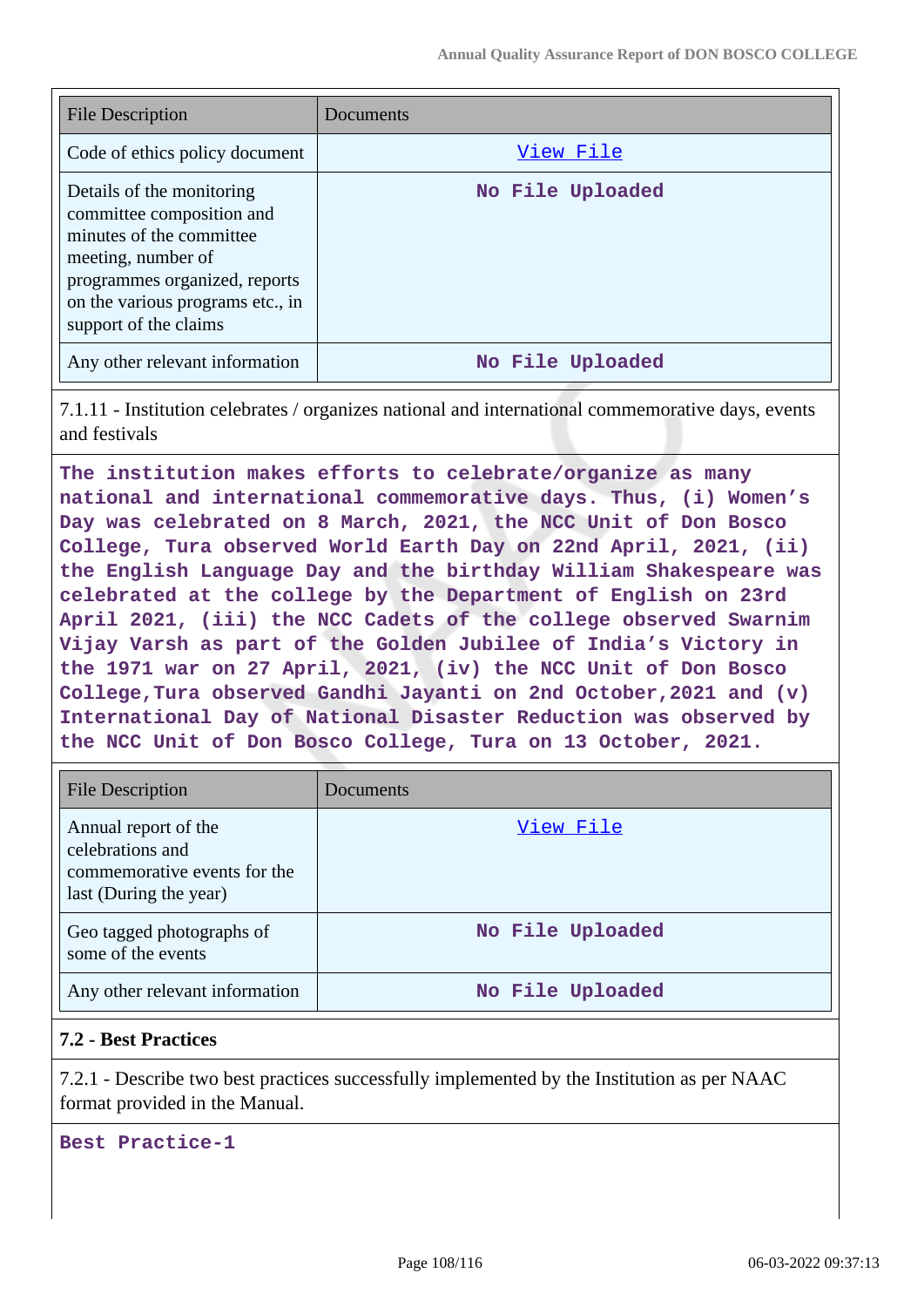## **1. Title:**

**Knowledge/Teaching-Learning Generated by the college during the Academic Period affected by the Pandemic**

# **2. Objectives:**

**The objectives of the Best Practice 1 were to keep teachinglearning in process, to make the teachers and students keep in touch with various academic areas by conducting webinars on various topics mentioned below. The Covid-19 Pandemic gave rise to a lot of questions and the college made efforts to create greater awareness about the ongoing Covid 19- Pandemic, the recent advances in Science in general, to get acquainted with new technological knowledge and with technology comes innovation.**

### **3. The Context**

**The 2020-2021 time periods were a crucial and challenging one. The whole country went into lockdown because of COVID- 19 Pandemic and educational institutions were closed down for almost two years. The most challenging issue in the process of teaching and learning in the midst of pandemic was accessibility. The College taught all the students online, and conducted examinations and evaluations online as per the guidelines of North-Eastern Hill University to which it is affiliated. However, there were students who could not be reached because of poor network or total absence of it. This problem was addressed by sending to the students concerned recorded audio and video lectures and notes via WhatsApp. The students accessed the lectures and downloaded the notes by physically shifting to spots where network was available.**

### **4. The practice (400 words)**

**The college envisioned that given the Covid 19- Pandemic situation, one of the best practices that it could practice was to keep teaching-learning in process in the way it would benefit the students and the teachers benefit to the maximum. Accordingly, programs were conducted, such as: (i) International Webinars on the topics Recent Advances in Science (30-31 June, 2020) and Sajinma-Sagop (Pandemic): Covid 19 and Culture (17**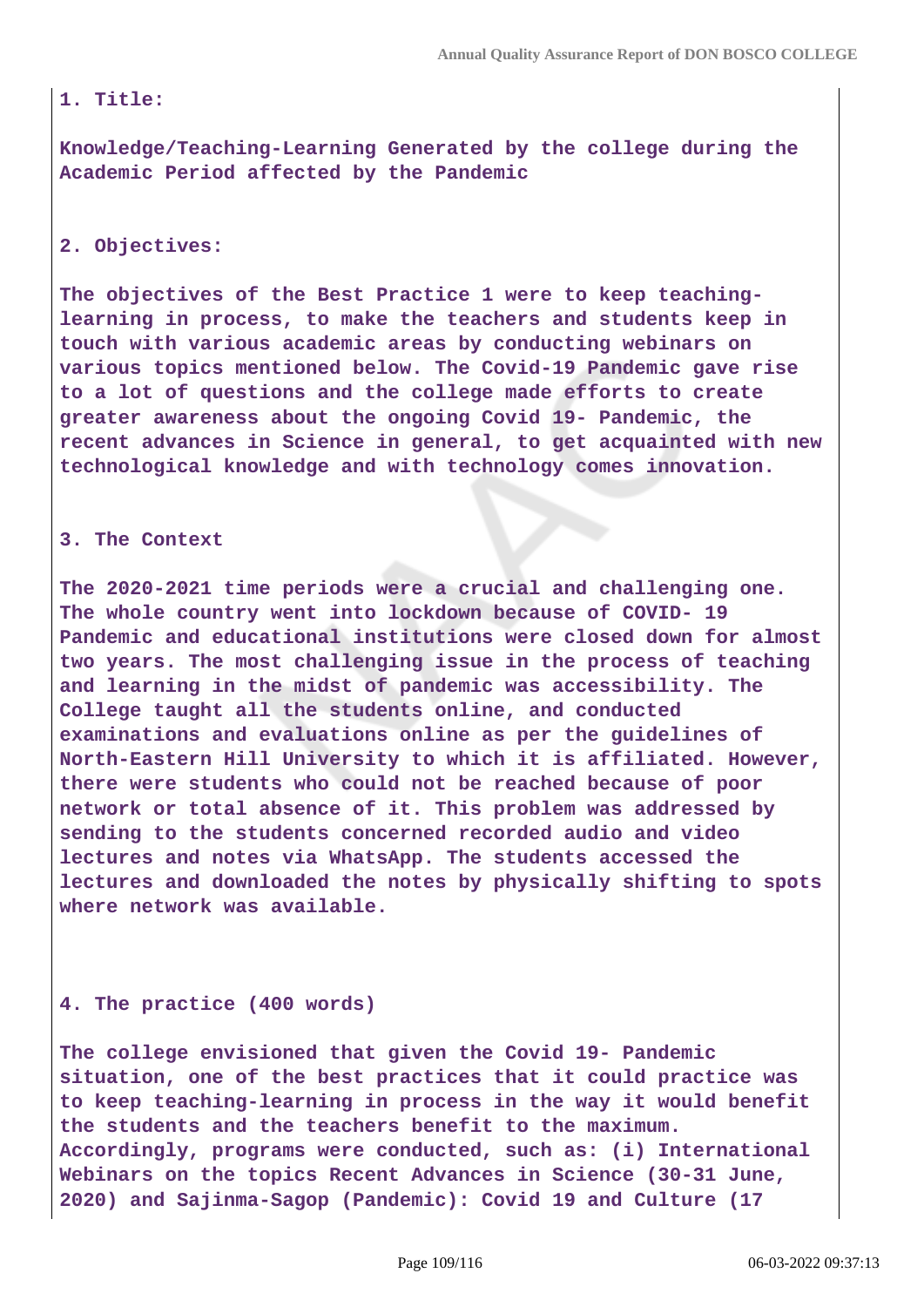**August, 2020). (ii) The College also organized National Webinar on the topics The Corona Virus era for tracing virus and battle against the Covid -19 pandemic (15 June 2020), National Webinar on Technology and Innovation on Education (3 August 2020), Approaches to Development: the Trajectory in International, Development (28 August 2020), Worldview of Tribes and Communities of North East (04 September 2020), Journalism at the Crossroads (05 September 2020), Importance of Political Economy in Economics (12 October 2020), etc. A Webinar on the topic Intellectual Property Rights and A World Environment Day Webinar on the topic Ecosystem Restoration Through Webinar (5 June 2021)were also organized only for the College (30March 2021). Besides, Orientation Programme was conducted to the students of First Semester at their entry into Under-Graduate course (7 August 2020). A number of other programmes, such as International Women's Day (8 March 2021), Interactive Session with Shri Ram Singh, IAS, Deputy Commissioner, West Garo Hills and Jagdish Chelani, SDO, Dadenggre Block West Garo Hills (11 March 2021), The English Language Day and the Birthday of William Shakespeare (23April 2021), International Labour Day (1 May 2021), Organic Farming for Sustainable Agricultural Production in Garo Hills (23 April 2021), Demo Session on Accreditation Data Management System Demo (21. 07. 2021), Talk on Digital Transformation: Limitless Possibilities (07. 10. 2021), Awareness Programme on Digital Library (01-02. 11. 2021) were also conducted by the College.**

#### **5. Evidence of Success**

**An analysis of the Review of the Practice above showed that 78.6% of the departments had organized Webinars/Programmes and 100% relevance is indicated as far as Webinars and other programmes are concerned. The attendance in the programmes in question was 90.9%. 54.5% feels that the programmes are very helpful, while 45.5% indicated that they are helpful. 100% of the reviewers stated that the programmes conducted by them has achieved its objectives and the same percentage would like to organize similar programmes in their departments and college in general in near future. When it comes to impact of the on students the indication is 54.5% stated that the programmes had impact on the students while 45.5% feel that they had no impact on the students. 54.5% of the respondents stated that the Programmes conducted by the departments and college have helped to increase knowledge, 36.4% stated that the Programmes brought about awareness of the topics in question and 9.1% stated that the programmes helped to foster team spirit in the department. 63.6% of the respondents stated**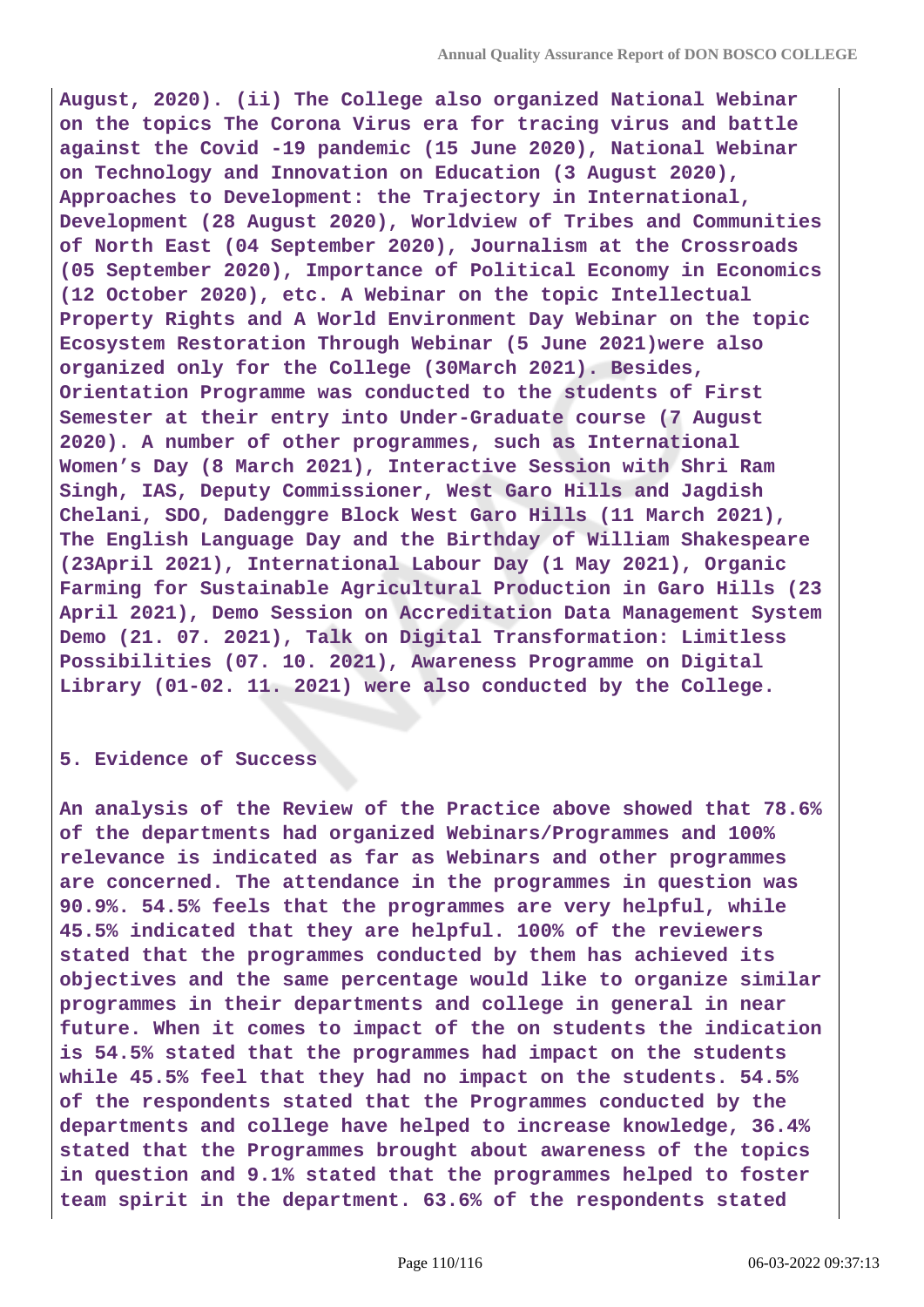**that they would like such programmes to be made mandatory annually. The review is a very encouraging one and it may be concluded that the programmes conducted by the IQAC and the departments certainly are helping the college achieve the goals of teaching and learning.**

#### **6. Problems Encountered and Resources Required**

**Most of the programmes were held online. The greatest problem encountered in the implementation was poor and erratic internet connectivity.**

**The resources required were the physical gadgets, good network connectivity and of course Resource Persons.**

**Some of the programmes that were held offline when the lockdown was relaxed in between were Resource persons, halls, sound system, refreshments, and other miscellaneous needs.**

**Best Practice-2**

# **1. Title:**

**Efforts to instill values for the over-all personality development of students during the Pandemic**

**2. Objectives:**

**The objectives of Best Practice 2 are fostering and celebrating the 'Unity in Diversity' of a Nation and to maintain and strengthen the traditionally existing emotional bonds amongst people of India. The miseries brought about by the Covid-19 Pandemic opened the eyes of educational institutions and those in the management that education needs to instill a sense of preparedness for all kinds of eventualities and disasters; that it must be all-embracing, taking within its fold not only the academics, but the social life, psychological aspects and the health and well-being of students along with the rest of communities. The practice aimed at an all-embracing sense of patriotism and responsible leadership, giving-personified by**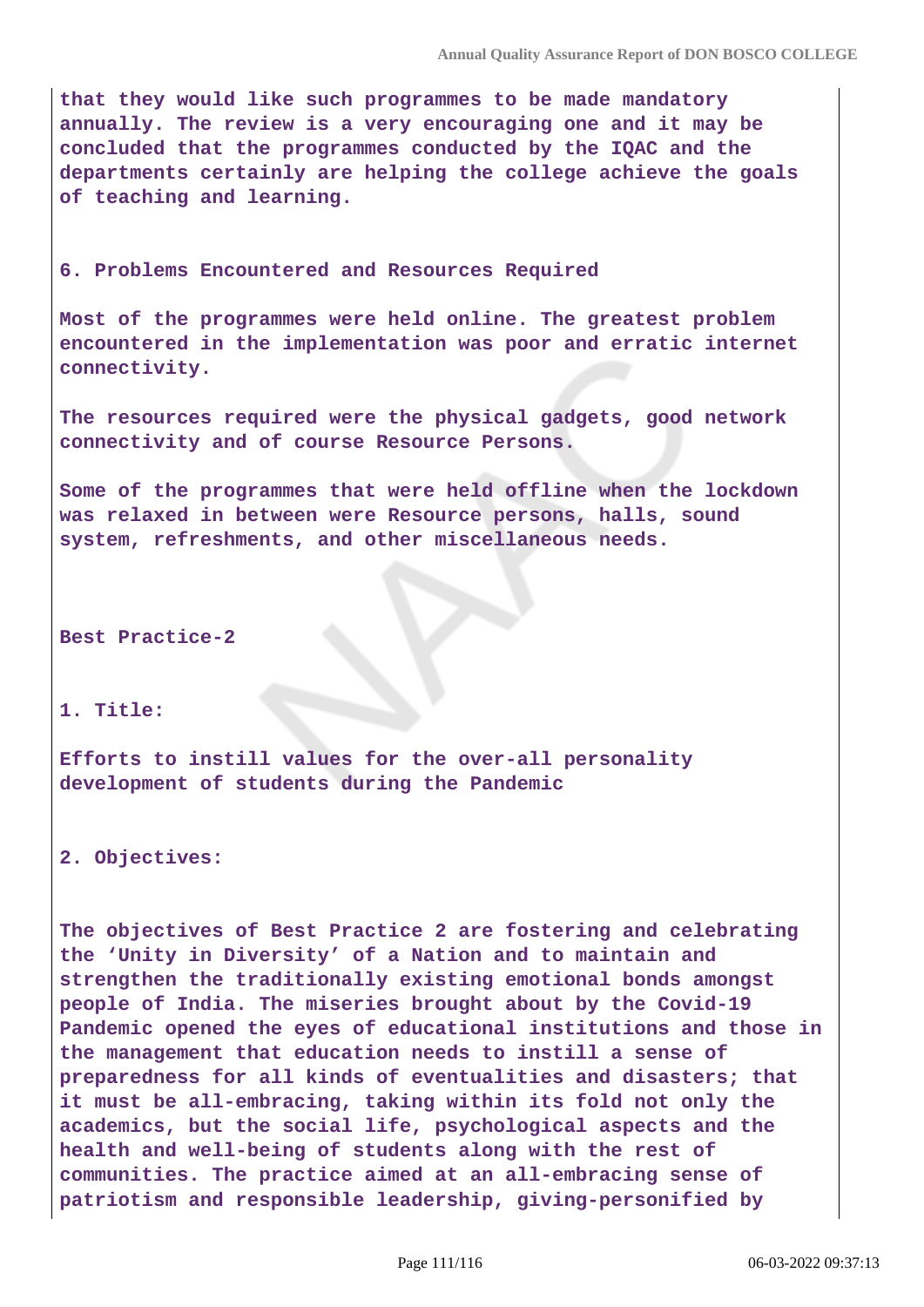**blood donation and appreciation of the heritage of our country.**

## **3. The Context:**

**The Pandemic unearthed the basic human qualities like finding out ways and means of surviving and not giving in, care for others and staying healthy in mind and body. The regular online/offline classes and the programmes conducted by the college in general show resilient and forward-looking the spirit. The challenging issue was discipline spelled out in different ways- like staying home and having online classes, following the Pandemic protocol; but the biggest challenge was conducting online classes. First of all, no teacher or student was truly prepared for such online classes and there were serious issues of inaccessibility of network, power failure and lack of basic means of communication like smart-phones. Another challenge was to press for regular attendance and exercise delicacy in view of problems of communication, sickness, mental trauma, etc. However, the College went through it together, making effort every step of the way to include every student.**

### **4. The Practice:**

**During the period of lockdown due to COVID-19 pandemic, the College got itself involved in contributing towards containing the pandemic and lent a hand towards ameliorating the situation.Three teachers from the college were inducted as special officers in the fight against Corona.**

**The College was used as a Quarantine Centre for students from Garo Hills returning from other states. The District Administration, West Garo Hills identified Don Bosco College, Tura as a safe place for the students and workers. Shri Ram Singh, IAS, Deputy Commissioner, with the issue of requisition order dated Tura the 21st April 2020 vide No. DOMA/WGH/COVID 19/2020/170 requisitioned Don Bosco College with immediate effect until further notice. An academic institution like Don Bosco College could not have been put to better use during a pandemic lockdown such as the one in 2020.**

**There were intermittent efforts to hold offline/regular classes; and during those times the College made efforts to instill in the**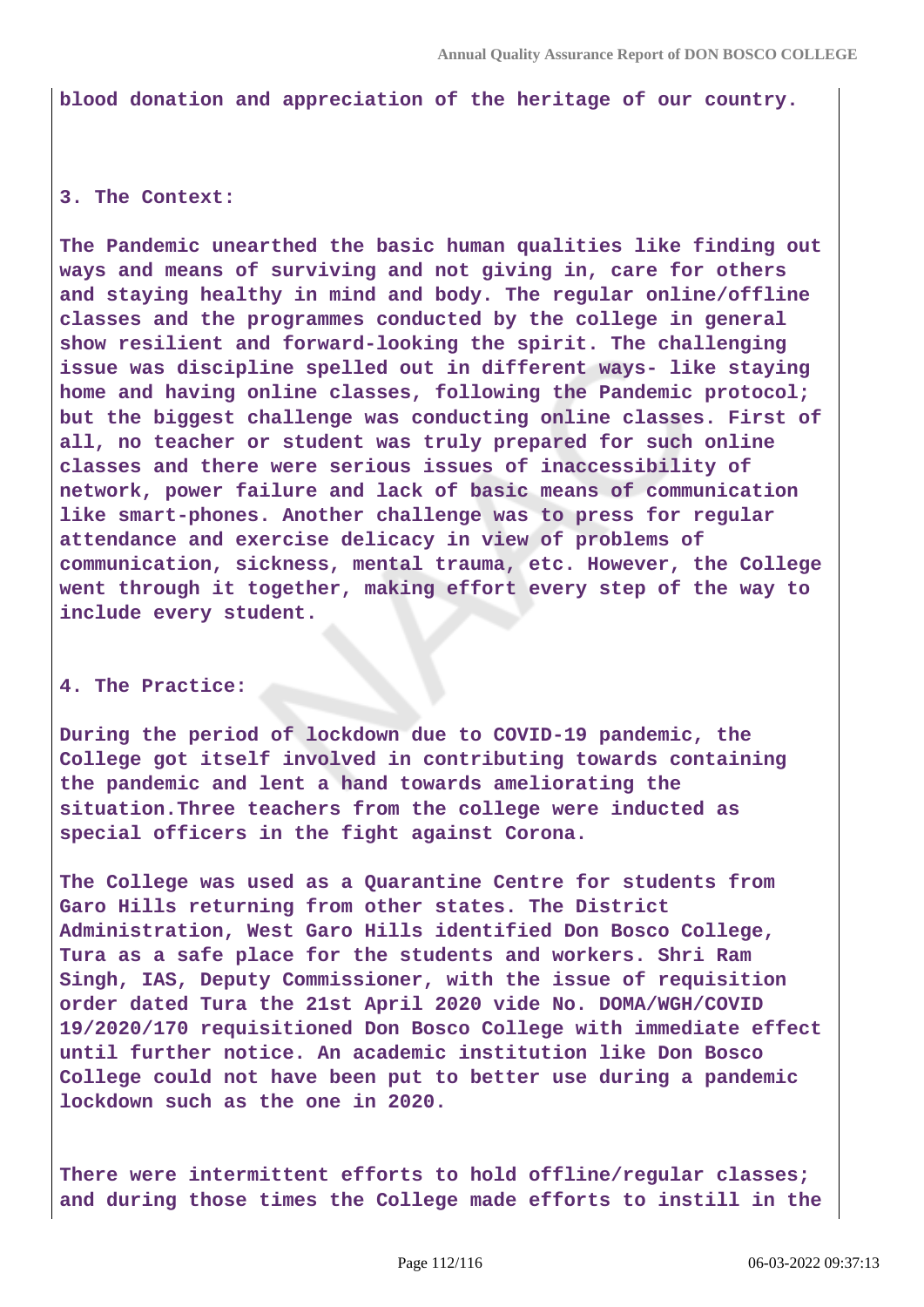**students values for the over-all personality development. Accordingly, the college facilitated various programmes for cadets of National Cadet Corps to participate in - Online Ek Bharat Shrestha Bharat Camp organized byNCC Directorate- North Eastern Region in collaboration with the NCC Directorate, Delhi being the Guest State (7th July2021), observation of World Earth Day (22nd April 2021), Observation of Swarnim Vijay Varsh as part of the Golden Jubilee of India's Victory in the 1971 war (27th April 2021), Cleanliness Drive of the Garo Labour Corps Memorial monument at Babupara, Tura (15th August 2021), Observation of Gandhi Jayanti (2nd October 2021) and International Day of National Disaster Reduction (13th October, 2021). The College also organized a number of programs under the flagship its National Service Scheme (NSS) Unit, such as - National Webinar on The Relevance of Mahatma Gandhi for the Youth ofToday (3rd October 2020), Zonal Level Quiz Competition on HIV/AIDS organized by Red Ribbon Club, Don Bosco College in collaboration with The Meghalaya Aids Control Society (11th November 2020). In the year 2021, on 7th October, there was another Zonal Level Quiz Competition covering topics on HIV/AIDS & Tuberculosis as part of 'India at 75' celebrations.**

**The practice above is unique because it was all executed against the heavy odds of time constraint, with the belief in the need for all round development of students.**

#### **5. Evidence of Success**

**A Review done by the students on the above Practice revealed that out of the total respondents 60.5% are in National Cadet Corps and 39.5% are members of the National Service Scheme. Out of them, 16.3% all of the programmes, 74.4% have attended some of the programmes, while 9.3% have attended none of the programmes. It is heartening to note that 100% of the respondents affirmed that the programmes conducted as shown in the above practice is useful, that more students should join NCC/NSS and that the programmes helped them to become aware of the rights, duties and responsibilities as citizens of the country and help in building inter-personal relationships and team spirit. 83% of the respondents feel that they are receiving adequate inputs to be better human beings by being NCC/NSS member and 98.6% feel that Cleaning Drives help students to be aware of social responsibilities and give opportunities to display solidarity with the Nation-wide effort for "Swachch Bharat". 95.3% of the students who took the review stated that the programmes conducted**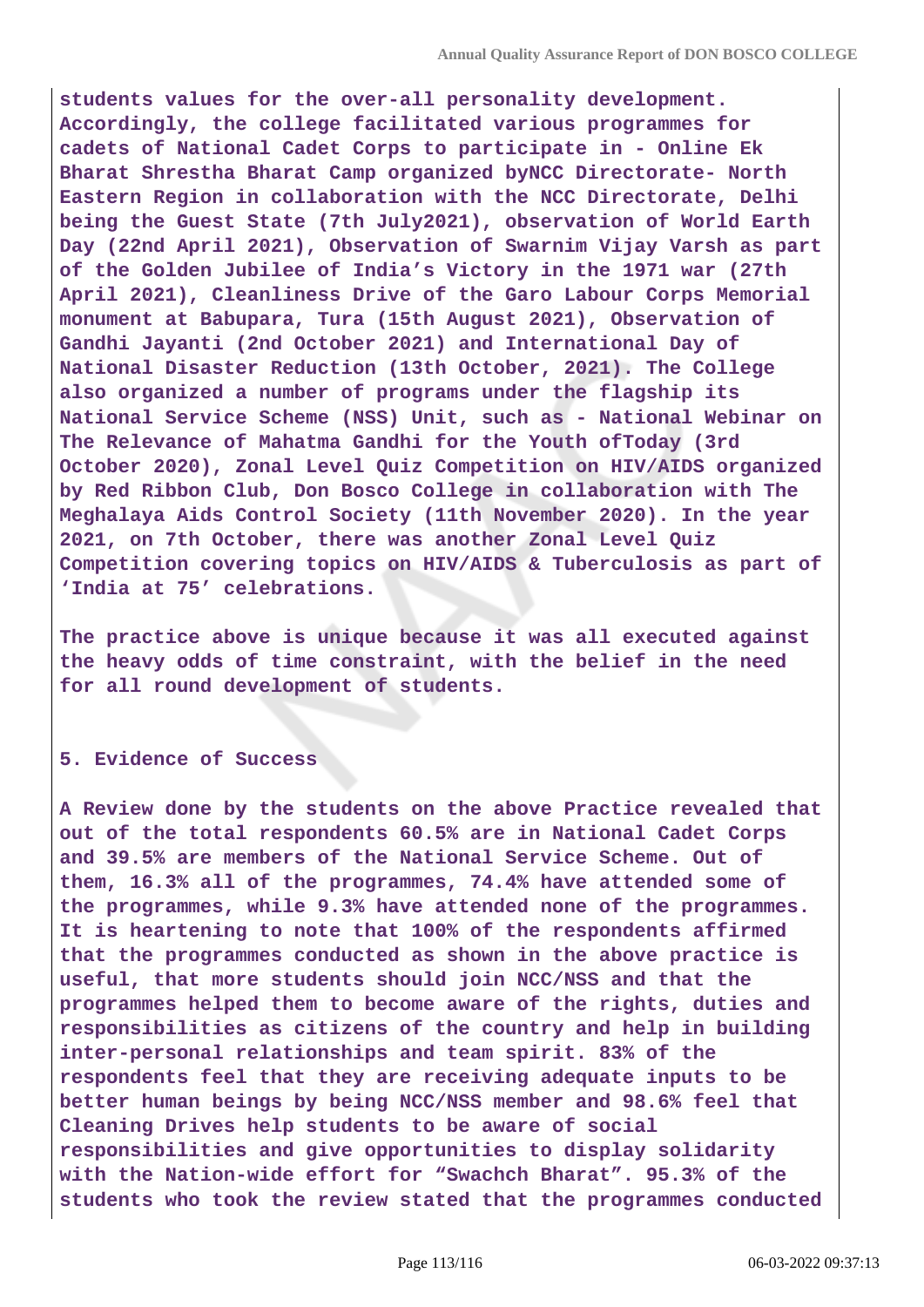**for students help them to be focused on the goals that they wish to achieve.**

# **6. Problems Encountered and Resources Required**

**The problems encountered in the process of the above Practice were Pandemic-specific. The problems accrued due to the constraints by the Covid-19 Pandemic. However, the College was able to come up with solutions and conduct the Programmes during the time when lockdown was relaxed.**

**The Resources required were mainly Resource Persons, venue, transportation for students and teachers-in-charge, and fund for fees for the Speakers/Experts, snacks, and miscellaneous items needed for conducting stage programmes.**

| <b>File Description</b>                         | Documents        |
|-------------------------------------------------|------------------|
| Best practices in the<br>Institutional web site | No File Uploaded |
| Any other relevant information                  | No File Uploaded |

## **7.3 - Institutional Distinctiveness**

7.3.1 - Portray the performance of the Institution in one area distinctive to its priority and thrust within 200 words

**Don Bosco College, Tura: Institutional Distinctiveness**

**2020-2021**

**Work Ethics**

**Don Bosco College, Tura with its motto "Pursuit of Excellence" is distinct for its work-ethics. The institution strives to objectify its motto by striving to achieve continuous and optimum level of teaching and learning. The effort to optimize this process is seen in a two-tiered assistance given on the part of the Management.**

**Accordingly, the Institute ensures that no class is left unattended. The students receive regular classroom teaching and supervision. The College has Committees that looks after the**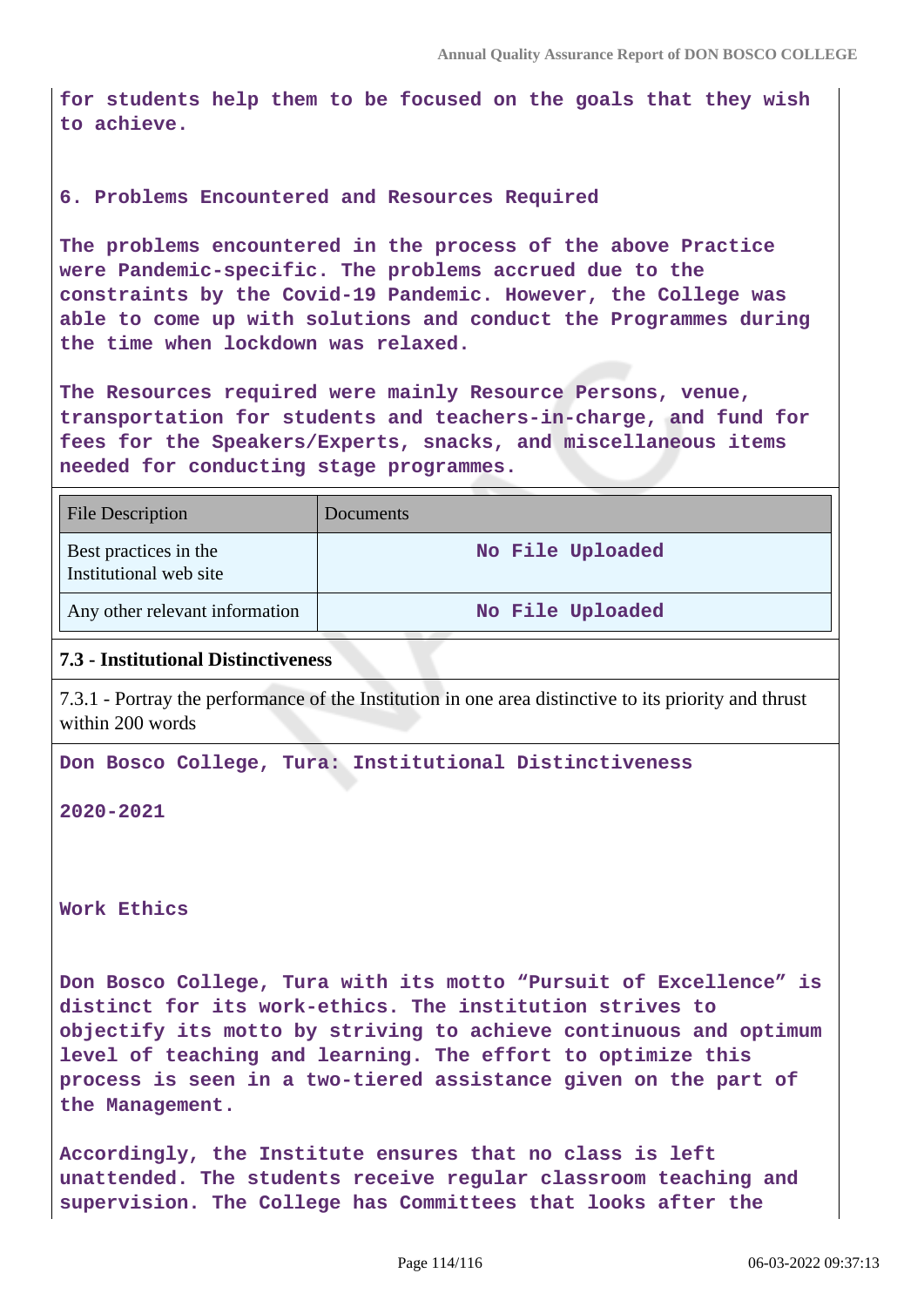**attendance and over-all discipline of the students.**

**At the second level the teachers are guided and supervised by the Principal and others in the College Administration. A congenial and responsible work-culture has been at force in the College ever since its inception. Everyone in College participates in the process of evolution through education. Supervision and care, in the true sense, is received by all. The basic sense of work added by the call to supervise, monitor and mentor according to one's position and level- call for accountability on the part of everyone. The year 2020-2021 had been an unexpected one but the College had risen to the occasion and had made extra efforts to keep learning as an educational institution.**

| <b>File Description</b>                         | Documents        |
|-------------------------------------------------|------------------|
| Appropriate web in the<br>Institutional website | No File Uploaded |
| Any other relevant information                  | No File Uploaded |

7.3.2 - Plan of action for the next academic year

**The IQAC envisages the following plans for the Academic Session 2021-2022.**

- **1. To start Local Area Network (LAN) connecting all departments, offices, library and IQAC with Administrative Block in order to save time and maintain accuracy in obtaining the data related to the college.**
- **2. To start construction of a building (annexe) at the back of the main building with the aim to aim to shift the existing library to its ground floor; the auditorium on the first floor with rooms for permanent counseling centre and also some class-rooms. It is hoped that this construction will help increase the intake capacity of the students.**
- **3. To upgrade and refurnish the Botany and Physics laboratories.**
- **4. To install rain-water harvesting facility**
- **5. To start Short-Term Certificate and Bridge Courses especially in Computer Skills and English Proficiency.**
- **6. To fill in the sanctioned posts 2 (two) in Philosophy and 1 (one) in English which has been lying vacant for many years along with the other recently vacant posts (both deficit and college posts).**
- **7. To start Student and Faculty Exchange Programmes with other colleges especially with the colleges in and around the**